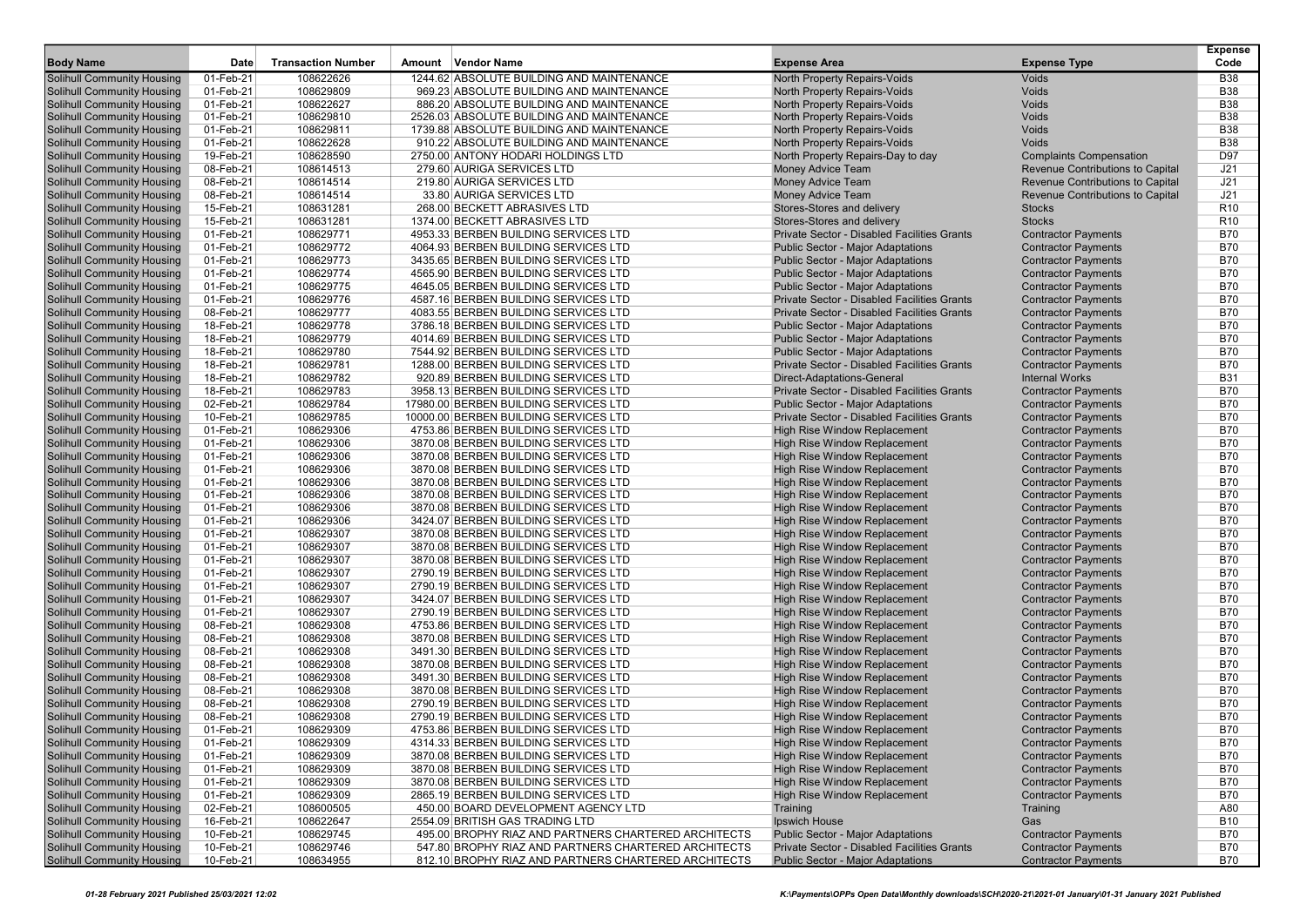| <b>Body Name</b>                  | Date      | <b>Transaction Number</b> | Amount | <b>Vendor Name</b>                                    | <b>Expense Area</b>                         | <b>Expense Type</b>            | <b>Expense</b><br>Code |
|-----------------------------------|-----------|---------------------------|--------|-------------------------------------------------------|---------------------------------------------|--------------------------------|------------------------|
| Solihull Community Housing        | 10-Feb-21 | 108629749                 |        | 324.84 BROPHY RIAZ AND PARTNERS CHARTERED ARCHITECTS  | Private Sector - Disabled Facilities Grants | <b>Contractor Payments</b>     | B70                    |
| Solihull Community Housing        | 10-Feb-21 | 108629750                 |        | 324.84 BROPHY RIAZ AND PARTNERS CHARTERED ARCHITECTS  | Private Sector - Disabled Facilities Grants | <b>Contractor Payments</b>     | <b>B70</b>             |
| <b>Solihull Community Housing</b> | 10-Feb-21 | 108634956                 |        | 1186.94 BROPHY RIAZ AND PARTNERS CHARTERED ARCHITECTS | <b>Public Sector - Major Adaptations</b>    | <b>Contractor Payments</b>     | <b>B70</b>             |
| <b>Solihull Community Housing</b> | 10-Feb-21 | 108629751                 |        | 324.84 BROPHY RIAZ AND PARTNERS CHARTERED ARCHITECTS  | <b>Public Sector - Major Adaptations</b>    | <b>Contractor Payments</b>     | <b>B70</b>             |
| <b>Solihull Community Housing</b> | 10-Feb-21 | 108629752                 |        | 324.84 BROPHY RIAZ AND PARTNERS CHARTERED ARCHITECTS  | Private Sector - Disabled Facilities Grants | <b>Contractor Payments</b>     | <b>B70</b>             |
| <b>Solihull Community Housing</b> | 01-Feb-21 | 108618893                 |        | 297.00 BUILDBASE                                      | Stores-Stores and delivery                  | <b>Stocks</b>                  | R <sub>10</sub>        |
| Solihull Community Housing        | 01-Feb-21 | 108614947                 |        | 240.30 BURROWS HOME COMFORTS LTD                      | North Property Repairs-Day to day           | <b>Internal Works</b>          | <b>B31</b>             |
| <b>Solihull Community Housing</b> | 01-Feb-21 | 108614948                 |        | 280.00 BURROWS HOME COMFORTS LTD                      | North Property Repairs-Day to day           | <b>Internal Works</b>          | <b>B31</b>             |
| <b>Solihull Community Housing</b> | 01-Feb-21 | 108614949                 |        | 339.84 BURROWS HOME COMFORTS LTD                      | North Property Repairs-Day to day           | <b>Internal Works</b>          | <b>B31</b>             |
| <b>Solihull Community Housing</b> | 01-Feb-21 | 108614950                 |        | 320.00 BURROWS HOME COMFORTS LTD                      | North Property Repairs-Day to day           | <b>Internal Works</b>          | <b>B31</b>             |
| <b>Solihull Community Housing</b> | 01-Feb-21 | 108614952                 |        | 245.64 BURROWS HOME COMFORTS LTD                      | North Property Repairs-Day to day           | <b>Internal Works</b>          | <b>B31</b>             |
| Solihull Community Housing        | 01-Feb-21 | 108614954                 |        | 245.64 BURROWS HOME COMFORTS LTD                      | North Property Repairs-Day to day           | <b>Internal Works</b>          | <b>B31</b>             |
| <b>Solihull Community Housing</b> | 16-Feb-21 | 108623773                 |        | 1312.50 CAPITA BUSINESS SERVICES LTD.                 | <b>IT Strategy</b>                          | <b>ICT General</b>             | D <sub>30</sub>        |
| <b>Solihull Community Housing</b> | 16-Feb-21 | 108623774                 |        | 455.00 CAPITAL FURNISHINGS                            | Homelessness                                | Furniture                      | D <sub>11</sub>        |
| <b>Solihull Community Housing</b> | 16-Feb-21 | 108623776                 |        | 725.00 CAPITAL FURNISHINGS                            | <b>Private Sector Leasing</b>               | Furniture                      | D <sub>11</sub>        |
| <b>Solihull Community Housing</b> | 16-Feb-21 | 108623778                 |        | 1405.00 CAPITAL FURNISHINGS                           | <b>Private Sector Leasing</b>               | Furniture                      | D11                    |
| Solihull Community Housing        | 16-Feb-21 | 108623783                 |        | 250.00 CAPITAL FURNISHINGS                            | Homelessness                                | Furniture                      | D <sub>11</sub>        |
| <b>Solihull Community Housing</b> | 17-Feb-21 | 108625867                 |        | 565.00 CAPITAL FURNISHINGS                            | Homelessness                                | Furniture                      | D <sub>11</sub>        |
| <b>Solihull Community Housing</b> | 17-Feb-21 | 108625868                 |        | 755.00 CAPITAL FURNISHINGS                            | Homelessness                                | Furniture                      | D <sub>11</sub>        |
| <b>Solihull Community Housing</b> | 17-Feb-21 | 108625406                 |        | 345.00 CAPITAL FURNISHINGS                            | <b>Private Sector Leasing</b>               | Furniture                      | D11                    |
| <b>Solihull Community Housing</b> | 17-Feb-21 | 108625852                 |        | 395.00 CAPITAL FURNISHINGS                            | <b>Private Sector Leasing</b>               | Furniture                      | D11                    |
| Solihull Community Housing        | 24-Feb-21 | 108634622                 |        | 330.00 CAPITAL FURNISHINGS                            | Homelessness                                | Furniture                      | D <sub>11</sub>        |
| <b>Solihull Community Housing</b> | 24-Feb-21 | 108634621                 |        | 650.00 CAPITAL FURNISHINGS                            | Homelessness                                | Furniture                      | D <sub>11</sub>        |
| <b>Solihull Community Housing</b> | 24-Feb-21 | 108634633                 |        | 310.00 CAPITAL FURNISHINGS                            | Homelessness                                | Furniture                      | D <sub>11</sub>        |
| <b>Solihull Community Housing</b> | 24-Feb-21 | 108634631                 |        | 455.00 CAPITAL FURNISHINGS                            | Homelessness                                | Furniture                      | D11                    |
| <b>Solihull Community Housing</b> | 24-Feb-21 | 108634630                 |        | 410.00 CAPITAL FURNISHINGS                            | Homelessness                                | Furniture                      | D11                    |
| Solihull Community Housing        | 25-Feb-21 | 108642519                 |        | 950.00 CAPITAL FURNISHINGS                            | <b>Private Sector Leasing</b>               | Furniture                      | D <sub>11</sub>        |
| <b>Solihull Community Housing</b> | 24-Feb-21 | 108634627                 |        | 455.00 CAPITAL FURNISHINGS                            | Homelessness                                | Furniture                      | D <sub>11</sub>        |
| <b>Solihull Community Housing</b> | 24-Feb-21 | 108633598                 |        | 610.00 CAPITAL FURNISHINGS                            | <b>Private Sector Leasing</b>               | Furniture                      | D <sub>11</sub>        |
| <b>Solihull Community Housing</b> | 24-Feb-21 | 108633594                 |        | 269.99 CAPITAL FURNISHINGS                            | Ipswich House                               | Furniture                      | D11                    |
| <b>Solihull Community Housing</b> | 25-Feb-21 | 108642523                 |        | 755.00 CAPITAL FURNISHINGS                            | Homelessness                                | Furniture                      | D11                    |
| Solihull Community Housing        | 25-Feb-21 | 108642526                 |        | 1025.00 CAPITAL FURNISHINGS                           | Homelessness                                | Furniture                      | D <sub>11</sub>        |
| <b>Solihull Community Housing</b> | 25-Feb-21 | 108642521                 |        | 360.00 CAPITAL FURNISHINGS                            | <b>Private Sector Leasing</b>               | Furniture                      | D <sub>11</sub>        |
| <b>Solihull Community Housing</b> | 25-Feb-21 | 108642527                 |        | 905.00 CAPITAL FURNISHINGS                            | Homelessness                                | Furniture                      | D <sub>11</sub>        |
| <b>Solihull Community Housing</b> | 25-Feb-21 | 108642522                 |        | 1155.00 CAPITAL FURNISHINGS                           | <b>Private Sector Leasing</b>               | Furniture                      | D11                    |
| <b>Solihull Community Housing</b> | 25-Feb-21 | 108642528                 |        | 310.00 CAPITAL FURNISHINGS                            | Homelessness                                | Furniture                      | D11                    |
| Solihull Community Housing        | 25-Feb-21 | 108641071                 |        | 540.00 CAPITAL FURNISHINGS                            | Homelessness                                | Furniture                      | D <sub>11</sub>        |
| <b>Solihull Community Housing</b> | 25-Feb-21 | 108641070                 |        | 755.00 CAPITAL FURNISHINGS                            | Homelessness                                | Furniture                      | D <sub>11</sub>        |
| <b>Solihull Community Housing</b> | 25-Feb-21 | 108641069                 |        | 755.00 CAPITAL FURNISHINGS                            | Homelessness                                | Furniture                      | D <sub>11</sub>        |
| <b>Solihull Community Housing</b> | 25-Feb-21 | 108641068                 |        | 470.00 CAPITAL FURNISHINGS                            | Homelessness                                | Furniture                      | D11                    |
| <b>Solihull Community Housing</b> | 25-Feb-21 | 108638981                 |        | 555.00 CAPITAL FURNISHINGS                            | Homelessness                                | Furniture                      | D11                    |
| Solihull Community Housing        | 25-Feb-21 | 108637980                 |        | 755.00 CAPITAL FURNISHINGS                            | Homelessness                                | Furniture                      | D <sub>11</sub>        |
| <b>Solihull Community Housing</b> | 25-Feb-21 | 108636979                 |        | 470.00 CAPITAL FURNISHINGS                            | Homelessness                                | Furniture                      | D <sub>11</sub>        |
| <b>Solihull Community Housing</b> | 25-Feb-21 | 108635978                 |        | 950.00 CAPITAL FURNISHINGS                            | Homelessness                                | Furniture                      | D <sub>11</sub>        |
| <b>Solihull Community Housing</b> | 25-Feb-21 | 108634977                 |        | 305.00 CAPITAL FURNISHINGS                            | Homelessness                                | Furniture                      | D11                    |
| <b>Solihull Community Housing</b> | 25-Feb-21 | 108634976                 |        | 700.00 CAPITAL FURNISHINGS                            | Homelessness                                | Furniture                      | D11                    |
| Solihull Community Housing        | 25-Feb-21 | 108634975                 |        | 610.00 CAPITAL FURNISHINGS                            | Homelessness                                | Furniture                      | D <sub>11</sub>        |
| <b>Solihull Community Housing</b> | 25-Feb-21 | 108641073                 |        | 460.00 CAPITAL FURNISHINGS                            | Homelessness                                | Furniture                      | D11                    |
| <b>Solihull Community Housing</b> | 25-Feb-21 | 108641072                 |        | 755.00 CAPITAL FURNISHINGS                            | Homelessness                                | Furniture                      | D <sub>11</sub>        |
| <b>Solihull Community Housing</b> | 01-Feb-21 | 108610166                 |        | 316.54 CENTRAL (HIGH RISE) LTD                        | <b>Mechanical &amp; Electrical</b>          | <b>Rev Contractor Payments</b> | <b>B71</b>             |
| <b>Solihull Community Housing</b> | 01-Feb-21 | 108629770                 |        | 986.50 CENTRAL (HIGH RISE) LTD                        | <b>Mechanical &amp; Electrical</b>          | <b>Rev Contractor Payments</b> | <b>B71</b>             |
| <b>Solihull Community Housing</b> | 10-Feb-21 | 108618986                 |        | 1513.73 CHAPMANS ELECTRICAL                           | <b>Mechanical &amp; Electrical</b>          | <b>Rev Contractor Payments</b> | B71                    |
| <b>Solihull Community Housing</b> | 17-Feb-21 | 108629759                 |        | 251.59 CHAPMANS ELECTRICAL                            | <b>Mechanical &amp; Electrical</b>          | <b>Rev Contractor Payments</b> | <b>B71</b>             |
| <b>Solihull Community Housing</b> | 18-Feb-21 | 108634957                 |        | 974.29 CHAPMANS ELECTRICAL                            | <b>Mechanical &amp; Electrical</b>          | <b>Rev Contractor Payments</b> | <b>B71</b>             |
| <b>Solihull Community Housing</b> | 18-Feb-21 | 108629763                 |        | 694.24 CHAPMANS ELECTRICAL                            | <b>Mechanical &amp; Electrical</b>          | <b>Rev Contractor Payments</b> | <b>B71</b>             |
| <b>Solihull Community Housing</b> | 18-Feb-21 | 108629764                 |        | 694.24 CHAPMANS ELECTRICAL                            | <b>Mechanical &amp; Electrical</b>          | <b>Rev Contractor Payments</b> | <b>B71</b>             |
| <b>Solihull Community Housing</b> | 18-Feb-21 | 108629765                 |        | 694.24 CHAPMANS ELECTRICAL                            | <b>Mechanical &amp; Electrical</b>          | <b>Rev Contractor Payments</b> | <b>B71</b>             |
| <b>Solihull Community Housing</b> | 18-Feb-21 | 108629766                 |        | 694.24 CHAPMANS ELECTRICAL                            | <b>Mechanical &amp; Electrical</b>          | <b>Rev Contractor Payments</b> | <b>B71</b>             |
| <b>Solihull Community Housing</b> | 25-Feb-21 | 108634673                 |        | -904.53 CHAPMANS ELECTRICAL                           | <b>Mechanical &amp; Electrical</b>          | <b>Rev Contractor Payments</b> | B71                    |
| <b>Solihull Community Housing</b> | 01-Feb-21 | 108626947                 |        | 1422.00 CONTOUR SHOWERS LTD                           | Stores-Stores and delivery                  | <b>Stocks</b>                  | R <sub>10</sub>        |
| <b>Solihull Community Housing</b> | 01-Feb-21 | 108619613                 |        | 2749.00 DIRECT HEALTHCARE GROUP LTD                   | Private Sector - Disabled Facilities Grants | <b>Contractor Payments</b>     | <b>B70</b>             |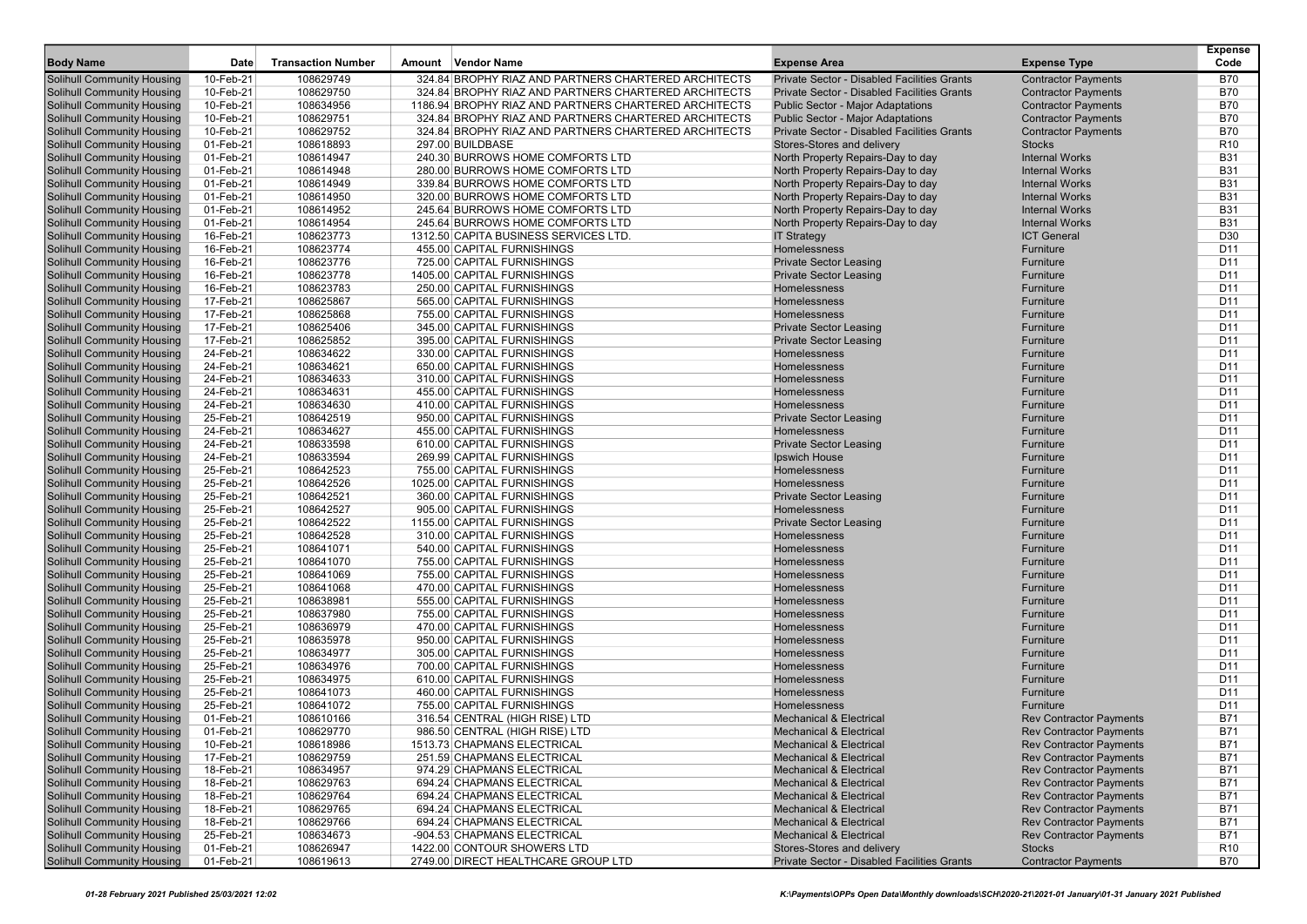| <b>Body Name</b>                                                       | Date                   | <b>Transaction Number</b> | Amount Vendor Name                      | <b>Expense Area</b>                                                          | <b>Expense Type</b>                                      | <b>Expense</b><br>Code   |
|------------------------------------------------------------------------|------------------------|---------------------------|-----------------------------------------|------------------------------------------------------------------------------|----------------------------------------------------------|--------------------------|
| Solihull Community Housing                                             | 11-Feb-21              | 108619616                 | 1000.00 DIRECT HEALTHCARE GROUP LTD     | Private Sector - Disabled Facilities Grants                                  | <b>Contractor Payments</b>                               | <b>B70</b>               |
| Solihull Community Housing                                             | 11-Feb-21              | 108626832                 | 300.00 DIRECT HEALTHCARE GROUP LTD      | <b>Public Sector - Major Adaptations</b>                                     | <b>Contractor Payments</b>                               | <b>B70</b>               |
| <b>Solihull Community Housing</b>                                      | 22-Feb-21              | 108634961                 | 300.00 DIRECT HEALTHCARE GROUP LTD      | Private Sector - Disabled Facilities Grants                                  | <b>Contractor Payments</b>                               | <b>B70</b>               |
| <b>Solihull Community Housing</b>                                      | 01-Feb-21              | 108629412                 | 2221.38 DODD GROUP                      | Gas Warm Air/B'boiler/Storage Heater                                         | <b>Contractor Payments</b>                               | <b>B70</b>               |
| <b>Solihull Community Housing</b>                                      | 01-Feb-21              | 108629413                 | 2709.44 DODD GROUP                      | North Property Repairs-Voids                                                 | Voids                                                    | <b>B38</b>               |
| <b>Solihull Community Housing</b>                                      | 01-Feb-21              | 108625872                 | 367.19 DODD GROUP                       | <b>Mechanical &amp; Electrical</b>                                           | <b>Rev Contractor Payments</b>                           | <b>B71</b>               |
| <b>Solihull Community Housing</b>                                      | 01-Feb-21              | 108625873                 | 364.09 DODD GROUP                       | <b>Mechanical &amp; Electrical</b>                                           | <b>Rev Contractor Payments</b>                           | <b>B71</b>               |
| <b>Solihull Community Housing</b>                                      | 01-Feb-21              | 108614865                 | 768.65 DODD GROUP                       | <b>Mechanical &amp; Electrical</b>                                           | <b>Rev Contractor Payments</b>                           | <b>B71</b>               |
| <b>Solihull Community Housing</b>                                      | 01-Feb-21              | 108629414                 | 2221.38 DODD GROUP                      | Gas Warm Air/B'boiler/Storage Heater                                         | <b>Contractor Payments</b>                               | <b>B70</b>               |
| <b>Solihull Community Housing</b>                                      | 01-Feb-21              | 108629415                 | 484.61 DODD GROUP                       | <b>Mechanical &amp; Electrical</b>                                           | <b>Rev Contractor Payments</b>                           | B71                      |
| <b>Solihull Community Housing</b>                                      | 01-Feb-21              | 108625874                 | 730.96 DODD GROUP                       | <b>Mechanical &amp; Electrical</b>                                           | <b>Rev Contractor Payments</b>                           | <b>B71</b>               |
| <b>Solihull Community Housing</b>                                      | 01-Feb-21              | 108599220                 | 277.25 DODD GROUP                       | <b>Mechanical &amp; Electrical</b>                                           | <b>Rev Contractor Payments</b>                           | <b>B71</b>               |
| <b>Solihull Community Housing</b>                                      | 01-Feb-21              | 108625875                 | 217.95 DODD GROUP                       | <b>Mechanical &amp; Electrical</b>                                           | <b>Rev Contractor Payments</b>                           | <b>B71</b>               |
| <b>Solihull Community Housing</b>                                      | 01-Feb-21              | 108629416                 | 744.98 DODD GROUP                       | <b>Mechanical &amp; Electrical</b>                                           | <b>Rev Contractor Payments</b>                           | <b>B71</b>               |
| <b>Solihull Community Housing</b>                                      | 01-Feb-21              | 108599221                 | 588.73 DODD GROUP                       | <b>Mechanical &amp; Electrical</b>                                           | <b>Rev Contractor Payments</b>                           | B71                      |
| <b>Solihull Community Housing</b>                                      | 01-Feb-21              | 108622528                 | 19449.35 DODD GROUP                     | <b>Biomass Plant Replacement</b>                                             | <b>Contractor Payments</b>                               | <b>B70</b>               |
| <b>Solihull Community Housing</b>                                      | 01-Feb-21              | 108629418                 | 3529.13 DODD GROUP                      | Gas Warm Air/B'boiler/Storage Heater                                         | <b>Contractor Payments</b>                               | <b>B70</b>               |
| <b>Solihull Community Housing</b>                                      | 01-Feb-21              | 108625876                 | 696.38 DODD GROUP                       | <b>Mechanical &amp; Electrical</b>                                           | <b>Rev Contractor Payments</b>                           | <b>B71</b>               |
| <b>Solihull Community Housing</b>                                      | 01-Feb-21              | 108629419                 | 1408.44 DODD GROUP                      | <b>Mechanical &amp; Electrical</b>                                           | <b>Rev Contractor Payments</b>                           | <b>B71</b>               |
| <b>Solihull Community Housing</b>                                      | 01-Feb-21              | 108629420                 | 608.74 DODD GROUP                       | <b>Mechanical &amp; Electrical</b>                                           | <b>Rev Contractor Payments</b>                           | B71                      |
| <b>Solihull Community Housing</b>                                      | 01-Feb-21              | 108629421                 | 376.34 DODD GROUP                       | <b>Mechanical &amp; Electrical</b>                                           | <b>Rev Contractor Payments</b>                           | <b>B71</b>               |
| <b>Solihull Community Housing</b>                                      | 01-Feb-21              | 108625877                 | 810.85 DODD GROUP                       | <b>Mechanical &amp; Electrical</b>                                           | <b>Rev Contractor Payments</b>                           | <b>B71</b>               |
| <b>Solihull Community Housing</b>                                      | 01-Feb-21              | 108599222                 | 632.13 DODD GROUP                       | North Property Repairs-Voids                                                 | Voids                                                    | <b>B38</b>               |
| <b>Solihull Community Housing</b>                                      | 01-Feb-21              | 108599223                 | 483.01 DODD GROUP                       | North Property Repairs-Voids                                                 | Voids                                                    | <b>B38</b>               |
| <b>Solihull Community Housing</b>                                      | 01-Feb-21              | 108599224                 | 497.82 DODD GROUP                       | North Property Repairs-Voids                                                 | Voids                                                    | <b>B38</b>               |
| <b>Solihull Community Housing</b>                                      | 01-Feb-21              | 108599225                 | 604.36 DODD GROUP                       | North Property Repairs-Voids                                                 | Voids                                                    | <b>B38</b>               |
| <b>Solihull Community Housing</b>                                      | 01-Feb-21              | 108599226                 | 334.19 DODD GROUP                       | North Property Repairs-Voids                                                 | Voids                                                    | <b>B38</b>               |
| <b>Solihull Community Housing</b>                                      | 01-Feb-21              | 108599227                 | 690.95 DODD GROUP                       | North Property Repairs-Voids                                                 | Voids                                                    | <b>B38</b>               |
| <b>Solihull Community Housing</b>                                      | 01-Feb-21              | 108599228                 | 722.84 DODD GROUP                       | North Property Repairs-Voids                                                 | Voids                                                    | <b>B38</b>               |
| <b>Solihull Community Housing</b>                                      | 01-Feb-21              | 108599229                 | 1221.43 DODD GROUP                      | North Property Repairs-Voids                                                 | Voids                                                    | <b>B38</b>               |
| <b>Solihull Community Housing</b>                                      | 01-Feb-21              | 108599230                 | 670.97 DODD GROUP                       | North Property Repairs-Voids                                                 | Voids                                                    | <b>B38</b>               |
| <b>Solihull Community Housing</b>                                      | 01-Feb-21              | 108599231                 | 827.34 DODD GROUP                       | <b>North Property Repairs-Voids</b>                                          | Voids                                                    | <b>B38</b>               |
| <b>Solihull Community Housing</b>                                      | 01-Feb-21              | 108599232                 | 1911.92 DODD GROUP                      | North Property Repairs-Voids                                                 | Voids                                                    | <b>B38</b>               |
| <b>Solihull Community Housing</b>                                      | 01-Feb-21              | 108599233                 | 1184.57 DODD GROUP                      | North Property Repairs-Voids                                                 | Voids                                                    | <b>B38</b>               |
| <b>Solihull Community Housing</b>                                      | 01-Feb-21              | 108599234                 | 977.65 DODD GROUP                       | North Property Repairs-Voids                                                 | Voids                                                    | <b>B38</b>               |
| <b>Solihull Community Housing</b>                                      | 01-Feb-21              | 108599235                 | 498.43 DODD GROUP                       | North Property Repairs-Voids                                                 | Voids                                                    | <b>B38</b>               |
| <b>Solihull Community Housing</b>                                      | 01-Feb-21              | 108599236                 | 485.84 DODD GROUP                       | North Property Repairs-Voids                                                 | Voids                                                    | <b>B38</b>               |
| <b>Solihull Community Housing</b>                                      | 01-Feb-21              | 108599237                 | 617.95 DODD GROUP                       | North Property Repairs-Voids                                                 | Voids                                                    | <b>B38</b><br><b>B38</b> |
| <b>Solihull Community Housing</b><br><b>Solihull Community Housing</b> | 01-Feb-21<br>01-Feb-21 | 108599238<br>108599239    | 694.21 DODD GROUP                       | North Property Repairs-Voids                                                 | Voids<br>Voids                                           | <b>B38</b>               |
|                                                                        |                        | 108629422                 | 559.02 DODD GROUP<br>2221.38 DODD GROUP | North Property Repairs-Voids                                                 |                                                          | <b>B70</b>               |
| <b>Solihull Community Housing</b><br><b>Solihull Community Housing</b> | 01-Feb-21<br>01-Feb-21 | 108629423                 | 3529.13 DODD GROUP                      | Gas Warm Air/B'boiler/Storage Heater<br>Gas Warm Air/B'boiler/Storage Heater | <b>Contractor Payments</b><br><b>Contractor Payments</b> | B70                      |
| <b>Solihull Community Housing</b>                                      | 01-Feb-21              | 108629424                 | 2221.38 DODD GROUP                      | Gas Warm Air/B'boiler/Storage Heater                                         | <b>Contractor Payments</b>                               | <b>B70</b>               |
| <b>Solihull Community Housing</b>                                      | 01-Feb-21              | 108599245                 | 354.51 DODD GROUP                       | <b>Electrical Improvement Works</b>                                          | <b>Contractor Payments</b>                               | <b>B70</b>               |
| <b>Solihull Community Housing</b>                                      | 01-Feb-21              | 108599246                 | 538.76 DODD GROUP                       | Electrical Improvement Works                                                 | <b>Contractor Payments</b>                               | <b>B70</b>               |
| <b>Solihull Community Housing</b>                                      | 01-Feb-21              | 108599247                 | 284.53 DODD GROUP                       | <b>Electrical Improvement Works</b>                                          | <b>Contractor Payments</b>                               | <b>B70</b>               |
| <b>Solihull Community Housing</b>                                      | 01-Feb-21              | 108599248                 | 367.64 DODD GROUP                       | <b>Electrical Improvement Works</b>                                          | <b>Contractor Payments</b>                               | B70                      |
| Solihull Community Housing                                             | 01-Feb-21              | 108599249                 | 270.04 DODD GROUP                       | <b>Electrical Improvement Works</b>                                          | <b>Contractor Payments</b>                               | <b>B70</b>               |
| <b>Solihull Community Housing</b>                                      | 01-Feb-21              | 108599250                 | 359.51 DODD GROUP                       | <b>Electrical Improvement Works</b>                                          | <b>Contractor Payments</b>                               | <b>B70</b>               |
| <b>Solihull Community Housing</b>                                      | 01-Feb-21              | 108599251                 | 610.77 DODD GROUP                       | <b>Electrical Improvement Works</b>                                          | <b>Contractor Payments</b>                               | <b>B70</b>               |
| <b>Solihull Community Housing</b>                                      | 01-Feb-21              | 108599252                 | 2634.61 DODD GROUP                      | <b>Electrical Improvement Works</b>                                          | <b>Contractor Payments</b>                               | <b>B70</b>               |
| <b>Solihull Community Housing</b>                                      | 01-Feb-21              | 108599253                 | 288.39 DODD GROUP                       | <b>Electrical Improvement Works</b>                                          | <b>Contractor Payments</b>                               | <b>B70</b>               |
| <b>Solihull Community Housing</b>                                      | 01-Feb-21              | 108599254                 | 595.30 DODD GROUP                       | <b>Electrical Improvement Works</b>                                          | <b>Contractor Payments</b>                               | <b>B70</b>               |
| <b>Solihull Community Housing</b>                                      | 01-Feb-21              | 108599255                 | 415.38 DODD GROUP                       | <b>Mechanical &amp; Electrical</b>                                           | <b>Rev Contractor Payments</b>                           | B71                      |
| <b>Solihull Community Housing</b>                                      | 08-Feb-21              | 108614222                 | 128401.79 DODD GROUP                    | <b>Retro fitting Sprinklers</b>                                              | <b>Contractor Payments</b>                               | <b>B70</b>               |
| <b>Solihull Community Housing</b>                                      | 01-Feb-21              | 108629425                 | 1044.26 DODD GROUP                      | <b>Mechanical &amp; Electrical</b>                                           | <b>Rev Contractor Payments</b>                           | <b>B71</b>               |
| <b>Solihull Community Housing</b>                                      | 01-Feb-21              | 108608978                 | 252.06 DODD GROUP                       | <b>Mechanical &amp; Electrical</b>                                           | <b>Rev Contractor Payments</b>                           | <b>B71</b>               |
| <b>Solihull Community Housing</b>                                      | 01-Feb-21              | 108608983                 | 264.49 DODD GROUP                       | <b>Mechanical &amp; Electrical</b>                                           | <b>Rev Contractor Payments</b>                           | <b>B71</b>               |
| <b>Solihull Community Housing</b>                                      | 01-Feb-21              | 108629426                 | 358.69 DODD GROUP                       | <b>Mechanical &amp; Electrical</b>                                           | <b>Rev Contractor Payments</b>                           | B71                      |
| <b>Solihull Community Housing</b>                                      | 01-Feb-21              | 108629427                 | 456.60 DODD GROUP                       | <b>Mechanical &amp; Electrical</b>                                           | <b>Rev Contractor Payments</b>                           | B71                      |
| <b>Solihull Community Housing</b>                                      | 01-Feb-21              | 108609009                 | 217.97 DODD GROUP                       | <b>Mechanical &amp; Electrical</b>                                           | <b>Rev Contractor Payments</b>                           | <b>B71</b>               |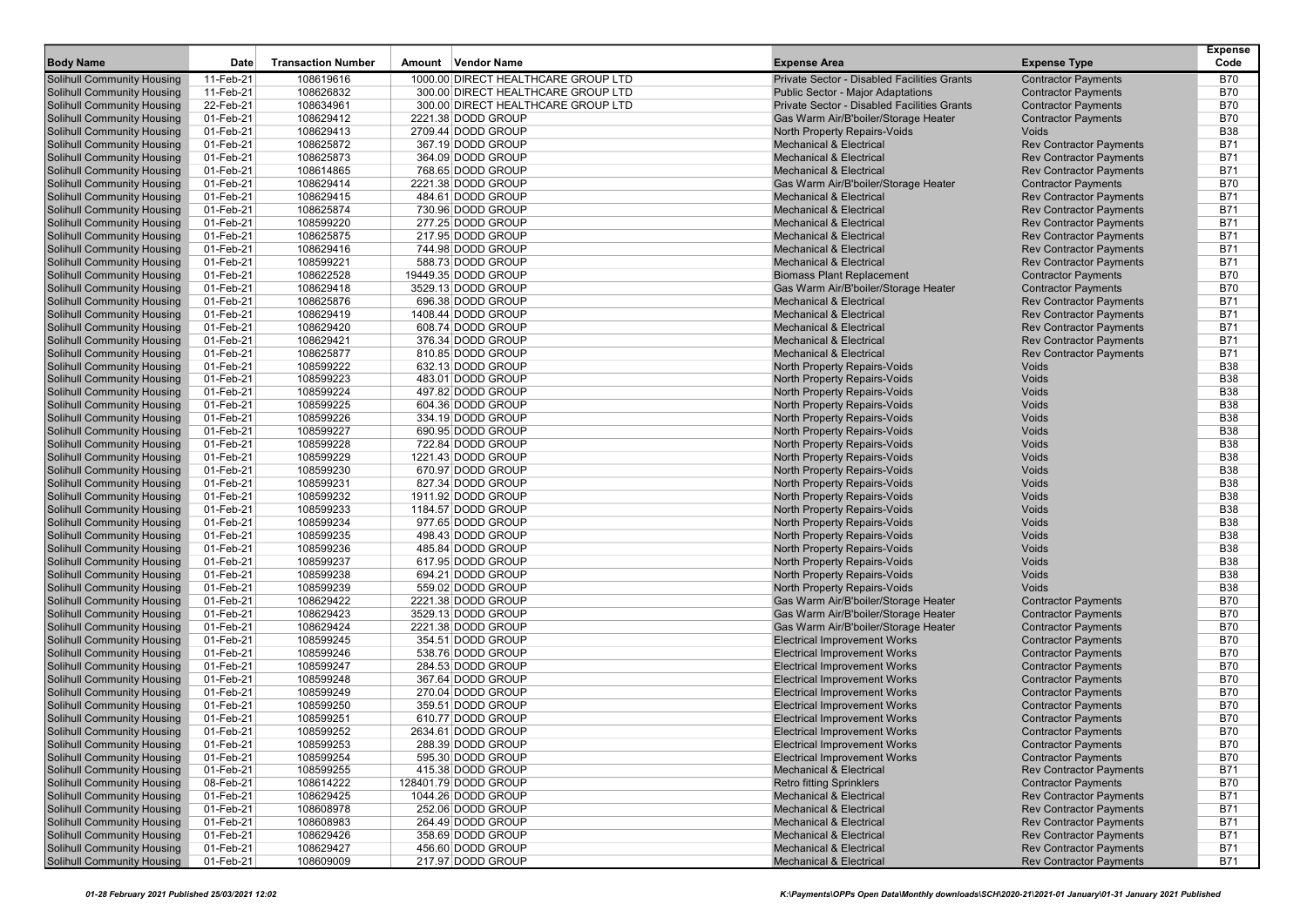| <b>Body Name</b>                                                       | Date                   | <b>Transaction Number</b> | Vendor Name<br>Amount                  | <b>Expense Area</b>                                                      | <b>Expense Type</b>                                              | <b>Expense</b><br>Code   |
|------------------------------------------------------------------------|------------------------|---------------------------|----------------------------------------|--------------------------------------------------------------------------|------------------------------------------------------------------|--------------------------|
|                                                                        |                        |                           |                                        |                                                                          |                                                                  |                          |
| Solihull Community Housing                                             | 01-Feb-21              | 108609011                 | 217.97 DODD GROUP                      | <b>Mechanical &amp; Electrical</b>                                       | <b>Rev Contractor Payments</b>                                   | <b>B71</b>               |
| Solihull Community Housing                                             | 01-Feb-21              | 108609015                 | 217.97 DODD GROUP                      | <b>Mechanical &amp; Electrical</b>                                       | <b>Rev Contractor Payments</b>                                   | <b>B71</b>               |
| <b>Solihull Community Housing</b>                                      | 01-Feb-21              | 108629428                 | 1286.53 DODD GROUP                     | <b>Mechanical &amp; Electrical</b>                                       | <b>Rev Contractor Payments</b>                                   | <b>B71</b>               |
| <b>Solihull Community Housing</b>                                      | 01-Feb-21              | 108609028                 | 232.45 DODD GROUP                      | <b>Mechanical &amp; Electrical</b>                                       | <b>Rev Contractor Payments</b>                                   | <b>B71</b>               |
| <b>Solihull Community Housing</b>                                      | 01-Feb-21              | 108609036                 | 256.95 DODD GROUP                      | <b>Mechanical &amp; Electrical</b><br><b>Mechanical &amp; Electrical</b> | <b>Rev Contractor Payments</b>                                   | <b>B71</b><br><b>B71</b> |
| <b>Solihull Community Housing</b>                                      | 01-Feb-21              | 108609038                 | 209.20 DODD GROUP                      |                                                                          | <b>Rev Contractor Payments</b>                                   |                          |
| Solihull Community Housing                                             | 01-Feb-21              | 108629429                 | 453.13 DODD GROUP                      | <b>Mechanical &amp; Electrical</b><br><b>Mechanical &amp; Electrical</b> | <b>Rev Contractor Payments</b>                                   | <b>B71</b><br><b>B71</b> |
| <b>Solihull Community Housing</b>                                      | 01-Feb-21              | 108629430<br>108629431    | 315.63 DODD GROUP<br>443.36 DODD GROUP | <b>Mechanical &amp; Electrical</b>                                       | <b>Rev Contractor Payments</b>                                   | <b>B71</b>               |
| <b>Solihull Community Housing</b>                                      | 01-Feb-21<br>01-Feb-21 | 108629432                 | 395.57 DODD GROUP                      | <b>Mechanical &amp; Electrical</b>                                       | <b>Rev Contractor Payments</b>                                   | <b>B71</b>               |
| <b>Solihull Community Housing</b><br><b>Solihull Community Housing</b> | 01-Feb-21              | 108609058                 | 232.79 DODD GROUP                      | <b>Mechanical &amp; Electrical</b>                                       | <b>Rev Contractor Payments</b><br><b>Rev Contractor Payments</b> | <b>B71</b>               |
|                                                                        |                        |                           |                                        | <b>Mechanical &amp; Electrical</b>                                       |                                                                  | <b>B71</b>               |
| Solihull Community Housing<br><b>Solihull Community Housing</b>        | 01-Feb-21<br>01-Feb-21 | 108609064<br>108629433    | 264.70 DODD GROUP<br>656.27 DODD GROUP | <b>Mechanical &amp; Electrical</b>                                       | <b>Rev Contractor Payments</b><br><b>Rev Contractor Payments</b> | <b>B71</b>               |
| <b>Solihull Community Housing</b>                                      |                        |                           | 227.81 DODD GROUP                      | <b>Mechanical &amp; Electrical</b>                                       |                                                                  | <b>B71</b>               |
| <b>Solihull Community Housing</b>                                      | 01-Feb-21<br>01-Feb-21 | 108609066<br>108629434    | 283.56 DODD GROUP                      | <b>Mechanical &amp; Electrical</b>                                       | <b>Rev Contractor Payments</b><br><b>Rev Contractor Payments</b> | <b>B71</b>               |
|                                                                        |                        | 108609069                 |                                        |                                                                          |                                                                  | <b>B71</b>               |
| <b>Solihull Community Housing</b>                                      | 01-Feb-21              |                           | 232.79 DODD GROUP                      | <b>Mechanical &amp; Electrical</b>                                       | <b>Rev Contractor Payments</b>                                   |                          |
| Solihull Community Housing                                             | 01-Feb-21              | 108609070                 | 239.42 DODD GROUP                      | <b>Mechanical &amp; Electrical</b><br><b>Mechanical &amp; Electrical</b> | <b>Rev Contractor Payments</b>                                   | <b>B71</b><br><b>B71</b> |
| <b>Solihull Community Housing</b>                                      | 01-Feb-21              | 108629435                 | 565.01 DODD GROUP                      |                                                                          | <b>Rev Contractor Payments</b>                                   |                          |
| <b>Solihull Community Housing</b>                                      | 01-Feb-21              | 108609073                 | 258.86 DODD GROUP                      | <b>Mechanical &amp; Electrical</b>                                       | <b>Rev Contractor Payments</b>                                   | <b>B71</b>               |
| <b>Solihull Community Housing</b>                                      | 01-Feb-21              | 108629436                 | 470.13 DODD GROUP                      | <b>Mechanical &amp; Electrical</b>                                       | <b>Rev Contractor Payments</b>                                   | <b>B71</b>               |
| <b>Solihull Community Housing</b>                                      | 01-Feb-21              | 108629437                 | 549.61 DODD GROUP                      | <b>Mechanical &amp; Electrical</b>                                       | <b>Rev Contractor Payments</b>                                   | <b>B71</b>               |
| Solihull Community Housing                                             | 01-Feb-21              | 108629438                 | 378.58 DODD GROUP                      | <b>Mechanical &amp; Electrical</b>                                       | <b>Rev Contractor Payments</b>                                   | <b>B71</b>               |
| <b>Solihull Community Housing</b>                                      | 01-Feb-21              | 108609081                 | 244.64 DODD GROUP                      | <b>Mechanical &amp; Electrical</b>                                       | <b>Rev Contractor Payments</b>                                   | <b>B71</b>               |
| <b>Solihull Community Housing</b>                                      | 01-Feb-21              | 108609082                 | 234.24 DODD GROUP                      | <b>Mechanical &amp; Electrical</b>                                       | <b>Rev Contractor Payments</b>                                   | <b>B71</b>               |
| <b>Solihull Community Housing</b>                                      | 01-Feb-21              | 108609084                 | 232.79 DODD GROUP                      | <b>Mechanical &amp; Electrical</b>                                       | <b>Rev Contractor Payments</b>                                   | <b>B71</b>               |
| <b>Solihull Community Housing</b>                                      | 01-Feb-21              | 108629439                 | 284.16 DODD GROUP                      | <b>Mechanical &amp; Electrical</b>                                       | <b>Rev Contractor Payments</b>                                   | <b>B71</b>               |
| Solihull Community Housing                                             | 01-Feb-21              | 108609086                 | 239.82 DODD GROUP                      | <b>Mechanical &amp; Electrical</b>                                       | <b>Rev Contractor Payments</b>                                   | <b>B71</b>               |
| <b>Solihull Community Housing</b>                                      | 01-Feb-21              | 108629440                 | 608.71 DODD GROUP                      | <b>Mechanical &amp; Electrical</b>                                       | <b>Rev Contractor Payments</b>                                   | <b>B71</b>               |
| <b>Solihull Community Housing</b>                                      | 01-Feb-21              | 108609093                 | 232.79 DODD GROUP                      | <b>Mechanical &amp; Electrical</b>                                       | <b>Rev Contractor Payments</b>                                   | <b>B71</b>               |
| <b>Solihull Community Housing</b>                                      | 01-Feb-21              | 108609100                 | 218.44 DODD GROUP                      | <b>Mechanical &amp; Electrical</b>                                       | <b>Rev Contractor Payments</b>                                   | <b>B71</b>               |
| <b>Solihull Community Housing</b>                                      | 01-Feb-21              | 108629441                 | 283.51 DODD GROUP                      | <b>Mechanical &amp; Electrical</b>                                       | <b>Rev Contractor Payments</b>                                   | <b>B71</b>               |
| Solihull Community Housing                                             | 01-Feb-21              | 108609105                 | 266.14 DODD GROUP                      | <b>Mechanical &amp; Electrical</b>                                       | <b>Rev Contractor Payments</b>                                   | <b>B71</b>               |
| <b>Solihull Community Housing</b>                                      | 01-Feb-21              | 108609109                 | 277.01 DODD GROUP                      | <b>Mechanical &amp; Electrical</b>                                       | <b>Rev Contractor Payments</b>                                   | <b>B71</b>               |
| <b>Solihull Community Housing</b>                                      | 01-Feb-21              | 108609118                 | 259.69 DODD GROUP                      | <b>Mechanical &amp; Electrical</b>                                       | <b>Rev Contractor Payments</b>                                   | <b>B71</b>               |
| <b>Solihull Community Housing</b>                                      | 01-Feb-21              | 108629442                 | 373.84 DODD GROUP                      | <b>Mechanical &amp; Electrical</b>                                       | <b>Rev Contractor Payments</b>                                   | <b>B71</b>               |
| <b>Solihull Community Housing</b>                                      | 01-Feb-21              | 108609119                 | 217.97 DODD GROUP                      | <b>Mechanical &amp; Electrical</b>                                       | <b>Rev Contractor Payments</b>                                   | <b>B71</b>               |
| Solihull Community Housing                                             | 01-Feb-21              | 108609122                 | 217.97 DODD GROUP                      | <b>Mechanical &amp; Electrical</b>                                       | <b>Rev Contractor Payments</b>                                   | <b>B71</b>               |
| <b>Solihull Community Housing</b>                                      | 01-Feb-21              | 108629443                 | 283.48 DODD GROUP                      | <b>Mechanical &amp; Electrical</b>                                       | <b>Rev Contractor Payments</b>                                   | <b>B71</b>               |
| <b>Solihull Community Housing</b>                                      | 01-Feb-21              | 108629444                 | 34330.50 DODD GROUP                    | <b>Electrical Sub Mains</b>                                              | <b>Contractor Payments</b>                                       | <b>B70</b>               |
| <b>Solihull Community Housing</b>                                      | 01-Feb-21              | 108629445                 | 409.65 DODD GROUP                      | <b>Mechanical &amp; Electrical</b>                                       | <b>Rev Contractor Payments</b>                                   | <b>B71</b>               |
| Solihull Community Housing                                             | 01-Feb-21              | 108629446                 | 362.42 DODD GROUP                      | <b>Mechanical &amp; Electrical</b>                                       | <b>Rev Contractor Payments</b>                                   | <b>B71</b>               |
| Solihull Community Housing                                             | 01-Feb-21              | 108629447                 | 580.13 DODD GROUP                      | <b>Mechanical &amp; Electrical</b>                                       | <b>Rev Contractor Payments</b>                                   | <b>B71</b>               |
| <b>Solihull Community Housing</b>                                      | 01-Feb-21              | 108629448                 | 499.43 DODD GROUP                      | <b>Mechanical &amp; Electrical</b>                                       | <b>Rev Contractor Payments</b>                                   | <b>B71</b>               |
| <b>Solihull Community Housing</b>                                      | 01-Feb-21              | 108609139                 | 244.98 DODD GROUP                      | <b>Mechanical &amp; Electrical</b><br><b>Mechanical &amp; Electrical</b> | <b>Rev Contractor Payments</b>                                   | <b>B71</b>               |
| <b>Solihull Community Housing</b>                                      | 01-Feb-21              | 108609155                 | 232.79 DODD GROUP                      |                                                                          | <b>Rev Contractor Payments</b>                                   | <b>B71</b>               |
| <b>Solihull Community Housing</b>                                      | 01-Feb-21              | 108609170                 | 226.82 DODD GROUP                      | <b>Mechanical &amp; Electrical</b>                                       | <b>Rev Contractor Payments</b>                                   | <b>B71</b>               |
| Solihull Community Housing                                             | 01-Feb-21              | 108629449                 | 29878.84 DODD GROUP                    | <b>Electrical Sub Mains</b>                                              | <b>Contractor Payments</b>                                       | <b>B70</b>               |
| <b>Solihull Community Housing</b>                                      | 01-Feb-21              | 108634674                 | 20082.45 DODD GROUP                    | <b>Electrical Improvement Works</b>                                      | <b>Contractor Payments</b>                                       | <b>B70</b>               |
| <b>Solihull Community Housing</b>                                      | 01-Feb-21              | 108634675                 | 15945.47 DODD GROUP                    | <b>Electrical Improvement Works</b>                                      | <b>Contractor Payments</b>                                       | <b>B70</b><br><b>B70</b> |
| <b>Solihull Community Housing</b>                                      | 01-Feb-21              | 108634676                 | 15762.31 DODD GROUP                    | <b>Electrical Improvement Works</b>                                      | <b>Contractor Payments</b>                                       |                          |
| <b>Solihull Community Housing</b>                                      | 01-Feb-21              | 108634677                 | 15706.24 DODD GROUP                    | <b>Electrical Improvement Works</b>                                      | <b>Contractor Payments</b>                                       | <b>B70</b>               |
| <b>Solihull Community Housing</b>                                      | 01-Feb-21              | 108634678                 | 15200.55 DODD GROUP                    | <b>Electrical Improvement Works</b>                                      | <b>Contractor Payments</b>                                       | B70                      |
| <b>Solihull Community Housing</b>                                      | 01-Feb-21              | 108609340                 | 12914.43 DODD GROUP                    | <b>Electrical Sub Mains</b>                                              | <b>Contractor Payments</b>                                       | <b>B70</b>               |
| <b>Solihull Community Housing</b>                                      | 01-Feb-21              | 108629450                 | 456.08 DODD GROUP                      | <b>Mechanical &amp; Electrical</b>                                       | <b>Rev Contractor Payments</b>                                   | <b>B71</b>               |
| <b>Solihull Community Housing</b>                                      | 01-Feb-21              | 108629451                 | 254.15 DODD GROUP                      | <b>Mechanical &amp; Electrical</b>                                       | <b>Rev Contractor Payments</b>                                   | <b>B71</b>               |
| <b>Solihull Community Housing</b>                                      | 01-Feb-21              | 108609387                 | 215.14 DODD GROUP                      | <b>Mechanical &amp; Electrical</b>                                       | <b>Rev Contractor Payments</b>                                   | <b>B71</b>               |
| <b>Solihull Community Housing</b>                                      | 01-Feb-21              | 108629452                 | 569.39 DODD GROUP                      | <b>Mechanical &amp; Electrical</b>                                       | <b>Rev Contractor Payments</b>                                   | <b>B71</b>               |
| <b>Solihull Community Housing</b>                                      | 01-Feb-21              | 108629453                 | 291.82 DODD GROUP                      | North Property Repairs-Voids                                             | Voids                                                            | <b>B38</b>               |
| <b>Solihull Community Housing</b>                                      | 01-Feb-21              | 108629454                 | 863.42 DODD GROUP                      | North Property Repairs-Voids                                             | Voids                                                            | <b>B38</b>               |
| <b>Solihull Community Housing</b>                                      | 01-Feb-21              | 108629455                 | 501.45 DODD GROUP                      | North Property Repairs-Voids                                             | Voids                                                            | <b>B38</b>               |
| <b>Solihull Community Housing</b>                                      | 01-Feb-21              | 108629456                 | 1253.97 DODD GROUP                     | North Property Repairs-Voids                                             | Voids                                                            | <b>B38</b>               |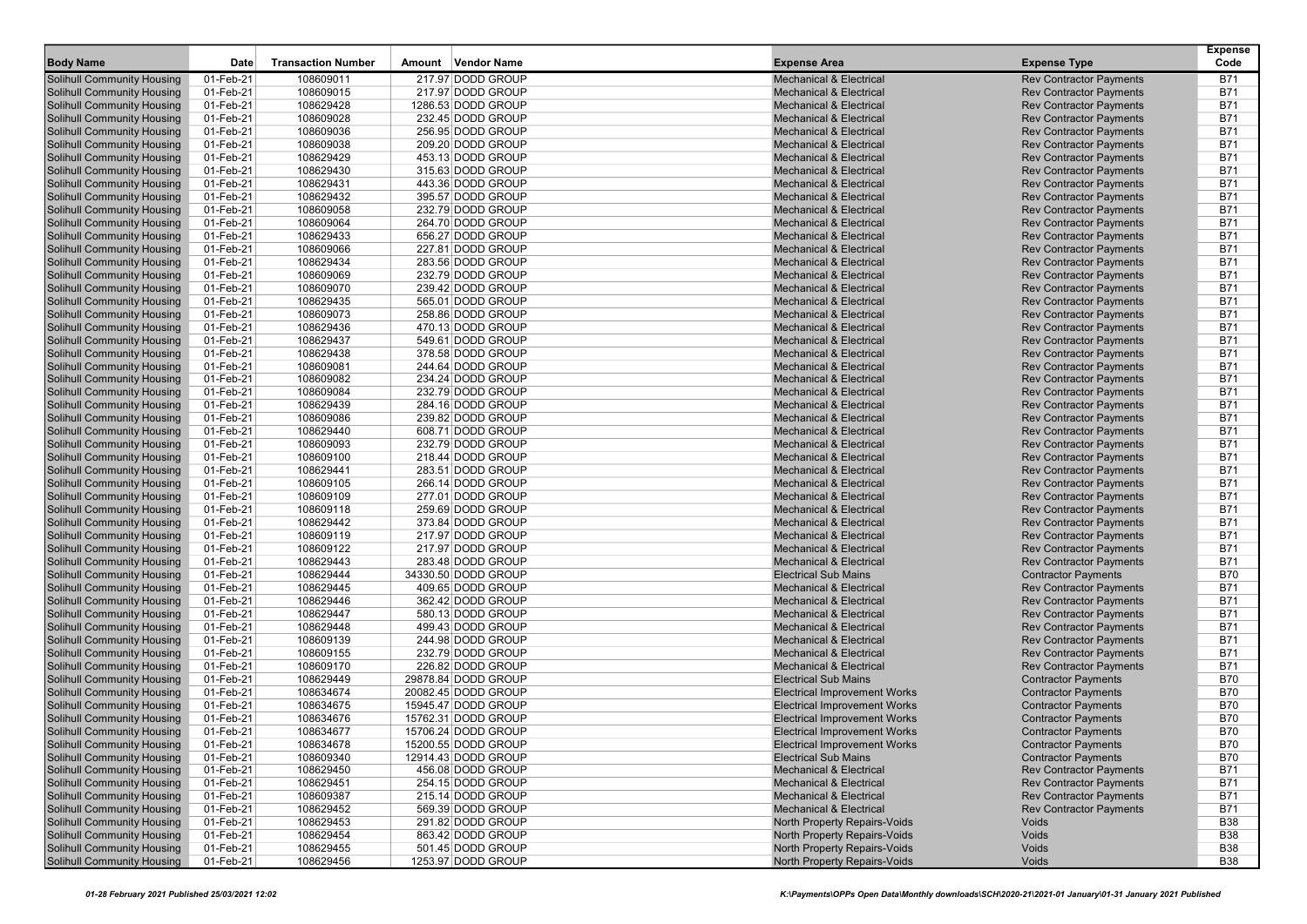| <b>Body Name</b>                  | Date      | <b>Transaction Number</b> | Amount Vendor Name | <b>Expense Area</b>                  | <b>Expense Type</b>            | <b>Expense</b><br>Code |
|-----------------------------------|-----------|---------------------------|--------------------|--------------------------------------|--------------------------------|------------------------|
| Solihull Community Housing        | 01-Feb-21 | 108629457                 | 852.12 DODD GROUP  | North Property Repairs-Voids         | Voids                          | <b>B38</b>             |
| Solihull Community Housing        | 01-Feb-21 | 108629458                 | 733.72 DODD GROUP  | North Property Repairs-Voids         | Voids                          | <b>B38</b>             |
| <b>Solihull Community Housing</b> | 01-Feb-21 | 108629459                 | 1475.91 DODD GROUP | North Property Repairs-Voids         | Voids                          | <b>B38</b>             |
| <b>Solihull Community Housing</b> | 01-Feb-21 | 108629460                 | 421.85 DODD GROUP  | North Property Repairs-Voids         | Voids                          | <b>B38</b>             |
| <b>Solihull Community Housing</b> | 01-Feb-21 | 108629461                 | 1588.57 DODD GROUP | <b>North Property Repairs-Voids</b>  | Voids                          | <b>B38</b>             |
| <b>Solihull Community Housing</b> | 01-Feb-21 | 108629462                 | 1003.41 DODD GROUP | <b>North Property Repairs-Voids</b>  | Voids                          | <b>B38</b>             |
| <b>Solihull Community Housing</b> | 01-Feb-21 | 108629463                 | 568.33 DODD GROUP  | North Property Repairs-Voids         | Voids                          | <b>B38</b>             |
| <b>Solihull Community Housing</b> | 01-Feb-21 | 108629464                 | 534.06 DODD GROUP  | North Property Repairs-Voids         | Voids                          | <b>B38</b>             |
| <b>Solihull Community Housing</b> | 01-Feb-21 | 108629465                 | 1026.59 DODD GROUP | North Property Repairs-Voids         | Voids                          | <b>B38</b>             |
| <b>Solihull Community Housing</b> | 01-Feb-21 | 108629466                 | 2056.96 DODD GROUP | <b>North Property Repairs-Voids</b>  | Voids                          | <b>B38</b>             |
| <b>Solihull Community Housing</b> | 01-Feb-21 | 108629467                 | 468.07 DODD GROUP  | <b>North Property Repairs-Voids</b>  | Voids                          | <b>B38</b>             |
| <b>Solihull Community Housing</b> | 01-Feb-21 | 108629468                 | 422.05 DODD GROUP  | North Property Repairs-Voids         | Voids                          | <b>B38</b>             |
| <b>Solihull Community Housing</b> | 01-Feb-21 | 108629469                 | 1130.15 DODD GROUP | North Property Repairs-Voids         | Voids                          | <b>B38</b>             |
| <b>Solihull Community Housing</b> | 01-Feb-21 | 108629470                 | 631.72 DODD GROUP  | North Property Repairs-Voids         | Voids                          | <b>B38</b>             |
| <b>Solihull Community Housing</b> | 01-Feb-21 | 108629471                 | 603.55 DODD GROUP  | <b>North Property Repairs-Voids</b>  | Voids                          | <b>B38</b>             |
| <b>Solihull Community Housing</b> | 01-Feb-21 | 108629472                 | 938.97 DODD GROUP  | <b>North Property Repairs-Voids</b>  | Voids                          | <b>B38</b>             |
| Solihull Community Housing        | 01-Feb-21 | 108629473                 | 648.70 DODD GROUP  | North Property Repairs-Voids         | Voids                          | <b>B38</b>             |
| <b>Solihull Community Housing</b> | 01-Feb-21 | 108629474                 | 1565.70 DODD GROUP | North Property Repairs-Voids         | Voids                          | <b>B38</b>             |
| <b>Solihull Community Housing</b> | 01-Feb-21 | 108629475                 | 674.03 DODD GROUP  | North Property Repairs-Voids         | Voids                          | <b>B38</b>             |
| <b>Solihull Community Housing</b> | 01-Feb-21 | 108609522                 | 224.35 DODD GROUP  | <b>North Property Repairs-Voids</b>  | Voids                          | <b>B38</b>             |
| <b>Solihull Community Housing</b> | 01-Feb-21 | 108629476                 | 640.50 DODD GROUP  | <b>North Property Repairs-Voids</b>  | Voids                          | <b>B38</b>             |
| <b>Solihull Community Housing</b> | 01-Feb-21 | 108629477                 | 616.73 DODD GROUP  | <b>North Property Repairs-Voids</b>  | Voids                          | <b>B38</b>             |
| <b>Solihull Community Housing</b> | 01-Feb-21 | 108629478                 | 472.81 DODD GROUP  | North Property Repairs-Voids         | Voids                          | <b>B38</b>             |
| <b>Solihull Community Housing</b> | 01-Feb-21 | 108629479                 | 594.96 DODD GROUP  | North Property Repairs-Voids         | Voids                          | <b>B38</b>             |
| <b>Solihull Community Housing</b> | 01-Feb-21 | 108629480                 | 600.28 DODD GROUP  | <b>North Property Repairs-Voids</b>  | Voids                          | <b>B38</b>             |
| <b>Solihull Community Housing</b> | 01-Feb-21 | 108629481                 | 3529.13 DODD GROUP | Gas Warm Air/B'boiler/Storage Heater | <b>Contractor Payments</b>     | <b>B70</b>             |
| <b>Solihull Community Housing</b> | 01-Feb-21 | 108634679                 | 3529.13 DODD GROUP | Gas Warm Air/B'boiler/Storage Heater | <b>Contractor Payments</b>     | <b>B70</b>             |
| <b>Solihull Community Housing</b> | 01-Feb-21 | 108609551                 | 3529.13 DODD GROUP | Gas Warm Air/B'boiler/Storage Heater | <b>Contractor Payments</b>     | <b>B70</b>             |
| <b>Solihull Community Housing</b> | 01-Feb-21 | 108614870                 | 347.87 DODD GROUP  | <b>Pitched Re-roofing</b>            | <b>Contractor Payments</b>     | <b>B70</b>             |
| <b>Solihull Community Housing</b> | 01-Feb-21 | 108629482                 | 1394.90 DODD GROUP | <b>Electrical Improvement Works</b>  | <b>Contractor Payments</b>     | <b>B70</b>             |
| <b>Solihull Community Housing</b> | 01-Feb-21 | 108609587                 | 214.74 DODD GROUP  | <b>Electrical Improvement Works</b>  | <b>Contractor Payments</b>     | <b>B70</b>             |
| <b>Solihull Community Housing</b> | 01-Feb-21 | 108629483                 | 377.88 DODD GROUP  | <b>Electrical Improvement Works</b>  | <b>Contractor Payments</b>     | <b>B70</b>             |
| <b>Solihull Community Housing</b> | 01-Feb-21 | 108629484                 | 838.79 DODD GROUP  | <b>Electrical Improvement Works</b>  | <b>Contractor Payments</b>     | <b>B70</b>             |
| <b>Solihull Community Housing</b> | 01-Feb-21 | 108629485                 | 262.32 DODD GROUP  | <b>Electrical Improvement Works</b>  | <b>Contractor Payments</b>     | <b>B70</b>             |
| <b>Solihull Community Housing</b> | 01-Feb-21 | 108629486                 | 299.82 DODD GROUP  | <b>Electrical Improvement Works</b>  | <b>Contractor Payments</b>     | <b>B70</b>             |
| <b>Solihull Community Housing</b> | 01-Feb-21 | 108629487                 | 788.86 DODD GROUP  | <b>Electrical Improvement Works</b>  | <b>Contractor Payments</b>     | <b>B70</b>             |
| <b>Solihull Community Housing</b> | 01-Feb-21 | 108629488                 | 473.70 DODD GROUP  | <b>Electrical Improvement Works</b>  | <b>Contractor Payments</b>     | <b>B70</b>             |
| <b>Solihull Community Housing</b> | 01-Feb-21 | 108609593                 | 211.67 DODD GROUP  | <b>Electrical Improvement Works</b>  | <b>Contractor Payments</b>     | <b>B70</b>             |
| <b>Solihull Community Housing</b> | 01-Feb-21 | 108629489                 | 508.06 DODD GROUP  | <b>Electrical Improvement Works</b>  | <b>Contractor Payments</b>     | <b>B70</b>             |
| <b>Solihull Community Housing</b> | 01-Feb-21 | 108629490                 | 619.21 DODD GROUP  | <b>Electrical Improvement Works</b>  | <b>Contractor Payments</b>     | <b>B70</b>             |
| <b>Solihull Community Housing</b> | 01-Feb-21 | 108629491                 | 281.53 DODD GROUP  | <b>Electrical Improvement Works</b>  | <b>Contractor Payments</b>     | <b>B70</b>             |
| <b>Solihull Community Housing</b> | 01-Feb-21 | 108614903                 | 7379.53 DODD GROUP | Direct-Standby                       | <b>Other Building Costs</b>    | <b>B39</b>             |
| <b>Solihull Community Housing</b> | 01-Feb-21 | 108629493                 | 343.28 DODD GROUP  | <b>Mechanical &amp; Electrical</b>   | <b>Rev Contractor Payments</b> | <b>B71</b>             |
| <b>Solihull Community Housing</b> | 01-Feb-21 | 108629494                 | 222.18 DODD GROUP  | <b>Mechanical &amp; Electrical</b>   | <b>Rev Contractor Payments</b> | <b>B71</b>             |
| <b>Solihull Community Housing</b> | 01-Feb-21 | 108629495                 | 357.33 DODD GROUP  | <b>Mechanical &amp; Electrical</b>   | <b>Rev Contractor Payments</b> | <b>B71</b>             |
| <b>Solihull Community Housing</b> | 01-Feb-21 | 108629497                 | 342.35 DODD GROUP  | <b>Mechanical &amp; Electrical</b>   | <b>Rev Contractor Payments</b> | <b>B71</b>             |
| <b>Solihull Community Housing</b> | 01-Feb-21 | 108629498                 | 358.14 DODD GROUP  | <b>Mechanical &amp; Electrical</b>   | <b>Rev Contractor Payments</b> | <b>B71</b>             |
| Solihull Community Housing        | 01-Feb-21 | 108629499                 | 359.37 DODD GROUP  | <b>Mechanical &amp; Electrical</b>   | <b>Rev Contractor Payments</b> | <b>B71</b>             |
| <b>Solihull Community Housing</b> | 01-Feb-21 | 108629500                 | 359.38 DODD GROUP  | <b>Mechanical &amp; Electrical</b>   | <b>Rev Contractor Payments</b> | <b>B71</b>             |
| <b>Solihull Community Housing</b> | 01-Feb-21 | 108629502                 | 369.44 DODD GROUP  | <b>Mechanical &amp; Electrical</b>   | <b>Rev Contractor Payments</b> | <b>B71</b>             |
| <b>Solihull Community Housing</b> | 01-Feb-21 | 108629504                 | 349.35 DODD GROUP  | <b>Mechanical &amp; Electrical</b>   | <b>Rev Contractor Payments</b> | <b>B71</b>             |
| <b>Solihull Community Housing</b> | 01-Feb-21 | 108629506                 | 242.38 DODD GROUP  | <b>Mechanical &amp; Electrical</b>   | <b>Rev Contractor Payments</b> | <b>B71</b>             |
| <b>Solihull Community Housing</b> | 01-Feb-21 | 108629507                 | 311.04 DODD GROUP  | <b>Mechanical &amp; Electrical</b>   | <b>Rev Contractor Payments</b> | <b>B71</b>             |
| <b>Solihull Community Housing</b> | 01-Feb-21 | 108629509                 | 266.08 DODD GROUP  | <b>Mechanical &amp; Electrical</b>   | <b>Rev Contractor Payments</b> | <b>B71</b>             |
| <b>Solihull Community Housing</b> | 13-Feb-21 | 108629510                 | 389.04 DODD GROUP  | <b>Electrical Testing</b>            | <b>Utility Related Works</b>   | <b>B34</b>             |
| <b>Solihull Community Housing</b> | 13-Feb-21 | 108625908                 | 248.57 DODD GROUP  | <b>Mechanical &amp; Electrical</b>   | <b>Rev Contractor Payments</b> | <b>B71</b>             |
| <b>Solihull Community Housing</b> | 13-Feb-21 | 108629512                 | 433.89 DODD GROUP  | <b>Mechanical &amp; Electrical</b>   | <b>Rev Contractor Payments</b> | <b>B71</b>             |
| <b>Solihull Community Housing</b> | 13-Feb-21 | 108629513                 | 299.56 DODD GROUP  | <b>Mechanical &amp; Electrical</b>   | <b>Rev Contractor Payments</b> | <b>B71</b>             |
| <b>Solihull Community Housing</b> | 13-Feb-21 | 108625914                 | 258.86 DODD GROUP  | <b>Mechanical &amp; Electrical</b>   | <b>Rev Contractor Payments</b> | <b>B71</b>             |
| <b>Solihull Community Housing</b> | 13-Feb-21 | 108625920                 | 277.01 DODD GROUP  | <b>Mechanical &amp; Electrical</b>   | <b>Rev Contractor Payments</b> | <b>B71</b>             |
| <b>Solihull Community Housing</b> | 13-Feb-21 | 108629514                 | 242.35 DODD GROUP  | <b>Mechanical &amp; Electrical</b>   | <b>Rev Contractor Payments</b> | <b>B71</b>             |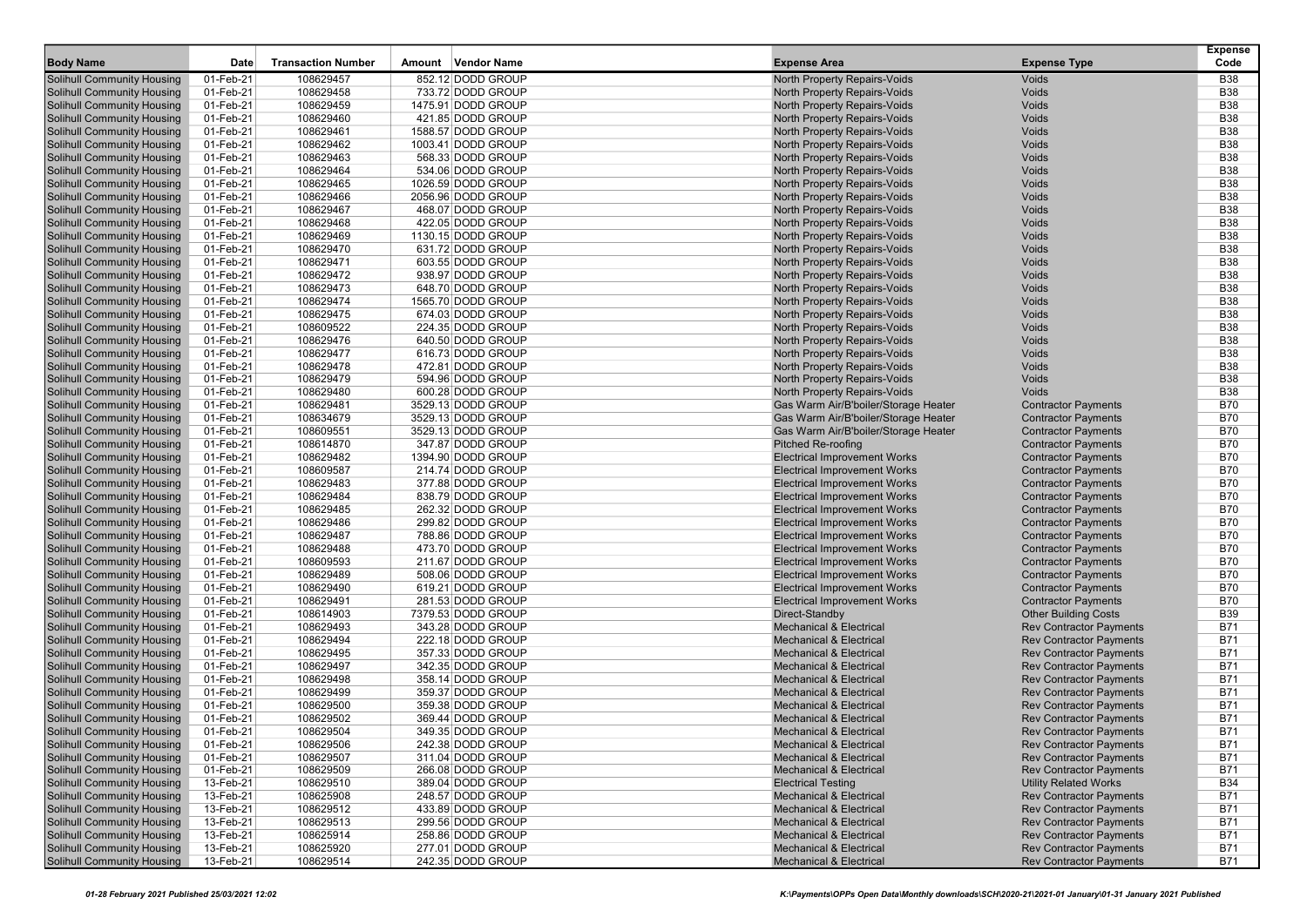|                                                                        |                        |                           |                                        |                                                                          |                                                                  | <b>Expense</b>           |
|------------------------------------------------------------------------|------------------------|---------------------------|----------------------------------------|--------------------------------------------------------------------------|------------------------------------------------------------------|--------------------------|
| <b>Body Name</b>                                                       | Date                   | <b>Transaction Number</b> | Vendor Name<br>Amount                  | <b>Expense Area</b>                                                      | <b>Expense Type</b>                                              | Code                     |
| <b>Solihull Community Housing</b>                                      | 13-Feb-21              | 108629515                 | 225.54 DODD GROUP                      | <b>Mechanical &amp; Electrical</b>                                       | <b>Rev Contractor Payments</b>                                   | B71                      |
| <b>Solihull Community Housing</b>                                      | 13-Feb-21              | 108629516                 | 307.34 DODD GROUP                      | <b>Mechanical &amp; Electrical</b>                                       | <b>Rev Contractor Payments</b>                                   | <b>B71</b>               |
| <b>Solihull Community Housing</b>                                      | 13-Feb-21              | 108625984                 | 232.79 DODD GROUP                      | <b>Mechanical &amp; Electrical</b>                                       | <b>Rev Contractor Payments</b>                                   | B71                      |
| <b>Solihull Community Housing</b>                                      | 13-Feb-21              | 108629517                 | 217.79 DODD GROUP                      | <b>Mechanical &amp; Electrical</b>                                       | <b>Rev Contractor Payments</b>                                   | <b>B71</b>               |
| <b>Solihull Community Housing</b>                                      | 13-Feb-21              | 108629518                 | 682.22 DODD GROUP                      | <b>Mechanical &amp; Electrical</b>                                       | <b>Rev Contractor Payments</b>                                   | <b>B71</b>               |
| <b>Solihull Community Housing</b>                                      | 13-Feb-21              | 108626016                 | 275.07 DODD GROUP                      | <b>Mechanical &amp; Electrical</b>                                       | <b>Rev Contractor Payments</b>                                   | <b>B71</b>               |
| <b>Solihull Community Housing</b>                                      | 13-Feb-21              | 108626045                 | 232.79 DODD GROUP                      | <b>Mechanical &amp; Electrical</b>                                       | <b>Rev Contractor Payments</b>                                   | <b>B71</b>               |
| <b>Solihull Community Housing</b>                                      | 13-Feb-21              | 108629519                 | 322.25 DODD GROUP                      | <b>Mechanical &amp; Electrical</b>                                       | <b>Rev Contractor Payments</b>                                   | <b>B71</b>               |
| <b>Solihull Community Housing</b>                                      | 13-Feb-21              | 108626089                 | 247.44 DODD GROUP                      | <b>Mechanical &amp; Electrical</b>                                       | <b>Rev Contractor Payments</b>                                   | <b>B71</b>               |
| <b>Solihull Community Housing</b><br><b>Solihull Community Housing</b> | 13-Feb-21              | 108626107                 | 237.31 DODD GROUP                      | <b>Mechanical &amp; Electrical</b>                                       | <b>Rev Contractor Payments</b><br><b>Rev Contractor Payments</b> | <b>B71</b><br><b>B71</b> |
|                                                                        | 13-Feb-21              | 108626119<br>108629520    | 249.53 DODD GROUP<br>427.74 DODD GROUP | <b>Mechanical &amp; Electrical</b><br><b>Mechanical &amp; Electrical</b> | <b>Rev Contractor Payments</b>                                   | <b>B71</b>               |
| <b>Solihull Community Housing</b><br><b>Solihull Community Housing</b> | 13-Feb-21<br>13-Feb-21 | 108629521                 | 235.17 DODD GROUP                      | <b>Mechanical &amp; Electrical</b>                                       | <b>Rev Contractor Payments</b>                                   | <b>B71</b>               |
|                                                                        |                        |                           | 238.18 DODD GROUP                      | <b>Mechanical &amp; Electrical</b>                                       |                                                                  | <b>B71</b>               |
| <b>Solihull Community Housing</b><br><b>Solihull Community Housing</b> | 13-Feb-21<br>13-Feb-21 | 108629522<br>108626290    | 353.77 DODD GROUP                      | Direct-Adaptations-General                                               | <b>Rev Contractor Payments</b><br><b>Internal Works</b>          | <b>B31</b>               |
| <b>Solihull Community Housing</b>                                      | 13-Feb-21              | 108629523                 | 274.03 DODD GROUP                      | <b>Mechanical &amp; Electrical</b>                                       | <b>Rev Contractor Payments</b>                                   | <b>B71</b>               |
| <b>Solihull Community Housing</b>                                      | 13-Feb-21              | 108629524                 | 385.64 DODD GROUP                      | <b>Mechanical &amp; Electrical</b>                                       | <b>Rev Contractor Payments</b>                                   | <b>B71</b>               |
| <b>Solihull Community Housing</b>                                      | 13-Feb-21              | 108629525                 | 385.64 DODD GROUP                      | <b>Mechanical &amp; Electrical</b>                                       | <b>Rev Contractor Payments</b>                                   | <b>B71</b>               |
| <b>Solihull Community Housing</b>                                      | 13-Feb-21              | 108629527                 | 419.70 DODD GROUP                      | North Property Repairs-Voids                                             | Voids                                                            | <b>B38</b>               |
| <b>Solihull Community Housing</b>                                      | 13-Feb-21              | 108629528                 | 479.81 DODD GROUP                      | North Property Repairs-Voids                                             | Voids                                                            | <b>B38</b>               |
| <b>Solihull Community Housing</b>                                      | 13-Feb-21              | 108629529                 | 761.70 DODD GROUP                      | North Property Repairs-Voids                                             | Voids                                                            | <b>B38</b>               |
| <b>Solihull Community Housing</b>                                      | 13-Feb-21              | 108629530                 | 639.61 DODD GROUP                      | North Property Repairs-Voids                                             | Voids                                                            | <b>B38</b>               |
| <b>Solihull Community Housing</b>                                      | 13-Feb-21              | 108629531                 | 1082.49 DODD GROUP                     | North Property Repairs-Voids                                             | Voids                                                            | <b>B38</b>               |
| <b>Solihull Community Housing</b>                                      | 13-Feb-21              | 108629532                 | 704.90 DODD GROUP                      | North Property Repairs-Voids                                             | Voids                                                            | <b>B38</b>               |
| <b>Solihull Community Housing</b>                                      | 13-Feb-21              | 108629533                 | 655.52 DODD GROUP                      | North Property Repairs-Voids                                             | Voids                                                            | <b>B38</b>               |
| <b>Solihull Community Housing</b>                                      | 13-Feb-21              | 108629534                 | 623.85 DODD GROUP                      | North Property Repairs-Voids                                             | Voids                                                            | <b>B38</b>               |
| <b>Solihull Community Housing</b>                                      | 13-Feb-21              | 108629535                 | 696.83 DODD GROUP                      | North Property Repairs-Voids                                             | Voids                                                            | <b>B38</b>               |
| <b>Solihull Community Housing</b>                                      | 13-Feb-21              | 108629536                 | 442.24 DODD GROUP                      | North Property Repairs-Voids                                             | Voids                                                            | <b>B38</b>               |
| <b>Solihull Community Housing</b>                                      | 13-Feb-21              | 108626398                 | 366.59 DODD GROUP                      | North Property Repairs-Voids                                             | Voids                                                            | <b>B38</b>               |
| <b>Solihull Community Housing</b>                                      | 13-Feb-21              | 108629537                 | 522.54 DODD GROUP                      | North Property Repairs-Voids                                             | Voids                                                            | <b>B38</b>               |
| <b>Solihull Community Housing</b>                                      | 13-Feb-21              | 108629538                 | 388.74 DODD GROUP                      | <b>Mechanical &amp; Electrical</b>                                       | <b>Rev Contractor Payments</b>                                   | <b>B71</b>               |
| <b>Solihull Community Housing</b>                                      | 13-Feb-21              | 108629539                 | 683.74 DODD GROUP                      | North Property Repairs-Voids                                             | Voids                                                            | <b>B38</b>               |
| <b>Solihull Community Housing</b>                                      | 13-Feb-21              | 108629540                 | 343.27 DODD GROUP                      | <b>Mechanical &amp; Electrical</b>                                       | <b>Rev Contractor Payments</b>                                   | <b>B71</b>               |
| <b>Solihull Community Housing</b>                                      | 13-Feb-21              | 108629541                 | 360.10 DODD GROUP                      | <b>Mechanical &amp; Electrical</b>                                       | <b>Rev Contractor Payments</b>                                   | <b>B71</b>               |
| <b>Solihull Community Housing</b>                                      | 13-Feb-21              | 108629542                 | 1672.61 DODD GROUP                     | North Property Repairs-Voids                                             | Voids                                                            | <b>B38</b>               |
| <b>Solihull Community Housing</b>                                      | 13-Feb-21              | 108629543                 | 628.11 DODD GROUP                      | North Property Repairs-Voids                                             | Voids                                                            | <b>B38</b>               |
| <b>Solihull Community Housing</b>                                      | 13-Feb-21              | 108629544                 | 367.54 DODD GROUP                      | <b>Mechanical &amp; Electrical</b>                                       | <b>Rev Contractor Payments</b>                                   | B71                      |
| <b>Solihull Community Housing</b>                                      | 13-Feb-21              | 108629545                 | 493.14 DODD GROUP                      | North Property Repairs-Voids                                             | Voids                                                            | <b>B38</b>               |
| <b>Solihull Community Housing</b>                                      | 13-Feb-21              | 108629547                 | 680.47 DODD GROUP                      | North Property Repairs-Voids                                             | Voids                                                            | <b>B38</b>               |
| <b>Solihull Community Housing</b>                                      | 13-Feb-21              | 108629548                 | 352.86 DODD GROUP                      | <b>Mechanical &amp; Electrical</b>                                       | <b>Rev Contractor Payments</b>                                   | <b>B71</b>               |
| <b>Solihull Community Housing</b>                                      | 13-Feb-21              | 108629549                 | 509.86 DODD GROUP                      | North Property Repairs-Voids                                             | Voids                                                            | <b>B38</b>               |
| <b>Solihull Community Housing</b>                                      | 13-Feb-21              | 108629550                 | 457.52 DODD GROUP                      | North Property Repairs-Voids                                             | Voids                                                            | <b>B38</b>               |
| <b>Solihull Community Housing</b>                                      | 13-Feb-21              | 108629551                 | 347.85 DODD GROUP                      | <b>Mechanical &amp; Electrical</b>                                       | <b>Rev Contractor Payments</b>                                   | <b>B71</b>               |
| <b>Solihull Community Housing</b>                                      | 13-Feb-21              | 108629552                 | 441.06 DODD GROUP                      | North Property Repairs-Voids                                             | Voids                                                            | <b>B38</b>               |
| <b>Solihull Community Housing</b>                                      | 13-Feb-21              | 108626438                 | 299.09 DODD GROUP                      | North Property Repairs-Voids                                             | Voids                                                            | <b>B38</b>               |
| <b>Solihull Community Housing</b>                                      | 13-Feb-21              | 108629553                 | 1564.52 DODD GROUP                     | North Property Repairs-Voids                                             | Voids                                                            | <b>B38</b>               |
| <b>Solihull Community Housing</b>                                      | 13-Feb-21              | 108626443                 | 305.11 DODD GROUP                      | North Property Repairs-Voids                                             | Voids                                                            | <b>B38</b>               |
| <b>Solihull Community Housing</b>                                      | 13-Feb-21              | 108629554                 | 377.12 DODD GROUP                      | <b>Mechanical &amp; Electrical</b>                                       | <b>Rev Contractor Payments</b>                                   | <b>B71</b>               |
| <b>Solihull Community Housing</b>                                      | 13-Feb-21              | 108629555                 | 970.32 DODD GROUP                      | North Property Repairs-Voids                                             | Voids                                                            | <b>B38</b>               |
| <b>Solihull Community Housing</b>                                      | 13-Feb-21              | 108634680                 | 2221.38 DODD GROUP                     | Gas Warm Air/B'boiler/Storage Heater                                     | <b>Contractor Payments</b>                                       | <b>B70</b>               |
| <b>Solihull Community Housing</b>                                      | 13-Feb-21              | 108629556                 | 317.75 DODD GROUP                      | <b>Electrical Improvement Works</b>                                      | <b>Contractor Payments</b>                                       | <b>B70</b>               |
| <b>Solihull Community Housing</b>                                      | 13-Feb-21              | 108629557                 | 300.56 DODD GROUP                      | <b>Electrical Improvement Works</b>                                      | <b>Contractor Payments</b>                                       | B70                      |
| <b>Solihull Community Housing</b>                                      | 13-Feb-21              | 108626452                 | 241.87 DODD GROUP                      | <b>Electrical Improvement Works</b>                                      | <b>Contractor Payments</b>                                       | <b>B70</b>               |
| <b>Solihull Community Housing</b>                                      | 13-Feb-21              | 108629558                 | 329.45 DODD GROUP                      | <b>Electrical Improvement Works</b>                                      | <b>Contractor Payments</b>                                       | B70                      |
| <b>Solihull Community Housing</b>                                      | 13-Feb-21              | 108626461                 | 233.76 DODD GROUP                      | <b>Electrical Improvement Works</b>                                      | <b>Contractor Payments</b>                                       | <b>B70</b>               |
| <b>Solihull Community Housing</b>                                      | 13-Feb-21              | 108629563                 | 233.76 DODD GROUP                      | <b>Electrical Improvement Works</b>                                      | <b>Contractor Payments</b>                                       | <b>B70</b>               |
| <b>Solihull Community Housing</b>                                      | 13-Feb-21              | 108634681                 | 335.55 DODD GROUP                      | <b>Electrical Improvement Works</b>                                      | <b>Contractor Payments</b>                                       | B70                      |
| <b>Solihull Community Housing</b>                                      | 13-Feb-21              | 108634682                 | 288.39 DODD GROUP                      | <b>Electrical Improvement Works</b>                                      | <b>Contractor Payments</b>                                       | B70                      |
| <b>Solihull Community Housing</b>                                      | 13-Feb-21              | 108634683                 | 1345.88 DODD GROUP                     | <b>Electrical Improvement Works</b>                                      | <b>Contractor Payments</b>                                       | B70                      |
| <b>Solihull Community Housing</b>                                      | 13-Feb-21              | 108634684                 | 1022.87 DODD GROUP                     | <b>Electrical Improvement Works</b>                                      | <b>Contractor Payments</b>                                       | <b>B70</b>               |
| <b>Solihull Community Housing</b>                                      | 13-Feb-21              | 108634685                 | 422.40 DODD GROUP                      | <b>Electrical Improvement Works</b>                                      | <b>Contractor Payments</b>                                       | <b>B70</b>               |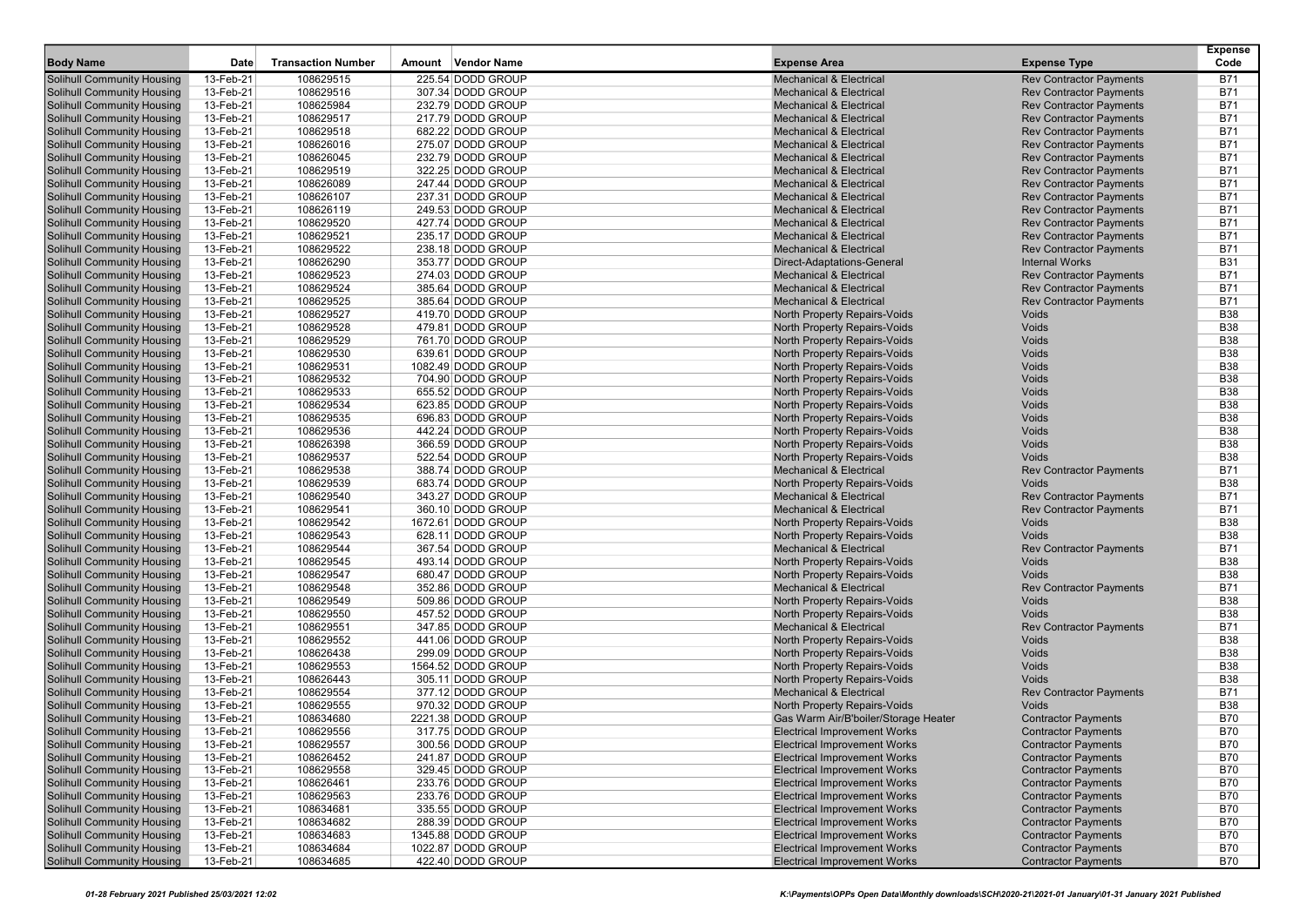| 13-Feb-21<br>441.99 DODD GROUP<br><b>Solihull Community Housing</b><br>108634686<br>Direct-Standby<br><b>Other Building Costs</b><br><b>B39</b><br><b>Solihull Community Housing</b><br>13-Feb-21<br>108634687<br>257.79 DODD GROUP<br>Direct-Standby<br><b>Other Building Costs</b><br><b>B39</b><br>Private Sector - Disabled Facilities Grants<br><b>Solihull Community Housing</b><br>01-Feb-21<br>108614904<br>3749.12 DODD GROUP<br><b>Contractor Payments</b><br><b>B70</b><br><b>Solihull Community Housing</b><br>01-Feb-21<br>108599256<br>3674.91 DODD GROUP<br><b>Public Sector - Major Adaptations</b><br><b>Contractor Payments</b><br><b>B70</b><br><b>B70</b><br><b>Solihull Community Housing</b><br>01-Feb-21<br>108614905<br>3496.63 DODD GROUP<br><b>Public Sector - Major Adaptations</b><br><b>Contractor Payments</b><br><b>Solihull Community Housing</b><br>01-Feb-21<br>108614906<br>4298.17 DODD GROUP<br><b>Public Sector - Major Adaptations</b><br><b>Contractor Payments</b><br><b>B70</b><br><b>Solihull Community Housing</b><br>01-Feb-21<br>108614907<br>3625.46 DODD GROUP<br><b>Public Sector - Major Adaptations</b><br><b>Contractor Payments</b><br><b>B70</b><br><b>Solihull Community Housing</b><br>01-Feb-21<br>108614908<br>4569.44 DODD GROUP<br>Private Sector - Disabled Facilities Grants<br><b>Contractor Payments</b><br><b>B70</b><br><b>Solihull Community Housing</b><br>01-Feb-21<br>108614909<br>3481.32 DODD GROUP<br><b>Public Sector - Major Adaptations</b><br><b>Contractor Payments</b><br><b>B70</b><br>108599257<br><b>B70</b><br>01-Feb-21<br>3040.40 DODD GROUP<br>Private Sector - Disabled Facilities Grants<br><b>Contractor Payments</b><br><b>Solihull Community Housing</b><br>01-Feb-21<br>108619348<br>3540.64 DODD GROUP<br><b>Biomass System</b><br>Biomass HIU & Plant<br><b>B48</b><br>R <sub>10</sub><br><b>Solihull Community Housing</b><br>01-Feb-21<br>108618824<br>344.00 DOORFIT PRODUCTS LTD<br>Stores-Stores and delivery<br><b>Stocks</b><br><b>Solihull Community Housing</b><br>01-Feb-21<br>108631233<br>294.00 DOORFIT PRODUCTS LTD<br>Stores-Stores and delivery<br><b>Stocks</b><br>R <sub>10</sub><br>01-Feb-21<br>108631233<br>391.00 DOORFIT PRODUCTS LTD<br>Stores-Stores and delivery<br><b>Stocks</b><br>R <sub>10</sub><br>R <sub>10</sub><br>01-Feb-21<br>108631233<br>35.00 DOORFIT PRODUCTS LTD<br>Stores-Stores and delivery<br><b>Stocks</b><br>108618832<br>R <sub>10</sub><br>01-Feb-21<br>13.00 DOORFIT PRODUCTS LTD<br>Stores-Stores and delivery<br><b>Stocks</b><br>R <sub>10</sub><br><b>Solihull Community Housing</b><br>01-Feb-21<br>108618832<br>87.50 DOORFIT PRODUCTS LTD<br>Stores-Stores and delivery<br><b>Stocks</b><br>01-Feb-21<br>108618832<br>12.81 DOORFIT PRODUCTS LTD<br>Stores-Stores and delivery<br><b>Stocks</b><br>R <sub>10</sub><br>01-Feb-21<br>108618832<br>100.20 DOORFIT PRODUCTS LTD<br>Stores-Stores and delivery<br><b>Stocks</b><br>R <sub>10</sub><br>R <sub>10</sub><br>01-Feb-21<br>108618832<br>50.00 DOORFIT PRODUCTS LTD<br>Stores-Stores and delivery<br><b>Stocks</b><br>R <sub>10</sub><br><b>Solihull Community Housing</b><br>01-Feb-21<br>108618833<br>22.50 DOORFIT PRODUCTS LTD<br>Stores-Stores and delivery<br><b>Stocks</b><br>R <sub>10</sub><br><b>Solihull Community Housing</b><br>01-Feb-21<br>108618833<br>76.60 DOORFIT PRODUCTS LTD<br>Stores-Stores and delivery<br><b>Stocks</b><br><b>Solihull Community Housing</b><br>01-Feb-21<br>108618833<br>108.69 DOORFIT PRODUCTS LTD<br>Stores-Stores and delivery<br><b>Stocks</b><br>R <sub>10</sub><br><b>Solihull Community Housing</b><br>01-Feb-21<br>108618833<br>60.44 DOORFIT PRODUCTS LTD<br>Stores-Stores and delivery<br><b>Stocks</b><br>R <sub>10</sub><br>R <sub>10</sub><br><b>Solihull Community Housing</b><br>01-Feb-21<br>108618833<br>108.69 DOORFIT PRODUCTS LTD<br>Stores-Stores and delivery<br><b>Stocks</b><br>R <sub>10</sub><br><b>Solihull Community Housing</b><br>01-Feb-21<br>108618833<br>239.90 DOORFIT PRODUCTS LTD<br>Stores-Stores and delivery<br><b>Stocks</b><br>R <sub>10</sub><br><b>Solihull Community Housing</b><br>04-Feb-21<br>108626849<br>332.00 DOORFIT PRODUCTS LTD<br>Stores-Stores and delivery<br><b>Stocks</b><br><b>Solihull Community Housing</b><br>04-Feb-21<br>108626850<br>391.00 DOORFIT PRODUCTS LTD<br>Stores-Stores and delivery<br><b>Stocks</b><br>R <sub>10</sub><br><b>Solihull Community Housing</b><br>04-Feb-21<br>108626850<br>60.00 DOORFIT PRODUCTS LTD<br>Stores-Stores and delivery<br><b>Stocks</b><br>R <sub>10</sub><br>R <sub>10</sub><br><b>Solihull Community Housing</b><br>08-Feb-21<br>108626854<br>13.00 DOORFIT PRODUCTS LTD<br>Stores-Stores and delivery<br><b>Stocks</b><br>108626854<br>R <sub>10</sub><br><b>Solihull Community Housing</b><br>08-Feb-21<br>29.90 DOORFIT PRODUCTS LTD<br>Stores-Stores and delivery<br><b>Stocks</b><br>R <sub>10</sub><br><b>Solihull Community Housing</b><br>08-Feb-21<br>108626854<br>12.80 DOORFIT PRODUCTS LTD<br>Stores-Stores and delivery<br><b>Stocks</b><br><b>Solihull Community Housing</b><br>08-Feb-21<br>108626854<br>239.90 DOORFIT PRODUCTS LTD<br>Stores-Stores and delivery<br><b>Stocks</b><br>R <sub>10</sub><br><b>Solihull Community Housing</b><br>09-Feb-21<br>108626856<br>253.00 DOORFIT PRODUCTS LTD<br>Stores-Stores and delivery<br><b>Stocks</b><br>R <sub>10</sub><br>R <sub>10</sub><br><b>Solihull Community Housing</b><br>11-Feb-21<br>108631235<br>332.00 DOORFIT PRODUCTS LTD<br>Stores-Stores and delivery<br><b>Stocks</b><br>108625402<br><b>Solihull Community Housing</b><br>17-Feb-21<br>650.00 DORO CARE<br>Safe and Sound Operational<br><b>Equipment Rental/Lease</b><br>D <sub>18</sub><br><b>Solihull Community Housing</b><br>17-Feb-21<br>108625399<br>265.00 DORO CARE<br>Safe and Sound Operational<br><b>Equipment Rental/Lease</b><br>D <sub>18</sub><br><b>Solihull Community Housing</b><br>17-Feb-21<br>108625403<br>316.00 DORO CARE<br>Safe and Sound Operational<br><b>Equipment Rental/Lease</b><br>D <sub>18</sub><br><b>Solihull Community Housing</b><br>01-Feb-21<br>108589222<br>17.88 DRAINTECH SERVICES (MIDLANDS) LTD<br>Anti Graffiti Team<br><b>Materials</b><br>D <sub>13</sub><br>Anti Graffiti Team<br>D <sub>13</sub><br><b>Solihull Community Housing</b><br>01-Feb-21<br>108589222<br>1139.63 DRAINTECH SERVICES (MIDLANDS) LTD<br><b>Materials</b><br>108609856<br><b>B32</b><br><b>Solihull Community Housing</b><br>01-Feb-21<br>310.50 DRAINTECH SERVICES (MIDLANDS) LTD<br><b>Other Works</b><br>North Property Repairs-Day to day<br><b>Solihull Community Housing</b><br>01-Feb-21<br>108609872<br>416.72 DRAINTECH SERVICES (MIDLANDS) LTD<br><b>Other Works</b><br><b>B32</b><br>North Property Repairs-Day to day<br><b>B32</b><br>01-Feb-21<br>108609879<br>427.61 DRAINTECH SERVICES (MIDLANDS) LTD<br><b>Other Works</b><br>North Property Repairs-Day to day<br><b>B32</b><br>01-Feb-21<br>108609885<br>258.75 DRAINTECH SERVICES (MIDLANDS) LTD<br>North Property Repairs-Day to day<br><b>Other Works</b><br>108629709<br><b>B32</b><br>16-Feb-21<br>315.93 DRAINTECH SERVICES (MIDLANDS) LTD<br><b>Other Works</b><br>North Property Repairs-Day to day<br><b>B32</b><br>01-Feb-21<br>108609900<br>784.38 DRAINTECH SERVICES (MIDLANDS) LTD<br>North Property Repairs-Day to day<br><b>Other Works</b><br><b>B32</b><br><b>Solihull Community Housing</b><br>01-Feb-21<br>108609901<br><b>Other Works</b><br>1776.32 DRAINTECH SERVICES (MIDLANDS) LTD<br>North Property Repairs-Day to day<br>108609902<br><b>B32</b><br><b>Solihull Community Housing</b><br>01-Feb-21<br>827.37 DRAINTECH SERVICES (MIDLANDS) LTD<br>North Property Repairs-Day to day<br><b>Other Works</b><br><b>B32</b><br>01-Feb-21<br>108609903<br>580.60 DRAINTECH SERVICES (MIDLANDS) LTD<br><b>Other Works</b><br>North Property Repairs-Day to day<br><b>B32</b><br><b>Solihull Community Housing</b><br>01-Feb-21<br>108629710<br><b>Other Works</b><br>283.24 DRAINTECH SERVICES (MIDLANDS) LTD<br>North Property Repairs-Day to day<br><b>B32</b><br><b>Solihull Community Housing</b><br>01-Feb-21<br>108609905<br>334.99 DRAINTECH SERVICES (MIDLANDS) LTD<br>North Property Repairs-Day to day<br><b>Other Works</b><br><b>Solihull Community Housing</b><br><b>B32</b><br>01-Feb-21<br>108609906<br>269.63 DRAINTECH SERVICES (MIDLANDS) LTD<br>North Property Repairs-Day to day<br><b>Other Works</b><br><b>Solihull Community Housing</b><br>108609907<br><b>B32</b><br>01-Feb-21<br>283.24 DRAINTECH SERVICES (MIDLANDS) LTD<br>North Property Repairs-Day to day<br><b>Other Works</b><br><b>Solihull Community Housing</b><br>01-Feb-21<br>108609908<br>212.44 DRAINTECH SERVICES (MIDLANDS) LTD<br>North Property Repairs-Day to day<br><b>Other Works</b><br><b>B32</b><br><b>Solihull Community Housing</b><br>108609909<br><b>B32</b><br>01-Feb-21<br>283.24 DRAINTECH SERVICES (MIDLANDS) LTD<br>North Property Repairs-Day to day<br><b>Other Works</b><br><b>Solihull Community Housing</b><br>108609910<br><b>B32</b><br>01-Feb-21<br>334.99 DRAINTECH SERVICES (MIDLANDS) LTD<br>North Property Repairs-Day to day<br><b>Other Works</b><br><b>Solihull Community Housing</b><br><b>B70</b><br>16-Feb-21<br>108629711<br>212.44 DRAINTECH SERVICES (MIDLANDS) LTD<br>Public Sector - Major Adaptations<br><b>Contractor Payments</b><br><b>Solihull Community Housing</b><br>108609911<br>01-Feb-21<br>212.44 DRAINTECH SERVICES (MIDLANDS) LTD<br>North Property Repairs-Day to day<br><b>Other Works</b><br><b>B32</b><br><b>Solihull Community Housing</b><br>16-Feb-21<br>108622768<br>488.01 DWP<br><b>Payroll Deductions</b><br><b>General Creditors</b><br>S01<br><b>Solihull Community Housing</b><br>4.76 E J GILBERT & SONS<br>R <sub>10</sub><br>01-Feb-21<br>108631238<br>Stores-Stores and delivery<br><b>Stocks</b><br><b>Solihull Community Housing</b><br>108631238<br>184.68 E J GILBERT & SONS<br>Stores-Stores and delivery<br><b>R10</b><br>01-Feb-21<br><b>Stocks</b> | <b>Body Name</b>                  | Date | <b>Transaction Number</b> | Amount Vendor Name | <b>Expense Area</b> | <b>Expense Type</b> | <b>Expense</b><br>Code |
|--------------------------------------------------------------------------------------------------------------------------------------------------------------------------------------------------------------------------------------------------------------------------------------------------------------------------------------------------------------------------------------------------------------------------------------------------------------------------------------------------------------------------------------------------------------------------------------------------------------------------------------------------------------------------------------------------------------------------------------------------------------------------------------------------------------------------------------------------------------------------------------------------------------------------------------------------------------------------------------------------------------------------------------------------------------------------------------------------------------------------------------------------------------------------------------------------------------------------------------------------------------------------------------------------------------------------------------------------------------------------------------------------------------------------------------------------------------------------------------------------------------------------------------------------------------------------------------------------------------------------------------------------------------------------------------------------------------------------------------------------------------------------------------------------------------------------------------------------------------------------------------------------------------------------------------------------------------------------------------------------------------------------------------------------------------------------------------------------------------------------------------------------------------------------------------------------------------------------------------------------------------------------------------------------------------------------------------------------------------------------------------------------------------------------------------------------------------------------------------------------------------------------------------------------------------------------------------------------------------------------------------------------------------------------------------------------------------------------------------------------------------------------------------------------------------------------------------------------------------------------------------------------------------------------------------------------------------------------------------------------------------------------------------------------------------------------------------------------------------------------------------------------------------------------------------------------------------------------------------------------------------------------------------------------------------------------------------------------------------------------------------------------------------------------------------------------------------------------------------------------------------------------------------------------------------------------------------------------------------------------------------------------------------------------------------------------------------------------------------------------------------------------------------------------------------------------------------------------------------------------------------------------------------------------------------------------------------------------------------------------------------------------------------------------------------------------------------------------------------------------------------------------------------------------------------------------------------------------------------------------------------------------------------------------------------------------------------------------------------------------------------------------------------------------------------------------------------------------------------------------------------------------------------------------------------------------------------------------------------------------------------------------------------------------------------------------------------------------------------------------------------------------------------------------------------------------------------------------------------------------------------------------------------------------------------------------------------------------------------------------------------------------------------------------------------------------------------------------------------------------------------------------------------------------------------------------------------------------------------------------------------------------------------------------------------------------------------------------------------------------------------------------------------------------------------------------------------------------------------------------------------------------------------------------------------------------------------------------------------------------------------------------------------------------------------------------------------------------------------------------------------------------------------------------------------------------------------------------------------------------------------------------------------------------------------------------------------------------------------------------------------------------------------------------------------------------------------------------------------------------------------------------------------------------------------------------------------------------------------------------------------------------------------------------------------------------------------------------------------------------------------------------------------------------------------------------------------------------------------------------------------------------------------------------------------------------------------------------------------------------------------------------------------------------------------------------------------------------------------------------------------------------------------------------------------------------------------------------------------------------------------------------------------------------------------------------------------------------------------------------------------------------------------------------------------------------------------------------------------------------------------------------------------------------------------------------------------------------------------------------------------------------------------------------------------------------------------------------------------------------------------------------------------------------------------------------------------------------------------------------------------------------------------------------------------------------------------------------------------------------------------------------------------------------------------------------------------------------------------------------------------------------------------------------------------------------------------------------------------------------------------------------------------------------------------------------------------------------------------------------------------------------------------------------------------------------------------------------------------------------------------------------------------------------------------------------------------------------------------------------------------------------------------------------------------------------------------------------------------------------------------------------------------------------------------------------------------------------------------------------------------------------------------------------------------------------------------------------------------------------------------------------------------------------------------------------------------------------------------------------------------------------------------------------------------------------------------------------------------------------------------------------------------------------------------------------------------------------------------------------------------------------------------------------------------------------------------------------------------------------------------------------------------------------------------------------------------------------------------------------------------------------------------------------------------------------------------------------------------------------------------------------------------------------------------------------------------------------------------------------------------------------------------------------------------------------------------------------------------------------------------------------------------------------------------------------------------------------------------------------------------------------------------------------------------------------------------------------------------------------------------------------------------------------------------------------------------------------------------------------------------------------------------------------------------------------------------------------------------------------------------------------|-----------------------------------|------|---------------------------|--------------------|---------------------|---------------------|------------------------|
|                                                                                                                                                                                                                                                                                                                                                                                                                                                                                                                                                                                                                                                                                                                                                                                                                                                                                                                                                                                                                                                                                                                                                                                                                                                                                                                                                                                                                                                                                                                                                                                                                                                                                                                                                                                                                                                                                                                                                                                                                                                                                                                                                                                                                                                                                                                                                                                                                                                                                                                                                                                                                                                                                                                                                                                                                                                                                                                                                                                                                                                                                                                                                                                                                                                                                                                                                                                                                                                                                                                                                                                                                                                                                                                                                                                                                                                                                                                                                                                                                                                                                                                                                                                                                                                                                                                                                                                                                                                                                                                                                                                                                                                                                                                                                                                                                                                                                                                                                                                                                                                                                                                                                                                                                                                                                                                                                                                                                                                                                                                                                                                                                                                                                                                                                                                                                                                                                                                                                                                                                                                                                                                                                                                                                                                                                                                                                                                                                                                                                                                                                                                                                                                                                                                                                                                                                                                                                                                                                                                                                                                                                                                                                                                                                                                                                                                                                                                                                                                                                                                                                                                                                                                                                                                                                                                                                                                                                                                                                                                                                                                                                                                                                                                                                                                                                                                                                                                                                                                                                                                                                                                                                                                                                                                                                                                                                                                                                                                                                                                                                                                                                                                                                                                                                                                                                                                                                                                                                                                                                                                                                                                                                                                                                                                                                                                                                                                                                                                                                                                                                                                                                                                                                  |                                   |      |                           |                    |                     |                     |                        |
|                                                                                                                                                                                                                                                                                                                                                                                                                                                                                                                                                                                                                                                                                                                                                                                                                                                                                                                                                                                                                                                                                                                                                                                                                                                                                                                                                                                                                                                                                                                                                                                                                                                                                                                                                                                                                                                                                                                                                                                                                                                                                                                                                                                                                                                                                                                                                                                                                                                                                                                                                                                                                                                                                                                                                                                                                                                                                                                                                                                                                                                                                                                                                                                                                                                                                                                                                                                                                                                                                                                                                                                                                                                                                                                                                                                                                                                                                                                                                                                                                                                                                                                                                                                                                                                                                                                                                                                                                                                                                                                                                                                                                                                                                                                                                                                                                                                                                                                                                                                                                                                                                                                                                                                                                                                                                                                                                                                                                                                                                                                                                                                                                                                                                                                                                                                                                                                                                                                                                                                                                                                                                                                                                                                                                                                                                                                                                                                                                                                                                                                                                                                                                                                                                                                                                                                                                                                                                                                                                                                                                                                                                                                                                                                                                                                                                                                                                                                                                                                                                                                                                                                                                                                                                                                                                                                                                                                                                                                                                                                                                                                                                                                                                                                                                                                                                                                                                                                                                                                                                                                                                                                                                                                                                                                                                                                                                                                                                                                                                                                                                                                                                                                                                                                                                                                                                                                                                                                                                                                                                                                                                                                                                                                                                                                                                                                                                                                                                                                                                                                                                                                                                                                                                  |                                   |      |                           |                    |                     |                     |                        |
|                                                                                                                                                                                                                                                                                                                                                                                                                                                                                                                                                                                                                                                                                                                                                                                                                                                                                                                                                                                                                                                                                                                                                                                                                                                                                                                                                                                                                                                                                                                                                                                                                                                                                                                                                                                                                                                                                                                                                                                                                                                                                                                                                                                                                                                                                                                                                                                                                                                                                                                                                                                                                                                                                                                                                                                                                                                                                                                                                                                                                                                                                                                                                                                                                                                                                                                                                                                                                                                                                                                                                                                                                                                                                                                                                                                                                                                                                                                                                                                                                                                                                                                                                                                                                                                                                                                                                                                                                                                                                                                                                                                                                                                                                                                                                                                                                                                                                                                                                                                                                                                                                                                                                                                                                                                                                                                                                                                                                                                                                                                                                                                                                                                                                                                                                                                                                                                                                                                                                                                                                                                                                                                                                                                                                                                                                                                                                                                                                                                                                                                                                                                                                                                                                                                                                                                                                                                                                                                                                                                                                                                                                                                                                                                                                                                                                                                                                                                                                                                                                                                                                                                                                                                                                                                                                                                                                                                                                                                                                                                                                                                                                                                                                                                                                                                                                                                                                                                                                                                                                                                                                                                                                                                                                                                                                                                                                                                                                                                                                                                                                                                                                                                                                                                                                                                                                                                                                                                                                                                                                                                                                                                                                                                                                                                                                                                                                                                                                                                                                                                                                                                                                                                                                  |                                   |      |                           |                    |                     |                     |                        |
|                                                                                                                                                                                                                                                                                                                                                                                                                                                                                                                                                                                                                                                                                                                                                                                                                                                                                                                                                                                                                                                                                                                                                                                                                                                                                                                                                                                                                                                                                                                                                                                                                                                                                                                                                                                                                                                                                                                                                                                                                                                                                                                                                                                                                                                                                                                                                                                                                                                                                                                                                                                                                                                                                                                                                                                                                                                                                                                                                                                                                                                                                                                                                                                                                                                                                                                                                                                                                                                                                                                                                                                                                                                                                                                                                                                                                                                                                                                                                                                                                                                                                                                                                                                                                                                                                                                                                                                                                                                                                                                                                                                                                                                                                                                                                                                                                                                                                                                                                                                                                                                                                                                                                                                                                                                                                                                                                                                                                                                                                                                                                                                                                                                                                                                                                                                                                                                                                                                                                                                                                                                                                                                                                                                                                                                                                                                                                                                                                                                                                                                                                                                                                                                                                                                                                                                                                                                                                                                                                                                                                                                                                                                                                                                                                                                                                                                                                                                                                                                                                                                                                                                                                                                                                                                                                                                                                                                                                                                                                                                                                                                                                                                                                                                                                                                                                                                                                                                                                                                                                                                                                                                                                                                                                                                                                                                                                                                                                                                                                                                                                                                                                                                                                                                                                                                                                                                                                                                                                                                                                                                                                                                                                                                                                                                                                                                                                                                                                                                                                                                                                                                                                                                                                  |                                   |      |                           |                    |                     |                     |                        |
|                                                                                                                                                                                                                                                                                                                                                                                                                                                                                                                                                                                                                                                                                                                                                                                                                                                                                                                                                                                                                                                                                                                                                                                                                                                                                                                                                                                                                                                                                                                                                                                                                                                                                                                                                                                                                                                                                                                                                                                                                                                                                                                                                                                                                                                                                                                                                                                                                                                                                                                                                                                                                                                                                                                                                                                                                                                                                                                                                                                                                                                                                                                                                                                                                                                                                                                                                                                                                                                                                                                                                                                                                                                                                                                                                                                                                                                                                                                                                                                                                                                                                                                                                                                                                                                                                                                                                                                                                                                                                                                                                                                                                                                                                                                                                                                                                                                                                                                                                                                                                                                                                                                                                                                                                                                                                                                                                                                                                                                                                                                                                                                                                                                                                                                                                                                                                                                                                                                                                                                                                                                                                                                                                                                                                                                                                                                                                                                                                                                                                                                                                                                                                                                                                                                                                                                                                                                                                                                                                                                                                                                                                                                                                                                                                                                                                                                                                                                                                                                                                                                                                                                                                                                                                                                                                                                                                                                                                                                                                                                                                                                                                                                                                                                                                                                                                                                                                                                                                                                                                                                                                                                                                                                                                                                                                                                                                                                                                                                                                                                                                                                                                                                                                                                                                                                                                                                                                                                                                                                                                                                                                                                                                                                                                                                                                                                                                                                                                                                                                                                                                                                                                                                                                  |                                   |      |                           |                    |                     |                     |                        |
|                                                                                                                                                                                                                                                                                                                                                                                                                                                                                                                                                                                                                                                                                                                                                                                                                                                                                                                                                                                                                                                                                                                                                                                                                                                                                                                                                                                                                                                                                                                                                                                                                                                                                                                                                                                                                                                                                                                                                                                                                                                                                                                                                                                                                                                                                                                                                                                                                                                                                                                                                                                                                                                                                                                                                                                                                                                                                                                                                                                                                                                                                                                                                                                                                                                                                                                                                                                                                                                                                                                                                                                                                                                                                                                                                                                                                                                                                                                                                                                                                                                                                                                                                                                                                                                                                                                                                                                                                                                                                                                                                                                                                                                                                                                                                                                                                                                                                                                                                                                                                                                                                                                                                                                                                                                                                                                                                                                                                                                                                                                                                                                                                                                                                                                                                                                                                                                                                                                                                                                                                                                                                                                                                                                                                                                                                                                                                                                                                                                                                                                                                                                                                                                                                                                                                                                                                                                                                                                                                                                                                                                                                                                                                                                                                                                                                                                                                                                                                                                                                                                                                                                                                                                                                                                                                                                                                                                                                                                                                                                                                                                                                                                                                                                                                                                                                                                                                                                                                                                                                                                                                                                                                                                                                                                                                                                                                                                                                                                                                                                                                                                                                                                                                                                                                                                                                                                                                                                                                                                                                                                                                                                                                                                                                                                                                                                                                                                                                                                                                                                                                                                                                                                                                  |                                   |      |                           |                    |                     |                     |                        |
|                                                                                                                                                                                                                                                                                                                                                                                                                                                                                                                                                                                                                                                                                                                                                                                                                                                                                                                                                                                                                                                                                                                                                                                                                                                                                                                                                                                                                                                                                                                                                                                                                                                                                                                                                                                                                                                                                                                                                                                                                                                                                                                                                                                                                                                                                                                                                                                                                                                                                                                                                                                                                                                                                                                                                                                                                                                                                                                                                                                                                                                                                                                                                                                                                                                                                                                                                                                                                                                                                                                                                                                                                                                                                                                                                                                                                                                                                                                                                                                                                                                                                                                                                                                                                                                                                                                                                                                                                                                                                                                                                                                                                                                                                                                                                                                                                                                                                                                                                                                                                                                                                                                                                                                                                                                                                                                                                                                                                                                                                                                                                                                                                                                                                                                                                                                                                                                                                                                                                                                                                                                                                                                                                                                                                                                                                                                                                                                                                                                                                                                                                                                                                                                                                                                                                                                                                                                                                                                                                                                                                                                                                                                                                                                                                                                                                                                                                                                                                                                                                                                                                                                                                                                                                                                                                                                                                                                                                                                                                                                                                                                                                                                                                                                                                                                                                                                                                                                                                                                                                                                                                                                                                                                                                                                                                                                                                                                                                                                                                                                                                                                                                                                                                                                                                                                                                                                                                                                                                                                                                                                                                                                                                                                                                                                                                                                                                                                                                                                                                                                                                                                                                                                                                  |                                   |      |                           |                    |                     |                     |                        |
|                                                                                                                                                                                                                                                                                                                                                                                                                                                                                                                                                                                                                                                                                                                                                                                                                                                                                                                                                                                                                                                                                                                                                                                                                                                                                                                                                                                                                                                                                                                                                                                                                                                                                                                                                                                                                                                                                                                                                                                                                                                                                                                                                                                                                                                                                                                                                                                                                                                                                                                                                                                                                                                                                                                                                                                                                                                                                                                                                                                                                                                                                                                                                                                                                                                                                                                                                                                                                                                                                                                                                                                                                                                                                                                                                                                                                                                                                                                                                                                                                                                                                                                                                                                                                                                                                                                                                                                                                                                                                                                                                                                                                                                                                                                                                                                                                                                                                                                                                                                                                                                                                                                                                                                                                                                                                                                                                                                                                                                                                                                                                                                                                                                                                                                                                                                                                                                                                                                                                                                                                                                                                                                                                                                                                                                                                                                                                                                                                                                                                                                                                                                                                                                                                                                                                                                                                                                                                                                                                                                                                                                                                                                                                                                                                                                                                                                                                                                                                                                                                                                                                                                                                                                                                                                                                                                                                                                                                                                                                                                                                                                                                                                                                                                                                                                                                                                                                                                                                                                                                                                                                                                                                                                                                                                                                                                                                                                                                                                                                                                                                                                                                                                                                                                                                                                                                                                                                                                                                                                                                                                                                                                                                                                                                                                                                                                                                                                                                                                                                                                                                                                                                                                                                  |                                   |      |                           |                    |                     |                     |                        |
|                                                                                                                                                                                                                                                                                                                                                                                                                                                                                                                                                                                                                                                                                                                                                                                                                                                                                                                                                                                                                                                                                                                                                                                                                                                                                                                                                                                                                                                                                                                                                                                                                                                                                                                                                                                                                                                                                                                                                                                                                                                                                                                                                                                                                                                                                                                                                                                                                                                                                                                                                                                                                                                                                                                                                                                                                                                                                                                                                                                                                                                                                                                                                                                                                                                                                                                                                                                                                                                                                                                                                                                                                                                                                                                                                                                                                                                                                                                                                                                                                                                                                                                                                                                                                                                                                                                                                                                                                                                                                                                                                                                                                                                                                                                                                                                                                                                                                                                                                                                                                                                                                                                                                                                                                                                                                                                                                                                                                                                                                                                                                                                                                                                                                                                                                                                                                                                                                                                                                                                                                                                                                                                                                                                                                                                                                                                                                                                                                                                                                                                                                                                                                                                                                                                                                                                                                                                                                                                                                                                                                                                                                                                                                                                                                                                                                                                                                                                                                                                                                                                                                                                                                                                                                                                                                                                                                                                                                                                                                                                                                                                                                                                                                                                                                                                                                                                                                                                                                                                                                                                                                                                                                                                                                                                                                                                                                                                                                                                                                                                                                                                                                                                                                                                                                                                                                                                                                                                                                                                                                                                                                                                                                                                                                                                                                                                                                                                                                                                                                                                                                                                                                                                                                  |                                   |      |                           |                    |                     |                     |                        |
|                                                                                                                                                                                                                                                                                                                                                                                                                                                                                                                                                                                                                                                                                                                                                                                                                                                                                                                                                                                                                                                                                                                                                                                                                                                                                                                                                                                                                                                                                                                                                                                                                                                                                                                                                                                                                                                                                                                                                                                                                                                                                                                                                                                                                                                                                                                                                                                                                                                                                                                                                                                                                                                                                                                                                                                                                                                                                                                                                                                                                                                                                                                                                                                                                                                                                                                                                                                                                                                                                                                                                                                                                                                                                                                                                                                                                                                                                                                                                                                                                                                                                                                                                                                                                                                                                                                                                                                                                                                                                                                                                                                                                                                                                                                                                                                                                                                                                                                                                                                                                                                                                                                                                                                                                                                                                                                                                                                                                                                                                                                                                                                                                                                                                                                                                                                                                                                                                                                                                                                                                                                                                                                                                                                                                                                                                                                                                                                                                                                                                                                                                                                                                                                                                                                                                                                                                                                                                                                                                                                                                                                                                                                                                                                                                                                                                                                                                                                                                                                                                                                                                                                                                                                                                                                                                                                                                                                                                                                                                                                                                                                                                                                                                                                                                                                                                                                                                                                                                                                                                                                                                                                                                                                                                                                                                                                                                                                                                                                                                                                                                                                                                                                                                                                                                                                                                                                                                                                                                                                                                                                                                                                                                                                                                                                                                                                                                                                                                                                                                                                                                                                                                                                                                  | <b>Solihull Community Housing</b> |      |                           |                    |                     |                     |                        |
|                                                                                                                                                                                                                                                                                                                                                                                                                                                                                                                                                                                                                                                                                                                                                                                                                                                                                                                                                                                                                                                                                                                                                                                                                                                                                                                                                                                                                                                                                                                                                                                                                                                                                                                                                                                                                                                                                                                                                                                                                                                                                                                                                                                                                                                                                                                                                                                                                                                                                                                                                                                                                                                                                                                                                                                                                                                                                                                                                                                                                                                                                                                                                                                                                                                                                                                                                                                                                                                                                                                                                                                                                                                                                                                                                                                                                                                                                                                                                                                                                                                                                                                                                                                                                                                                                                                                                                                                                                                                                                                                                                                                                                                                                                                                                                                                                                                                                                                                                                                                                                                                                                                                                                                                                                                                                                                                                                                                                                                                                                                                                                                                                                                                                                                                                                                                                                                                                                                                                                                                                                                                                                                                                                                                                                                                                                                                                                                                                                                                                                                                                                                                                                                                                                                                                                                                                                                                                                                                                                                                                                                                                                                                                                                                                                                                                                                                                                                                                                                                                                                                                                                                                                                                                                                                                                                                                                                                                                                                                                                                                                                                                                                                                                                                                                                                                                                                                                                                                                                                                                                                                                                                                                                                                                                                                                                                                                                                                                                                                                                                                                                                                                                                                                                                                                                                                                                                                                                                                                                                                                                                                                                                                                                                                                                                                                                                                                                                                                                                                                                                                                                                                                                                                  |                                   |      |                           |                    |                     |                     |                        |
|                                                                                                                                                                                                                                                                                                                                                                                                                                                                                                                                                                                                                                                                                                                                                                                                                                                                                                                                                                                                                                                                                                                                                                                                                                                                                                                                                                                                                                                                                                                                                                                                                                                                                                                                                                                                                                                                                                                                                                                                                                                                                                                                                                                                                                                                                                                                                                                                                                                                                                                                                                                                                                                                                                                                                                                                                                                                                                                                                                                                                                                                                                                                                                                                                                                                                                                                                                                                                                                                                                                                                                                                                                                                                                                                                                                                                                                                                                                                                                                                                                                                                                                                                                                                                                                                                                                                                                                                                                                                                                                                                                                                                                                                                                                                                                                                                                                                                                                                                                                                                                                                                                                                                                                                                                                                                                                                                                                                                                                                                                                                                                                                                                                                                                                                                                                                                                                                                                                                                                                                                                                                                                                                                                                                                                                                                                                                                                                                                                                                                                                                                                                                                                                                                                                                                                                                                                                                                                                                                                                                                                                                                                                                                                                                                                                                                                                                                                                                                                                                                                                                                                                                                                                                                                                                                                                                                                                                                                                                                                                                                                                                                                                                                                                                                                                                                                                                                                                                                                                                                                                                                                                                                                                                                                                                                                                                                                                                                                                                                                                                                                                                                                                                                                                                                                                                                                                                                                                                                                                                                                                                                                                                                                                                                                                                                                                                                                                                                                                                                                                                                                                                                                                                                  |                                   |      |                           |                    |                     |                     |                        |
|                                                                                                                                                                                                                                                                                                                                                                                                                                                                                                                                                                                                                                                                                                                                                                                                                                                                                                                                                                                                                                                                                                                                                                                                                                                                                                                                                                                                                                                                                                                                                                                                                                                                                                                                                                                                                                                                                                                                                                                                                                                                                                                                                                                                                                                                                                                                                                                                                                                                                                                                                                                                                                                                                                                                                                                                                                                                                                                                                                                                                                                                                                                                                                                                                                                                                                                                                                                                                                                                                                                                                                                                                                                                                                                                                                                                                                                                                                                                                                                                                                                                                                                                                                                                                                                                                                                                                                                                                                                                                                                                                                                                                                                                                                                                                                                                                                                                                                                                                                                                                                                                                                                                                                                                                                                                                                                                                                                                                                                                                                                                                                                                                                                                                                                                                                                                                                                                                                                                                                                                                                                                                                                                                                                                                                                                                                                                                                                                                                                                                                                                                                                                                                                                                                                                                                                                                                                                                                                                                                                                                                                                                                                                                                                                                                                                                                                                                                                                                                                                                                                                                                                                                                                                                                                                                                                                                                                                                                                                                                                                                                                                                                                                                                                                                                                                                                                                                                                                                                                                                                                                                                                                                                                                                                                                                                                                                                                                                                                                                                                                                                                                                                                                                                                                                                                                                                                                                                                                                                                                                                                                                                                                                                                                                                                                                                                                                                                                                                                                                                                                                                                                                                                                                  |                                   |      |                           |                    |                     |                     |                        |
|                                                                                                                                                                                                                                                                                                                                                                                                                                                                                                                                                                                                                                                                                                                                                                                                                                                                                                                                                                                                                                                                                                                                                                                                                                                                                                                                                                                                                                                                                                                                                                                                                                                                                                                                                                                                                                                                                                                                                                                                                                                                                                                                                                                                                                                                                                                                                                                                                                                                                                                                                                                                                                                                                                                                                                                                                                                                                                                                                                                                                                                                                                                                                                                                                                                                                                                                                                                                                                                                                                                                                                                                                                                                                                                                                                                                                                                                                                                                                                                                                                                                                                                                                                                                                                                                                                                                                                                                                                                                                                                                                                                                                                                                                                                                                                                                                                                                                                                                                                                                                                                                                                                                                                                                                                                                                                                                                                                                                                                                                                                                                                                                                                                                                                                                                                                                                                                                                                                                                                                                                                                                                                                                                                                                                                                                                                                                                                                                                                                                                                                                                                                                                                                                                                                                                                                                                                                                                                                                                                                                                                                                                                                                                                                                                                                                                                                                                                                                                                                                                                                                                                                                                                                                                                                                                                                                                                                                                                                                                                                                                                                                                                                                                                                                                                                                                                                                                                                                                                                                                                                                                                                                                                                                                                                                                                                                                                                                                                                                                                                                                                                                                                                                                                                                                                                                                                                                                                                                                                                                                                                                                                                                                                                                                                                                                                                                                                                                                                                                                                                                                                                                                                                                                  | <b>Solihull Community Housing</b> |      |                           |                    |                     |                     |                        |
|                                                                                                                                                                                                                                                                                                                                                                                                                                                                                                                                                                                                                                                                                                                                                                                                                                                                                                                                                                                                                                                                                                                                                                                                                                                                                                                                                                                                                                                                                                                                                                                                                                                                                                                                                                                                                                                                                                                                                                                                                                                                                                                                                                                                                                                                                                                                                                                                                                                                                                                                                                                                                                                                                                                                                                                                                                                                                                                                                                                                                                                                                                                                                                                                                                                                                                                                                                                                                                                                                                                                                                                                                                                                                                                                                                                                                                                                                                                                                                                                                                                                                                                                                                                                                                                                                                                                                                                                                                                                                                                                                                                                                                                                                                                                                                                                                                                                                                                                                                                                                                                                                                                                                                                                                                                                                                                                                                                                                                                                                                                                                                                                                                                                                                                                                                                                                                                                                                                                                                                                                                                                                                                                                                                                                                                                                                                                                                                                                                                                                                                                                                                                                                                                                                                                                                                                                                                                                                                                                                                                                                                                                                                                                                                                                                                                                                                                                                                                                                                                                                                                                                                                                                                                                                                                                                                                                                                                                                                                                                                                                                                                                                                                                                                                                                                                                                                                                                                                                                                                                                                                                                                                                                                                                                                                                                                                                                                                                                                                                                                                                                                                                                                                                                                                                                                                                                                                                                                                                                                                                                                                                                                                                                                                                                                                                                                                                                                                                                                                                                                                                                                                                                                                                  | <b>Solihull Community Housing</b> |      |                           |                    |                     |                     |                        |
|                                                                                                                                                                                                                                                                                                                                                                                                                                                                                                                                                                                                                                                                                                                                                                                                                                                                                                                                                                                                                                                                                                                                                                                                                                                                                                                                                                                                                                                                                                                                                                                                                                                                                                                                                                                                                                                                                                                                                                                                                                                                                                                                                                                                                                                                                                                                                                                                                                                                                                                                                                                                                                                                                                                                                                                                                                                                                                                                                                                                                                                                                                                                                                                                                                                                                                                                                                                                                                                                                                                                                                                                                                                                                                                                                                                                                                                                                                                                                                                                                                                                                                                                                                                                                                                                                                                                                                                                                                                                                                                                                                                                                                                                                                                                                                                                                                                                                                                                                                                                                                                                                                                                                                                                                                                                                                                                                                                                                                                                                                                                                                                                                                                                                                                                                                                                                                                                                                                                                                                                                                                                                                                                                                                                                                                                                                                                                                                                                                                                                                                                                                                                                                                                                                                                                                                                                                                                                                                                                                                                                                                                                                                                                                                                                                                                                                                                                                                                                                                                                                                                                                                                                                                                                                                                                                                                                                                                                                                                                                                                                                                                                                                                                                                                                                                                                                                                                                                                                                                                                                                                                                                                                                                                                                                                                                                                                                                                                                                                                                                                                                                                                                                                                                                                                                                                                                                                                                                                                                                                                                                                                                                                                                                                                                                                                                                                                                                                                                                                                                                                                                                                                                                                                  | <b>Solihull Community Housing</b> |      |                           |                    |                     |                     |                        |
|                                                                                                                                                                                                                                                                                                                                                                                                                                                                                                                                                                                                                                                                                                                                                                                                                                                                                                                                                                                                                                                                                                                                                                                                                                                                                                                                                                                                                                                                                                                                                                                                                                                                                                                                                                                                                                                                                                                                                                                                                                                                                                                                                                                                                                                                                                                                                                                                                                                                                                                                                                                                                                                                                                                                                                                                                                                                                                                                                                                                                                                                                                                                                                                                                                                                                                                                                                                                                                                                                                                                                                                                                                                                                                                                                                                                                                                                                                                                                                                                                                                                                                                                                                                                                                                                                                                                                                                                                                                                                                                                                                                                                                                                                                                                                                                                                                                                                                                                                                                                                                                                                                                                                                                                                                                                                                                                                                                                                                                                                                                                                                                                                                                                                                                                                                                                                                                                                                                                                                                                                                                                                                                                                                                                                                                                                                                                                                                                                                                                                                                                                                                                                                                                                                                                                                                                                                                                                                                                                                                                                                                                                                                                                                                                                                                                                                                                                                                                                                                                                                                                                                                                                                                                                                                                                                                                                                                                                                                                                                                                                                                                                                                                                                                                                                                                                                                                                                                                                                                                                                                                                                                                                                                                                                                                                                                                                                                                                                                                                                                                                                                                                                                                                                                                                                                                                                                                                                                                                                                                                                                                                                                                                                                                                                                                                                                                                                                                                                                                                                                                                                                                                                                                                  |                                   |      |                           |                    |                     |                     |                        |
|                                                                                                                                                                                                                                                                                                                                                                                                                                                                                                                                                                                                                                                                                                                                                                                                                                                                                                                                                                                                                                                                                                                                                                                                                                                                                                                                                                                                                                                                                                                                                                                                                                                                                                                                                                                                                                                                                                                                                                                                                                                                                                                                                                                                                                                                                                                                                                                                                                                                                                                                                                                                                                                                                                                                                                                                                                                                                                                                                                                                                                                                                                                                                                                                                                                                                                                                                                                                                                                                                                                                                                                                                                                                                                                                                                                                                                                                                                                                                                                                                                                                                                                                                                                                                                                                                                                                                                                                                                                                                                                                                                                                                                                                                                                                                                                                                                                                                                                                                                                                                                                                                                                                                                                                                                                                                                                                                                                                                                                                                                                                                                                                                                                                                                                                                                                                                                                                                                                                                                                                                                                                                                                                                                                                                                                                                                                                                                                                                                                                                                                                                                                                                                                                                                                                                                                                                                                                                                                                                                                                                                                                                                                                                                                                                                                                                                                                                                                                                                                                                                                                                                                                                                                                                                                                                                                                                                                                                                                                                                                                                                                                                                                                                                                                                                                                                                                                                                                                                                                                                                                                                                                                                                                                                                                                                                                                                                                                                                                                                                                                                                                                                                                                                                                                                                                                                                                                                                                                                                                                                                                                                                                                                                                                                                                                                                                                                                                                                                                                                                                                                                                                                                                                                  | <b>Solihull Community Housing</b> |      |                           |                    |                     |                     |                        |
|                                                                                                                                                                                                                                                                                                                                                                                                                                                                                                                                                                                                                                                                                                                                                                                                                                                                                                                                                                                                                                                                                                                                                                                                                                                                                                                                                                                                                                                                                                                                                                                                                                                                                                                                                                                                                                                                                                                                                                                                                                                                                                                                                                                                                                                                                                                                                                                                                                                                                                                                                                                                                                                                                                                                                                                                                                                                                                                                                                                                                                                                                                                                                                                                                                                                                                                                                                                                                                                                                                                                                                                                                                                                                                                                                                                                                                                                                                                                                                                                                                                                                                                                                                                                                                                                                                                                                                                                                                                                                                                                                                                                                                                                                                                                                                                                                                                                                                                                                                                                                                                                                                                                                                                                                                                                                                                                                                                                                                                                                                                                                                                                                                                                                                                                                                                                                                                                                                                                                                                                                                                                                                                                                                                                                                                                                                                                                                                                                                                                                                                                                                                                                                                                                                                                                                                                                                                                                                                                                                                                                                                                                                                                                                                                                                                                                                                                                                                                                                                                                                                                                                                                                                                                                                                                                                                                                                                                                                                                                                                                                                                                                                                                                                                                                                                                                                                                                                                                                                                                                                                                                                                                                                                                                                                                                                                                                                                                                                                                                                                                                                                                                                                                                                                                                                                                                                                                                                                                                                                                                                                                                                                                                                                                                                                                                                                                                                                                                                                                                                                                                                                                                                                                                  | <b>Solihull Community Housing</b> |      |                           |                    |                     |                     |                        |
|                                                                                                                                                                                                                                                                                                                                                                                                                                                                                                                                                                                                                                                                                                                                                                                                                                                                                                                                                                                                                                                                                                                                                                                                                                                                                                                                                                                                                                                                                                                                                                                                                                                                                                                                                                                                                                                                                                                                                                                                                                                                                                                                                                                                                                                                                                                                                                                                                                                                                                                                                                                                                                                                                                                                                                                                                                                                                                                                                                                                                                                                                                                                                                                                                                                                                                                                                                                                                                                                                                                                                                                                                                                                                                                                                                                                                                                                                                                                                                                                                                                                                                                                                                                                                                                                                                                                                                                                                                                                                                                                                                                                                                                                                                                                                                                                                                                                                                                                                                                                                                                                                                                                                                                                                                                                                                                                                                                                                                                                                                                                                                                                                                                                                                                                                                                                                                                                                                                                                                                                                                                                                                                                                                                                                                                                                                                                                                                                                                                                                                                                                                                                                                                                                                                                                                                                                                                                                                                                                                                                                                                                                                                                                                                                                                                                                                                                                                                                                                                                                                                                                                                                                                                                                                                                                                                                                                                                                                                                                                                                                                                                                                                                                                                                                                                                                                                                                                                                                                                                                                                                                                                                                                                                                                                                                                                                                                                                                                                                                                                                                                                                                                                                                                                                                                                                                                                                                                                                                                                                                                                                                                                                                                                                                                                                                                                                                                                                                                                                                                                                                                                                                                                                                  | <b>Solihull Community Housing</b> |      |                           |                    |                     |                     |                        |
|                                                                                                                                                                                                                                                                                                                                                                                                                                                                                                                                                                                                                                                                                                                                                                                                                                                                                                                                                                                                                                                                                                                                                                                                                                                                                                                                                                                                                                                                                                                                                                                                                                                                                                                                                                                                                                                                                                                                                                                                                                                                                                                                                                                                                                                                                                                                                                                                                                                                                                                                                                                                                                                                                                                                                                                                                                                                                                                                                                                                                                                                                                                                                                                                                                                                                                                                                                                                                                                                                                                                                                                                                                                                                                                                                                                                                                                                                                                                                                                                                                                                                                                                                                                                                                                                                                                                                                                                                                                                                                                                                                                                                                                                                                                                                                                                                                                                                                                                                                                                                                                                                                                                                                                                                                                                                                                                                                                                                                                                                                                                                                                                                                                                                                                                                                                                                                                                                                                                                                                                                                                                                                                                                                                                                                                                                                                                                                                                                                                                                                                                                                                                                                                                                                                                                                                                                                                                                                                                                                                                                                                                                                                                                                                                                                                                                                                                                                                                                                                                                                                                                                                                                                                                                                                                                                                                                                                                                                                                                                                                                                                                                                                                                                                                                                                                                                                                                                                                                                                                                                                                                                                                                                                                                                                                                                                                                                                                                                                                                                                                                                                                                                                                                                                                                                                                                                                                                                                                                                                                                                                                                                                                                                                                                                                                                                                                                                                                                                                                                                                                                                                                                                                                                  |                                   |      |                           |                    |                     |                     |                        |
|                                                                                                                                                                                                                                                                                                                                                                                                                                                                                                                                                                                                                                                                                                                                                                                                                                                                                                                                                                                                                                                                                                                                                                                                                                                                                                                                                                                                                                                                                                                                                                                                                                                                                                                                                                                                                                                                                                                                                                                                                                                                                                                                                                                                                                                                                                                                                                                                                                                                                                                                                                                                                                                                                                                                                                                                                                                                                                                                                                                                                                                                                                                                                                                                                                                                                                                                                                                                                                                                                                                                                                                                                                                                                                                                                                                                                                                                                                                                                                                                                                                                                                                                                                                                                                                                                                                                                                                                                                                                                                                                                                                                                                                                                                                                                                                                                                                                                                                                                                                                                                                                                                                                                                                                                                                                                                                                                                                                                                                                                                                                                                                                                                                                                                                                                                                                                                                                                                                                                                                                                                                                                                                                                                                                                                                                                                                                                                                                                                                                                                                                                                                                                                                                                                                                                                                                                                                                                                                                                                                                                                                                                                                                                                                                                                                                                                                                                                                                                                                                                                                                                                                                                                                                                                                                                                                                                                                                                                                                                                                                                                                                                                                                                                                                                                                                                                                                                                                                                                                                                                                                                                                                                                                                                                                                                                                                                                                                                                                                                                                                                                                                                                                                                                                                                                                                                                                                                                                                                                                                                                                                                                                                                                                                                                                                                                                                                                                                                                                                                                                                                                                                                                                                                  |                                   |      |                           |                    |                     |                     |                        |
|                                                                                                                                                                                                                                                                                                                                                                                                                                                                                                                                                                                                                                                                                                                                                                                                                                                                                                                                                                                                                                                                                                                                                                                                                                                                                                                                                                                                                                                                                                                                                                                                                                                                                                                                                                                                                                                                                                                                                                                                                                                                                                                                                                                                                                                                                                                                                                                                                                                                                                                                                                                                                                                                                                                                                                                                                                                                                                                                                                                                                                                                                                                                                                                                                                                                                                                                                                                                                                                                                                                                                                                                                                                                                                                                                                                                                                                                                                                                                                                                                                                                                                                                                                                                                                                                                                                                                                                                                                                                                                                                                                                                                                                                                                                                                                                                                                                                                                                                                                                                                                                                                                                                                                                                                                                                                                                                                                                                                                                                                                                                                                                                                                                                                                                                                                                                                                                                                                                                                                                                                                                                                                                                                                                                                                                                                                                                                                                                                                                                                                                                                                                                                                                                                                                                                                                                                                                                                                                                                                                                                                                                                                                                                                                                                                                                                                                                                                                                                                                                                                                                                                                                                                                                                                                                                                                                                                                                                                                                                                                                                                                                                                                                                                                                                                                                                                                                                                                                                                                                                                                                                                                                                                                                                                                                                                                                                                                                                                                                                                                                                                                                                                                                                                                                                                                                                                                                                                                                                                                                                                                                                                                                                                                                                                                                                                                                                                                                                                                                                                                                                                                                                                                                                  |                                   |      |                           |                    |                     |                     |                        |
|                                                                                                                                                                                                                                                                                                                                                                                                                                                                                                                                                                                                                                                                                                                                                                                                                                                                                                                                                                                                                                                                                                                                                                                                                                                                                                                                                                                                                                                                                                                                                                                                                                                                                                                                                                                                                                                                                                                                                                                                                                                                                                                                                                                                                                                                                                                                                                                                                                                                                                                                                                                                                                                                                                                                                                                                                                                                                                                                                                                                                                                                                                                                                                                                                                                                                                                                                                                                                                                                                                                                                                                                                                                                                                                                                                                                                                                                                                                                                                                                                                                                                                                                                                                                                                                                                                                                                                                                                                                                                                                                                                                                                                                                                                                                                                                                                                                                                                                                                                                                                                                                                                                                                                                                                                                                                                                                                                                                                                                                                                                                                                                                                                                                                                                                                                                                                                                                                                                                                                                                                                                                                                                                                                                                                                                                                                                                                                                                                                                                                                                                                                                                                                                                                                                                                                                                                                                                                                                                                                                                                                                                                                                                                                                                                                                                                                                                                                                                                                                                                                                                                                                                                                                                                                                                                                                                                                                                                                                                                                                                                                                                                                                                                                                                                                                                                                                                                                                                                                                                                                                                                                                                                                                                                                                                                                                                                                                                                                                                                                                                                                                                                                                                                                                                                                                                                                                                                                                                                                                                                                                                                                                                                                                                                                                                                                                                                                                                                                                                                                                                                                                                                                                                                  |                                   |      |                           |                    |                     |                     |                        |
|                                                                                                                                                                                                                                                                                                                                                                                                                                                                                                                                                                                                                                                                                                                                                                                                                                                                                                                                                                                                                                                                                                                                                                                                                                                                                                                                                                                                                                                                                                                                                                                                                                                                                                                                                                                                                                                                                                                                                                                                                                                                                                                                                                                                                                                                                                                                                                                                                                                                                                                                                                                                                                                                                                                                                                                                                                                                                                                                                                                                                                                                                                                                                                                                                                                                                                                                                                                                                                                                                                                                                                                                                                                                                                                                                                                                                                                                                                                                                                                                                                                                                                                                                                                                                                                                                                                                                                                                                                                                                                                                                                                                                                                                                                                                                                                                                                                                                                                                                                                                                                                                                                                                                                                                                                                                                                                                                                                                                                                                                                                                                                                                                                                                                                                                                                                                                                                                                                                                                                                                                                                                                                                                                                                                                                                                                                                                                                                                                                                                                                                                                                                                                                                                                                                                                                                                                                                                                                                                                                                                                                                                                                                                                                                                                                                                                                                                                                                                                                                                                                                                                                                                                                                                                                                                                                                                                                                                                                                                                                                                                                                                                                                                                                                                                                                                                                                                                                                                                                                                                                                                                                                                                                                                                                                                                                                                                                                                                                                                                                                                                                                                                                                                                                                                                                                                                                                                                                                                                                                                                                                                                                                                                                                                                                                                                                                                                                                                                                                                                                                                                                                                                                                                                  |                                   |      |                           |                    |                     |                     |                        |
|                                                                                                                                                                                                                                                                                                                                                                                                                                                                                                                                                                                                                                                                                                                                                                                                                                                                                                                                                                                                                                                                                                                                                                                                                                                                                                                                                                                                                                                                                                                                                                                                                                                                                                                                                                                                                                                                                                                                                                                                                                                                                                                                                                                                                                                                                                                                                                                                                                                                                                                                                                                                                                                                                                                                                                                                                                                                                                                                                                                                                                                                                                                                                                                                                                                                                                                                                                                                                                                                                                                                                                                                                                                                                                                                                                                                                                                                                                                                                                                                                                                                                                                                                                                                                                                                                                                                                                                                                                                                                                                                                                                                                                                                                                                                                                                                                                                                                                                                                                                                                                                                                                                                                                                                                                                                                                                                                                                                                                                                                                                                                                                                                                                                                                                                                                                                                                                                                                                                                                                                                                                                                                                                                                                                                                                                                                                                                                                                                                                                                                                                                                                                                                                                                                                                                                                                                                                                                                                                                                                                                                                                                                                                                                                                                                                                                                                                                                                                                                                                                                                                                                                                                                                                                                                                                                                                                                                                                                                                                                                                                                                                                                                                                                                                                                                                                                                                                                                                                                                                                                                                                                                                                                                                                                                                                                                                                                                                                                                                                                                                                                                                                                                                                                                                                                                                                                                                                                                                                                                                                                                                                                                                                                                                                                                                                                                                                                                                                                                                                                                                                                                                                                                                                  |                                   |      |                           |                    |                     |                     |                        |
|                                                                                                                                                                                                                                                                                                                                                                                                                                                                                                                                                                                                                                                                                                                                                                                                                                                                                                                                                                                                                                                                                                                                                                                                                                                                                                                                                                                                                                                                                                                                                                                                                                                                                                                                                                                                                                                                                                                                                                                                                                                                                                                                                                                                                                                                                                                                                                                                                                                                                                                                                                                                                                                                                                                                                                                                                                                                                                                                                                                                                                                                                                                                                                                                                                                                                                                                                                                                                                                                                                                                                                                                                                                                                                                                                                                                                                                                                                                                                                                                                                                                                                                                                                                                                                                                                                                                                                                                                                                                                                                                                                                                                                                                                                                                                                                                                                                                                                                                                                                                                                                                                                                                                                                                                                                                                                                                                                                                                                                                                                                                                                                                                                                                                                                                                                                                                                                                                                                                                                                                                                                                                                                                                                                                                                                                                                                                                                                                                                                                                                                                                                                                                                                                                                                                                                                                                                                                                                                                                                                                                                                                                                                                                                                                                                                                                                                                                                                                                                                                                                                                                                                                                                                                                                                                                                                                                                                                                                                                                                                                                                                                                                                                                                                                                                                                                                                                                                                                                                                                                                                                                                                                                                                                                                                                                                                                                                                                                                                                                                                                                                                                                                                                                                                                                                                                                                                                                                                                                                                                                                                                                                                                                                                                                                                                                                                                                                                                                                                                                                                                                                                                                                                                                  |                                   |      |                           |                    |                     |                     |                        |
|                                                                                                                                                                                                                                                                                                                                                                                                                                                                                                                                                                                                                                                                                                                                                                                                                                                                                                                                                                                                                                                                                                                                                                                                                                                                                                                                                                                                                                                                                                                                                                                                                                                                                                                                                                                                                                                                                                                                                                                                                                                                                                                                                                                                                                                                                                                                                                                                                                                                                                                                                                                                                                                                                                                                                                                                                                                                                                                                                                                                                                                                                                                                                                                                                                                                                                                                                                                                                                                                                                                                                                                                                                                                                                                                                                                                                                                                                                                                                                                                                                                                                                                                                                                                                                                                                                                                                                                                                                                                                                                                                                                                                                                                                                                                                                                                                                                                                                                                                                                                                                                                                                                                                                                                                                                                                                                                                                                                                                                                                                                                                                                                                                                                                                                                                                                                                                                                                                                                                                                                                                                                                                                                                                                                                                                                                                                                                                                                                                                                                                                                                                                                                                                                                                                                                                                                                                                                                                                                                                                                                                                                                                                                                                                                                                                                                                                                                                                                                                                                                                                                                                                                                                                                                                                                                                                                                                                                                                                                                                                                                                                                                                                                                                                                                                                                                                                                                                                                                                                                                                                                                                                                                                                                                                                                                                                                                                                                                                                                                                                                                                                                                                                                                                                                                                                                                                                                                                                                                                                                                                                                                                                                                                                                                                                                                                                                                                                                                                                                                                                                                                                                                                                                                  |                                   |      |                           |                    |                     |                     |                        |
|                                                                                                                                                                                                                                                                                                                                                                                                                                                                                                                                                                                                                                                                                                                                                                                                                                                                                                                                                                                                                                                                                                                                                                                                                                                                                                                                                                                                                                                                                                                                                                                                                                                                                                                                                                                                                                                                                                                                                                                                                                                                                                                                                                                                                                                                                                                                                                                                                                                                                                                                                                                                                                                                                                                                                                                                                                                                                                                                                                                                                                                                                                                                                                                                                                                                                                                                                                                                                                                                                                                                                                                                                                                                                                                                                                                                                                                                                                                                                                                                                                                                                                                                                                                                                                                                                                                                                                                                                                                                                                                                                                                                                                                                                                                                                                                                                                                                                                                                                                                                                                                                                                                                                                                                                                                                                                                                                                                                                                                                                                                                                                                                                                                                                                                                                                                                                                                                                                                                                                                                                                                                                                                                                                                                                                                                                                                                                                                                                                                                                                                                                                                                                                                                                                                                                                                                                                                                                                                                                                                                                                                                                                                                                                                                                                                                                                                                                                                                                                                                                                                                                                                                                                                                                                                                                                                                                                                                                                                                                                                                                                                                                                                                                                                                                                                                                                                                                                                                                                                                                                                                                                                                                                                                                                                                                                                                                                                                                                                                                                                                                                                                                                                                                                                                                                                                                                                                                                                                                                                                                                                                                                                                                                                                                                                                                                                                                                                                                                                                                                                                                                                                                                                                                  |                                   |      |                           |                    |                     |                     |                        |
|                                                                                                                                                                                                                                                                                                                                                                                                                                                                                                                                                                                                                                                                                                                                                                                                                                                                                                                                                                                                                                                                                                                                                                                                                                                                                                                                                                                                                                                                                                                                                                                                                                                                                                                                                                                                                                                                                                                                                                                                                                                                                                                                                                                                                                                                                                                                                                                                                                                                                                                                                                                                                                                                                                                                                                                                                                                                                                                                                                                                                                                                                                                                                                                                                                                                                                                                                                                                                                                                                                                                                                                                                                                                                                                                                                                                                                                                                                                                                                                                                                                                                                                                                                                                                                                                                                                                                                                                                                                                                                                                                                                                                                                                                                                                                                                                                                                                                                                                                                                                                                                                                                                                                                                                                                                                                                                                                                                                                                                                                                                                                                                                                                                                                                                                                                                                                                                                                                                                                                                                                                                                                                                                                                                                                                                                                                                                                                                                                                                                                                                                                                                                                                                                                                                                                                                                                                                                                                                                                                                                                                                                                                                                                                                                                                                                                                                                                                                                                                                                                                                                                                                                                                                                                                                                                                                                                                                                                                                                                                                                                                                                                                                                                                                                                                                                                                                                                                                                                                                                                                                                                                                                                                                                                                                                                                                                                                                                                                                                                                                                                                                                                                                                                                                                                                                                                                                                                                                                                                                                                                                                                                                                                                                                                                                                                                                                                                                                                                                                                                                                                                                                                                                                                  |                                   |      |                           |                    |                     |                     |                        |
|                                                                                                                                                                                                                                                                                                                                                                                                                                                                                                                                                                                                                                                                                                                                                                                                                                                                                                                                                                                                                                                                                                                                                                                                                                                                                                                                                                                                                                                                                                                                                                                                                                                                                                                                                                                                                                                                                                                                                                                                                                                                                                                                                                                                                                                                                                                                                                                                                                                                                                                                                                                                                                                                                                                                                                                                                                                                                                                                                                                                                                                                                                                                                                                                                                                                                                                                                                                                                                                                                                                                                                                                                                                                                                                                                                                                                                                                                                                                                                                                                                                                                                                                                                                                                                                                                                                                                                                                                                                                                                                                                                                                                                                                                                                                                                                                                                                                                                                                                                                                                                                                                                                                                                                                                                                                                                                                                                                                                                                                                                                                                                                                                                                                                                                                                                                                                                                                                                                                                                                                                                                                                                                                                                                                                                                                                                                                                                                                                                                                                                                                                                                                                                                                                                                                                                                                                                                                                                                                                                                                                                                                                                                                                                                                                                                                                                                                                                                                                                                                                                                                                                                                                                                                                                                                                                                                                                                                                                                                                                                                                                                                                                                                                                                                                                                                                                                                                                                                                                                                                                                                                                                                                                                                                                                                                                                                                                                                                                                                                                                                                                                                                                                                                                                                                                                                                                                                                                                                                                                                                                                                                                                                                                                                                                                                                                                                                                                                                                                                                                                                                                                                                                                                                  |                                   |      |                           |                    |                     |                     |                        |
|                                                                                                                                                                                                                                                                                                                                                                                                                                                                                                                                                                                                                                                                                                                                                                                                                                                                                                                                                                                                                                                                                                                                                                                                                                                                                                                                                                                                                                                                                                                                                                                                                                                                                                                                                                                                                                                                                                                                                                                                                                                                                                                                                                                                                                                                                                                                                                                                                                                                                                                                                                                                                                                                                                                                                                                                                                                                                                                                                                                                                                                                                                                                                                                                                                                                                                                                                                                                                                                                                                                                                                                                                                                                                                                                                                                                                                                                                                                                                                                                                                                                                                                                                                                                                                                                                                                                                                                                                                                                                                                                                                                                                                                                                                                                                                                                                                                                                                                                                                                                                                                                                                                                                                                                                                                                                                                                                                                                                                                                                                                                                                                                                                                                                                                                                                                                                                                                                                                                                                                                                                                                                                                                                                                                                                                                                                                                                                                                                                                                                                                                                                                                                                                                                                                                                                                                                                                                                                                                                                                                                                                                                                                                                                                                                                                                                                                                                                                                                                                                                                                                                                                                                                                                                                                                                                                                                                                                                                                                                                                                                                                                                                                                                                                                                                                                                                                                                                                                                                                                                                                                                                                                                                                                                                                                                                                                                                                                                                                                                                                                                                                                                                                                                                                                                                                                                                                                                                                                                                                                                                                                                                                                                                                                                                                                                                                                                                                                                                                                                                                                                                                                                                                                                  |                                   |      |                           |                    |                     |                     |                        |
|                                                                                                                                                                                                                                                                                                                                                                                                                                                                                                                                                                                                                                                                                                                                                                                                                                                                                                                                                                                                                                                                                                                                                                                                                                                                                                                                                                                                                                                                                                                                                                                                                                                                                                                                                                                                                                                                                                                                                                                                                                                                                                                                                                                                                                                                                                                                                                                                                                                                                                                                                                                                                                                                                                                                                                                                                                                                                                                                                                                                                                                                                                                                                                                                                                                                                                                                                                                                                                                                                                                                                                                                                                                                                                                                                                                                                                                                                                                                                                                                                                                                                                                                                                                                                                                                                                                                                                                                                                                                                                                                                                                                                                                                                                                                                                                                                                                                                                                                                                                                                                                                                                                                                                                                                                                                                                                                                                                                                                                                                                                                                                                                                                                                                                                                                                                                                                                                                                                                                                                                                                                                                                                                                                                                                                                                                                                                                                                                                                                                                                                                                                                                                                                                                                                                                                                                                                                                                                                                                                                                                                                                                                                                                                                                                                                                                                                                                                                                                                                                                                                                                                                                                                                                                                                                                                                                                                                                                                                                                                                                                                                                                                                                                                                                                                                                                                                                                                                                                                                                                                                                                                                                                                                                                                                                                                                                                                                                                                                                                                                                                                                                                                                                                                                                                                                                                                                                                                                                                                                                                                                                                                                                                                                                                                                                                                                                                                                                                                                                                                                                                                                                                                                                                  |                                   |      |                           |                    |                     |                     |                        |
|                                                                                                                                                                                                                                                                                                                                                                                                                                                                                                                                                                                                                                                                                                                                                                                                                                                                                                                                                                                                                                                                                                                                                                                                                                                                                                                                                                                                                                                                                                                                                                                                                                                                                                                                                                                                                                                                                                                                                                                                                                                                                                                                                                                                                                                                                                                                                                                                                                                                                                                                                                                                                                                                                                                                                                                                                                                                                                                                                                                                                                                                                                                                                                                                                                                                                                                                                                                                                                                                                                                                                                                                                                                                                                                                                                                                                                                                                                                                                                                                                                                                                                                                                                                                                                                                                                                                                                                                                                                                                                                                                                                                                                                                                                                                                                                                                                                                                                                                                                                                                                                                                                                                                                                                                                                                                                                                                                                                                                                                                                                                                                                                                                                                                                                                                                                                                                                                                                                                                                                                                                                                                                                                                                                                                                                                                                                                                                                                                                                                                                                                                                                                                                                                                                                                                                                                                                                                                                                                                                                                                                                                                                                                                                                                                                                                                                                                                                                                                                                                                                                                                                                                                                                                                                                                                                                                                                                                                                                                                                                                                                                                                                                                                                                                                                                                                                                                                                                                                                                                                                                                                                                                                                                                                                                                                                                                                                                                                                                                                                                                                                                                                                                                                                                                                                                                                                                                                                                                                                                                                                                                                                                                                                                                                                                                                                                                                                                                                                                                                                                                                                                                                                                                                  |                                   |      |                           |                    |                     |                     |                        |
|                                                                                                                                                                                                                                                                                                                                                                                                                                                                                                                                                                                                                                                                                                                                                                                                                                                                                                                                                                                                                                                                                                                                                                                                                                                                                                                                                                                                                                                                                                                                                                                                                                                                                                                                                                                                                                                                                                                                                                                                                                                                                                                                                                                                                                                                                                                                                                                                                                                                                                                                                                                                                                                                                                                                                                                                                                                                                                                                                                                                                                                                                                                                                                                                                                                                                                                                                                                                                                                                                                                                                                                                                                                                                                                                                                                                                                                                                                                                                                                                                                                                                                                                                                                                                                                                                                                                                                                                                                                                                                                                                                                                                                                                                                                                                                                                                                                                                                                                                                                                                                                                                                                                                                                                                                                                                                                                                                                                                                                                                                                                                                                                                                                                                                                                                                                                                                                                                                                                                                                                                                                                                                                                                                                                                                                                                                                                                                                                                                                                                                                                                                                                                                                                                                                                                                                                                                                                                                                                                                                                                                                                                                                                                                                                                                                                                                                                                                                                                                                                                                                                                                                                                                                                                                                                                                                                                                                                                                                                                                                                                                                                                                                                                                                                                                                                                                                                                                                                                                                                                                                                                                                                                                                                                                                                                                                                                                                                                                                                                                                                                                                                                                                                                                                                                                                                                                                                                                                                                                                                                                                                                                                                                                                                                                                                                                                                                                                                                                                                                                                                                                                                                                                                                  |                                   |      |                           |                    |                     |                     |                        |
|                                                                                                                                                                                                                                                                                                                                                                                                                                                                                                                                                                                                                                                                                                                                                                                                                                                                                                                                                                                                                                                                                                                                                                                                                                                                                                                                                                                                                                                                                                                                                                                                                                                                                                                                                                                                                                                                                                                                                                                                                                                                                                                                                                                                                                                                                                                                                                                                                                                                                                                                                                                                                                                                                                                                                                                                                                                                                                                                                                                                                                                                                                                                                                                                                                                                                                                                                                                                                                                                                                                                                                                                                                                                                                                                                                                                                                                                                                                                                                                                                                                                                                                                                                                                                                                                                                                                                                                                                                                                                                                                                                                                                                                                                                                                                                                                                                                                                                                                                                                                                                                                                                                                                                                                                                                                                                                                                                                                                                                                                                                                                                                                                                                                                                                                                                                                                                                                                                                                                                                                                                                                                                                                                                                                                                                                                                                                                                                                                                                                                                                                                                                                                                                                                                                                                                                                                                                                                                                                                                                                                                                                                                                                                                                                                                                                                                                                                                                                                                                                                                                                                                                                                                                                                                                                                                                                                                                                                                                                                                                                                                                                                                                                                                                                                                                                                                                                                                                                                                                                                                                                                                                                                                                                                                                                                                                                                                                                                                                                                                                                                                                                                                                                                                                                                                                                                                                                                                                                                                                                                                                                                                                                                                                                                                                                                                                                                                                                                                                                                                                                                                                                                                                                                  |                                   |      |                           |                    |                     |                     |                        |
|                                                                                                                                                                                                                                                                                                                                                                                                                                                                                                                                                                                                                                                                                                                                                                                                                                                                                                                                                                                                                                                                                                                                                                                                                                                                                                                                                                                                                                                                                                                                                                                                                                                                                                                                                                                                                                                                                                                                                                                                                                                                                                                                                                                                                                                                                                                                                                                                                                                                                                                                                                                                                                                                                                                                                                                                                                                                                                                                                                                                                                                                                                                                                                                                                                                                                                                                                                                                                                                                                                                                                                                                                                                                                                                                                                                                                                                                                                                                                                                                                                                                                                                                                                                                                                                                                                                                                                                                                                                                                                                                                                                                                                                                                                                                                                                                                                                                                                                                                                                                                                                                                                                                                                                                                                                                                                                                                                                                                                                                                                                                                                                                                                                                                                                                                                                                                                                                                                                                                                                                                                                                                                                                                                                                                                                                                                                                                                                                                                                                                                                                                                                                                                                                                                                                                                                                                                                                                                                                                                                                                                                                                                                                                                                                                                                                                                                                                                                                                                                                                                                                                                                                                                                                                                                                                                                                                                                                                                                                                                                                                                                                                                                                                                                                                                                                                                                                                                                                                                                                                                                                                                                                                                                                                                                                                                                                                                                                                                                                                                                                                                                                                                                                                                                                                                                                                                                                                                                                                                                                                                                                                                                                                                                                                                                                                                                                                                                                                                                                                                                                                                                                                                                                                  |                                   |      |                           |                    |                     |                     |                        |
|                                                                                                                                                                                                                                                                                                                                                                                                                                                                                                                                                                                                                                                                                                                                                                                                                                                                                                                                                                                                                                                                                                                                                                                                                                                                                                                                                                                                                                                                                                                                                                                                                                                                                                                                                                                                                                                                                                                                                                                                                                                                                                                                                                                                                                                                                                                                                                                                                                                                                                                                                                                                                                                                                                                                                                                                                                                                                                                                                                                                                                                                                                                                                                                                                                                                                                                                                                                                                                                                                                                                                                                                                                                                                                                                                                                                                                                                                                                                                                                                                                                                                                                                                                                                                                                                                                                                                                                                                                                                                                                                                                                                                                                                                                                                                                                                                                                                                                                                                                                                                                                                                                                                                                                                                                                                                                                                                                                                                                                                                                                                                                                                                                                                                                                                                                                                                                                                                                                                                                                                                                                                                                                                                                                                                                                                                                                                                                                                                                                                                                                                                                                                                                                                                                                                                                                                                                                                                                                                                                                                                                                                                                                                                                                                                                                                                                                                                                                                                                                                                                                                                                                                                                                                                                                                                                                                                                                                                                                                                                                                                                                                                                                                                                                                                                                                                                                                                                                                                                                                                                                                                                                                                                                                                                                                                                                                                                                                                                                                                                                                                                                                                                                                                                                                                                                                                                                                                                                                                                                                                                                                                                                                                                                                                                                                                                                                                                                                                                                                                                                                                                                                                                                                                  |                                   |      |                           |                    |                     |                     |                        |
|                                                                                                                                                                                                                                                                                                                                                                                                                                                                                                                                                                                                                                                                                                                                                                                                                                                                                                                                                                                                                                                                                                                                                                                                                                                                                                                                                                                                                                                                                                                                                                                                                                                                                                                                                                                                                                                                                                                                                                                                                                                                                                                                                                                                                                                                                                                                                                                                                                                                                                                                                                                                                                                                                                                                                                                                                                                                                                                                                                                                                                                                                                                                                                                                                                                                                                                                                                                                                                                                                                                                                                                                                                                                                                                                                                                                                                                                                                                                                                                                                                                                                                                                                                                                                                                                                                                                                                                                                                                                                                                                                                                                                                                                                                                                                                                                                                                                                                                                                                                                                                                                                                                                                                                                                                                                                                                                                                                                                                                                                                                                                                                                                                                                                                                                                                                                                                                                                                                                                                                                                                                                                                                                                                                                                                                                                                                                                                                                                                                                                                                                                                                                                                                                                                                                                                                                                                                                                                                                                                                                                                                                                                                                                                                                                                                                                                                                                                                                                                                                                                                                                                                                                                                                                                                                                                                                                                                                                                                                                                                                                                                                                                                                                                                                                                                                                                                                                                                                                                                                                                                                                                                                                                                                                                                                                                                                                                                                                                                                                                                                                                                                                                                                                                                                                                                                                                                                                                                                                                                                                                                                                                                                                                                                                                                                                                                                                                                                                                                                                                                                                                                                                                                                                  |                                   |      |                           |                    |                     |                     |                        |
|                                                                                                                                                                                                                                                                                                                                                                                                                                                                                                                                                                                                                                                                                                                                                                                                                                                                                                                                                                                                                                                                                                                                                                                                                                                                                                                                                                                                                                                                                                                                                                                                                                                                                                                                                                                                                                                                                                                                                                                                                                                                                                                                                                                                                                                                                                                                                                                                                                                                                                                                                                                                                                                                                                                                                                                                                                                                                                                                                                                                                                                                                                                                                                                                                                                                                                                                                                                                                                                                                                                                                                                                                                                                                                                                                                                                                                                                                                                                                                                                                                                                                                                                                                                                                                                                                                                                                                                                                                                                                                                                                                                                                                                                                                                                                                                                                                                                                                                                                                                                                                                                                                                                                                                                                                                                                                                                                                                                                                                                                                                                                                                                                                                                                                                                                                                                                                                                                                                                                                                                                                                                                                                                                                                                                                                                                                                                                                                                                                                                                                                                                                                                                                                                                                                                                                                                                                                                                                                                                                                                                                                                                                                                                                                                                                                                                                                                                                                                                                                                                                                                                                                                                                                                                                                                                                                                                                                                                                                                                                                                                                                                                                                                                                                                                                                                                                                                                                                                                                                                                                                                                                                                                                                                                                                                                                                                                                                                                                                                                                                                                                                                                                                                                                                                                                                                                                                                                                                                                                                                                                                                                                                                                                                                                                                                                                                                                                                                                                                                                                                                                                                                                                                                                  |                                   |      |                           |                    |                     |                     |                        |
|                                                                                                                                                                                                                                                                                                                                                                                                                                                                                                                                                                                                                                                                                                                                                                                                                                                                                                                                                                                                                                                                                                                                                                                                                                                                                                                                                                                                                                                                                                                                                                                                                                                                                                                                                                                                                                                                                                                                                                                                                                                                                                                                                                                                                                                                                                                                                                                                                                                                                                                                                                                                                                                                                                                                                                                                                                                                                                                                                                                                                                                                                                                                                                                                                                                                                                                                                                                                                                                                                                                                                                                                                                                                                                                                                                                                                                                                                                                                                                                                                                                                                                                                                                                                                                                                                                                                                                                                                                                                                                                                                                                                                                                                                                                                                                                                                                                                                                                                                                                                                                                                                                                                                                                                                                                                                                                                                                                                                                                                                                                                                                                                                                                                                                                                                                                                                                                                                                                                                                                                                                                                                                                                                                                                                                                                                                                                                                                                                                                                                                                                                                                                                                                                                                                                                                                                                                                                                                                                                                                                                                                                                                                                                                                                                                                                                                                                                                                                                                                                                                                                                                                                                                                                                                                                                                                                                                                                                                                                                                                                                                                                                                                                                                                                                                                                                                                                                                                                                                                                                                                                                                                                                                                                                                                                                                                                                                                                                                                                                                                                                                                                                                                                                                                                                                                                                                                                                                                                                                                                                                                                                                                                                                                                                                                                                                                                                                                                                                                                                                                                                                                                                                                                                  |                                   |      |                           |                    |                     |                     |                        |
|                                                                                                                                                                                                                                                                                                                                                                                                                                                                                                                                                                                                                                                                                                                                                                                                                                                                                                                                                                                                                                                                                                                                                                                                                                                                                                                                                                                                                                                                                                                                                                                                                                                                                                                                                                                                                                                                                                                                                                                                                                                                                                                                                                                                                                                                                                                                                                                                                                                                                                                                                                                                                                                                                                                                                                                                                                                                                                                                                                                                                                                                                                                                                                                                                                                                                                                                                                                                                                                                                                                                                                                                                                                                                                                                                                                                                                                                                                                                                                                                                                                                                                                                                                                                                                                                                                                                                                                                                                                                                                                                                                                                                                                                                                                                                                                                                                                                                                                                                                                                                                                                                                                                                                                                                                                                                                                                                                                                                                                                                                                                                                                                                                                                                                                                                                                                                                                                                                                                                                                                                                                                                                                                                                                                                                                                                                                                                                                                                                                                                                                                                                                                                                                                                                                                                                                                                                                                                                                                                                                                                                                                                                                                                                                                                                                                                                                                                                                                                                                                                                                                                                                                                                                                                                                                                                                                                                                                                                                                                                                                                                                                                                                                                                                                                                                                                                                                                                                                                                                                                                                                                                                                                                                                                                                                                                                                                                                                                                                                                                                                                                                                                                                                                                                                                                                                                                                                                                                                                                                                                                                                                                                                                                                                                                                                                                                                                                                                                                                                                                                                                                                                                                                                                  | <b>Solihull Community Housing</b> |      |                           |                    |                     |                     |                        |
|                                                                                                                                                                                                                                                                                                                                                                                                                                                                                                                                                                                                                                                                                                                                                                                                                                                                                                                                                                                                                                                                                                                                                                                                                                                                                                                                                                                                                                                                                                                                                                                                                                                                                                                                                                                                                                                                                                                                                                                                                                                                                                                                                                                                                                                                                                                                                                                                                                                                                                                                                                                                                                                                                                                                                                                                                                                                                                                                                                                                                                                                                                                                                                                                                                                                                                                                                                                                                                                                                                                                                                                                                                                                                                                                                                                                                                                                                                                                                                                                                                                                                                                                                                                                                                                                                                                                                                                                                                                                                                                                                                                                                                                                                                                                                                                                                                                                                                                                                                                                                                                                                                                                                                                                                                                                                                                                                                                                                                                                                                                                                                                                                                                                                                                                                                                                                                                                                                                                                                                                                                                                                                                                                                                                                                                                                                                                                                                                                                                                                                                                                                                                                                                                                                                                                                                                                                                                                                                                                                                                                                                                                                                                                                                                                                                                                                                                                                                                                                                                                                                                                                                                                                                                                                                                                                                                                                                                                                                                                                                                                                                                                                                                                                                                                                                                                                                                                                                                                                                                                                                                                                                                                                                                                                                                                                                                                                                                                                                                                                                                                                                                                                                                                                                                                                                                                                                                                                                                                                                                                                                                                                                                                                                                                                                                                                                                                                                                                                                                                                                                                                                                                                                                                  | <b>Solihull Community Housing</b> |      |                           |                    |                     |                     |                        |
|                                                                                                                                                                                                                                                                                                                                                                                                                                                                                                                                                                                                                                                                                                                                                                                                                                                                                                                                                                                                                                                                                                                                                                                                                                                                                                                                                                                                                                                                                                                                                                                                                                                                                                                                                                                                                                                                                                                                                                                                                                                                                                                                                                                                                                                                                                                                                                                                                                                                                                                                                                                                                                                                                                                                                                                                                                                                                                                                                                                                                                                                                                                                                                                                                                                                                                                                                                                                                                                                                                                                                                                                                                                                                                                                                                                                                                                                                                                                                                                                                                                                                                                                                                                                                                                                                                                                                                                                                                                                                                                                                                                                                                                                                                                                                                                                                                                                                                                                                                                                                                                                                                                                                                                                                                                                                                                                                                                                                                                                                                                                                                                                                                                                                                                                                                                                                                                                                                                                                                                                                                                                                                                                                                                                                                                                                                                                                                                                                                                                                                                                                                                                                                                                                                                                                                                                                                                                                                                                                                                                                                                                                                                                                                                                                                                                                                                                                                                                                                                                                                                                                                                                                                                                                                                                                                                                                                                                                                                                                                                                                                                                                                                                                                                                                                                                                                                                                                                                                                                                                                                                                                                                                                                                                                                                                                                                                                                                                                                                                                                                                                                                                                                                                                                                                                                                                                                                                                                                                                                                                                                                                                                                                                                                                                                                                                                                                                                                                                                                                                                                                                                                                                                                                  | <b>Solihull Community Housing</b> |      |                           |                    |                     |                     |                        |
|                                                                                                                                                                                                                                                                                                                                                                                                                                                                                                                                                                                                                                                                                                                                                                                                                                                                                                                                                                                                                                                                                                                                                                                                                                                                                                                                                                                                                                                                                                                                                                                                                                                                                                                                                                                                                                                                                                                                                                                                                                                                                                                                                                                                                                                                                                                                                                                                                                                                                                                                                                                                                                                                                                                                                                                                                                                                                                                                                                                                                                                                                                                                                                                                                                                                                                                                                                                                                                                                                                                                                                                                                                                                                                                                                                                                                                                                                                                                                                                                                                                                                                                                                                                                                                                                                                                                                                                                                                                                                                                                                                                                                                                                                                                                                                                                                                                                                                                                                                                                                                                                                                                                                                                                                                                                                                                                                                                                                                                                                                                                                                                                                                                                                                                                                                                                                                                                                                                                                                                                                                                                                                                                                                                                                                                                                                                                                                                                                                                                                                                                                                                                                                                                                                                                                                                                                                                                                                                                                                                                                                                                                                                                                                                                                                                                                                                                                                                                                                                                                                                                                                                                                                                                                                                                                                                                                                                                                                                                                                                                                                                                                                                                                                                                                                                                                                                                                                                                                                                                                                                                                                                                                                                                                                                                                                                                                                                                                                                                                                                                                                                                                                                                                                                                                                                                                                                                                                                                                                                                                                                                                                                                                                                                                                                                                                                                                                                                                                                                                                                                                                                                                                                                                  | <b>Solihull Community Housing</b> |      |                           |                    |                     |                     |                        |
|                                                                                                                                                                                                                                                                                                                                                                                                                                                                                                                                                                                                                                                                                                                                                                                                                                                                                                                                                                                                                                                                                                                                                                                                                                                                                                                                                                                                                                                                                                                                                                                                                                                                                                                                                                                                                                                                                                                                                                                                                                                                                                                                                                                                                                                                                                                                                                                                                                                                                                                                                                                                                                                                                                                                                                                                                                                                                                                                                                                                                                                                                                                                                                                                                                                                                                                                                                                                                                                                                                                                                                                                                                                                                                                                                                                                                                                                                                                                                                                                                                                                                                                                                                                                                                                                                                                                                                                                                                                                                                                                                                                                                                                                                                                                                                                                                                                                                                                                                                                                                                                                                                                                                                                                                                                                                                                                                                                                                                                                                                                                                                                                                                                                                                                                                                                                                                                                                                                                                                                                                                                                                                                                                                                                                                                                                                                                                                                                                                                                                                                                                                                                                                                                                                                                                                                                                                                                                                                                                                                                                                                                                                                                                                                                                                                                                                                                                                                                                                                                                                                                                                                                                                                                                                                                                                                                                                                                                                                                                                                                                                                                                                                                                                                                                                                                                                                                                                                                                                                                                                                                                                                                                                                                                                                                                                                                                                                                                                                                                                                                                                                                                                                                                                                                                                                                                                                                                                                                                                                                                                                                                                                                                                                                                                                                                                                                                                                                                                                                                                                                                                                                                                                                                  |                                   |      |                           |                    |                     |                     |                        |
|                                                                                                                                                                                                                                                                                                                                                                                                                                                                                                                                                                                                                                                                                                                                                                                                                                                                                                                                                                                                                                                                                                                                                                                                                                                                                                                                                                                                                                                                                                                                                                                                                                                                                                                                                                                                                                                                                                                                                                                                                                                                                                                                                                                                                                                                                                                                                                                                                                                                                                                                                                                                                                                                                                                                                                                                                                                                                                                                                                                                                                                                                                                                                                                                                                                                                                                                                                                                                                                                                                                                                                                                                                                                                                                                                                                                                                                                                                                                                                                                                                                                                                                                                                                                                                                                                                                                                                                                                                                                                                                                                                                                                                                                                                                                                                                                                                                                                                                                                                                                                                                                                                                                                                                                                                                                                                                                                                                                                                                                                                                                                                                                                                                                                                                                                                                                                                                                                                                                                                                                                                                                                                                                                                                                                                                                                                                                                                                                                                                                                                                                                                                                                                                                                                                                                                                                                                                                                                                                                                                                                                                                                                                                                                                                                                                                                                                                                                                                                                                                                                                                                                                                                                                                                                                                                                                                                                                                                                                                                                                                                                                                                                                                                                                                                                                                                                                                                                                                                                                                                                                                                                                                                                                                                                                                                                                                                                                                                                                                                                                                                                                                                                                                                                                                                                                                                                                                                                                                                                                                                                                                                                                                                                                                                                                                                                                                                                                                                                                                                                                                                                                                                                                                                  |                                   |      |                           |                    |                     |                     |                        |
|                                                                                                                                                                                                                                                                                                                                                                                                                                                                                                                                                                                                                                                                                                                                                                                                                                                                                                                                                                                                                                                                                                                                                                                                                                                                                                                                                                                                                                                                                                                                                                                                                                                                                                                                                                                                                                                                                                                                                                                                                                                                                                                                                                                                                                                                                                                                                                                                                                                                                                                                                                                                                                                                                                                                                                                                                                                                                                                                                                                                                                                                                                                                                                                                                                                                                                                                                                                                                                                                                                                                                                                                                                                                                                                                                                                                                                                                                                                                                                                                                                                                                                                                                                                                                                                                                                                                                                                                                                                                                                                                                                                                                                                                                                                                                                                                                                                                                                                                                                                                                                                                                                                                                                                                                                                                                                                                                                                                                                                                                                                                                                                                                                                                                                                                                                                                                                                                                                                                                                                                                                                                                                                                                                                                                                                                                                                                                                                                                                                                                                                                                                                                                                                                                                                                                                                                                                                                                                                                                                                                                                                                                                                                                                                                                                                                                                                                                                                                                                                                                                                                                                                                                                                                                                                                                                                                                                                                                                                                                                                                                                                                                                                                                                                                                                                                                                                                                                                                                                                                                                                                                                                                                                                                                                                                                                                                                                                                                                                                                                                                                                                                                                                                                                                                                                                                                                                                                                                                                                                                                                                                                                                                                                                                                                                                                                                                                                                                                                                                                                                                                                                                                                                                                  | <b>Solihull Community Housing</b> |      |                           |                    |                     |                     |                        |
|                                                                                                                                                                                                                                                                                                                                                                                                                                                                                                                                                                                                                                                                                                                                                                                                                                                                                                                                                                                                                                                                                                                                                                                                                                                                                                                                                                                                                                                                                                                                                                                                                                                                                                                                                                                                                                                                                                                                                                                                                                                                                                                                                                                                                                                                                                                                                                                                                                                                                                                                                                                                                                                                                                                                                                                                                                                                                                                                                                                                                                                                                                                                                                                                                                                                                                                                                                                                                                                                                                                                                                                                                                                                                                                                                                                                                                                                                                                                                                                                                                                                                                                                                                                                                                                                                                                                                                                                                                                                                                                                                                                                                                                                                                                                                                                                                                                                                                                                                                                                                                                                                                                                                                                                                                                                                                                                                                                                                                                                                                                                                                                                                                                                                                                                                                                                                                                                                                                                                                                                                                                                                                                                                                                                                                                                                                                                                                                                                                                                                                                                                                                                                                                                                                                                                                                                                                                                                                                                                                                                                                                                                                                                                                                                                                                                                                                                                                                                                                                                                                                                                                                                                                                                                                                                                                                                                                                                                                                                                                                                                                                                                                                                                                                                                                                                                                                                                                                                                                                                                                                                                                                                                                                                                                                                                                                                                                                                                                                                                                                                                                                                                                                                                                                                                                                                                                                                                                                                                                                                                                                                                                                                                                                                                                                                                                                                                                                                                                                                                                                                                                                                                                                                                  |                                   |      |                           |                    |                     |                     |                        |
|                                                                                                                                                                                                                                                                                                                                                                                                                                                                                                                                                                                                                                                                                                                                                                                                                                                                                                                                                                                                                                                                                                                                                                                                                                                                                                                                                                                                                                                                                                                                                                                                                                                                                                                                                                                                                                                                                                                                                                                                                                                                                                                                                                                                                                                                                                                                                                                                                                                                                                                                                                                                                                                                                                                                                                                                                                                                                                                                                                                                                                                                                                                                                                                                                                                                                                                                                                                                                                                                                                                                                                                                                                                                                                                                                                                                                                                                                                                                                                                                                                                                                                                                                                                                                                                                                                                                                                                                                                                                                                                                                                                                                                                                                                                                                                                                                                                                                                                                                                                                                                                                                                                                                                                                                                                                                                                                                                                                                                                                                                                                                                                                                                                                                                                                                                                                                                                                                                                                                                                                                                                                                                                                                                                                                                                                                                                                                                                                                                                                                                                                                                                                                                                                                                                                                                                                                                                                                                                                                                                                                                                                                                                                                                                                                                                                                                                                                                                                                                                                                                                                                                                                                                                                                                                                                                                                                                                                                                                                                                                                                                                                                                                                                                                                                                                                                                                                                                                                                                                                                                                                                                                                                                                                                                                                                                                                                                                                                                                                                                                                                                                                                                                                                                                                                                                                                                                                                                                                                                                                                                                                                                                                                                                                                                                                                                                                                                                                                                                                                                                                                                                                                                                                                  |                                   |      |                           |                    |                     |                     |                        |
|                                                                                                                                                                                                                                                                                                                                                                                                                                                                                                                                                                                                                                                                                                                                                                                                                                                                                                                                                                                                                                                                                                                                                                                                                                                                                                                                                                                                                                                                                                                                                                                                                                                                                                                                                                                                                                                                                                                                                                                                                                                                                                                                                                                                                                                                                                                                                                                                                                                                                                                                                                                                                                                                                                                                                                                                                                                                                                                                                                                                                                                                                                                                                                                                                                                                                                                                                                                                                                                                                                                                                                                                                                                                                                                                                                                                                                                                                                                                                                                                                                                                                                                                                                                                                                                                                                                                                                                                                                                                                                                                                                                                                                                                                                                                                                                                                                                                                                                                                                                                                                                                                                                                                                                                                                                                                                                                                                                                                                                                                                                                                                                                                                                                                                                                                                                                                                                                                                                                                                                                                                                                                                                                                                                                                                                                                                                                                                                                                                                                                                                                                                                                                                                                                                                                                                                                                                                                                                                                                                                                                                                                                                                                                                                                                                                                                                                                                                                                                                                                                                                                                                                                                                                                                                                                                                                                                                                                                                                                                                                                                                                                                                                                                                                                                                                                                                                                                                                                                                                                                                                                                                                                                                                                                                                                                                                                                                                                                                                                                                                                                                                                                                                                                                                                                                                                                                                                                                                                                                                                                                                                                                                                                                                                                                                                                                                                                                                                                                                                                                                                                                                                                                                                                  |                                   |      |                           |                    |                     |                     |                        |
|                                                                                                                                                                                                                                                                                                                                                                                                                                                                                                                                                                                                                                                                                                                                                                                                                                                                                                                                                                                                                                                                                                                                                                                                                                                                                                                                                                                                                                                                                                                                                                                                                                                                                                                                                                                                                                                                                                                                                                                                                                                                                                                                                                                                                                                                                                                                                                                                                                                                                                                                                                                                                                                                                                                                                                                                                                                                                                                                                                                                                                                                                                                                                                                                                                                                                                                                                                                                                                                                                                                                                                                                                                                                                                                                                                                                                                                                                                                                                                                                                                                                                                                                                                                                                                                                                                                                                                                                                                                                                                                                                                                                                                                                                                                                                                                                                                                                                                                                                                                                                                                                                                                                                                                                                                                                                                                                                                                                                                                                                                                                                                                                                                                                                                                                                                                                                                                                                                                                                                                                                                                                                                                                                                                                                                                                                                                                                                                                                                                                                                                                                                                                                                                                                                                                                                                                                                                                                                                                                                                                                                                                                                                                                                                                                                                                                                                                                                                                                                                                                                                                                                                                                                                                                                                                                                                                                                                                                                                                                                                                                                                                                                                                                                                                                                                                                                                                                                                                                                                                                                                                                                                                                                                                                                                                                                                                                                                                                                                                                                                                                                                                                                                                                                                                                                                                                                                                                                                                                                                                                                                                                                                                                                                                                                                                                                                                                                                                                                                                                                                                                                                                                                                                                  |                                   |      |                           |                    |                     |                     |                        |
|                                                                                                                                                                                                                                                                                                                                                                                                                                                                                                                                                                                                                                                                                                                                                                                                                                                                                                                                                                                                                                                                                                                                                                                                                                                                                                                                                                                                                                                                                                                                                                                                                                                                                                                                                                                                                                                                                                                                                                                                                                                                                                                                                                                                                                                                                                                                                                                                                                                                                                                                                                                                                                                                                                                                                                                                                                                                                                                                                                                                                                                                                                                                                                                                                                                                                                                                                                                                                                                                                                                                                                                                                                                                                                                                                                                                                                                                                                                                                                                                                                                                                                                                                                                                                                                                                                                                                                                                                                                                                                                                                                                                                                                                                                                                                                                                                                                                                                                                                                                                                                                                                                                                                                                                                                                                                                                                                                                                                                                                                                                                                                                                                                                                                                                                                                                                                                                                                                                                                                                                                                                                                                                                                                                                                                                                                                                                                                                                                                                                                                                                                                                                                                                                                                                                                                                                                                                                                                                                                                                                                                                                                                                                                                                                                                                                                                                                                                                                                                                                                                                                                                                                                                                                                                                                                                                                                                                                                                                                                                                                                                                                                                                                                                                                                                                                                                                                                                                                                                                                                                                                                                                                                                                                                                                                                                                                                                                                                                                                                                                                                                                                                                                                                                                                                                                                                                                                                                                                                                                                                                                                                                                                                                                                                                                                                                                                                                                                                                                                                                                                                                                                                                                                                  |                                   |      |                           |                    |                     |                     |                        |
|                                                                                                                                                                                                                                                                                                                                                                                                                                                                                                                                                                                                                                                                                                                                                                                                                                                                                                                                                                                                                                                                                                                                                                                                                                                                                                                                                                                                                                                                                                                                                                                                                                                                                                                                                                                                                                                                                                                                                                                                                                                                                                                                                                                                                                                                                                                                                                                                                                                                                                                                                                                                                                                                                                                                                                                                                                                                                                                                                                                                                                                                                                                                                                                                                                                                                                                                                                                                                                                                                                                                                                                                                                                                                                                                                                                                                                                                                                                                                                                                                                                                                                                                                                                                                                                                                                                                                                                                                                                                                                                                                                                                                                                                                                                                                                                                                                                                                                                                                                                                                                                                                                                                                                                                                                                                                                                                                                                                                                                                                                                                                                                                                                                                                                                                                                                                                                                                                                                                                                                                                                                                                                                                                                                                                                                                                                                                                                                                                                                                                                                                                                                                                                                                                                                                                                                                                                                                                                                                                                                                                                                                                                                                                                                                                                                                                                                                                                                                                                                                                                                                                                                                                                                                                                                                                                                                                                                                                                                                                                                                                                                                                                                                                                                                                                                                                                                                                                                                                                                                                                                                                                                                                                                                                                                                                                                                                                                                                                                                                                                                                                                                                                                                                                                                                                                                                                                                                                                                                                                                                                                                                                                                                                                                                                                                                                                                                                                                                                                                                                                                                                                                                                                                                  |                                   |      |                           |                    |                     |                     |                        |
|                                                                                                                                                                                                                                                                                                                                                                                                                                                                                                                                                                                                                                                                                                                                                                                                                                                                                                                                                                                                                                                                                                                                                                                                                                                                                                                                                                                                                                                                                                                                                                                                                                                                                                                                                                                                                                                                                                                                                                                                                                                                                                                                                                                                                                                                                                                                                                                                                                                                                                                                                                                                                                                                                                                                                                                                                                                                                                                                                                                                                                                                                                                                                                                                                                                                                                                                                                                                                                                                                                                                                                                                                                                                                                                                                                                                                                                                                                                                                                                                                                                                                                                                                                                                                                                                                                                                                                                                                                                                                                                                                                                                                                                                                                                                                                                                                                                                                                                                                                                                                                                                                                                                                                                                                                                                                                                                                                                                                                                                                                                                                                                                                                                                                                                                                                                                                                                                                                                                                                                                                                                                                                                                                                                                                                                                                                                                                                                                                                                                                                                                                                                                                                                                                                                                                                                                                                                                                                                                                                                                                                                                                                                                                                                                                                                                                                                                                                                                                                                                                                                                                                                                                                                                                                                                                                                                                                                                                                                                                                                                                                                                                                                                                                                                                                                                                                                                                                                                                                                                                                                                                                                                                                                                                                                                                                                                                                                                                                                                                                                                                                                                                                                                                                                                                                                                                                                                                                                                                                                                                                                                                                                                                                                                                                                                                                                                                                                                                                                                                                                                                                                                                                                                                  |                                   |      |                           |                    |                     |                     |                        |
|                                                                                                                                                                                                                                                                                                                                                                                                                                                                                                                                                                                                                                                                                                                                                                                                                                                                                                                                                                                                                                                                                                                                                                                                                                                                                                                                                                                                                                                                                                                                                                                                                                                                                                                                                                                                                                                                                                                                                                                                                                                                                                                                                                                                                                                                                                                                                                                                                                                                                                                                                                                                                                                                                                                                                                                                                                                                                                                                                                                                                                                                                                                                                                                                                                                                                                                                                                                                                                                                                                                                                                                                                                                                                                                                                                                                                                                                                                                                                                                                                                                                                                                                                                                                                                                                                                                                                                                                                                                                                                                                                                                                                                                                                                                                                                                                                                                                                                                                                                                                                                                                                                                                                                                                                                                                                                                                                                                                                                                                                                                                                                                                                                                                                                                                                                                                                                                                                                                                                                                                                                                                                                                                                                                                                                                                                                                                                                                                                                                                                                                                                                                                                                                                                                                                                                                                                                                                                                                                                                                                                                                                                                                                                                                                                                                                                                                                                                                                                                                                                                                                                                                                                                                                                                                                                                                                                                                                                                                                                                                                                                                                                                                                                                                                                                                                                                                                                                                                                                                                                                                                                                                                                                                                                                                                                                                                                                                                                                                                                                                                                                                                                                                                                                                                                                                                                                                                                                                                                                                                                                                                                                                                                                                                                                                                                                                                                                                                                                                                                                                                                                                                                                                                                  |                                   |      |                           |                    |                     |                     |                        |
|                                                                                                                                                                                                                                                                                                                                                                                                                                                                                                                                                                                                                                                                                                                                                                                                                                                                                                                                                                                                                                                                                                                                                                                                                                                                                                                                                                                                                                                                                                                                                                                                                                                                                                                                                                                                                                                                                                                                                                                                                                                                                                                                                                                                                                                                                                                                                                                                                                                                                                                                                                                                                                                                                                                                                                                                                                                                                                                                                                                                                                                                                                                                                                                                                                                                                                                                                                                                                                                                                                                                                                                                                                                                                                                                                                                                                                                                                                                                                                                                                                                                                                                                                                                                                                                                                                                                                                                                                                                                                                                                                                                                                                                                                                                                                                                                                                                                                                                                                                                                                                                                                                                                                                                                                                                                                                                                                                                                                                                                                                                                                                                                                                                                                                                                                                                                                                                                                                                                                                                                                                                                                                                                                                                                                                                                                                                                                                                                                                                                                                                                                                                                                                                                                                                                                                                                                                                                                                                                                                                                                                                                                                                                                                                                                                                                                                                                                                                                                                                                                                                                                                                                                                                                                                                                                                                                                                                                                                                                                                                                                                                                                                                                                                                                                                                                                                                                                                                                                                                                                                                                                                                                                                                                                                                                                                                                                                                                                                                                                                                                                                                                                                                                                                                                                                                                                                                                                                                                                                                                                                                                                                                                                                                                                                                                                                                                                                                                                                                                                                                                                                                                                                                                                  |                                   |      |                           |                    |                     |                     |                        |
|                                                                                                                                                                                                                                                                                                                                                                                                                                                                                                                                                                                                                                                                                                                                                                                                                                                                                                                                                                                                                                                                                                                                                                                                                                                                                                                                                                                                                                                                                                                                                                                                                                                                                                                                                                                                                                                                                                                                                                                                                                                                                                                                                                                                                                                                                                                                                                                                                                                                                                                                                                                                                                                                                                                                                                                                                                                                                                                                                                                                                                                                                                                                                                                                                                                                                                                                                                                                                                                                                                                                                                                                                                                                                                                                                                                                                                                                                                                                                                                                                                                                                                                                                                                                                                                                                                                                                                                                                                                                                                                                                                                                                                                                                                                                                                                                                                                                                                                                                                                                                                                                                                                                                                                                                                                                                                                                                                                                                                                                                                                                                                                                                                                                                                                                                                                                                                                                                                                                                                                                                                                                                                                                                                                                                                                                                                                                                                                                                                                                                                                                                                                                                                                                                                                                                                                                                                                                                                                                                                                                                                                                                                                                                                                                                                                                                                                                                                                                                                                                                                                                                                                                                                                                                                                                                                                                                                                                                                                                                                                                                                                                                                                                                                                                                                                                                                                                                                                                                                                                                                                                                                                                                                                                                                                                                                                                                                                                                                                                                                                                                                                                                                                                                                                                                                                                                                                                                                                                                                                                                                                                                                                                                                                                                                                                                                                                                                                                                                                                                                                                                                                                                                                                                  |                                   |      |                           |                    |                     |                     |                        |
|                                                                                                                                                                                                                                                                                                                                                                                                                                                                                                                                                                                                                                                                                                                                                                                                                                                                                                                                                                                                                                                                                                                                                                                                                                                                                                                                                                                                                                                                                                                                                                                                                                                                                                                                                                                                                                                                                                                                                                                                                                                                                                                                                                                                                                                                                                                                                                                                                                                                                                                                                                                                                                                                                                                                                                                                                                                                                                                                                                                                                                                                                                                                                                                                                                                                                                                                                                                                                                                                                                                                                                                                                                                                                                                                                                                                                                                                                                                                                                                                                                                                                                                                                                                                                                                                                                                                                                                                                                                                                                                                                                                                                                                                                                                                                                                                                                                                                                                                                                                                                                                                                                                                                                                                                                                                                                                                                                                                                                                                                                                                                                                                                                                                                                                                                                                                                                                                                                                                                                                                                                                                                                                                                                                                                                                                                                                                                                                                                                                                                                                                                                                                                                                                                                                                                                                                                                                                                                                                                                                                                                                                                                                                                                                                                                                                                                                                                                                                                                                                                                                                                                                                                                                                                                                                                                                                                                                                                                                                                                                                                                                                                                                                                                                                                                                                                                                                                                                                                                                                                                                                                                                                                                                                                                                                                                                                                                                                                                                                                                                                                                                                                                                                                                                                                                                                                                                                                                                                                                                                                                                                                                                                                                                                                                                                                                                                                                                                                                                                                                                                                                                                                                                                                  |                                   |      |                           |                    |                     |                     |                        |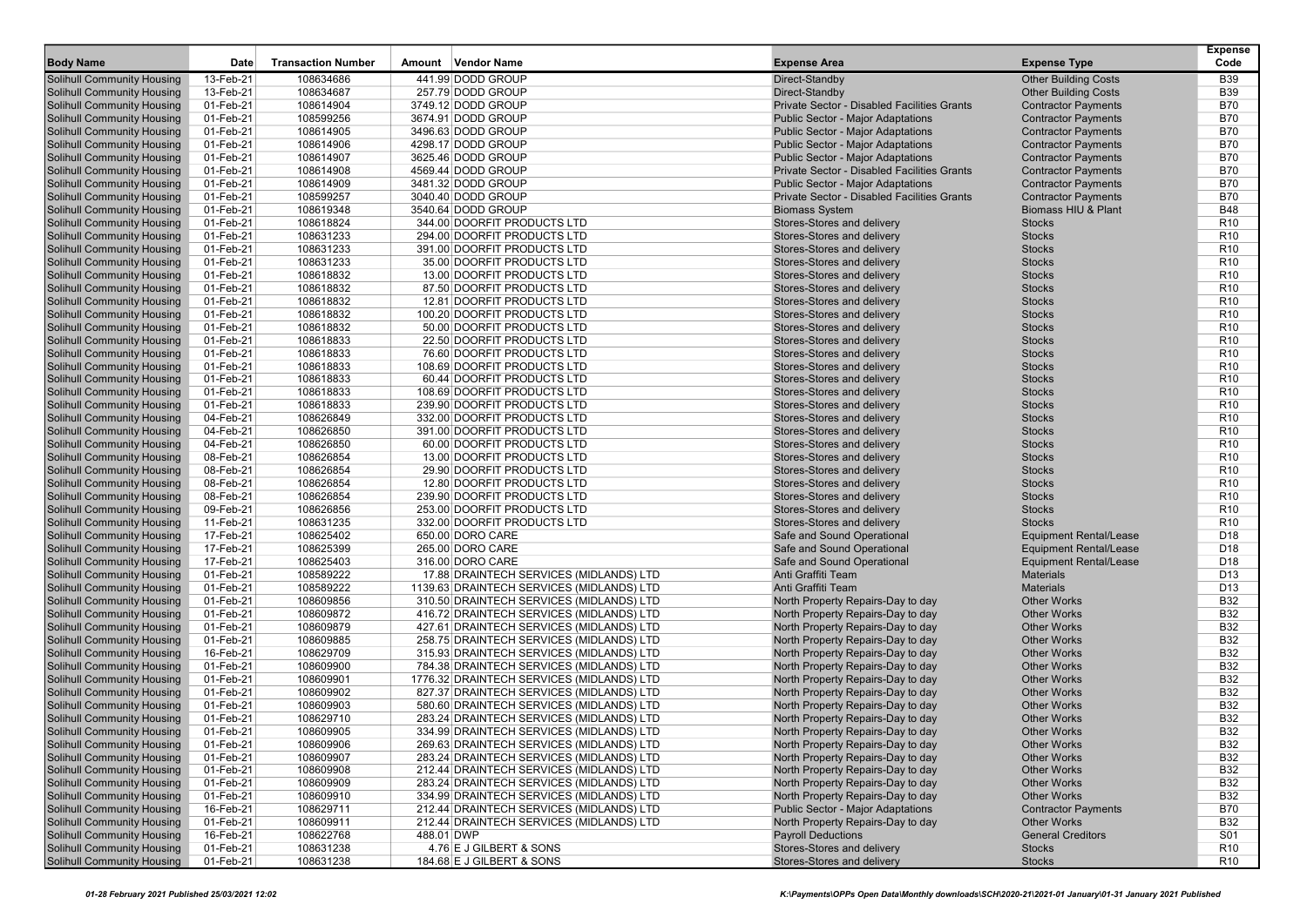|                                                                        |                        |                           |                                                                   |                                                                        |                                                              | <b>Expense</b>                     |
|------------------------------------------------------------------------|------------------------|---------------------------|-------------------------------------------------------------------|------------------------------------------------------------------------|--------------------------------------------------------------|------------------------------------|
| <b>Body Name</b>                                                       | Date                   | <b>Transaction Number</b> | Amount Vendor Name                                                | <b>Expense Area</b>                                                    | <b>Expense Type</b>                                          | Code                               |
| <b>Solihull Community Housing</b>                                      | 01-Feb-21              | 108631238                 | 24.75 E J GILBERT & SONS                                          | Stores-Stores and delivery                                             | <b>Stocks</b>                                                | R10                                |
| <b>Solihull Community Housing</b>                                      | 01-Feb-21              | 108631243                 | 4.76 E J GILBERT & SONS                                           | Stores-Stores and delivery                                             | <b>Stocks</b>                                                | R <sub>10</sub>                    |
| <b>Solihull Community Housing</b>                                      | 01-Feb-21              | 108631243                 | 104.88 E J GILBERT & SONS                                         | Stores-Stores and delivery                                             | <b>Stocks</b>                                                | R <sub>10</sub>                    |
| <b>Solihull Community Housing</b>                                      | 01-Feb-21              | 108631243                 | 19.65 E J GILBERT & SONS                                          | Stores-Stores and delivery                                             | <b>Stocks</b>                                                | R <sub>10</sub>                    |
| <b>Solihull Community Housing</b>                                      | 01-Feb-21              | 108631243                 | 301.56 E J GILBERT & SONS                                         | Stores-Stores and delivery                                             | <b>Stocks</b>                                                | R <sub>10</sub>                    |
| <b>Solihull Community Housing</b>                                      | 17-Feb-21              | 108624388                 | 4309.31 ELDERCARE                                                 | Safe and Sound Operational                                             | <b>Other Supplier/Services Costs</b>                         | D90                                |
| <b>Solihull Community Housing</b>                                      | 17-Feb-21              | 108624389                 | 4309.31 ELDERCARE                                                 | Safe and Sound Operational                                             | <b>Other Supplier/Services Costs</b>                         | D90                                |
| <b>Solihull Community Housing</b>                                      | 19-Feb-21              | 108628284                 | 2167.20 ELMHURST ENERGY SYSTEMS LIMITED                           | Training                                                               | Training                                                     | A80                                |
| <b>Solihull Community Housing</b>                                      | 19-Feb-21              | 108628284                 | -1083.60 ELMHURST ENERGY SYSTEMS LIMITED<br>304.92 ENVIROCALL LTD | Training                                                               | Training                                                     | A80                                |
| <b>Solihull Community Housing</b>                                      | 01-Feb-21              | 108599272                 |                                                                   | North Property Repairs-Day to day<br><b>MST-Structural Works</b>       | <b>Internal Works</b>                                        | <b>B31</b><br><b>B70</b>           |
| <b>Solihull Community Housing</b>                                      | 01-Feb-21              | 108614937<br>108634910    | 567.15 ENVIROCALL LTD<br>619.42 ENVIROCALL LTD                    |                                                                        | <b>Contractor Payments</b><br><b>Internal Works</b>          | <b>B31</b>                         |
| <b>Solihull Community Housing</b><br><b>Solihull Community Housing</b> | 01-Feb-21<br>01-Feb-21 | 108599276                 | 211.20 ENVIROCALL LTD                                             | North Property Repairs-Day to day<br>North Property Repairs-Day to day | <b>Internal Works</b>                                        | <b>B31</b>                         |
| <b>Solihull Community Housing</b>                                      | 01-Feb-21              | 108599279                 | 440.00 ENVIROCALL LTD                                             | North Property Repairs-Day to day                                      | <b>Internal Works</b>                                        | <b>B31</b>                         |
| <b>Solihull Community Housing</b>                                      | 01-Feb-21              | 108609946                 | 267.40 ENVIROCALL LTD                                             | North Property Repairs-Day to day                                      | <b>Internal Works</b>                                        | <b>B31</b>                         |
| <b>Solihull Community Housing</b>                                      | 01-Feb-21              | 108609947                 | 267.40 ENVIROCALL LTD                                             | North Property Repairs-Day to day                                      | <b>Internal Works</b>                                        | <b>B31</b>                         |
| <b>Solihull Community Housing</b>                                      | 01-Feb-21              | 108609952                 | 290.51 ENVIROCALL LTD                                             | North Property Repairs-Day to day                                      | <b>Internal Works</b>                                        | <b>B31</b>                         |
| <b>Solihull Community Housing</b>                                      | 01-Feb-21              | 108599298                 | 332.54 ENVIROCALL LTD                                             | North Property Repairs-Day to day                                      | <b>Internal Works</b>                                        | <b>B31</b>                         |
| <b>Solihull Community Housing</b>                                      | 01-Feb-21              | 108614938                 | 385.24 ENVIROCALL LTD                                             | North Property Repairs-Day to day                                      | <b>Internal Works</b>                                        | <b>B31</b>                         |
| <b>Solihull Community Housing</b>                                      | 01-Feb-21              | 108609956                 | 231.08 ENVIROCALL LTD                                             | North Property Repairs-Day to day                                      | <b>Internal Works</b>                                        | <b>B31</b>                         |
| <b>Solihull Community Housing</b>                                      | 01-Feb-21              | 108614939                 | 352.00 ENVIROCALL LTD                                             | North Property Repairs-Day to day                                      | <b>Internal Works</b>                                        | <b>B31</b>                         |
| <b>Solihull Community Housing</b>                                      | 13-Feb-21              | 108634913                 | 582.77 ENVIROCALL LTD                                             | North Property Repairs-Day to day                                      | <b>Internal Works</b>                                        | <b>B31</b>                         |
| <b>Solihull Community Housing</b>                                      | 01-Feb-21              | 108634914                 | 352.00 ENVIROCALL LTD                                             | North Property Repairs-Day to day                                      | <b>Internal Works</b>                                        | <b>B31</b>                         |
| <b>Solihull Community Housing</b>                                      | 01-Feb-21              | 108609962                 | 264.00 ENVIROCALL LTD                                             | Direct-Adaptations-General                                             | <b>Internal Works</b>                                        | <b>B31</b>                         |
| <b>Solihull Community Housing</b>                                      | 02-Feb-21              | 108634915                 | 318.02 ENVIROCALL LTD                                             | North Property Repairs-Day to day                                      | <b>Internal Works</b>                                        | <b>B31</b>                         |
| <b>Solihull Community Housing</b>                                      | 03-Feb-21              | 108634916                 | 472.07 ENVIROCALL LTD                                             | North Property Repairs-Day to day                                      | <b>Internal Works</b>                                        | <b>B31</b>                         |
| <b>Solihull Community Housing</b>                                      | 10-Feb-21              | 108629735                 | 228.80 ENVIROCALL LTD                                             | North Property Repairs-Day to day                                      | <b>Internal Works</b>                                        | <b>B31</b>                         |
| <b>Solihull Community Housing</b>                                      | 16-Feb-21              | 108622781                 | 2134.70 ENVIRONMENTAL CONTRACTS LTD                               | Stores-Stores and delivery                                             | <b>Waste Disposal</b>                                        | E20                                |
| <b>Solihull Community Housing</b>                                      | 16-Feb-21              | 108622781                 | 14862.13 ENVIRONMENTAL CONTRACTS LTD                              | Stores-Stores and delivery                                             | <b>Waste Disposal</b>                                        | E20                                |
| <b>Solihull Community Housing</b>                                      | 16-Feb-21              | 108622744                 | 389.50 EUROPEAN METAL RECYCLING LTD                               | Stores-Stores and delivery                                             | <b>Waste Disposal</b>                                        | E20                                |
| <b>Solihull Community Housing</b>                                      | 23-Feb-21              | 108629849                 | 228.00 EUROPEAN METAL RECYCLING LTD                               | Stores-Stores and delivery                                             | <b>Waste Disposal</b>                                        | E20                                |
| <b>Solihull Community Housing</b>                                      | 01-Feb-21              | 108614911                 | 396.75 FAMILY CARE TRUST (SOLIHULL)                               | North Property Repairs-Day to day                                      | <b>External Structures</b>                                   | <b>B33</b>                         |
| <b>Solihull Community Housing</b>                                      | 01-Feb-21              | 108614912                 | 396.75 FAMILY CARE TRUST (SOLIHULL)                               | North Property Repairs-Day to day                                      | <b>External Structures</b>                                   | <b>B33</b>                         |
| <b>Solihull Community Housing</b>                                      | 01-Feb-21              | 108614913                 | 661.25 FAMILY CARE TRUST (SOLIHULL)                               | North Property Repairs-Voids                                           | Voids                                                        | <b>B38</b>                         |
| <b>Solihull Community Housing</b>                                      | 01-Feb-21              | 108614915                 | 264.50 FAMILY CARE TRUST (SOLIHULL)                               | North Property Repairs-Voids                                           | Voids                                                        | <b>B38</b>                         |
| <b>Solihull Community Housing</b>                                      | 01-Feb-21              | 108614916                 | 396.75 FAMILY CARE TRUST (SOLIHULL)                               | North Property Repairs-Voids                                           | Voids                                                        | <b>B38</b>                         |
| <b>Solihull Community Housing</b>                                      | 16-Feb-21              | 108623795                 | 730.60 FLETCHER PROPERTY RENTALS LTD                              | <b>Private Sector Leasing</b>                                          | Rents                                                        | <b>B22</b>                         |
| <b>Solihull Community Housing</b>                                      | 10-Feb-21              | 108619007                 | 887.64 FLETCHER PROPERTY RENTALS LTD                              | <b>Private Sector Leasing</b>                                          | Rents                                                        | <b>B22</b>                         |
| <b>Solihull Community Housing</b>                                      | 22-Feb-21              | 108629351                 | 4600.00 GABLES BED & BREAKFAST LTD                                | Housing Aid & Homelessness                                             | <b>B&amp;B Accommodation</b>                                 | <b>B23</b>                         |
| <b>Solihull Community Housing</b>                                      | 17-Feb-21              | 108624248                 | 4085.71 GABLES BED & BREAKFAST LTD                                | Housing Aid & Homelessness                                             | <b>B&amp;B Accommodation</b>                                 | <b>B23</b>                         |
| <b>Solihull Community Housing</b>                                      | 22-Feb-21              | 108629326                 | 4200.00 GABLES BED & BREAKFAST LTD                                | Housing Aid & Homelessness                                             | <b>B&amp;B Accommodation</b>                                 | <b>B23</b>                         |
| <b>Solihull Community Housing</b>                                      | 17-Feb-21              | 108624250                 | 4314.29 GABLES BED & BREAKFAST LTD                                | Housing Aid & Homelessness                                             | <b>B&amp;B Accommodation</b>                                 | <b>B23</b>                         |
| <b>Solihull Community Housing</b>                                      | 04-Feb-21              | 108610187                 | 7760.46 GABLES BED & BREAKFAST LTD                                | Housing Aid & Homelessness                                             | <b>B&amp;B Accommodation</b>                                 | <b>B23</b>                         |
| <b>Solihull Community Housing</b>                                      | 04-Feb-21              | 108610187                 | 1725.26 GABLES BED & BREAKFAST LTD                                | Housing Aid & Homelessness                                             | <b>B&amp;B Accommodation</b>                                 | <b>B23</b>                         |
| <b>Solihull Community Housing</b>                                      | 04-Feb-21              | 108610187                 | -3880.23 GABLES BED & BREAKFAST LTD                               | <b>Housing Aid &amp; Homelessness</b>                                  | <b>B&amp;B Accommodation</b>                                 | <b>B23</b>                         |
| <b>Solihull Community Housing</b>                                      | 04-Feb-21              | 108610187                 | -862.63 GABLES BED & BREAKFAST LTD                                | Housing Aid & Homelessness                                             | <b>B&amp;B Accommodation</b>                                 | <b>B23</b>                         |
| <b>Solihull Community Housing</b>                                      | 16-Feb-21              | 108622761                 | 714.28 GABLES BED & BREAKFAST LTD                                 | Housing Aid & Homelessness                                             | <b>B&amp;B Accommodation</b>                                 | <b>B23</b>                         |
| <b>Solihull Community Housing</b>                                      | 16-Feb-21              | 108622761                 | -357.14 GABLES BED & BREAKFAST LTD                                | <b>Housing Aid &amp; Homelessness</b>                                  | <b>B&amp;B Accommodation</b>                                 | <b>B23</b>                         |
| <b>Solihull Community Housing</b>                                      | 16-Feb-21              | 108622759                 | 480.95 GABLES BED & BREAKFAST LTD                                 | <b>Housing Aid &amp; Homelessness</b>                                  | <b>B&amp;B Accommodation</b>                                 | <b>B23</b>                         |
| <b>Solihull Community Housing</b>                                      | 16-Feb-21              | 108622760                 | 514.29 GABLES BED & BREAKFAST LTD                                 | Housing Aid & Homelessness                                             | <b>B&amp;B Accommodation</b>                                 | <b>B23</b>                         |
| <b>Solihull Community Housing</b>                                      | 01-Feb-21              | 108599309                 | 84180.76 GENERAL ASPHALTE COMPANY LTD                             | Flat Re-roofing                                                        | <b>Contractor Payments</b>                                   | <b>B70</b>                         |
| <b>Solihull Community Housing</b>                                      | 01-Feb-21              | 108599310                 | 63804.42 GENERAL ASPHALTE COMPANY LTD                             | Flat Re-roofing                                                        | <b>Contractor Payments</b>                                   | B70                                |
| <b>Solihull Community Housing</b>                                      | 01-Feb-21              | 108626942                 | 1285.44 GENESIS DISPLAY LTD                                       | Stores-Stores and delivery                                             | <b>Stocks</b>                                                | R <sub>10</sub>                    |
| <b>Solihull Community Housing</b><br><b>Solihull Community Housing</b> | 01-Feb-21              | 108626942<br>108626943    | 593.64 GENESIS DISPLAY LTD                                        | Stores-Stores and delivery<br>Stores-Stores and delivery               | <b>Stocks</b><br><b>Stocks</b>                               | R <sub>10</sub><br>R <sub>10</sub> |
|                                                                        | 01-Feb-21              |                           | 338.40 GENESIS DISPLAY LTD                                        |                                                                        |                                                              |                                    |
| <b>Solihull Community Housing</b><br><b>Solihull Community Housing</b> | 08-Feb-21<br>17-Feb-21 | 108614260<br>108625859    | 230.00 GRANGE REMOVAL CO LTD<br>500.00 HALFORDS                   | Housing Aid & Homelessness<br><b>Cycle To Works Scheme</b>             | <b>Other Supplier/Services Costs</b><br>Other Fees & Charges | D90<br>D <sub>59</sub>             |
| <b>Solihull Community Housing</b>                                      | 17-Feb-21              | 108625855                 | 416.67 HALFORDS                                                   | <b>Cycle To Works Scheme</b>                                           | Other Fees & Charges                                         |                                    |
| <b>Solihull Community Housing</b>                                      | 01-Feb-21              | 108622618                 | 2955.00 HANDICARE ACCESSIBILITY LTD                               | <b>Public Sector - Major Adaptations</b>                               | <b>Contractor Payments</b>                                   | D <sub>59</sub><br>B70             |
| <b>Solihull Community Housing</b>                                      | 01-Feb-21              | 108614957                 | 4137.40 HANDICARE ACCESSIBILITY LTD                               | Private Sector - Disabled Facilities Grants                            | <b>Contractor Payments</b>                                   | <b>B70</b>                         |
| <b>Solihull Community Housing</b>                                      | 01-Feb-21              | 108614958                 | 1893.00 HANDICARE ACCESSIBILITY LTD                               | Private Sector - Disabled Facilities Grants                            | <b>Contractor Payments</b>                                   | <b>B70</b>                         |
|                                                                        |                        |                           |                                                                   |                                                                        |                                                              |                                    |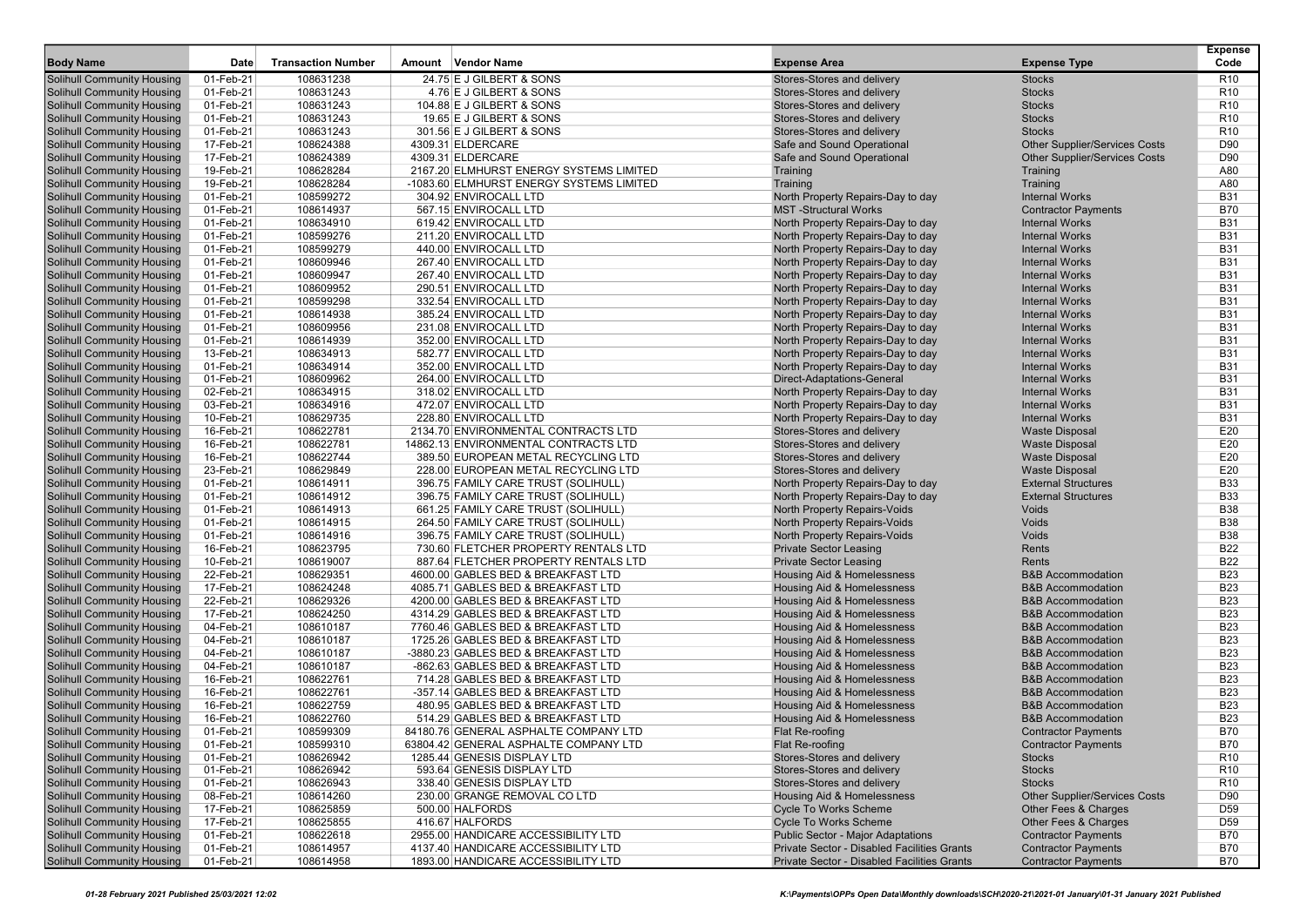| <b>Body Name</b>                                                       | Date                   | <b>Transaction Number</b> | Amount Vendor Name                                         | <b>Expense Area</b>                                |                                                          | <b>Expense</b><br>Code   |
|------------------------------------------------------------------------|------------------------|---------------------------|------------------------------------------------------------|----------------------------------------------------|----------------------------------------------------------|--------------------------|
|                                                                        |                        |                           |                                                            |                                                    | <b>Expense Type</b>                                      |                          |
| <b>Solihull Community Housing</b>                                      | 01-Feb-21              | 108614959                 | 1734.00 HANDICARE ACCESSIBILITY LTD                        | Public Sector - Major Adaptations                  | <b>Contractor Payments</b>                               | <b>B70</b>               |
| <b>Solihull Community Housing</b>                                      | 08-Feb-21              | 108629767                 | 3700.90 HANDICARE ACCESSIBILITY LTD                        | Private Sector - Disabled Facilities Grants        | <b>Contractor Payments</b>                               | <b>B70</b>               |
| <b>Solihull Community Housing</b>                                      | 01-Feb-21              | 108610159                 | 4285.00 HARDYMAN GROUP LTD                                 | Private Sector - Disabled Facilities Grants        | <b>Contractor Payments</b>                               | <b>B70</b>               |
| <b>Solihull Community Housing</b>                                      | 01-Feb-21              | 108610160                 | 2736.00 HARDYMAN GROUP LTD                                 | Kitchens                                           | <b>Contractor Payments</b>                               | <b>B70</b>               |
| <b>Solihull Community Housing</b>                                      | 01-Feb-21              | 108610161                 | 1520.00 HARDYMAN GROUP LTD                                 | Kitchens<br>Kitchens                               | <b>Contractor Payments</b>                               | <b>B70</b><br><b>B70</b> |
| <b>Solihull Community Housing</b>                                      | 01-Feb-21              | 108610162<br>108626829    | 3307.00 HARDYMAN GROUP LTD                                 | <b>Private Sector - Disabled Facilities Grants</b> | <b>Contractor Payments</b>                               | <b>B70</b>               |
| <b>Solihull Community Housing</b><br><b>Solihull Community Housing</b> | 15-Feb-21<br>15-Feb-21 | 108626830                 | 14856.59 HARDYMAN GROUP LTD<br>12484.78 HARDYMAN GROUP LTD | Private Sector - Disabled Facilities Grants        | <b>Contractor Payments</b><br><b>Contractor Payments</b> | <b>B70</b>               |
| <b>Solihull Community Housing</b>                                      | 01-Feb-21              | 108597506                 | 125100.00 HM REVENUE & CUSTOMS                             | <b>VAT</b>                                         | <b>Creditor: Government</b>                              | S <sub>04</sub>          |
| <b>Solihull Community Housing</b>                                      | 25-Feb-21              | 108642499                 | 3564.00 HM REVENUE & CUSTOMS                               | <b>Central Administration</b>                      | <b>Other Employee Costs</b>                              | A90                      |
| <b>Solihull Community Housing</b>                                      | 16-Feb-21              | 108623785                 | 405.00 HOUSEMARK LTD                                       | <b>Completion of Star Survey</b>                   | <b>Grants &amp; Subscriptions</b>                        | D92                      |
| <b>Solihull Community Housing</b>                                      | 08-Feb-21              | 108614515                 | 5495.00 HOUSING PARTNERS LTD                               | <b>Completion of Star Survey</b>                   | <b>Grants &amp; Subscriptions</b>                        | D92                      |
| <b>Solihull Community Housing</b>                                      | 01-Feb-21              | 108614961                 | 279.38 HUNTLEY REFRIGERATION LTD                           | Business Support - MST Back Office Support         | <b>Other Premises Costs</b>                              | <b>B90</b>               |
| <b>Solihull Community Housing</b>                                      | 01-Feb-21              | 108614962                 | 279.38 HUNTLEY REFRIGERATION LTD                           | <b>Frontline Offices</b>                           | <b>General Building Costs</b>                            | <b>B30</b>               |
| <b>Solihull Community Housing</b>                                      | 01-Feb-21              | 108614963                 | 997.79 HUNTLEY REFRIGERATION LTD                           | <b>Endeavour House</b>                             | <b>General Building Costs</b>                            | <b>B30</b>               |
| <b>Solihull Community Housing</b>                                      | 01-Feb-21              | 108629768                 | 279.38 HUNTLEY REFRIGERATION LTD                           | <b>CCTV</b>                                        | <b>Other Premises Costs</b>                              | <b>B90</b>               |
| <b>Solihull Community Housing</b>                                      | 01-Feb-21              | 108597221                 | 1500.00 IN-TEND LTD                                        | Procurement                                        | <b>Professional Fees</b>                                 | D <sub>50</sub>          |
| <b>Solihull Community Housing</b>                                      | 01-Feb-21              | 108618895                 | 40.00 ISB GROUP LTD                                        | Stores-Stores and delivery                         | <b>Stocks</b>                                            | R <sub>10</sub>          |
| <b>Solihull Community Housing</b>                                      | 01-Feb-21              | 108618895                 | 39.74 ISB GROUP LTD                                        | Stores-Stores and delivery                         | <b>Stocks</b>                                            | R <sub>10</sub>          |
| <b>Solihull Community Housing</b>                                      | 01-Feb-21              | 108618895                 | 46.46 ISB GROUP LTD                                        | Stores-Stores and delivery                         | <b>Stocks</b>                                            | R <sub>10</sub>          |
| <b>Solihull Community Housing</b>                                      | 01-Feb-21              | 108618895                 | 39.90 ISB GROUP LTD                                        | Stores-Stores and delivery                         | <b>Stocks</b>                                            | R <sub>10</sub>          |
| <b>Solihull Community Housing</b>                                      | 01-Feb-21              | 108618895                 | 85.68 ISB GROUP LTD                                        | Stores-Stores and delivery                         | <b>Stocks</b>                                            | R <sub>10</sub>          |
| <b>Solihull Community Housing</b>                                      | 01-Feb-21              | 108618835                 | 11.95 JEWSON LTD                                           | Stores-Stores and delivery                         | <b>Stocks</b>                                            | R <sub>10</sub>          |
| <b>Solihull Community Housing</b>                                      | 01-Feb-21              | 108618835                 | 14.60 JEWSON LTD                                           | Stores-Stores and delivery                         | <b>Stocks</b>                                            | R <sub>10</sub>          |
| <b>Solihull Community Housing</b>                                      | 01-Feb-21              | 108618835                 | 4.49 JEWSON LTD                                            | Stores-Stores and delivery                         | <b>Stocks</b>                                            | R <sub>10</sub>          |
| <b>Solihull Community Housing</b>                                      | 01-Feb-21              | 108618835                 | 9.05 JEWSON LTD                                            | Stores-Stores and delivery                         | <b>Stocks</b>                                            | R <sub>10</sub>          |
| <b>Solihull Community Housing</b>                                      | 01-Feb-21              | 108618835                 | 17.40 JEWSON LTD                                           | Stores-Stores and delivery                         | <b>Stocks</b>                                            | R <sub>10</sub>          |
| <b>Solihull Community Housing</b>                                      | 01-Feb-21              | 108618835                 | 38.00 JEWSON LTD                                           | Stores-Stores and delivery                         | <b>Stocks</b>                                            | R <sub>10</sub>          |
| <b>Solihull Community Housing</b>                                      | 01-Feb-21              | 108618835                 | 46.25 JEWSON LTD                                           | Stores-Stores and delivery                         | <b>Stocks</b>                                            | R <sub>10</sub>          |
| <b>Solihull Community Housing</b>                                      | 01-Feb-21              | 108618835                 | 12.85 JEWSON LTD                                           | Stores-Stores and delivery                         | <b>Stocks</b>                                            | R <sub>10</sub>          |
| <b>Solihull Community Housing</b>                                      | 01-Feb-21              | 108618835                 | 23.60 JEWSON LTD                                           | Stores-Stores and delivery                         | <b>Stocks</b>                                            | R <sub>10</sub>          |
| <b>Solihull Community Housing</b>                                      | 01-Feb-21              | 108618835                 | 9.17 JEWSON LTD                                            | Stores-Stores and delivery                         | <b>Stocks</b>                                            | R <sub>10</sub>          |
| <b>Solihull Community Housing</b>                                      | 01-Feb-21              | 108618835                 | 14.57 JEWSON LTD                                           | Stores-Stores and delivery                         | <b>Stocks</b>                                            | R <sub>10</sub>          |
| <b>Solihull Community Housing</b>                                      | 01-Feb-21              | 108618835                 | 4.89 JEWSON LTD                                            | Stores-Stores and delivery                         | <b>Stocks</b>                                            | R <sub>10</sub>          |
| <b>Solihull Community Housing</b>                                      | 01-Feb-21              | 108618835                 | 5.84 JEWSON LTD                                            | Stores-Stores and delivery                         | <b>Stocks</b>                                            | R <sub>10</sub>          |
| <b>Solihull Community Housing</b>                                      | 01-Feb-21              | 108618835                 | 49.05 JEWSON LTD                                           | Stores-Stores and delivery                         | <b>Stocks</b>                                            | R <sub>10</sub>          |
| <b>Solihull Community Housing</b>                                      | 01-Feb-21              | 108618835                 | 15.20 JEWSON LTD                                           | Stores-Stores and delivery                         | <b>Stocks</b>                                            | R <sub>10</sub>          |
| <b>Solihull Community Housing</b>                                      | 01-Feb-21              | 108618835                 | 15.56 JEWSON LTD                                           | Stores-Stores and delivery                         | <b>Stocks</b>                                            | R <sub>10</sub>          |
| <b>Solihull Community Housing</b>                                      | 01-Feb-21              | 108618835                 | 12.79 JEWSON LTD                                           | Stores-Stores and delivery                         | <b>Stocks</b>                                            | R <sub>10</sub>          |
| <b>Solihull Community Housing</b>                                      | 01-Feb-21              | 108618835                 | 21.50 JEWSON LTD                                           | Stores-Stores and delivery                         | <b>Stocks</b>                                            | R <sub>10</sub>          |
| <b>Solihull Community Housing</b>                                      | 01-Feb-21              | 108618835                 | 11.80 JEWSON LTD                                           | Stores-Stores and delivery                         | <b>Stocks</b>                                            | R <sub>10</sub>          |
| <b>Solihull Community Housing</b>                                      | 01-Feb-21              | 108618835                 | 48.90 JEWSON LTD                                           | Stores-Stores and delivery                         | <b>Stocks</b>                                            | R <sub>10</sub>          |
| <b>Solihull Community Housing</b>                                      | 01-Feb-21              | 108618835                 | 57.05 JEWSON LTD                                           | Stores-Stores and delivery                         | <b>Stocks</b>                                            | R <sub>10</sub>          |
| <b>Solihull Community Housing</b>                                      | 01-Feb-21              | 108618835                 | 17.65 JEWSON LTD                                           | Stores-Stores and delivery                         | <b>Stocks</b>                                            | R <sub>10</sub>          |
| <b>Solihull Community Housing</b>                                      | 01-Feb-21              | 108618835                 | 7.67 JEWSON LTD                                            | Stores-Stores and delivery                         | <b>Stocks</b>                                            | R <sub>10</sub>          |
| <b>Solihull Community Housing</b>                                      | 01-Feb-21              | 108618835                 | 20.68 JEWSON LTD                                           | Stores-Stores and delivery                         | <b>Stocks</b>                                            | R <sub>10</sub>          |
| <b>Solihull Community Housing</b>                                      | 01-Feb-21              | 108618835                 | 52.80 JEWSON LTD                                           | Stores-Stores and delivery                         | <b>Stocks</b>                                            | R <sub>10</sub>          |
| <b>Solihull Community Housing</b>                                      | 01-Feb-21              | 108618837                 | 74.64 JEWSON LTD                                           | Stores-Stores and delivery                         | <b>Stocks</b>                                            | R <sub>10</sub>          |
| <b>Solihull Community Housing</b>                                      | 01-Feb-21              | 108618837                 | 239.04 JEWSON LTD                                          | Stores-Stores and delivery                         | <b>Stocks</b>                                            | R <sub>10</sub>          |
| <b>Solihull Community Housing</b>                                      | 01-Feb-21              | 108618841                 | 119.40 JEWSON LTD                                          | Stores-Stores and delivery                         | <b>Stocks</b>                                            | R <sub>10</sub>          |
| <b>Solihull Community Housing</b>                                      | 01-Feb-21              | 108618841                 | 287.80 JEWSON LTD                                          | Stores-Stores and delivery                         | <b>Stocks</b>                                            | R <sub>10</sub>          |
| <b>Solihull Community Housing</b>                                      | 01-Feb-21              | 108618841                 | 416.20 JEWSON LTD                                          | Stores-Stores and delivery                         | <b>Stocks</b>                                            | R <sub>10</sub>          |
| <b>Solihull Community Housing</b>                                      | 01-Feb-21              | 108618842                 | 593.75 JEWSON LTD                                          | Stores-Stores and delivery                         | <b>Stocks</b>                                            | R <sub>10</sub>          |
| <b>Solihull Community Housing</b>                                      | 01-Feb-21              | 108618843                 | 21.60 JEWSON LTD                                           | Stores-Stores and delivery                         | <b>Stocks</b>                                            | R <sub>10</sub>          |
| <b>Solihull Community Housing</b>                                      | 01-Feb-21              | 108618843                 | 405.40 JEWSON LTD                                          | Stores-Stores and delivery                         | <b>Stocks</b>                                            | R <sub>10</sub>          |
| <b>Solihull Community Housing</b>                                      | 01-Feb-21              | 108618843                 | 189.60 JEWSON LTD                                          | Stores-Stores and delivery                         | <b>Stocks</b>                                            | R <sub>10</sub>          |
| <b>Solihull Community Housing</b>                                      | 01-Feb-21              | 108618843                 | 110.00 JEWSON LTD                                          | Stores-Stores and delivery                         | <b>Stocks</b>                                            | R <sub>10</sub>          |
| <b>Solihull Community Housing</b>                                      | 01-Feb-21              | 108618843                 | 18.80 JEWSON LTD                                           | Stores-Stores and delivery                         | <b>Stocks</b>                                            | R <sub>10</sub>          |
| <b>Solihull Community Housing</b>                                      | 01-Feb-21              | 108618843                 | 4.50 JEWSON LTD                                            | Stores-Stores and delivery                         | <b>Stocks</b>                                            | R <sub>10</sub>          |
| <b>Solihull Community Housing</b>                                      | 01-Feb-21              | 108618843                 | 210.80 JEWSON LTD                                          | Stores-Stores and delivery                         | <b>Stocks</b>                                            | R <sub>10</sub>          |
| <b>Solihull Community Housing</b>                                      | 01-Feb-21              | 108618843                 | 27.90 JEWSON LTD                                           | Stores-Stores and delivery                         | <b>Stocks</b>                                            | R <sub>10</sub>          |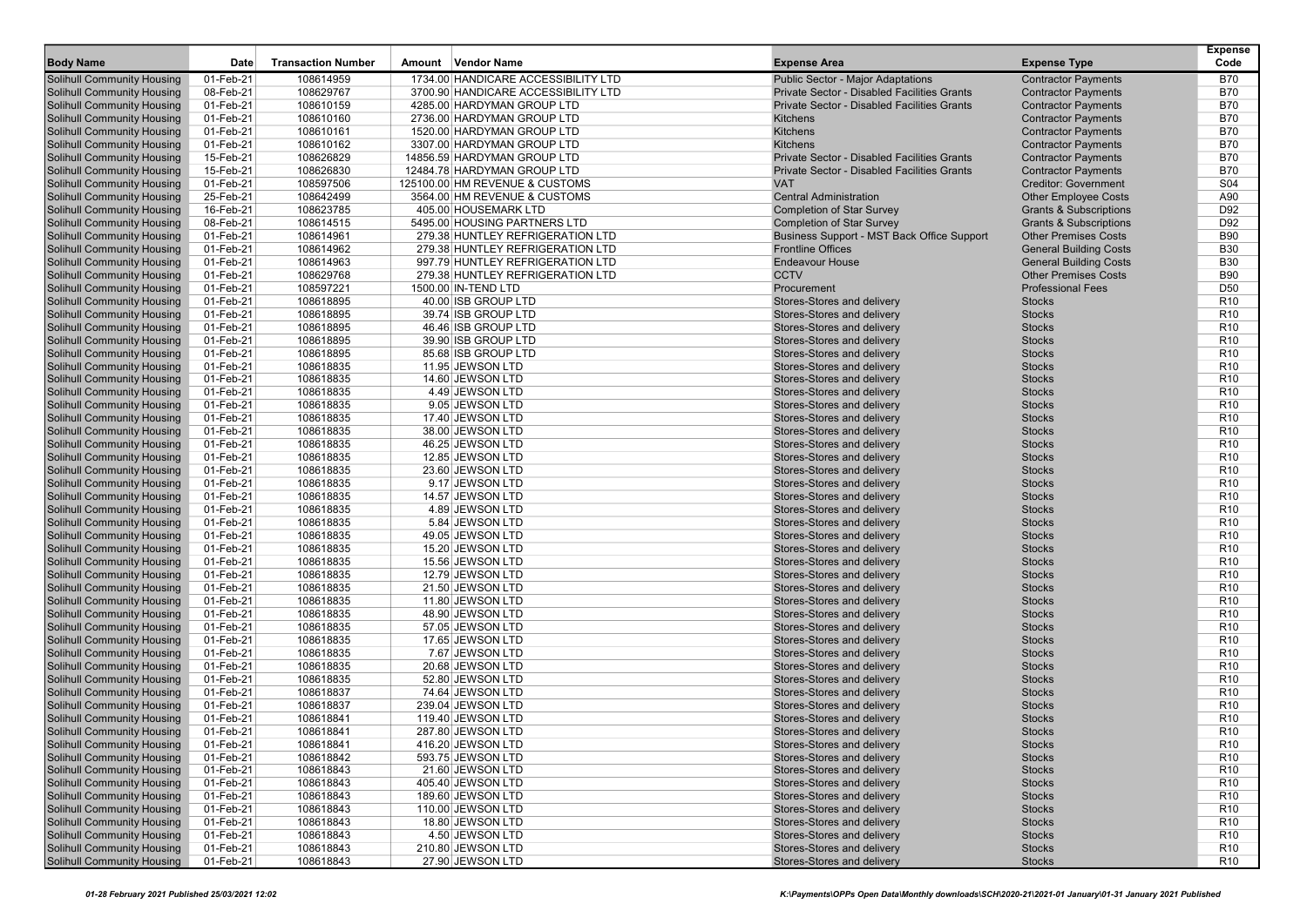| <b>Body Name</b>                                                       | Date                   | <b>Transaction Number</b> | Vendor Name<br>Amount                 | <b>Expense Area</b>                                      | <b>Expense Type</b>            | <b>Expense</b><br>Code             |
|------------------------------------------------------------------------|------------------------|---------------------------|---------------------------------------|----------------------------------------------------------|--------------------------------|------------------------------------|
| <b>Solihull Community Housing</b>                                      | 01-Feb-21              | 108618845                 | 29.00 JEWSON LTD                      | Stores-Stores and delivery                               | <b>Stocks</b>                  | R <sub>10</sub>                    |
| <b>Solihull Community Housing</b>                                      | 01-Feb-21              | 108618845                 | 8.20 JEWSON LTD                       | Stores-Stores and delivery                               | <b>Stocks</b>                  | R <sub>10</sub>                    |
| <b>Solihull Community Housing</b>                                      | 01-Feb-21              | 108618845                 | 7.50 JEWSON LTD                       | Stores-Stores and delivery                               | <b>Stocks</b>                  | R <sub>10</sub>                    |
| <b>Solihull Community Housing</b>                                      | 01-Feb-21              | 108618845                 | 23.10 JEWSON LTD                      | Stores-Stores and delivery                               | <b>Stocks</b>                  | R <sub>10</sub>                    |
| <b>Solihull Community Housing</b>                                      | 01-Feb-21              | 108618845                 | 95.16 JEWSON LTD                      | Stores-Stores and delivery                               | <b>Stocks</b>                  | R <sub>10</sub>                    |
| <b>Solihull Community Housing</b>                                      | 01-Feb-21              | 108618845                 | 6.00 JEWSON LTD                       | Stores-Stores and delivery                               | <b>Stocks</b>                  | R <sub>10</sub>                    |
| <b>Solihull Community Housing</b>                                      | 01-Feb-21              | 108618845                 | 213.60 JEWSON LTD                     | Stores-Stores and delivery                               | <b>Stocks</b>                  | R <sub>10</sub>                    |
| <b>Solihull Community Housing</b>                                      | 01-Feb-21              | 108618845                 | 30.60 JEWSON LTD                      | Stores-Stores and delivery                               | <b>Stocks</b>                  | R <sub>10</sub>                    |
| <b>Solihull Community Housing</b>                                      | 01-Feb-21              | 108618845                 | 6.40 JEWSON LTD                       | Stores-Stores and delivery                               | <b>Stocks</b>                  | R <sub>10</sub>                    |
| <b>Solihull Community Housing</b>                                      | 01-Feb-21              | 108618845                 | 142.95 JEWSON LTD                     | Stores-Stores and delivery                               | <b>Stocks</b>                  | R <sub>10</sub>                    |
| <b>Solihull Community Housing</b>                                      | 01-Feb-21              | 108618845                 | 121.10 JEWSON LTD                     | Stores-Stores and delivery                               | <b>Stocks</b>                  | R <sub>10</sub>                    |
| <b>Solihull Community Housing</b>                                      | 01-Feb-21              | 108618845                 | 57.50 JEWSON LTD                      | Stores-Stores and delivery                               | <b>Stocks</b>                  | R <sub>10</sub>                    |
| <b>Solihull Community Housing</b>                                      | 01-Feb-21              | 108618845                 | 41.91 JEWSON LTD                      | Stores-Stores and delivery                               | <b>Stocks</b>                  | R <sub>10</sub>                    |
| <b>Solihull Community Housing</b>                                      | 01-Feb-21              | 108618845                 | 29.00 JEWSON LTD                      | Stores-Stores and delivery                               | <b>Stocks</b>                  | R <sub>10</sub>                    |
| <b>Solihull Community Housing</b>                                      | 01-Feb-21              | 108618845                 | 59.50 JEWSON LTD                      | Stores-Stores and delivery                               | <b>Stocks</b>                  | R <sub>10</sub>                    |
| <b>Solihull Community Housing</b>                                      | 01-Feb-21              | 108618845                 | 67.00 JEWSON LTD                      | Stores-Stores and delivery                               | <b>Stocks</b>                  | R <sub>10</sub>                    |
| <b>Solihull Community Housing</b>                                      | 01-Feb-21              | 108618845                 | 175.70 JEWSON LTD                     | Stores-Stores and delivery                               | <b>Stocks</b>                  | R <sub>10</sub>                    |
| <b>Solihull Community Housing</b>                                      | 01-Feb-21              | 108618848                 | 501.10 JEWSON LTD                     | Stores-Stores and delivery                               | <b>Stocks</b>                  | R <sub>10</sub>                    |
| <b>Solihull Community Housing</b>                                      | 01-Feb-21              | 108618849                 | 336.00 JEWSON LTD                     | Stores-Stores and delivery                               | <b>Stocks</b>                  | R <sub>10</sub>                    |
| <b>Solihull Community Housing</b>                                      | 01-Feb-21              | 108618849                 | 19.38 JEWSON LTD                      | Stores-Stores and delivery                               | <b>Stocks</b>                  | R <sub>10</sub>                    |
| <b>Solihull Community Housing</b>                                      | 01-Feb-21              | 108618851                 | 23.60 JEWSON LTD                      | Stores-Stores and delivery                               | <b>Stocks</b>                  | R <sub>10</sub>                    |
| <b>Solihull Community Housing</b>                                      | 01-Feb-21              | 108618851                 | 79.65 JEWSON LTD                      | Stores-Stores and delivery                               | <b>Stocks</b>                  | R <sub>10</sub>                    |
| <b>Solihull Community Housing</b>                                      | 01-Feb-21              | 108618851                 | 184.10 JEWSON LTD                     | Stores-Stores and delivery                               | <b>Stocks</b>                  | R <sub>10</sub>                    |
| <b>Solihull Community Housing</b>                                      | 01-Feb-21              | 108618851                 | 17.60 JEWSON LTD                      | Stores-Stores and delivery                               | <b>Stocks</b>                  | R <sub>10</sub>                    |
| <b>Solihull Community Housing</b>                                      | 01-Feb-21              | 108618851                 | 2.77 JEWSON LTD                       | Stores-Stores and delivery                               | <b>Stocks</b>                  | R <sub>10</sub>                    |
| <b>Solihull Community Housing</b>                                      | 01-Feb-21              | 108618851                 | 23.30 JEWSON LTD                      | Stores-Stores and delivery                               | <b>Stocks</b>                  | R <sub>10</sub>                    |
| <b>Solihull Community Housing</b>                                      | 01-Feb-21              | 108618851                 | 385.28 JEWSON LTD                     | Stores-Stores and delivery                               | <b>Stocks</b>                  | R <sub>10</sub>                    |
| <b>Solihull Community Housing</b>                                      | 01-Feb-21              | 108618851                 | 9.80 JEWSON LTD                       | Stores-Stores and delivery<br>Stores-Stores and delivery | <b>Stocks</b>                  | R <sub>10</sub>                    |
| <b>Solihull Community Housing</b><br><b>Solihull Community Housing</b> | 01-Feb-21<br>01-Feb-21 | 108618851<br>108618851    | 12.03 JEWSON LTD<br>55.40 JEWSON LTD  | Stores-Stores and delivery                               | <b>Stocks</b><br><b>Stocks</b> | R <sub>10</sub><br>R <sub>10</sub> |
| <b>Solihull Community Housing</b>                                      | 01-Feb-21              | 108618851                 | 108.00 JEWSON LTD                     | Stores-Stores and delivery                               | <b>Stocks</b>                  | R <sub>10</sub>                    |
| <b>Solihull Community Housing</b>                                      | 01-Feb-21              | 108618851                 | 45.50 JEWSON LTD                      | Stores-Stores and delivery                               | <b>Stocks</b>                  | R <sub>10</sub>                    |
| <b>Solihull Community Housing</b>                                      | 01-Feb-21              | 108618851                 | 28.80 JEWSON LTD                      | Stores-Stores and delivery                               | <b>Stocks</b>                  | R <sub>10</sub>                    |
| <b>Solihull Community Housing</b>                                      | 01-Feb-21              | 108618851                 | 230.00 JEWSON LTD                     | Stores-Stores and delivery                               | <b>Stocks</b>                  | R <sub>10</sub>                    |
| <b>Solihull Community Housing</b>                                      | 01-Feb-21              | 108618855                 | 1039.10 JEWSON LTD                    | Stores-Stores and delivery                               | <b>Stocks</b>                  | R <sub>10</sub>                    |
| <b>Solihull Community Housing</b>                                      | 01-Feb-21              | 108618856                 | 7.00 JEWSON LTD                       | Stores-Stores and delivery                               | <b>Stocks</b>                  | R <sub>10</sub>                    |
| <b>Solihull Community Housing</b>                                      | 01-Feb-21              | 108618856                 | 283.80 JEWSON LTD                     | Stores-Stores and delivery                               | <b>Stocks</b>                  | R <sub>10</sub>                    |
| <b>Solihull Community Housing</b>                                      | 01-Feb-21              | 108618856                 | 31.80 JEWSON LTD                      | Stores-Stores and delivery                               | <b>Stocks</b>                  | R <sub>10</sub>                    |
| <b>Solihull Community Housing</b>                                      | 01-Feb-21              | 108618856                 | 60.06 JEWSON LTD                      | Stores-Stores and delivery                               | <b>Stocks</b>                  | R <sub>10</sub>                    |
| <b>Solihull Community Housing</b>                                      | 01-Feb-21              | 108618856                 | 214.20 JEWSON LTD                     | Stores-Stores and delivery                               | <b>Stocks</b>                  | R <sub>10</sub>                    |
| <b>Solihull Community Housing</b>                                      | 01-Feb-21              | 108618856                 | 23.30 JEWSON LTD                      | Stores-Stores and delivery                               | <b>Stocks</b>                  | R <sub>10</sub>                    |
| <b>Solihull Community Housing</b>                                      | 01-Feb-21              | 108618856                 | 57.54 JEWSON LTD                      | Stores-Stores and delivery                               | <b>Stocks</b>                  | R <sub>10</sub>                    |
| <b>Solihull Community Housing</b>                                      | 01-Feb-21              | 108618856                 | 106.70 JEWSON LTD                     | Stores-Stores and delivery                               | <b>Stocks</b>                  | R <sub>10</sub>                    |
| <b>Solihull Community Housing</b>                                      | 01-Feb-21              | 108618856                 | 11.32 JEWSON LTD                      | Stores-Stores and delivery                               | <b>Stocks</b>                  | R <sub>10</sub>                    |
| <b>Solihull Community Housing</b>                                      | 01-Feb-21              | 108618856                 | 7.20 JEWSON LTD                       | Stores-Stores and delivery                               | <b>Stocks</b>                  | R <sub>10</sub>                    |
| <b>Solihull Community Housing</b>                                      | 01-Feb-21              | 108618856                 | 41.91 JEWSON LTD                      | Stores-Stores and delivery                               | <b>Stocks</b>                  | R <sub>10</sub>                    |
| <b>Solihull Community Housing</b>                                      | 01-Feb-21              | 108618856                 | 15.60 JEWSON LTD                      | Stores-Stores and delivery                               | <b>Stocks</b>                  | R <sub>10</sub>                    |
| <b>Solihull Community Housing</b>                                      | 01-Feb-21              | 108618856                 | 142.50 JEWSON LTD                     | Stores-Stores and delivery                               | <b>Stocks</b>                  | R <sub>10</sub>                    |
| <b>Solihull Community Housing</b>                                      | 01-Feb-21              | 108618856                 | 79.20 JEWSON LTD                      | Stores-Stores and delivery                               | <b>Stocks</b>                  | R <sub>10</sub>                    |
| <b>Solihull Community Housing</b>                                      | 01-Feb-21              | 108618856                 | 118.40 JEWSON LTD                     | Stores-Stores and delivery                               | <b>Stocks</b>                  | R <sub>10</sub>                    |
| <b>Solihull Community Housing</b>                                      | 01-Feb-21              | 108618856                 | 34.70 JEWSON LTD                      | Stores-Stores and delivery                               | <b>Stocks</b>                  | R <sub>10</sub>                    |
| <b>Solihull Community Housing</b>                                      | 01-Feb-21              | 108618857                 | 161.55 JEWSON LTD                     | Stores-Stores and delivery                               | <b>Stocks</b>                  | R <sub>10</sub>                    |
| <b>Solihull Community Housing</b>                                      | 01-Feb-21              | 108618857                 | 132.48 JEWSON LTD                     | Stores-Stores and delivery                               | Stocks                         | R <sub>10</sub>                    |
| <b>Solihull Community Housing</b>                                      | 01-Feb-21              | 108618859                 | 374.10 JEWSON LTD                     | Stores-Stores and delivery                               | <b>Stocks</b>                  | R <sub>10</sub>                    |
| <b>Solihull Community Housing</b>                                      | 01-Feb-21              | 108618860                 | 213.40 JEWSON LTD                     | Stores-Stores and delivery                               | <b>Stocks</b>                  | R <sub>10</sub>                    |
| <b>Solihull Community Housing</b>                                      | 01-Feb-21              | 108618867                 | 34.40 JEWSON LTD                      | Stores-Stores and delivery                               | <b>Stocks</b>                  | R <sub>10</sub>                    |
| <b>Solihull Community Housing</b>                                      | 01-Feb-21              | 108618867                 | 64.92 JEWSON LTD                      | Stores-Stores and delivery                               | <b>Stocks</b>                  | R <sub>10</sub>                    |
| <b>Solihull Community Housing</b>                                      | 01-Feb-21              | 108618867                 | 45.40 JEWSON LTD                      | Stores-Stores and delivery                               | <b>Stocks</b>                  | R <sub>10</sub>                    |
| <b>Solihull Community Housing</b>                                      | 01-Feb-21              | 108618867                 | 25.00 JEWSON LTD                      | Stores-Stores and delivery<br>Stores-Stores and delivery | <b>Stocks</b>                  | R <sub>10</sub>                    |
| <b>Solihull Community Housing</b><br><b>Solihull Community Housing</b> | 01-Feb-21<br>01-Feb-21 | 108618867<br>108618867    | 37.80 JEWSON LTD<br>178.80 JEWSON LTD | Stores-Stores and delivery                               | <b>Stocks</b><br><b>Stocks</b> | R <sub>10</sub><br><b>R10</b>      |
|                                                                        |                        |                           |                                       |                                                          |                                |                                    |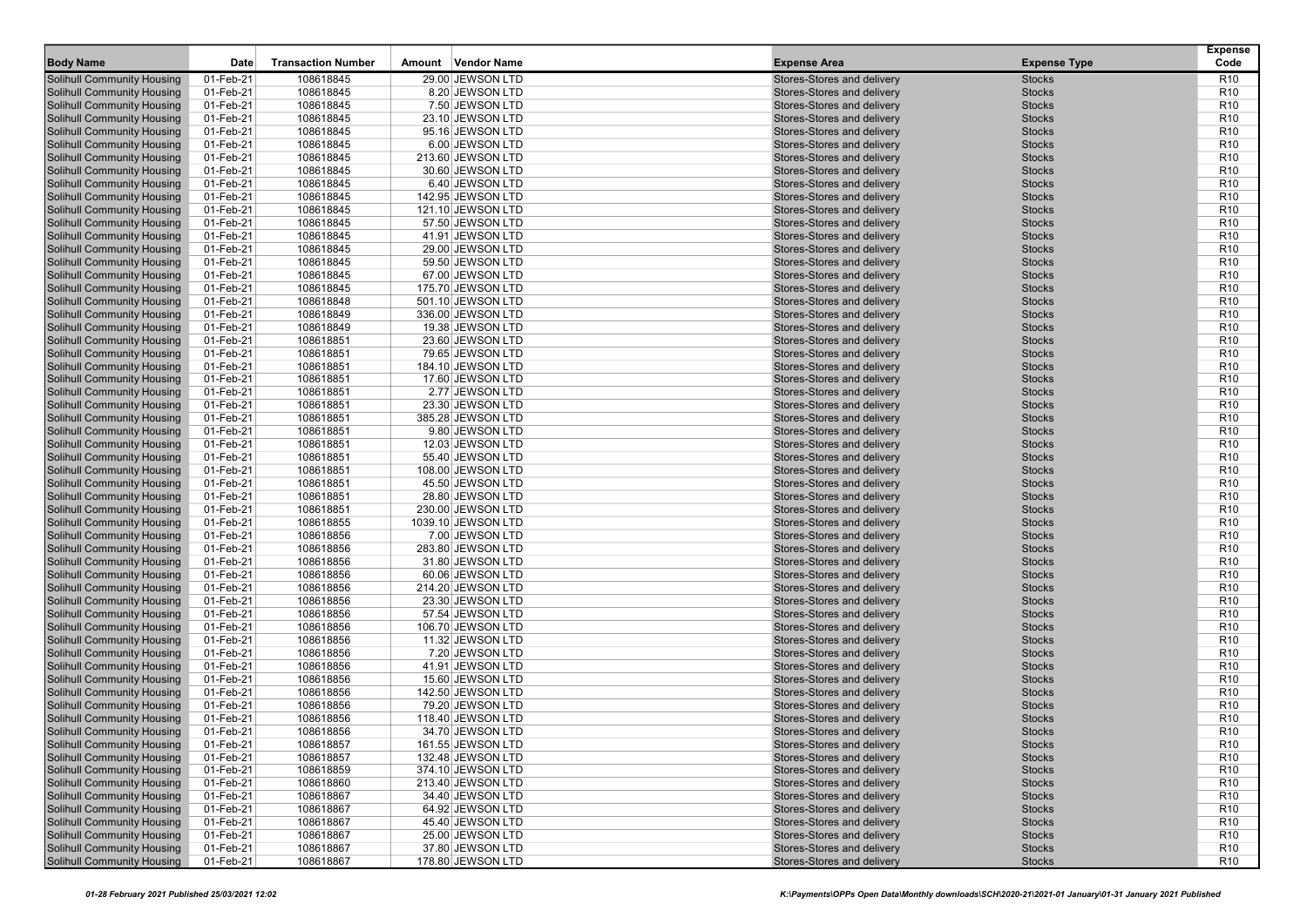| 01-Feb-21<br>108618867<br>93.38 JEWSON LTD<br>R <sub>10</sub><br><b>Solihull Community Housing</b><br>Stores-Stores and delivery<br><b>Stocks</b><br>01-Feb-21<br><b>Solihull Community Housing</b><br>108618867<br>71.45 JEWSON LTD<br>Stores-Stores and delivery<br><b>Stocks</b><br>R <sub>10</sub><br>108618867<br><b>Stocks</b><br>01-Feb-21<br>19.00 JEWSON LTD<br>Stores-Stores and delivery<br>R <sub>10</sub><br><b>Solihull Community Housing</b><br>108618867<br><b>Solihull Community Housing</b><br>01-Feb-21<br>74.25 JEWSON LTD<br>Stores-Stores and delivery<br><b>Stocks</b><br>R <sub>10</sub><br><b>Solihull Community Housing</b><br>01-Feb-21<br>108618867<br>Stores-Stores and delivery<br><b>Stocks</b><br>R <sub>10</sub><br>78.00 JEWSON LTD<br><b>Solihull Community Housing</b><br>01-Feb-21<br>108618867<br>27.24 JEWSON LTD<br>Stores-Stores and delivery<br><b>Stocks</b><br>R <sub>10</sub><br><b>Solihull Community Housing</b><br>01-Feb-21<br>108618867<br>21.90 JEWSON LTD<br>Stores-Stores and delivery<br><b>Stocks</b><br>R <sub>10</sub><br>108618867<br><b>Solihull Community Housing</b><br>01-Feb-21<br>19.83 JEWSON LTD<br>Stores-Stores and delivery<br><b>Stocks</b><br>R <sub>10</sub><br><b>Solihull Community Housing</b><br>01-Feb-21<br>108618867<br>67.82 JEWSON LTD<br>Stores-Stores and delivery<br><b>Stocks</b><br>R <sub>10</sub><br><b>Solihull Community Housing</b><br>01-Feb-21<br>108618867<br>Stores-Stores and delivery<br><b>Stocks</b><br>R <sub>10</sub><br>120.00 JEWSON LTD<br><b>Solihull Community Housing</b><br>01-Feb-21<br>108618867<br>Stores-Stores and delivery<br><b>Stocks</b><br>R <sub>10</sub><br>198.50 JEWSON LTD<br><b>Solihull Community Housing</b><br>01-Feb-21<br>108618867<br>63.00 JEWSON LTD<br>Stores-Stores and delivery<br><b>Stocks</b><br>R <sub>10</sub><br><b>Solihull Community Housing</b><br>01-Feb-21<br>108618867<br>9.40 JEWSON LTD<br>Stores-Stores and delivery<br><b>Stocks</b><br>R <sub>10</sub><br><b>Solihull Community Housing</b><br>01-Feb-21<br>108618867<br>210.80 JEWSON LTD<br>Stores-Stores and delivery<br><b>Stocks</b><br>R <sub>10</sub><br><b>Solihull Community Housing</b><br>01-Feb-21<br>108618867<br>Stores-Stores and delivery<br><b>Stocks</b><br>R <sub>10</sub><br>110.00 JEWSON LTD<br>108618867<br>R <sub>10</sub><br><b>Solihull Community Housing</b><br>01-Feb-21<br>347.95 JEWSON LTD<br>Stores-Stores and delivery<br><b>Stocks</b><br><b>Solihull Community Housing</b><br>01-Feb-21<br>108618867<br>19.35 JEWSON LTD<br>Stores-Stores and delivery<br><b>Stocks</b><br>R <sub>10</sub><br>108618867<br><b>Solihull Community Housing</b><br>01-Feb-21<br>Stores-Stores and delivery<br><b>Stocks</b><br>R <sub>10</sub><br>145.90 JEWSON LTD<br><b>Solihull Community Housing</b><br>01-Feb-21<br>108618869<br>88.20 JEWSON LTD<br>Stores-Stores and delivery<br><b>Stocks</b><br>R <sub>10</sub><br><b>Solihull Community Housing</b><br>01-Feb-21<br>108618869<br>Stores-Stores and delivery<br><b>Stocks</b><br>R <sub>10</sub><br>342.60 JEWSON LTD<br>108618869<br>R <sub>10</sub><br><b>Solihull Community Housing</b><br>01-Feb-21<br>33.00 JEWSON LTD<br>Stores-Stores and delivery<br><b>Stocks</b><br><b>Solihull Community Housing</b><br>01-Feb-21<br>108618869<br>555.00 JEWSON LTD<br>Stores-Stores and delivery<br><b>Stocks</b><br>R <sub>10</sub><br>01-Feb-21<br>108618871<br>Stores-Stores and delivery<br><b>Stocks</b><br>R <sub>10</sub><br><b>Solihull Community Housing</b><br>11.00 JEWSON LTD<br><b>Solihull Community Housing</b><br>01-Feb-21<br>108618871<br>134.00 JEWSON LTD<br>Stores-Stores and delivery<br><b>Stocks</b><br>R <sub>10</sub><br><b>Solihull Community Housing</b><br>01-Feb-21<br>108618871<br>Stores-Stores and delivery<br><b>Stocks</b><br>R <sub>10</sub><br>409.20 JEWSON LTD<br>01-Feb-21<br>108618871<br>R <sub>10</sub><br><b>Solihull Community Housing</b><br>9.00 JEWSON LTD<br>Stores-Stores and delivery<br><b>Stocks</b><br><b>Solihull Community Housing</b><br>01-Feb-21<br>108618871<br>20.20 JEWSON LTD<br>Stores-Stores and delivery<br><b>Stocks</b><br>R <sub>10</sub><br><b>Solihull Community Housing</b><br>01-Feb-21<br>108618871<br>422.40 JEWSON LTD<br>Stores-Stores and delivery<br><b>Stocks</b><br>R <sub>10</sub><br><b>Solihull Community Housing</b><br>01-Feb-21<br>108618871<br>2.00 JEWSON LTD<br>Stores-Stores and delivery<br><b>Stocks</b><br>R <sub>10</sub><br><b>Solihull Community Housing</b><br>01-Feb-21<br>108618871<br>Stores-Stores and delivery<br><b>Stocks</b><br>R <sub>10</sub><br>18.24 JEWSON LTD<br>108618871<br>R <sub>10</sub><br><b>Solihull Community Housing</b><br>01-Feb-21<br>4.20 JEWSON LTD<br>Stores-Stores and delivery<br><b>Stocks</b><br><b>Solihull Community Housing</b><br>01-Feb-21<br>108618871<br>15.55 JEWSON LTD<br>Stores-Stores and delivery<br><b>Stocks</b><br>R <sub>10</sub><br>01-Feb-21<br>108618873<br>4.49 JEWSON LTD<br>Stores-Stores and delivery<br><b>Stocks</b><br>R <sub>10</sub><br><b>Solihull Community Housing</b><br><b>Solihull Community Housing</b><br>01-Feb-21<br>108618873<br>17.40 JEWSON LTD<br>Stores-Stores and delivery<br><b>Stocks</b><br>R <sub>10</sub><br><b>Stocks</b><br><b>Solihull Community Housing</b><br>01-Feb-21<br>108618873<br>Stores-Stores and delivery<br>R <sub>10</sub><br>38.00 JEWSON LTD<br>108618873<br>R <sub>10</sub><br><b>Solihull Community Housing</b><br>01-Feb-21<br>46.25 JEWSON LTD<br>Stores-Stores and delivery<br><b>Stocks</b><br><b>Solihull Community Housing</b><br>01-Feb-21<br>108618873<br>23.60 JEWSON LTD<br>Stores-Stores and delivery<br><b>Stocks</b><br>R <sub>10</sub><br><b>Solihull Community Housing</b><br>01-Feb-21<br>108618873<br>Stores-Stores and delivery<br><b>Stocks</b><br>R <sub>10</sub><br>49.05 JEWSON LTD<br><b>Solihull Community Housing</b><br>01-Feb-21<br>108618873<br>11.50 JEWSON LTD<br>Stores-Stores and delivery<br><b>Stocks</b><br>R <sub>10</sub><br><b>Solihull Community Housing</b><br>01-Feb-21<br>108618873<br>Stores-Stores and delivery<br><b>Stocks</b><br>R <sub>10</sub><br>15.56 JEWSON LTD<br>108618873<br>R <sub>10</sub><br><b>Solihull Community Housing</b><br>01-Feb-21<br>Stores-Stores and delivery<br><b>Stocks</b><br>21.50 JEWSON LTD<br><b>Solihull Community Housing</b><br>01-Feb-21<br>108618873<br>11.80 JEWSON LTD<br>Stores-Stores and delivery<br><b>Stocks</b><br>R <sub>10</sub><br>01-Feb-21<br>108618873<br>17.65 JEWSON LTD<br>Stores-Stores and delivery<br><b>Stocks</b><br>R <sub>10</sub><br><b>Solihull Community Housing</b><br><b>Solihull Community Housing</b><br>01-Feb-21<br>108618873<br>7.67 JEWSON LTD<br>Stores-Stores and delivery<br><b>Stocks</b><br>R <sub>10</sub><br><b>Solihull Community Housing</b><br>01-Feb-21<br>Stores-Stores and delivery<br><b>Stocks</b><br>R <sub>10</sub><br>108618873<br>41.36 JEWSON LTD<br>108618873<br>R <sub>10</sub><br><b>Solihull Community Housing</b><br>01-Feb-21<br>52.80 JEWSON LTD<br>Stores-Stores and delivery<br><b>Stocks</b><br><b>Solihull Community Housing</b><br>01-Feb-21<br>108618875<br>100.44 JEWSON LTD<br>Stores-Stores and delivery<br><b>Stocks</b><br>R <sub>10</sub><br><b>Solihull Community Housing</b><br>01-Feb-21<br>108618875<br>129.60 JEWSON LTD<br>Stores-Stores and delivery<br><b>Stocks</b><br>R <sub>10</sub><br><b>Solihull Community Housing</b><br>01-Feb-21<br>108618875<br>268.08 JEWSON LTD<br>Stores-Stores and delivery<br><b>Stocks</b><br>R <sub>10</sub><br>R <sub>10</sub><br><b>Solihull Community Housing</b><br>Stores-Stores and delivery<br><b>Stocks</b><br>01-Feb-21<br>108618876<br>21.68 JEWSON LTD<br>R <sub>10</sub><br><b>Solihull Community Housing</b><br>01-Feb-21<br>108618876<br>202.05 JEWSON LTD<br>Stores-Stores and delivery<br><b>Stocks</b><br><b>Solihull Community Housing</b><br>01-Feb-21<br><b>Stocks</b><br>R <sub>10</sub><br>108618878<br>121.80 JEWSON LTD<br>Stores-Stores and delivery<br><b>Solihull Community Housing</b><br>01-Feb-21<br>108618878<br><b>Stocks</b><br>R <sub>10</sub><br>91.80 JEWSON LTD<br>Stores-Stores and delivery<br><b>Solihull Community Housing</b><br>01-Feb-21<br>108618879<br>238.40 JEWSON LTD<br>Stores-Stores and delivery<br><b>Stocks</b><br>R <sub>10</sub><br><b>Solihull Community Housing</b><br>01-Feb-21<br>108618881<br>Stores-Stores and delivery<br><b>Stocks</b><br>R <sub>10</sub><br>319.00 JEWSON LTD<br><b>Solihull Community Housing</b><br>108618883<br>01-Feb-21<br>0.84 JEWSON LTD<br>Stores-Stores and delivery<br><b>Stocks</b><br>R <sub>10</sub><br><b>Solihull Community Housing</b><br>01-Feb-21<br>108618883<br>5.80 JEWSON LTD<br>Stores-Stores and delivery<br><b>Stocks</b><br>R <sub>10</sub><br><b>Solihull Community Housing</b><br>01-Feb-21<br>108618883<br>73.32 JEWSON LTD<br>Stores-Stores and delivery<br><b>Stocks</b><br>R <sub>10</sub><br><b>Solihull Community Housing</b><br>01-Feb-21<br>108618883<br>55.80 JEWSON LTD<br>Stores-Stores and delivery<br><b>Stocks</b><br>R <sub>10</sub><br><b>Solihull Community Housing</b><br>01-Feb-21<br>Stores-Stores and delivery<br><b>Stocks</b><br>R <sub>10</sub><br>108618883<br>96.80 JEWSON LTD<br><b>Solihull Community Housing</b><br>49.60 JEWSON LTD<br>Stores-Stores and delivery<br><b>R10</b><br>01-Feb-21<br>108618883<br><b>Stocks</b> | <b>Body Name</b> | Date | <b>Transaction Number</b> | Vendor Name<br>Amount | <b>Expense Area</b> | <b>Expense Type</b> | <b>Expense</b><br>Code |
|--------------------------------------------------------------------------------------------------------------------------------------------------------------------------------------------------------------------------------------------------------------------------------------------------------------------------------------------------------------------------------------------------------------------------------------------------------------------------------------------------------------------------------------------------------------------------------------------------------------------------------------------------------------------------------------------------------------------------------------------------------------------------------------------------------------------------------------------------------------------------------------------------------------------------------------------------------------------------------------------------------------------------------------------------------------------------------------------------------------------------------------------------------------------------------------------------------------------------------------------------------------------------------------------------------------------------------------------------------------------------------------------------------------------------------------------------------------------------------------------------------------------------------------------------------------------------------------------------------------------------------------------------------------------------------------------------------------------------------------------------------------------------------------------------------------------------------------------------------------------------------------------------------------------------------------------------------------------------------------------------------------------------------------------------------------------------------------------------------------------------------------------------------------------------------------------------------------------------------------------------------------------------------------------------------------------------------------------------------------------------------------------------------------------------------------------------------------------------------------------------------------------------------------------------------------------------------------------------------------------------------------------------------------------------------------------------------------------------------------------------------------------------------------------------------------------------------------------------------------------------------------------------------------------------------------------------------------------------------------------------------------------------------------------------------------------------------------------------------------------------------------------------------------------------------------------------------------------------------------------------------------------------------------------------------------------------------------------------------------------------------------------------------------------------------------------------------------------------------------------------------------------------------------------------------------------------------------------------------------------------------------------------------------------------------------------------------------------------------------------------------------------------------------------------------------------------------------------------------------------------------------------------------------------------------------------------------------------------------------------------------------------------------------------------------------------------------------------------------------------------------------------------------------------------------------------------------------------------------------------------------------------------------------------------------------------------------------------------------------------------------------------------------------------------------------------------------------------------------------------------------------------------------------------------------------------------------------------------------------------------------------------------------------------------------------------------------------------------------------------------------------------------------------------------------------------------------------------------------------------------------------------------------------------------------------------------------------------------------------------------------------------------------------------------------------------------------------------------------------------------------------------------------------------------------------------------------------------------------------------------------------------------------------------------------------------------------------------------------------------------------------------------------------------------------------------------------------------------------------------------------------------------------------------------------------------------------------------------------------------------------------------------------------------------------------------------------------------------------------------------------------------------------------------------------------------------------------------------------------------------------------------------------------------------------------------------------------------------------------------------------------------------------------------------------------------------------------------------------------------------------------------------------------------------------------------------------------------------------------------------------------------------------------------------------------------------------------------------------------------------------------------------------------------------------------------------------------------------------------------------------------------------------------------------------------------------------------------------------------------------------------------------------------------------------------------------------------------------------------------------------------------------------------------------------------------------------------------------------------------------------------------------------------------------------------------------------------------------------------------------------------------------------------------------------------------------------------------------------------------------------------------------------------------------------------------------------------------------------------------------------------------------------------------------------------------------------------------------------------------------------------------------------------------------------------------------------------------------------------------------------------------------------------------------------------------------------------------------------------------------------------------------------------------------------------------------------------------------------------------------------------------------------------------------------------------------------------------------------------------------------------------------------------------------------------------------------------------------------------------------------------------------------------------------------------------------------------------------------------------------------------------------------------------------------------------------------------------------------------------------------------------------------------------------------------------------------------------------------------------------------------------------------------------------------------------------------------------------------------------------------------------------------------------------------------------------------------------------------------------------------------------------------------------------------------------------------------------------------------------------------------------------------------------------------------------------------------------------------------------------------------------------------------------------------------------------------------------------------------------------------------------------------------------------------------------------------------------------------------------------------------------------------------------------------------------------------------------------------------------------------------------------------------------------------------------------------------------------------------------------------------------------------------------------------------------------------------------|------------------|------|---------------------------|-----------------------|---------------------|---------------------|------------------------|
|                                                                                                                                                                                                                                                                                                                                                                                                                                                                                                                                                                                                                                                                                                                                                                                                                                                                                                                                                                                                                                                                                                                                                                                                                                                                                                                                                                                                                                                                                                                                                                                                                                                                                                                                                                                                                                                                                                                                                                                                                                                                                                                                                                                                                                                                                                                                                                                                                                                                                                                                                                                                                                                                                                                                                                                                                                                                                                                                                                                                                                                                                                                                                                                                                                                                                                                                                                                                                                                                                                                                                                                                                                                                                                                                                                                                                                                                                                                                                                                                                                                                                                                                                                                                                                                                                                                                                                                                                                                                                                                                                                                                                                                                                                                                                                                                                                                                                                                                                                                                                                                                                                                                                                                                                                                                                                                                                                                                                                                                                                                                                                                                                                                                                                                                                                                                                                                                                                                                                                                                                                                                                                                                                                                                                                                                                                                                                                                                                                                                                                                                                                                                                                                                                                                                                                                                                                                                                                                                                                                                                                                                                                                                                                                                                                                                                                                                                                                                                                                                                                                                                                                                                                                                                                                                                                                                                                                                                                                                                                                                                                                                                                                                                                                                                                                                                                                                                                                                                                                                                                                                                                                                                                                                                                                                                                                                                                                                                                                                                                                                                                                                                                                                                                                                                                                                                                                                                                                                                                                                    |                  |      |                           |                       |                     |                     |                        |
|                                                                                                                                                                                                                                                                                                                                                                                                                                                                                                                                                                                                                                                                                                                                                                                                                                                                                                                                                                                                                                                                                                                                                                                                                                                                                                                                                                                                                                                                                                                                                                                                                                                                                                                                                                                                                                                                                                                                                                                                                                                                                                                                                                                                                                                                                                                                                                                                                                                                                                                                                                                                                                                                                                                                                                                                                                                                                                                                                                                                                                                                                                                                                                                                                                                                                                                                                                                                                                                                                                                                                                                                                                                                                                                                                                                                                                                                                                                                                                                                                                                                                                                                                                                                                                                                                                                                                                                                                                                                                                                                                                                                                                                                                                                                                                                                                                                                                                                                                                                                                                                                                                                                                                                                                                                                                                                                                                                                                                                                                                                                                                                                                                                                                                                                                                                                                                                                                                                                                                                                                                                                                                                                                                                                                                                                                                                                                                                                                                                                                                                                                                                                                                                                                                                                                                                                                                                                                                                                                                                                                                                                                                                                                                                                                                                                                                                                                                                                                                                                                                                                                                                                                                                                                                                                                                                                                                                                                                                                                                                                                                                                                                                                                                                                                                                                                                                                                                                                                                                                                                                                                                                                                                                                                                                                                                                                                                                                                                                                                                                                                                                                                                                                                                                                                                                                                                                                                                                                                                                                    |                  |      |                           |                       |                     |                     |                        |
|                                                                                                                                                                                                                                                                                                                                                                                                                                                                                                                                                                                                                                                                                                                                                                                                                                                                                                                                                                                                                                                                                                                                                                                                                                                                                                                                                                                                                                                                                                                                                                                                                                                                                                                                                                                                                                                                                                                                                                                                                                                                                                                                                                                                                                                                                                                                                                                                                                                                                                                                                                                                                                                                                                                                                                                                                                                                                                                                                                                                                                                                                                                                                                                                                                                                                                                                                                                                                                                                                                                                                                                                                                                                                                                                                                                                                                                                                                                                                                                                                                                                                                                                                                                                                                                                                                                                                                                                                                                                                                                                                                                                                                                                                                                                                                                                                                                                                                                                                                                                                                                                                                                                                                                                                                                                                                                                                                                                                                                                                                                                                                                                                                                                                                                                                                                                                                                                                                                                                                                                                                                                                                                                                                                                                                                                                                                                                                                                                                                                                                                                                                                                                                                                                                                                                                                                                                                                                                                                                                                                                                                                                                                                                                                                                                                                                                                                                                                                                                                                                                                                                                                                                                                                                                                                                                                                                                                                                                                                                                                                                                                                                                                                                                                                                                                                                                                                                                                                                                                                                                                                                                                                                                                                                                                                                                                                                                                                                                                                                                                                                                                                                                                                                                                                                                                                                                                                                                                                                                                                    |                  |      |                           |                       |                     |                     |                        |
|                                                                                                                                                                                                                                                                                                                                                                                                                                                                                                                                                                                                                                                                                                                                                                                                                                                                                                                                                                                                                                                                                                                                                                                                                                                                                                                                                                                                                                                                                                                                                                                                                                                                                                                                                                                                                                                                                                                                                                                                                                                                                                                                                                                                                                                                                                                                                                                                                                                                                                                                                                                                                                                                                                                                                                                                                                                                                                                                                                                                                                                                                                                                                                                                                                                                                                                                                                                                                                                                                                                                                                                                                                                                                                                                                                                                                                                                                                                                                                                                                                                                                                                                                                                                                                                                                                                                                                                                                                                                                                                                                                                                                                                                                                                                                                                                                                                                                                                                                                                                                                                                                                                                                                                                                                                                                                                                                                                                                                                                                                                                                                                                                                                                                                                                                                                                                                                                                                                                                                                                                                                                                                                                                                                                                                                                                                                                                                                                                                                                                                                                                                                                                                                                                                                                                                                                                                                                                                                                                                                                                                                                                                                                                                                                                                                                                                                                                                                                                                                                                                                                                                                                                                                                                                                                                                                                                                                                                                                                                                                                                                                                                                                                                                                                                                                                                                                                                                                                                                                                                                                                                                                                                                                                                                                                                                                                                                                                                                                                                                                                                                                                                                                                                                                                                                                                                                                                                                                                                                                                    |                  |      |                           |                       |                     |                     |                        |
|                                                                                                                                                                                                                                                                                                                                                                                                                                                                                                                                                                                                                                                                                                                                                                                                                                                                                                                                                                                                                                                                                                                                                                                                                                                                                                                                                                                                                                                                                                                                                                                                                                                                                                                                                                                                                                                                                                                                                                                                                                                                                                                                                                                                                                                                                                                                                                                                                                                                                                                                                                                                                                                                                                                                                                                                                                                                                                                                                                                                                                                                                                                                                                                                                                                                                                                                                                                                                                                                                                                                                                                                                                                                                                                                                                                                                                                                                                                                                                                                                                                                                                                                                                                                                                                                                                                                                                                                                                                                                                                                                                                                                                                                                                                                                                                                                                                                                                                                                                                                                                                                                                                                                                                                                                                                                                                                                                                                                                                                                                                                                                                                                                                                                                                                                                                                                                                                                                                                                                                                                                                                                                                                                                                                                                                                                                                                                                                                                                                                                                                                                                                                                                                                                                                                                                                                                                                                                                                                                                                                                                                                                                                                                                                                                                                                                                                                                                                                                                                                                                                                                                                                                                                                                                                                                                                                                                                                                                                                                                                                                                                                                                                                                                                                                                                                                                                                                                                                                                                                                                                                                                                                                                                                                                                                                                                                                                                                                                                                                                                                                                                                                                                                                                                                                                                                                                                                                                                                                                                                    |                  |      |                           |                       |                     |                     |                        |
|                                                                                                                                                                                                                                                                                                                                                                                                                                                                                                                                                                                                                                                                                                                                                                                                                                                                                                                                                                                                                                                                                                                                                                                                                                                                                                                                                                                                                                                                                                                                                                                                                                                                                                                                                                                                                                                                                                                                                                                                                                                                                                                                                                                                                                                                                                                                                                                                                                                                                                                                                                                                                                                                                                                                                                                                                                                                                                                                                                                                                                                                                                                                                                                                                                                                                                                                                                                                                                                                                                                                                                                                                                                                                                                                                                                                                                                                                                                                                                                                                                                                                                                                                                                                                                                                                                                                                                                                                                                                                                                                                                                                                                                                                                                                                                                                                                                                                                                                                                                                                                                                                                                                                                                                                                                                                                                                                                                                                                                                                                                                                                                                                                                                                                                                                                                                                                                                                                                                                                                                                                                                                                                                                                                                                                                                                                                                                                                                                                                                                                                                                                                                                                                                                                                                                                                                                                                                                                                                                                                                                                                                                                                                                                                                                                                                                                                                                                                                                                                                                                                                                                                                                                                                                                                                                                                                                                                                                                                                                                                                                                                                                                                                                                                                                                                                                                                                                                                                                                                                                                                                                                                                                                                                                                                                                                                                                                                                                                                                                                                                                                                                                                                                                                                                                                                                                                                                                                                                                                                                    |                  |      |                           |                       |                     |                     |                        |
|                                                                                                                                                                                                                                                                                                                                                                                                                                                                                                                                                                                                                                                                                                                                                                                                                                                                                                                                                                                                                                                                                                                                                                                                                                                                                                                                                                                                                                                                                                                                                                                                                                                                                                                                                                                                                                                                                                                                                                                                                                                                                                                                                                                                                                                                                                                                                                                                                                                                                                                                                                                                                                                                                                                                                                                                                                                                                                                                                                                                                                                                                                                                                                                                                                                                                                                                                                                                                                                                                                                                                                                                                                                                                                                                                                                                                                                                                                                                                                                                                                                                                                                                                                                                                                                                                                                                                                                                                                                                                                                                                                                                                                                                                                                                                                                                                                                                                                                                                                                                                                                                                                                                                                                                                                                                                                                                                                                                                                                                                                                                                                                                                                                                                                                                                                                                                                                                                                                                                                                                                                                                                                                                                                                                                                                                                                                                                                                                                                                                                                                                                                                                                                                                                                                                                                                                                                                                                                                                                                                                                                                                                                                                                                                                                                                                                                                                                                                                                                                                                                                                                                                                                                                                                                                                                                                                                                                                                                                                                                                                                                                                                                                                                                                                                                                                                                                                                                                                                                                                                                                                                                                                                                                                                                                                                                                                                                                                                                                                                                                                                                                                                                                                                                                                                                                                                                                                                                                                                                                                    |                  |      |                           |                       |                     |                     |                        |
|                                                                                                                                                                                                                                                                                                                                                                                                                                                                                                                                                                                                                                                                                                                                                                                                                                                                                                                                                                                                                                                                                                                                                                                                                                                                                                                                                                                                                                                                                                                                                                                                                                                                                                                                                                                                                                                                                                                                                                                                                                                                                                                                                                                                                                                                                                                                                                                                                                                                                                                                                                                                                                                                                                                                                                                                                                                                                                                                                                                                                                                                                                                                                                                                                                                                                                                                                                                                                                                                                                                                                                                                                                                                                                                                                                                                                                                                                                                                                                                                                                                                                                                                                                                                                                                                                                                                                                                                                                                                                                                                                                                                                                                                                                                                                                                                                                                                                                                                                                                                                                                                                                                                                                                                                                                                                                                                                                                                                                                                                                                                                                                                                                                                                                                                                                                                                                                                                                                                                                                                                                                                                                                                                                                                                                                                                                                                                                                                                                                                                                                                                                                                                                                                                                                                                                                                                                                                                                                                                                                                                                                                                                                                                                                                                                                                                                                                                                                                                                                                                                                                                                                                                                                                                                                                                                                                                                                                                                                                                                                                                                                                                                                                                                                                                                                                                                                                                                                                                                                                                                                                                                                                                                                                                                                                                                                                                                                                                                                                                                                                                                                                                                                                                                                                                                                                                                                                                                                                                                                                    |                  |      |                           |                       |                     |                     |                        |
|                                                                                                                                                                                                                                                                                                                                                                                                                                                                                                                                                                                                                                                                                                                                                                                                                                                                                                                                                                                                                                                                                                                                                                                                                                                                                                                                                                                                                                                                                                                                                                                                                                                                                                                                                                                                                                                                                                                                                                                                                                                                                                                                                                                                                                                                                                                                                                                                                                                                                                                                                                                                                                                                                                                                                                                                                                                                                                                                                                                                                                                                                                                                                                                                                                                                                                                                                                                                                                                                                                                                                                                                                                                                                                                                                                                                                                                                                                                                                                                                                                                                                                                                                                                                                                                                                                                                                                                                                                                                                                                                                                                                                                                                                                                                                                                                                                                                                                                                                                                                                                                                                                                                                                                                                                                                                                                                                                                                                                                                                                                                                                                                                                                                                                                                                                                                                                                                                                                                                                                                                                                                                                                                                                                                                                                                                                                                                                                                                                                                                                                                                                                                                                                                                                                                                                                                                                                                                                                                                                                                                                                                                                                                                                                                                                                                                                                                                                                                                                                                                                                                                                                                                                                                                                                                                                                                                                                                                                                                                                                                                                                                                                                                                                                                                                                                                                                                                                                                                                                                                                                                                                                                                                                                                                                                                                                                                                                                                                                                                                                                                                                                                                                                                                                                                                                                                                                                                                                                                                                                    |                  |      |                           |                       |                     |                     |                        |
|                                                                                                                                                                                                                                                                                                                                                                                                                                                                                                                                                                                                                                                                                                                                                                                                                                                                                                                                                                                                                                                                                                                                                                                                                                                                                                                                                                                                                                                                                                                                                                                                                                                                                                                                                                                                                                                                                                                                                                                                                                                                                                                                                                                                                                                                                                                                                                                                                                                                                                                                                                                                                                                                                                                                                                                                                                                                                                                                                                                                                                                                                                                                                                                                                                                                                                                                                                                                                                                                                                                                                                                                                                                                                                                                                                                                                                                                                                                                                                                                                                                                                                                                                                                                                                                                                                                                                                                                                                                                                                                                                                                                                                                                                                                                                                                                                                                                                                                                                                                                                                                                                                                                                                                                                                                                                                                                                                                                                                                                                                                                                                                                                                                                                                                                                                                                                                                                                                                                                                                                                                                                                                                                                                                                                                                                                                                                                                                                                                                                                                                                                                                                                                                                                                                                                                                                                                                                                                                                                                                                                                                                                                                                                                                                                                                                                                                                                                                                                                                                                                                                                                                                                                                                                                                                                                                                                                                                                                                                                                                                                                                                                                                                                                                                                                                                                                                                                                                                                                                                                                                                                                                                                                                                                                                                                                                                                                                                                                                                                                                                                                                                                                                                                                                                                                                                                                                                                                                                                                                                    |                  |      |                           |                       |                     |                     |                        |
|                                                                                                                                                                                                                                                                                                                                                                                                                                                                                                                                                                                                                                                                                                                                                                                                                                                                                                                                                                                                                                                                                                                                                                                                                                                                                                                                                                                                                                                                                                                                                                                                                                                                                                                                                                                                                                                                                                                                                                                                                                                                                                                                                                                                                                                                                                                                                                                                                                                                                                                                                                                                                                                                                                                                                                                                                                                                                                                                                                                                                                                                                                                                                                                                                                                                                                                                                                                                                                                                                                                                                                                                                                                                                                                                                                                                                                                                                                                                                                                                                                                                                                                                                                                                                                                                                                                                                                                                                                                                                                                                                                                                                                                                                                                                                                                                                                                                                                                                                                                                                                                                                                                                                                                                                                                                                                                                                                                                                                                                                                                                                                                                                                                                                                                                                                                                                                                                                                                                                                                                                                                                                                                                                                                                                                                                                                                                                                                                                                                                                                                                                                                                                                                                                                                                                                                                                                                                                                                                                                                                                                                                                                                                                                                                                                                                                                                                                                                                                                                                                                                                                                                                                                                                                                                                                                                                                                                                                                                                                                                                                                                                                                                                                                                                                                                                                                                                                                                                                                                                                                                                                                                                                                                                                                                                                                                                                                                                                                                                                                                                                                                                                                                                                                                                                                                                                                                                                                                                                                                                    |                  |      |                           |                       |                     |                     |                        |
|                                                                                                                                                                                                                                                                                                                                                                                                                                                                                                                                                                                                                                                                                                                                                                                                                                                                                                                                                                                                                                                                                                                                                                                                                                                                                                                                                                                                                                                                                                                                                                                                                                                                                                                                                                                                                                                                                                                                                                                                                                                                                                                                                                                                                                                                                                                                                                                                                                                                                                                                                                                                                                                                                                                                                                                                                                                                                                                                                                                                                                                                                                                                                                                                                                                                                                                                                                                                                                                                                                                                                                                                                                                                                                                                                                                                                                                                                                                                                                                                                                                                                                                                                                                                                                                                                                                                                                                                                                                                                                                                                                                                                                                                                                                                                                                                                                                                                                                                                                                                                                                                                                                                                                                                                                                                                                                                                                                                                                                                                                                                                                                                                                                                                                                                                                                                                                                                                                                                                                                                                                                                                                                                                                                                                                                                                                                                                                                                                                                                                                                                                                                                                                                                                                                                                                                                                                                                                                                                                                                                                                                                                                                                                                                                                                                                                                                                                                                                                                                                                                                                                                                                                                                                                                                                                                                                                                                                                                                                                                                                                                                                                                                                                                                                                                                                                                                                                                                                                                                                                                                                                                                                                                                                                                                                                                                                                                                                                                                                                                                                                                                                                                                                                                                                                                                                                                                                                                                                                                                                    |                  |      |                           |                       |                     |                     |                        |
|                                                                                                                                                                                                                                                                                                                                                                                                                                                                                                                                                                                                                                                                                                                                                                                                                                                                                                                                                                                                                                                                                                                                                                                                                                                                                                                                                                                                                                                                                                                                                                                                                                                                                                                                                                                                                                                                                                                                                                                                                                                                                                                                                                                                                                                                                                                                                                                                                                                                                                                                                                                                                                                                                                                                                                                                                                                                                                                                                                                                                                                                                                                                                                                                                                                                                                                                                                                                                                                                                                                                                                                                                                                                                                                                                                                                                                                                                                                                                                                                                                                                                                                                                                                                                                                                                                                                                                                                                                                                                                                                                                                                                                                                                                                                                                                                                                                                                                                                                                                                                                                                                                                                                                                                                                                                                                                                                                                                                                                                                                                                                                                                                                                                                                                                                                                                                                                                                                                                                                                                                                                                                                                                                                                                                                                                                                                                                                                                                                                                                                                                                                                                                                                                                                                                                                                                                                                                                                                                                                                                                                                                                                                                                                                                                                                                                                                                                                                                                                                                                                                                                                                                                                                                                                                                                                                                                                                                                                                                                                                                                                                                                                                                                                                                                                                                                                                                                                                                                                                                                                                                                                                                                                                                                                                                                                                                                                                                                                                                                                                                                                                                                                                                                                                                                                                                                                                                                                                                                                                                    |                  |      |                           |                       |                     |                     |                        |
|                                                                                                                                                                                                                                                                                                                                                                                                                                                                                                                                                                                                                                                                                                                                                                                                                                                                                                                                                                                                                                                                                                                                                                                                                                                                                                                                                                                                                                                                                                                                                                                                                                                                                                                                                                                                                                                                                                                                                                                                                                                                                                                                                                                                                                                                                                                                                                                                                                                                                                                                                                                                                                                                                                                                                                                                                                                                                                                                                                                                                                                                                                                                                                                                                                                                                                                                                                                                                                                                                                                                                                                                                                                                                                                                                                                                                                                                                                                                                                                                                                                                                                                                                                                                                                                                                                                                                                                                                                                                                                                                                                                                                                                                                                                                                                                                                                                                                                                                                                                                                                                                                                                                                                                                                                                                                                                                                                                                                                                                                                                                                                                                                                                                                                                                                                                                                                                                                                                                                                                                                                                                                                                                                                                                                                                                                                                                                                                                                                                                                                                                                                                                                                                                                                                                                                                                                                                                                                                                                                                                                                                                                                                                                                                                                                                                                                                                                                                                                                                                                                                                                                                                                                                                                                                                                                                                                                                                                                                                                                                                                                                                                                                                                                                                                                                                                                                                                                                                                                                                                                                                                                                                                                                                                                                                                                                                                                                                                                                                                                                                                                                                                                                                                                                                                                                                                                                                                                                                                                                                    |                  |      |                           |                       |                     |                     |                        |
|                                                                                                                                                                                                                                                                                                                                                                                                                                                                                                                                                                                                                                                                                                                                                                                                                                                                                                                                                                                                                                                                                                                                                                                                                                                                                                                                                                                                                                                                                                                                                                                                                                                                                                                                                                                                                                                                                                                                                                                                                                                                                                                                                                                                                                                                                                                                                                                                                                                                                                                                                                                                                                                                                                                                                                                                                                                                                                                                                                                                                                                                                                                                                                                                                                                                                                                                                                                                                                                                                                                                                                                                                                                                                                                                                                                                                                                                                                                                                                                                                                                                                                                                                                                                                                                                                                                                                                                                                                                                                                                                                                                                                                                                                                                                                                                                                                                                                                                                                                                                                                                                                                                                                                                                                                                                                                                                                                                                                                                                                                                                                                                                                                                                                                                                                                                                                                                                                                                                                                                                                                                                                                                                                                                                                                                                                                                                                                                                                                                                                                                                                                                                                                                                                                                                                                                                                                                                                                                                                                                                                                                                                                                                                                                                                                                                                                                                                                                                                                                                                                                                                                                                                                                                                                                                                                                                                                                                                                                                                                                                                                                                                                                                                                                                                                                                                                                                                                                                                                                                                                                                                                                                                                                                                                                                                                                                                                                                                                                                                                                                                                                                                                                                                                                                                                                                                                                                                                                                                                                                    |                  |      |                           |                       |                     |                     |                        |
|                                                                                                                                                                                                                                                                                                                                                                                                                                                                                                                                                                                                                                                                                                                                                                                                                                                                                                                                                                                                                                                                                                                                                                                                                                                                                                                                                                                                                                                                                                                                                                                                                                                                                                                                                                                                                                                                                                                                                                                                                                                                                                                                                                                                                                                                                                                                                                                                                                                                                                                                                                                                                                                                                                                                                                                                                                                                                                                                                                                                                                                                                                                                                                                                                                                                                                                                                                                                                                                                                                                                                                                                                                                                                                                                                                                                                                                                                                                                                                                                                                                                                                                                                                                                                                                                                                                                                                                                                                                                                                                                                                                                                                                                                                                                                                                                                                                                                                                                                                                                                                                                                                                                                                                                                                                                                                                                                                                                                                                                                                                                                                                                                                                                                                                                                                                                                                                                                                                                                                                                                                                                                                                                                                                                                                                                                                                                                                                                                                                                                                                                                                                                                                                                                                                                                                                                                                                                                                                                                                                                                                                                                                                                                                                                                                                                                                                                                                                                                                                                                                                                                                                                                                                                                                                                                                                                                                                                                                                                                                                                                                                                                                                                                                                                                                                                                                                                                                                                                                                                                                                                                                                                                                                                                                                                                                                                                                                                                                                                                                                                                                                                                                                                                                                                                                                                                                                                                                                                                                                                    |                  |      |                           |                       |                     |                     |                        |
|                                                                                                                                                                                                                                                                                                                                                                                                                                                                                                                                                                                                                                                                                                                                                                                                                                                                                                                                                                                                                                                                                                                                                                                                                                                                                                                                                                                                                                                                                                                                                                                                                                                                                                                                                                                                                                                                                                                                                                                                                                                                                                                                                                                                                                                                                                                                                                                                                                                                                                                                                                                                                                                                                                                                                                                                                                                                                                                                                                                                                                                                                                                                                                                                                                                                                                                                                                                                                                                                                                                                                                                                                                                                                                                                                                                                                                                                                                                                                                                                                                                                                                                                                                                                                                                                                                                                                                                                                                                                                                                                                                                                                                                                                                                                                                                                                                                                                                                                                                                                                                                                                                                                                                                                                                                                                                                                                                                                                                                                                                                                                                                                                                                                                                                                                                                                                                                                                                                                                                                                                                                                                                                                                                                                                                                                                                                                                                                                                                                                                                                                                                                                                                                                                                                                                                                                                                                                                                                                                                                                                                                                                                                                                                                                                                                                                                                                                                                                                                                                                                                                                                                                                                                                                                                                                                                                                                                                                                                                                                                                                                                                                                                                                                                                                                                                                                                                                                                                                                                                                                                                                                                                                                                                                                                                                                                                                                                                                                                                                                                                                                                                                                                                                                                                                                                                                                                                                                                                                                                                    |                  |      |                           |                       |                     |                     |                        |
|                                                                                                                                                                                                                                                                                                                                                                                                                                                                                                                                                                                                                                                                                                                                                                                                                                                                                                                                                                                                                                                                                                                                                                                                                                                                                                                                                                                                                                                                                                                                                                                                                                                                                                                                                                                                                                                                                                                                                                                                                                                                                                                                                                                                                                                                                                                                                                                                                                                                                                                                                                                                                                                                                                                                                                                                                                                                                                                                                                                                                                                                                                                                                                                                                                                                                                                                                                                                                                                                                                                                                                                                                                                                                                                                                                                                                                                                                                                                                                                                                                                                                                                                                                                                                                                                                                                                                                                                                                                                                                                                                                                                                                                                                                                                                                                                                                                                                                                                                                                                                                                                                                                                                                                                                                                                                                                                                                                                                                                                                                                                                                                                                                                                                                                                                                                                                                                                                                                                                                                                                                                                                                                                                                                                                                                                                                                                                                                                                                                                                                                                                                                                                                                                                                                                                                                                                                                                                                                                                                                                                                                                                                                                                                                                                                                                                                                                                                                                                                                                                                                                                                                                                                                                                                                                                                                                                                                                                                                                                                                                                                                                                                                                                                                                                                                                                                                                                                                                                                                                                                                                                                                                                                                                                                                                                                                                                                                                                                                                                                                                                                                                                                                                                                                                                                                                                                                                                                                                                                                                    |                  |      |                           |                       |                     |                     |                        |
|                                                                                                                                                                                                                                                                                                                                                                                                                                                                                                                                                                                                                                                                                                                                                                                                                                                                                                                                                                                                                                                                                                                                                                                                                                                                                                                                                                                                                                                                                                                                                                                                                                                                                                                                                                                                                                                                                                                                                                                                                                                                                                                                                                                                                                                                                                                                                                                                                                                                                                                                                                                                                                                                                                                                                                                                                                                                                                                                                                                                                                                                                                                                                                                                                                                                                                                                                                                                                                                                                                                                                                                                                                                                                                                                                                                                                                                                                                                                                                                                                                                                                                                                                                                                                                                                                                                                                                                                                                                                                                                                                                                                                                                                                                                                                                                                                                                                                                                                                                                                                                                                                                                                                                                                                                                                                                                                                                                                                                                                                                                                                                                                                                                                                                                                                                                                                                                                                                                                                                                                                                                                                                                                                                                                                                                                                                                                                                                                                                                                                                                                                                                                                                                                                                                                                                                                                                                                                                                                                                                                                                                                                                                                                                                                                                                                                                                                                                                                                                                                                                                                                                                                                                                                                                                                                                                                                                                                                                                                                                                                                                                                                                                                                                                                                                                                                                                                                                                                                                                                                                                                                                                                                                                                                                                                                                                                                                                                                                                                                                                                                                                                                                                                                                                                                                                                                                                                                                                                                                                                    |                  |      |                           |                       |                     |                     |                        |
|                                                                                                                                                                                                                                                                                                                                                                                                                                                                                                                                                                                                                                                                                                                                                                                                                                                                                                                                                                                                                                                                                                                                                                                                                                                                                                                                                                                                                                                                                                                                                                                                                                                                                                                                                                                                                                                                                                                                                                                                                                                                                                                                                                                                                                                                                                                                                                                                                                                                                                                                                                                                                                                                                                                                                                                                                                                                                                                                                                                                                                                                                                                                                                                                                                                                                                                                                                                                                                                                                                                                                                                                                                                                                                                                                                                                                                                                                                                                                                                                                                                                                                                                                                                                                                                                                                                                                                                                                                                                                                                                                                                                                                                                                                                                                                                                                                                                                                                                                                                                                                                                                                                                                                                                                                                                                                                                                                                                                                                                                                                                                                                                                                                                                                                                                                                                                                                                                                                                                                                                                                                                                                                                                                                                                                                                                                                                                                                                                                                                                                                                                                                                                                                                                                                                                                                                                                                                                                                                                                                                                                                                                                                                                                                                                                                                                                                                                                                                                                                                                                                                                                                                                                                                                                                                                                                                                                                                                                                                                                                                                                                                                                                                                                                                                                                                                                                                                                                                                                                                                                                                                                                                                                                                                                                                                                                                                                                                                                                                                                                                                                                                                                                                                                                                                                                                                                                                                                                                                                                                    |                  |      |                           |                       |                     |                     |                        |
|                                                                                                                                                                                                                                                                                                                                                                                                                                                                                                                                                                                                                                                                                                                                                                                                                                                                                                                                                                                                                                                                                                                                                                                                                                                                                                                                                                                                                                                                                                                                                                                                                                                                                                                                                                                                                                                                                                                                                                                                                                                                                                                                                                                                                                                                                                                                                                                                                                                                                                                                                                                                                                                                                                                                                                                                                                                                                                                                                                                                                                                                                                                                                                                                                                                                                                                                                                                                                                                                                                                                                                                                                                                                                                                                                                                                                                                                                                                                                                                                                                                                                                                                                                                                                                                                                                                                                                                                                                                                                                                                                                                                                                                                                                                                                                                                                                                                                                                                                                                                                                                                                                                                                                                                                                                                                                                                                                                                                                                                                                                                                                                                                                                                                                                                                                                                                                                                                                                                                                                                                                                                                                                                                                                                                                                                                                                                                                                                                                                                                                                                                                                                                                                                                                                                                                                                                                                                                                                                                                                                                                                                                                                                                                                                                                                                                                                                                                                                                                                                                                                                                                                                                                                                                                                                                                                                                                                                                                                                                                                                                                                                                                                                                                                                                                                                                                                                                                                                                                                                                                                                                                                                                                                                                                                                                                                                                                                                                                                                                                                                                                                                                                                                                                                                                                                                                                                                                                                                                                                                    |                  |      |                           |                       |                     |                     |                        |
|                                                                                                                                                                                                                                                                                                                                                                                                                                                                                                                                                                                                                                                                                                                                                                                                                                                                                                                                                                                                                                                                                                                                                                                                                                                                                                                                                                                                                                                                                                                                                                                                                                                                                                                                                                                                                                                                                                                                                                                                                                                                                                                                                                                                                                                                                                                                                                                                                                                                                                                                                                                                                                                                                                                                                                                                                                                                                                                                                                                                                                                                                                                                                                                                                                                                                                                                                                                                                                                                                                                                                                                                                                                                                                                                                                                                                                                                                                                                                                                                                                                                                                                                                                                                                                                                                                                                                                                                                                                                                                                                                                                                                                                                                                                                                                                                                                                                                                                                                                                                                                                                                                                                                                                                                                                                                                                                                                                                                                                                                                                                                                                                                                                                                                                                                                                                                                                                                                                                                                                                                                                                                                                                                                                                                                                                                                                                                                                                                                                                                                                                                                                                                                                                                                                                                                                                                                                                                                                                                                                                                                                                                                                                                                                                                                                                                                                                                                                                                                                                                                                                                                                                                                                                                                                                                                                                                                                                                                                                                                                                                                                                                                                                                                                                                                                                                                                                                                                                                                                                                                                                                                                                                                                                                                                                                                                                                                                                                                                                                                                                                                                                                                                                                                                                                                                                                                                                                                                                                                                                    |                  |      |                           |                       |                     |                     |                        |
|                                                                                                                                                                                                                                                                                                                                                                                                                                                                                                                                                                                                                                                                                                                                                                                                                                                                                                                                                                                                                                                                                                                                                                                                                                                                                                                                                                                                                                                                                                                                                                                                                                                                                                                                                                                                                                                                                                                                                                                                                                                                                                                                                                                                                                                                                                                                                                                                                                                                                                                                                                                                                                                                                                                                                                                                                                                                                                                                                                                                                                                                                                                                                                                                                                                                                                                                                                                                                                                                                                                                                                                                                                                                                                                                                                                                                                                                                                                                                                                                                                                                                                                                                                                                                                                                                                                                                                                                                                                                                                                                                                                                                                                                                                                                                                                                                                                                                                                                                                                                                                                                                                                                                                                                                                                                                                                                                                                                                                                                                                                                                                                                                                                                                                                                                                                                                                                                                                                                                                                                                                                                                                                                                                                                                                                                                                                                                                                                                                                                                                                                                                                                                                                                                                                                                                                                                                                                                                                                                                                                                                                                                                                                                                                                                                                                                                                                                                                                                                                                                                                                                                                                                                                                                                                                                                                                                                                                                                                                                                                                                                                                                                                                                                                                                                                                                                                                                                                                                                                                                                                                                                                                                                                                                                                                                                                                                                                                                                                                                                                                                                                                                                                                                                                                                                                                                                                                                                                                                                                                    |                  |      |                           |                       |                     |                     |                        |
|                                                                                                                                                                                                                                                                                                                                                                                                                                                                                                                                                                                                                                                                                                                                                                                                                                                                                                                                                                                                                                                                                                                                                                                                                                                                                                                                                                                                                                                                                                                                                                                                                                                                                                                                                                                                                                                                                                                                                                                                                                                                                                                                                                                                                                                                                                                                                                                                                                                                                                                                                                                                                                                                                                                                                                                                                                                                                                                                                                                                                                                                                                                                                                                                                                                                                                                                                                                                                                                                                                                                                                                                                                                                                                                                                                                                                                                                                                                                                                                                                                                                                                                                                                                                                                                                                                                                                                                                                                                                                                                                                                                                                                                                                                                                                                                                                                                                                                                                                                                                                                                                                                                                                                                                                                                                                                                                                                                                                                                                                                                                                                                                                                                                                                                                                                                                                                                                                                                                                                                                                                                                                                                                                                                                                                                                                                                                                                                                                                                                                                                                                                                                                                                                                                                                                                                                                                                                                                                                                                                                                                                                                                                                                                                                                                                                                                                                                                                                                                                                                                                                                                                                                                                                                                                                                                                                                                                                                                                                                                                                                                                                                                                                                                                                                                                                                                                                                                                                                                                                                                                                                                                                                                                                                                                                                                                                                                                                                                                                                                                                                                                                                                                                                                                                                                                                                                                                                                                                                                                                    |                  |      |                           |                       |                     |                     |                        |
|                                                                                                                                                                                                                                                                                                                                                                                                                                                                                                                                                                                                                                                                                                                                                                                                                                                                                                                                                                                                                                                                                                                                                                                                                                                                                                                                                                                                                                                                                                                                                                                                                                                                                                                                                                                                                                                                                                                                                                                                                                                                                                                                                                                                                                                                                                                                                                                                                                                                                                                                                                                                                                                                                                                                                                                                                                                                                                                                                                                                                                                                                                                                                                                                                                                                                                                                                                                                                                                                                                                                                                                                                                                                                                                                                                                                                                                                                                                                                                                                                                                                                                                                                                                                                                                                                                                                                                                                                                                                                                                                                                                                                                                                                                                                                                                                                                                                                                                                                                                                                                                                                                                                                                                                                                                                                                                                                                                                                                                                                                                                                                                                                                                                                                                                                                                                                                                                                                                                                                                                                                                                                                                                                                                                                                                                                                                                                                                                                                                                                                                                                                                                                                                                                                                                                                                                                                                                                                                                                                                                                                                                                                                                                                                                                                                                                                                                                                                                                                                                                                                                                                                                                                                                                                                                                                                                                                                                                                                                                                                                                                                                                                                                                                                                                                                                                                                                                                                                                                                                                                                                                                                                                                                                                                                                                                                                                                                                                                                                                                                                                                                                                                                                                                                                                                                                                                                                                                                                                                                                    |                  |      |                           |                       |                     |                     |                        |
|                                                                                                                                                                                                                                                                                                                                                                                                                                                                                                                                                                                                                                                                                                                                                                                                                                                                                                                                                                                                                                                                                                                                                                                                                                                                                                                                                                                                                                                                                                                                                                                                                                                                                                                                                                                                                                                                                                                                                                                                                                                                                                                                                                                                                                                                                                                                                                                                                                                                                                                                                                                                                                                                                                                                                                                                                                                                                                                                                                                                                                                                                                                                                                                                                                                                                                                                                                                                                                                                                                                                                                                                                                                                                                                                                                                                                                                                                                                                                                                                                                                                                                                                                                                                                                                                                                                                                                                                                                                                                                                                                                                                                                                                                                                                                                                                                                                                                                                                                                                                                                                                                                                                                                                                                                                                                                                                                                                                                                                                                                                                                                                                                                                                                                                                                                                                                                                                                                                                                                                                                                                                                                                                                                                                                                                                                                                                                                                                                                                                                                                                                                                                                                                                                                                                                                                                                                                                                                                                                                                                                                                                                                                                                                                                                                                                                                                                                                                                                                                                                                                                                                                                                                                                                                                                                                                                                                                                                                                                                                                                                                                                                                                                                                                                                                                                                                                                                                                                                                                                                                                                                                                                                                                                                                                                                                                                                                                                                                                                                                                                                                                                                                                                                                                                                                                                                                                                                                                                                                                                    |                  |      |                           |                       |                     |                     |                        |
|                                                                                                                                                                                                                                                                                                                                                                                                                                                                                                                                                                                                                                                                                                                                                                                                                                                                                                                                                                                                                                                                                                                                                                                                                                                                                                                                                                                                                                                                                                                                                                                                                                                                                                                                                                                                                                                                                                                                                                                                                                                                                                                                                                                                                                                                                                                                                                                                                                                                                                                                                                                                                                                                                                                                                                                                                                                                                                                                                                                                                                                                                                                                                                                                                                                                                                                                                                                                                                                                                                                                                                                                                                                                                                                                                                                                                                                                                                                                                                                                                                                                                                                                                                                                                                                                                                                                                                                                                                                                                                                                                                                                                                                                                                                                                                                                                                                                                                                                                                                                                                                                                                                                                                                                                                                                                                                                                                                                                                                                                                                                                                                                                                                                                                                                                                                                                                                                                                                                                                                                                                                                                                                                                                                                                                                                                                                                                                                                                                                                                                                                                                                                                                                                                                                                                                                                                                                                                                                                                                                                                                                                                                                                                                                                                                                                                                                                                                                                                                                                                                                                                                                                                                                                                                                                                                                                                                                                                                                                                                                                                                                                                                                                                                                                                                                                                                                                                                                                                                                                                                                                                                                                                                                                                                                                                                                                                                                                                                                                                                                                                                                                                                                                                                                                                                                                                                                                                                                                                                                                    |                  |      |                           |                       |                     |                     |                        |
|                                                                                                                                                                                                                                                                                                                                                                                                                                                                                                                                                                                                                                                                                                                                                                                                                                                                                                                                                                                                                                                                                                                                                                                                                                                                                                                                                                                                                                                                                                                                                                                                                                                                                                                                                                                                                                                                                                                                                                                                                                                                                                                                                                                                                                                                                                                                                                                                                                                                                                                                                                                                                                                                                                                                                                                                                                                                                                                                                                                                                                                                                                                                                                                                                                                                                                                                                                                                                                                                                                                                                                                                                                                                                                                                                                                                                                                                                                                                                                                                                                                                                                                                                                                                                                                                                                                                                                                                                                                                                                                                                                                                                                                                                                                                                                                                                                                                                                                                                                                                                                                                                                                                                                                                                                                                                                                                                                                                                                                                                                                                                                                                                                                                                                                                                                                                                                                                                                                                                                                                                                                                                                                                                                                                                                                                                                                                                                                                                                                                                                                                                                                                                                                                                                                                                                                                                                                                                                                                                                                                                                                                                                                                                                                                                                                                                                                                                                                                                                                                                                                                                                                                                                                                                                                                                                                                                                                                                                                                                                                                                                                                                                                                                                                                                                                                                                                                                                                                                                                                                                                                                                                                                                                                                                                                                                                                                                                                                                                                                                                                                                                                                                                                                                                                                                                                                                                                                                                                                                                                    |                  |      |                           |                       |                     |                     |                        |
|                                                                                                                                                                                                                                                                                                                                                                                                                                                                                                                                                                                                                                                                                                                                                                                                                                                                                                                                                                                                                                                                                                                                                                                                                                                                                                                                                                                                                                                                                                                                                                                                                                                                                                                                                                                                                                                                                                                                                                                                                                                                                                                                                                                                                                                                                                                                                                                                                                                                                                                                                                                                                                                                                                                                                                                                                                                                                                                                                                                                                                                                                                                                                                                                                                                                                                                                                                                                                                                                                                                                                                                                                                                                                                                                                                                                                                                                                                                                                                                                                                                                                                                                                                                                                                                                                                                                                                                                                                                                                                                                                                                                                                                                                                                                                                                                                                                                                                                                                                                                                                                                                                                                                                                                                                                                                                                                                                                                                                                                                                                                                                                                                                                                                                                                                                                                                                                                                                                                                                                                                                                                                                                                                                                                                                                                                                                                                                                                                                                                                                                                                                                                                                                                                                                                                                                                                                                                                                                                                                                                                                                                                                                                                                                                                                                                                                                                                                                                                                                                                                                                                                                                                                                                                                                                                                                                                                                                                                                                                                                                                                                                                                                                                                                                                                                                                                                                                                                                                                                                                                                                                                                                                                                                                                                                                                                                                                                                                                                                                                                                                                                                                                                                                                                                                                                                                                                                                                                                                                                                    |                  |      |                           |                       |                     |                     |                        |
|                                                                                                                                                                                                                                                                                                                                                                                                                                                                                                                                                                                                                                                                                                                                                                                                                                                                                                                                                                                                                                                                                                                                                                                                                                                                                                                                                                                                                                                                                                                                                                                                                                                                                                                                                                                                                                                                                                                                                                                                                                                                                                                                                                                                                                                                                                                                                                                                                                                                                                                                                                                                                                                                                                                                                                                                                                                                                                                                                                                                                                                                                                                                                                                                                                                                                                                                                                                                                                                                                                                                                                                                                                                                                                                                                                                                                                                                                                                                                                                                                                                                                                                                                                                                                                                                                                                                                                                                                                                                                                                                                                                                                                                                                                                                                                                                                                                                                                                                                                                                                                                                                                                                                                                                                                                                                                                                                                                                                                                                                                                                                                                                                                                                                                                                                                                                                                                                                                                                                                                                                                                                                                                                                                                                                                                                                                                                                                                                                                                                                                                                                                                                                                                                                                                                                                                                                                                                                                                                                                                                                                                                                                                                                                                                                                                                                                                                                                                                                                                                                                                                                                                                                                                                                                                                                                                                                                                                                                                                                                                                                                                                                                                                                                                                                                                                                                                                                                                                                                                                                                                                                                                                                                                                                                                                                                                                                                                                                                                                                                                                                                                                                                                                                                                                                                                                                                                                                                                                                                                                    |                  |      |                           |                       |                     |                     |                        |
|                                                                                                                                                                                                                                                                                                                                                                                                                                                                                                                                                                                                                                                                                                                                                                                                                                                                                                                                                                                                                                                                                                                                                                                                                                                                                                                                                                                                                                                                                                                                                                                                                                                                                                                                                                                                                                                                                                                                                                                                                                                                                                                                                                                                                                                                                                                                                                                                                                                                                                                                                                                                                                                                                                                                                                                                                                                                                                                                                                                                                                                                                                                                                                                                                                                                                                                                                                                                                                                                                                                                                                                                                                                                                                                                                                                                                                                                                                                                                                                                                                                                                                                                                                                                                                                                                                                                                                                                                                                                                                                                                                                                                                                                                                                                                                                                                                                                                                                                                                                                                                                                                                                                                                                                                                                                                                                                                                                                                                                                                                                                                                                                                                                                                                                                                                                                                                                                                                                                                                                                                                                                                                                                                                                                                                                                                                                                                                                                                                                                                                                                                                                                                                                                                                                                                                                                                                                                                                                                                                                                                                                                                                                                                                                                                                                                                                                                                                                                                                                                                                                                                                                                                                                                                                                                                                                                                                                                                                                                                                                                                                                                                                                                                                                                                                                                                                                                                                                                                                                                                                                                                                                                                                                                                                                                                                                                                                                                                                                                                                                                                                                                                                                                                                                                                                                                                                                                                                                                                                                                    |                  |      |                           |                       |                     |                     |                        |
|                                                                                                                                                                                                                                                                                                                                                                                                                                                                                                                                                                                                                                                                                                                                                                                                                                                                                                                                                                                                                                                                                                                                                                                                                                                                                                                                                                                                                                                                                                                                                                                                                                                                                                                                                                                                                                                                                                                                                                                                                                                                                                                                                                                                                                                                                                                                                                                                                                                                                                                                                                                                                                                                                                                                                                                                                                                                                                                                                                                                                                                                                                                                                                                                                                                                                                                                                                                                                                                                                                                                                                                                                                                                                                                                                                                                                                                                                                                                                                                                                                                                                                                                                                                                                                                                                                                                                                                                                                                                                                                                                                                                                                                                                                                                                                                                                                                                                                                                                                                                                                                                                                                                                                                                                                                                                                                                                                                                                                                                                                                                                                                                                                                                                                                                                                                                                                                                                                                                                                                                                                                                                                                                                                                                                                                                                                                                                                                                                                                                                                                                                                                                                                                                                                                                                                                                                                                                                                                                                                                                                                                                                                                                                                                                                                                                                                                                                                                                                                                                                                                                                                                                                                                                                                                                                                                                                                                                                                                                                                                                                                                                                                                                                                                                                                                                                                                                                                                                                                                                                                                                                                                                                                                                                                                                                                                                                                                                                                                                                                                                                                                                                                                                                                                                                                                                                                                                                                                                                                                                    |                  |      |                           |                       |                     |                     |                        |
|                                                                                                                                                                                                                                                                                                                                                                                                                                                                                                                                                                                                                                                                                                                                                                                                                                                                                                                                                                                                                                                                                                                                                                                                                                                                                                                                                                                                                                                                                                                                                                                                                                                                                                                                                                                                                                                                                                                                                                                                                                                                                                                                                                                                                                                                                                                                                                                                                                                                                                                                                                                                                                                                                                                                                                                                                                                                                                                                                                                                                                                                                                                                                                                                                                                                                                                                                                                                                                                                                                                                                                                                                                                                                                                                                                                                                                                                                                                                                                                                                                                                                                                                                                                                                                                                                                                                                                                                                                                                                                                                                                                                                                                                                                                                                                                                                                                                                                                                                                                                                                                                                                                                                                                                                                                                                                                                                                                                                                                                                                                                                                                                                                                                                                                                                                                                                                                                                                                                                                                                                                                                                                                                                                                                                                                                                                                                                                                                                                                                                                                                                                                                                                                                                                                                                                                                                                                                                                                                                                                                                                                                                                                                                                                                                                                                                                                                                                                                                                                                                                                                                                                                                                                                                                                                                                                                                                                                                                                                                                                                                                                                                                                                                                                                                                                                                                                                                                                                                                                                                                                                                                                                                                                                                                                                                                                                                                                                                                                                                                                                                                                                                                                                                                                                                                                                                                                                                                                                                                                                    |                  |      |                           |                       |                     |                     |                        |
|                                                                                                                                                                                                                                                                                                                                                                                                                                                                                                                                                                                                                                                                                                                                                                                                                                                                                                                                                                                                                                                                                                                                                                                                                                                                                                                                                                                                                                                                                                                                                                                                                                                                                                                                                                                                                                                                                                                                                                                                                                                                                                                                                                                                                                                                                                                                                                                                                                                                                                                                                                                                                                                                                                                                                                                                                                                                                                                                                                                                                                                                                                                                                                                                                                                                                                                                                                                                                                                                                                                                                                                                                                                                                                                                                                                                                                                                                                                                                                                                                                                                                                                                                                                                                                                                                                                                                                                                                                                                                                                                                                                                                                                                                                                                                                                                                                                                                                                                                                                                                                                                                                                                                                                                                                                                                                                                                                                                                                                                                                                                                                                                                                                                                                                                                                                                                                                                                                                                                                                                                                                                                                                                                                                                                                                                                                                                                                                                                                                                                                                                                                                                                                                                                                                                                                                                                                                                                                                                                                                                                                                                                                                                                                                                                                                                                                                                                                                                                                                                                                                                                                                                                                                                                                                                                                                                                                                                                                                                                                                                                                                                                                                                                                                                                                                                                                                                                                                                                                                                                                                                                                                                                                                                                                                                                                                                                                                                                                                                                                                                                                                                                                                                                                                                                                                                                                                                                                                                                                                                    |                  |      |                           |                       |                     |                     |                        |
|                                                                                                                                                                                                                                                                                                                                                                                                                                                                                                                                                                                                                                                                                                                                                                                                                                                                                                                                                                                                                                                                                                                                                                                                                                                                                                                                                                                                                                                                                                                                                                                                                                                                                                                                                                                                                                                                                                                                                                                                                                                                                                                                                                                                                                                                                                                                                                                                                                                                                                                                                                                                                                                                                                                                                                                                                                                                                                                                                                                                                                                                                                                                                                                                                                                                                                                                                                                                                                                                                                                                                                                                                                                                                                                                                                                                                                                                                                                                                                                                                                                                                                                                                                                                                                                                                                                                                                                                                                                                                                                                                                                                                                                                                                                                                                                                                                                                                                                                                                                                                                                                                                                                                                                                                                                                                                                                                                                                                                                                                                                                                                                                                                                                                                                                                                                                                                                                                                                                                                                                                                                                                                                                                                                                                                                                                                                                                                                                                                                                                                                                                                                                                                                                                                                                                                                                                                                                                                                                                                                                                                                                                                                                                                                                                                                                                                                                                                                                                                                                                                                                                                                                                                                                                                                                                                                                                                                                                                                                                                                                                                                                                                                                                                                                                                                                                                                                                                                                                                                                                                                                                                                                                                                                                                                                                                                                                                                                                                                                                                                                                                                                                                                                                                                                                                                                                                                                                                                                                                                                    |                  |      |                           |                       |                     |                     |                        |
|                                                                                                                                                                                                                                                                                                                                                                                                                                                                                                                                                                                                                                                                                                                                                                                                                                                                                                                                                                                                                                                                                                                                                                                                                                                                                                                                                                                                                                                                                                                                                                                                                                                                                                                                                                                                                                                                                                                                                                                                                                                                                                                                                                                                                                                                                                                                                                                                                                                                                                                                                                                                                                                                                                                                                                                                                                                                                                                                                                                                                                                                                                                                                                                                                                                                                                                                                                                                                                                                                                                                                                                                                                                                                                                                                                                                                                                                                                                                                                                                                                                                                                                                                                                                                                                                                                                                                                                                                                                                                                                                                                                                                                                                                                                                                                                                                                                                                                                                                                                                                                                                                                                                                                                                                                                                                                                                                                                                                                                                                                                                                                                                                                                                                                                                                                                                                                                                                                                                                                                                                                                                                                                                                                                                                                                                                                                                                                                                                                                                                                                                                                                                                                                                                                                                                                                                                                                                                                                                                                                                                                                                                                                                                                                                                                                                                                                                                                                                                                                                                                                                                                                                                                                                                                                                                                                                                                                                                                                                                                                                                                                                                                                                                                                                                                                                                                                                                                                                                                                                                                                                                                                                                                                                                                                                                                                                                                                                                                                                                                                                                                                                                                                                                                                                                                                                                                                                                                                                                                                                    |                  |      |                           |                       |                     |                     |                        |
|                                                                                                                                                                                                                                                                                                                                                                                                                                                                                                                                                                                                                                                                                                                                                                                                                                                                                                                                                                                                                                                                                                                                                                                                                                                                                                                                                                                                                                                                                                                                                                                                                                                                                                                                                                                                                                                                                                                                                                                                                                                                                                                                                                                                                                                                                                                                                                                                                                                                                                                                                                                                                                                                                                                                                                                                                                                                                                                                                                                                                                                                                                                                                                                                                                                                                                                                                                                                                                                                                                                                                                                                                                                                                                                                                                                                                                                                                                                                                                                                                                                                                                                                                                                                                                                                                                                                                                                                                                                                                                                                                                                                                                                                                                                                                                                                                                                                                                                                                                                                                                                                                                                                                                                                                                                                                                                                                                                                                                                                                                                                                                                                                                                                                                                                                                                                                                                                                                                                                                                                                                                                                                                                                                                                                                                                                                                                                                                                                                                                                                                                                                                                                                                                                                                                                                                                                                                                                                                                                                                                                                                                                                                                                                                                                                                                                                                                                                                                                                                                                                                                                                                                                                                                                                                                                                                                                                                                                                                                                                                                                                                                                                                                                                                                                                                                                                                                                                                                                                                                                                                                                                                                                                                                                                                                                                                                                                                                                                                                                                                                                                                                                                                                                                                                                                                                                                                                                                                                                                                                    |                  |      |                           |                       |                     |                     |                        |
|                                                                                                                                                                                                                                                                                                                                                                                                                                                                                                                                                                                                                                                                                                                                                                                                                                                                                                                                                                                                                                                                                                                                                                                                                                                                                                                                                                                                                                                                                                                                                                                                                                                                                                                                                                                                                                                                                                                                                                                                                                                                                                                                                                                                                                                                                                                                                                                                                                                                                                                                                                                                                                                                                                                                                                                                                                                                                                                                                                                                                                                                                                                                                                                                                                                                                                                                                                                                                                                                                                                                                                                                                                                                                                                                                                                                                                                                                                                                                                                                                                                                                                                                                                                                                                                                                                                                                                                                                                                                                                                                                                                                                                                                                                                                                                                                                                                                                                                                                                                                                                                                                                                                                                                                                                                                                                                                                                                                                                                                                                                                                                                                                                                                                                                                                                                                                                                                                                                                                                                                                                                                                                                                                                                                                                                                                                                                                                                                                                                                                                                                                                                                                                                                                                                                                                                                                                                                                                                                                                                                                                                                                                                                                                                                                                                                                                                                                                                                                                                                                                                                                                                                                                                                                                                                                                                                                                                                                                                                                                                                                                                                                                                                                                                                                                                                                                                                                                                                                                                                                                                                                                                                                                                                                                                                                                                                                                                                                                                                                                                                                                                                                                                                                                                                                                                                                                                                                                                                                                                                    |                  |      |                           |                       |                     |                     |                        |
|                                                                                                                                                                                                                                                                                                                                                                                                                                                                                                                                                                                                                                                                                                                                                                                                                                                                                                                                                                                                                                                                                                                                                                                                                                                                                                                                                                                                                                                                                                                                                                                                                                                                                                                                                                                                                                                                                                                                                                                                                                                                                                                                                                                                                                                                                                                                                                                                                                                                                                                                                                                                                                                                                                                                                                                                                                                                                                                                                                                                                                                                                                                                                                                                                                                                                                                                                                                                                                                                                                                                                                                                                                                                                                                                                                                                                                                                                                                                                                                                                                                                                                                                                                                                                                                                                                                                                                                                                                                                                                                                                                                                                                                                                                                                                                                                                                                                                                                                                                                                                                                                                                                                                                                                                                                                                                                                                                                                                                                                                                                                                                                                                                                                                                                                                                                                                                                                                                                                                                                                                                                                                                                                                                                                                                                                                                                                                                                                                                                                                                                                                                                                                                                                                                                                                                                                                                                                                                                                                                                                                                                                                                                                                                                                                                                                                                                                                                                                                                                                                                                                                                                                                                                                                                                                                                                                                                                                                                                                                                                                                                                                                                                                                                                                                                                                                                                                                                                                                                                                                                                                                                                                                                                                                                                                                                                                                                                                                                                                                                                                                                                                                                                                                                                                                                                                                                                                                                                                                                                                    |                  |      |                           |                       |                     |                     |                        |
|                                                                                                                                                                                                                                                                                                                                                                                                                                                                                                                                                                                                                                                                                                                                                                                                                                                                                                                                                                                                                                                                                                                                                                                                                                                                                                                                                                                                                                                                                                                                                                                                                                                                                                                                                                                                                                                                                                                                                                                                                                                                                                                                                                                                                                                                                                                                                                                                                                                                                                                                                                                                                                                                                                                                                                                                                                                                                                                                                                                                                                                                                                                                                                                                                                                                                                                                                                                                                                                                                                                                                                                                                                                                                                                                                                                                                                                                                                                                                                                                                                                                                                                                                                                                                                                                                                                                                                                                                                                                                                                                                                                                                                                                                                                                                                                                                                                                                                                                                                                                                                                                                                                                                                                                                                                                                                                                                                                                                                                                                                                                                                                                                                                                                                                                                                                                                                                                                                                                                                                                                                                                                                                                                                                                                                                                                                                                                                                                                                                                                                                                                                                                                                                                                                                                                                                                                                                                                                                                                                                                                                                                                                                                                                                                                                                                                                                                                                                                                                                                                                                                                                                                                                                                                                                                                                                                                                                                                                                                                                                                                                                                                                                                                                                                                                                                                                                                                                                                                                                                                                                                                                                                                                                                                                                                                                                                                                                                                                                                                                                                                                                                                                                                                                                                                                                                                                                                                                                                                                                                    |                  |      |                           |                       |                     |                     |                        |
|                                                                                                                                                                                                                                                                                                                                                                                                                                                                                                                                                                                                                                                                                                                                                                                                                                                                                                                                                                                                                                                                                                                                                                                                                                                                                                                                                                                                                                                                                                                                                                                                                                                                                                                                                                                                                                                                                                                                                                                                                                                                                                                                                                                                                                                                                                                                                                                                                                                                                                                                                                                                                                                                                                                                                                                                                                                                                                                                                                                                                                                                                                                                                                                                                                                                                                                                                                                                                                                                                                                                                                                                                                                                                                                                                                                                                                                                                                                                                                                                                                                                                                                                                                                                                                                                                                                                                                                                                                                                                                                                                                                                                                                                                                                                                                                                                                                                                                                                                                                                                                                                                                                                                                                                                                                                                                                                                                                                                                                                                                                                                                                                                                                                                                                                                                                                                                                                                                                                                                                                                                                                                                                                                                                                                                                                                                                                                                                                                                                                                                                                                                                                                                                                                                                                                                                                                                                                                                                                                                                                                                                                                                                                                                                                                                                                                                                                                                                                                                                                                                                                                                                                                                                                                                                                                                                                                                                                                                                                                                                                                                                                                                                                                                                                                                                                                                                                                                                                                                                                                                                                                                                                                                                                                                                                                                                                                                                                                                                                                                                                                                                                                                                                                                                                                                                                                                                                                                                                                                                                    |                  |      |                           |                       |                     |                     |                        |
|                                                                                                                                                                                                                                                                                                                                                                                                                                                                                                                                                                                                                                                                                                                                                                                                                                                                                                                                                                                                                                                                                                                                                                                                                                                                                                                                                                                                                                                                                                                                                                                                                                                                                                                                                                                                                                                                                                                                                                                                                                                                                                                                                                                                                                                                                                                                                                                                                                                                                                                                                                                                                                                                                                                                                                                                                                                                                                                                                                                                                                                                                                                                                                                                                                                                                                                                                                                                                                                                                                                                                                                                                                                                                                                                                                                                                                                                                                                                                                                                                                                                                                                                                                                                                                                                                                                                                                                                                                                                                                                                                                                                                                                                                                                                                                                                                                                                                                                                                                                                                                                                                                                                                                                                                                                                                                                                                                                                                                                                                                                                                                                                                                                                                                                                                                                                                                                                                                                                                                                                                                                                                                                                                                                                                                                                                                                                                                                                                                                                                                                                                                                                                                                                                                                                                                                                                                                                                                                                                                                                                                                                                                                                                                                                                                                                                                                                                                                                                                                                                                                                                                                                                                                                                                                                                                                                                                                                                                                                                                                                                                                                                                                                                                                                                                                                                                                                                                                                                                                                                                                                                                                                                                                                                                                                                                                                                                                                                                                                                                                                                                                                                                                                                                                                                                                                                                                                                                                                                                                                    |                  |      |                           |                       |                     |                     |                        |
|                                                                                                                                                                                                                                                                                                                                                                                                                                                                                                                                                                                                                                                                                                                                                                                                                                                                                                                                                                                                                                                                                                                                                                                                                                                                                                                                                                                                                                                                                                                                                                                                                                                                                                                                                                                                                                                                                                                                                                                                                                                                                                                                                                                                                                                                                                                                                                                                                                                                                                                                                                                                                                                                                                                                                                                                                                                                                                                                                                                                                                                                                                                                                                                                                                                                                                                                                                                                                                                                                                                                                                                                                                                                                                                                                                                                                                                                                                                                                                                                                                                                                                                                                                                                                                                                                                                                                                                                                                                                                                                                                                                                                                                                                                                                                                                                                                                                                                                                                                                                                                                                                                                                                                                                                                                                                                                                                                                                                                                                                                                                                                                                                                                                                                                                                                                                                                                                                                                                                                                                                                                                                                                                                                                                                                                                                                                                                                                                                                                                                                                                                                                                                                                                                                                                                                                                                                                                                                                                                                                                                                                                                                                                                                                                                                                                                                                                                                                                                                                                                                                                                                                                                                                                                                                                                                                                                                                                                                                                                                                                                                                                                                                                                                                                                                                                                                                                                                                                                                                                                                                                                                                                                                                                                                                                                                                                                                                                                                                                                                                                                                                                                                                                                                                                                                                                                                                                                                                                                                                                    |                  |      |                           |                       |                     |                     |                        |
|                                                                                                                                                                                                                                                                                                                                                                                                                                                                                                                                                                                                                                                                                                                                                                                                                                                                                                                                                                                                                                                                                                                                                                                                                                                                                                                                                                                                                                                                                                                                                                                                                                                                                                                                                                                                                                                                                                                                                                                                                                                                                                                                                                                                                                                                                                                                                                                                                                                                                                                                                                                                                                                                                                                                                                                                                                                                                                                                                                                                                                                                                                                                                                                                                                                                                                                                                                                                                                                                                                                                                                                                                                                                                                                                                                                                                                                                                                                                                                                                                                                                                                                                                                                                                                                                                                                                                                                                                                                                                                                                                                                                                                                                                                                                                                                                                                                                                                                                                                                                                                                                                                                                                                                                                                                                                                                                                                                                                                                                                                                                                                                                                                                                                                                                                                                                                                                                                                                                                                                                                                                                                                                                                                                                                                                                                                                                                                                                                                                                                                                                                                                                                                                                                                                                                                                                                                                                                                                                                                                                                                                                                                                                                                                                                                                                                                                                                                                                                                                                                                                                                                                                                                                                                                                                                                                                                                                                                                                                                                                                                                                                                                                                                                                                                                                                                                                                                                                                                                                                                                                                                                                                                                                                                                                                                                                                                                                                                                                                                                                                                                                                                                                                                                                                                                                                                                                                                                                                                                                                    |                  |      |                           |                       |                     |                     |                        |
|                                                                                                                                                                                                                                                                                                                                                                                                                                                                                                                                                                                                                                                                                                                                                                                                                                                                                                                                                                                                                                                                                                                                                                                                                                                                                                                                                                                                                                                                                                                                                                                                                                                                                                                                                                                                                                                                                                                                                                                                                                                                                                                                                                                                                                                                                                                                                                                                                                                                                                                                                                                                                                                                                                                                                                                                                                                                                                                                                                                                                                                                                                                                                                                                                                                                                                                                                                                                                                                                                                                                                                                                                                                                                                                                                                                                                                                                                                                                                                                                                                                                                                                                                                                                                                                                                                                                                                                                                                                                                                                                                                                                                                                                                                                                                                                                                                                                                                                                                                                                                                                                                                                                                                                                                                                                                                                                                                                                                                                                                                                                                                                                                                                                                                                                                                                                                                                                                                                                                                                                                                                                                                                                                                                                                                                                                                                                                                                                                                                                                                                                                                                                                                                                                                                                                                                                                                                                                                                                                                                                                                                                                                                                                                                                                                                                                                                                                                                                                                                                                                                                                                                                                                                                                                                                                                                                                                                                                                                                                                                                                                                                                                                                                                                                                                                                                                                                                                                                                                                                                                                                                                                                                                                                                                                                                                                                                                                                                                                                                                                                                                                                                                                                                                                                                                                                                                                                                                                                                                                                    |                  |      |                           |                       |                     |                     |                        |
|                                                                                                                                                                                                                                                                                                                                                                                                                                                                                                                                                                                                                                                                                                                                                                                                                                                                                                                                                                                                                                                                                                                                                                                                                                                                                                                                                                                                                                                                                                                                                                                                                                                                                                                                                                                                                                                                                                                                                                                                                                                                                                                                                                                                                                                                                                                                                                                                                                                                                                                                                                                                                                                                                                                                                                                                                                                                                                                                                                                                                                                                                                                                                                                                                                                                                                                                                                                                                                                                                                                                                                                                                                                                                                                                                                                                                                                                                                                                                                                                                                                                                                                                                                                                                                                                                                                                                                                                                                                                                                                                                                                                                                                                                                                                                                                                                                                                                                                                                                                                                                                                                                                                                                                                                                                                                                                                                                                                                                                                                                                                                                                                                                                                                                                                                                                                                                                                                                                                                                                                                                                                                                                                                                                                                                                                                                                                                                                                                                                                                                                                                                                                                                                                                                                                                                                                                                                                                                                                                                                                                                                                                                                                                                                                                                                                                                                                                                                                                                                                                                                                                                                                                                                                                                                                                                                                                                                                                                                                                                                                                                                                                                                                                                                                                                                                                                                                                                                                                                                                                                                                                                                                                                                                                                                                                                                                                                                                                                                                                                                                                                                                                                                                                                                                                                                                                                                                                                                                                                                                    |                  |      |                           |                       |                     |                     |                        |
|                                                                                                                                                                                                                                                                                                                                                                                                                                                                                                                                                                                                                                                                                                                                                                                                                                                                                                                                                                                                                                                                                                                                                                                                                                                                                                                                                                                                                                                                                                                                                                                                                                                                                                                                                                                                                                                                                                                                                                                                                                                                                                                                                                                                                                                                                                                                                                                                                                                                                                                                                                                                                                                                                                                                                                                                                                                                                                                                                                                                                                                                                                                                                                                                                                                                                                                                                                                                                                                                                                                                                                                                                                                                                                                                                                                                                                                                                                                                                                                                                                                                                                                                                                                                                                                                                                                                                                                                                                                                                                                                                                                                                                                                                                                                                                                                                                                                                                                                                                                                                                                                                                                                                                                                                                                                                                                                                                                                                                                                                                                                                                                                                                                                                                                                                                                                                                                                                                                                                                                                                                                                                                                                                                                                                                                                                                                                                                                                                                                                                                                                                                                                                                                                                                                                                                                                                                                                                                                                                                                                                                                                                                                                                                                                                                                                                                                                                                                                                                                                                                                                                                                                                                                                                                                                                                                                                                                                                                                                                                                                                                                                                                                                                                                                                                                                                                                                                                                                                                                                                                                                                                                                                                                                                                                                                                                                                                                                                                                                                                                                                                                                                                                                                                                                                                                                                                                                                                                                                                                                    |                  |      |                           |                       |                     |                     |                        |
|                                                                                                                                                                                                                                                                                                                                                                                                                                                                                                                                                                                                                                                                                                                                                                                                                                                                                                                                                                                                                                                                                                                                                                                                                                                                                                                                                                                                                                                                                                                                                                                                                                                                                                                                                                                                                                                                                                                                                                                                                                                                                                                                                                                                                                                                                                                                                                                                                                                                                                                                                                                                                                                                                                                                                                                                                                                                                                                                                                                                                                                                                                                                                                                                                                                                                                                                                                                                                                                                                                                                                                                                                                                                                                                                                                                                                                                                                                                                                                                                                                                                                                                                                                                                                                                                                                                                                                                                                                                                                                                                                                                                                                                                                                                                                                                                                                                                                                                                                                                                                                                                                                                                                                                                                                                                                                                                                                                                                                                                                                                                                                                                                                                                                                                                                                                                                                                                                                                                                                                                                                                                                                                                                                                                                                                                                                                                                                                                                                                                                                                                                                                                                                                                                                                                                                                                                                                                                                                                                                                                                                                                                                                                                                                                                                                                                                                                                                                                                                                                                                                                                                                                                                                                                                                                                                                                                                                                                                                                                                                                                                                                                                                                                                                                                                                                                                                                                                                                                                                                                                                                                                                                                                                                                                                                                                                                                                                                                                                                                                                                                                                                                                                                                                                                                                                                                                                                                                                                                                                                    |                  |      |                           |                       |                     |                     |                        |
|                                                                                                                                                                                                                                                                                                                                                                                                                                                                                                                                                                                                                                                                                                                                                                                                                                                                                                                                                                                                                                                                                                                                                                                                                                                                                                                                                                                                                                                                                                                                                                                                                                                                                                                                                                                                                                                                                                                                                                                                                                                                                                                                                                                                                                                                                                                                                                                                                                                                                                                                                                                                                                                                                                                                                                                                                                                                                                                                                                                                                                                                                                                                                                                                                                                                                                                                                                                                                                                                                                                                                                                                                                                                                                                                                                                                                                                                                                                                                                                                                                                                                                                                                                                                                                                                                                                                                                                                                                                                                                                                                                                                                                                                                                                                                                                                                                                                                                                                                                                                                                                                                                                                                                                                                                                                                                                                                                                                                                                                                                                                                                                                                                                                                                                                                                                                                                                                                                                                                                                                                                                                                                                                                                                                                                                                                                                                                                                                                                                                                                                                                                                                                                                                                                                                                                                                                                                                                                                                                                                                                                                                                                                                                                                                                                                                                                                                                                                                                                                                                                                                                                                                                                                                                                                                                                                                                                                                                                                                                                                                                                                                                                                                                                                                                                                                                                                                                                                                                                                                                                                                                                                                                                                                                                                                                                                                                                                                                                                                                                                                                                                                                                                                                                                                                                                                                                                                                                                                                                                                    |                  |      |                           |                       |                     |                     |                        |
|                                                                                                                                                                                                                                                                                                                                                                                                                                                                                                                                                                                                                                                                                                                                                                                                                                                                                                                                                                                                                                                                                                                                                                                                                                                                                                                                                                                                                                                                                                                                                                                                                                                                                                                                                                                                                                                                                                                                                                                                                                                                                                                                                                                                                                                                                                                                                                                                                                                                                                                                                                                                                                                                                                                                                                                                                                                                                                                                                                                                                                                                                                                                                                                                                                                                                                                                                                                                                                                                                                                                                                                                                                                                                                                                                                                                                                                                                                                                                                                                                                                                                                                                                                                                                                                                                                                                                                                                                                                                                                                                                                                                                                                                                                                                                                                                                                                                                                                                                                                                                                                                                                                                                                                                                                                                                                                                                                                                                                                                                                                                                                                                                                                                                                                                                                                                                                                                                                                                                                                                                                                                                                                                                                                                                                                                                                                                                                                                                                                                                                                                                                                                                                                                                                                                                                                                                                                                                                                                                                                                                                                                                                                                                                                                                                                                                                                                                                                                                                                                                                                                                                                                                                                                                                                                                                                                                                                                                                                                                                                                                                                                                                                                                                                                                                                                                                                                                                                                                                                                                                                                                                                                                                                                                                                                                                                                                                                                                                                                                                                                                                                                                                                                                                                                                                                                                                                                                                                                                                                                    |                  |      |                           |                       |                     |                     |                        |
|                                                                                                                                                                                                                                                                                                                                                                                                                                                                                                                                                                                                                                                                                                                                                                                                                                                                                                                                                                                                                                                                                                                                                                                                                                                                                                                                                                                                                                                                                                                                                                                                                                                                                                                                                                                                                                                                                                                                                                                                                                                                                                                                                                                                                                                                                                                                                                                                                                                                                                                                                                                                                                                                                                                                                                                                                                                                                                                                                                                                                                                                                                                                                                                                                                                                                                                                                                                                                                                                                                                                                                                                                                                                                                                                                                                                                                                                                                                                                                                                                                                                                                                                                                                                                                                                                                                                                                                                                                                                                                                                                                                                                                                                                                                                                                                                                                                                                                                                                                                                                                                                                                                                                                                                                                                                                                                                                                                                                                                                                                                                                                                                                                                                                                                                                                                                                                                                                                                                                                                                                                                                                                                                                                                                                                                                                                                                                                                                                                                                                                                                                                                                                                                                                                                                                                                                                                                                                                                                                                                                                                                                                                                                                                                                                                                                                                                                                                                                                                                                                                                                                                                                                                                                                                                                                                                                                                                                                                                                                                                                                                                                                                                                                                                                                                                                                                                                                                                                                                                                                                                                                                                                                                                                                                                                                                                                                                                                                                                                                                                                                                                                                                                                                                                                                                                                                                                                                                                                                                                                    |                  |      |                           |                       |                     |                     |                        |
|                                                                                                                                                                                                                                                                                                                                                                                                                                                                                                                                                                                                                                                                                                                                                                                                                                                                                                                                                                                                                                                                                                                                                                                                                                                                                                                                                                                                                                                                                                                                                                                                                                                                                                                                                                                                                                                                                                                                                                                                                                                                                                                                                                                                                                                                                                                                                                                                                                                                                                                                                                                                                                                                                                                                                                                                                                                                                                                                                                                                                                                                                                                                                                                                                                                                                                                                                                                                                                                                                                                                                                                                                                                                                                                                                                                                                                                                                                                                                                                                                                                                                                                                                                                                                                                                                                                                                                                                                                                                                                                                                                                                                                                                                                                                                                                                                                                                                                                                                                                                                                                                                                                                                                                                                                                                                                                                                                                                                                                                                                                                                                                                                                                                                                                                                                                                                                                                                                                                                                                                                                                                                                                                                                                                                                                                                                                                                                                                                                                                                                                                                                                                                                                                                                                                                                                                                                                                                                                                                                                                                                                                                                                                                                                                                                                                                                                                                                                                                                                                                                                                                                                                                                                                                                                                                                                                                                                                                                                                                                                                                                                                                                                                                                                                                                                                                                                                                                                                                                                                                                                                                                                                                                                                                                                                                                                                                                                                                                                                                                                                                                                                                                                                                                                                                                                                                                                                                                                                                                                                    |                  |      |                           |                       |                     |                     |                        |
|                                                                                                                                                                                                                                                                                                                                                                                                                                                                                                                                                                                                                                                                                                                                                                                                                                                                                                                                                                                                                                                                                                                                                                                                                                                                                                                                                                                                                                                                                                                                                                                                                                                                                                                                                                                                                                                                                                                                                                                                                                                                                                                                                                                                                                                                                                                                                                                                                                                                                                                                                                                                                                                                                                                                                                                                                                                                                                                                                                                                                                                                                                                                                                                                                                                                                                                                                                                                                                                                                                                                                                                                                                                                                                                                                                                                                                                                                                                                                                                                                                                                                                                                                                                                                                                                                                                                                                                                                                                                                                                                                                                                                                                                                                                                                                                                                                                                                                                                                                                                                                                                                                                                                                                                                                                                                                                                                                                                                                                                                                                                                                                                                                                                                                                                                                                                                                                                                                                                                                                                                                                                                                                                                                                                                                                                                                                                                                                                                                                                                                                                                                                                                                                                                                                                                                                                                                                                                                                                                                                                                                                                                                                                                                                                                                                                                                                                                                                                                                                                                                                                                                                                                                                                                                                                                                                                                                                                                                                                                                                                                                                                                                                                                                                                                                                                                                                                                                                                                                                                                                                                                                                                                                                                                                                                                                                                                                                                                                                                                                                                                                                                                                                                                                                                                                                                                                                                                                                                                                                                    |                  |      |                           |                       |                     |                     |                        |
|                                                                                                                                                                                                                                                                                                                                                                                                                                                                                                                                                                                                                                                                                                                                                                                                                                                                                                                                                                                                                                                                                                                                                                                                                                                                                                                                                                                                                                                                                                                                                                                                                                                                                                                                                                                                                                                                                                                                                                                                                                                                                                                                                                                                                                                                                                                                                                                                                                                                                                                                                                                                                                                                                                                                                                                                                                                                                                                                                                                                                                                                                                                                                                                                                                                                                                                                                                                                                                                                                                                                                                                                                                                                                                                                                                                                                                                                                                                                                                                                                                                                                                                                                                                                                                                                                                                                                                                                                                                                                                                                                                                                                                                                                                                                                                                                                                                                                                                                                                                                                                                                                                                                                                                                                                                                                                                                                                                                                                                                                                                                                                                                                                                                                                                                                                                                                                                                                                                                                                                                                                                                                                                                                                                                                                                                                                                                                                                                                                                                                                                                                                                                                                                                                                                                                                                                                                                                                                                                                                                                                                                                                                                                                                                                                                                                                                                                                                                                                                                                                                                                                                                                                                                                                                                                                                                                                                                                                                                                                                                                                                                                                                                                                                                                                                                                                                                                                                                                                                                                                                                                                                                                                                                                                                                                                                                                                                                                                                                                                                                                                                                                                                                                                                                                                                                                                                                                                                                                                                                                    |                  |      |                           |                       |                     |                     |                        |
|                                                                                                                                                                                                                                                                                                                                                                                                                                                                                                                                                                                                                                                                                                                                                                                                                                                                                                                                                                                                                                                                                                                                                                                                                                                                                                                                                                                                                                                                                                                                                                                                                                                                                                                                                                                                                                                                                                                                                                                                                                                                                                                                                                                                                                                                                                                                                                                                                                                                                                                                                                                                                                                                                                                                                                                                                                                                                                                                                                                                                                                                                                                                                                                                                                                                                                                                                                                                                                                                                                                                                                                                                                                                                                                                                                                                                                                                                                                                                                                                                                                                                                                                                                                                                                                                                                                                                                                                                                                                                                                                                                                                                                                                                                                                                                                                                                                                                                                                                                                                                                                                                                                                                                                                                                                                                                                                                                                                                                                                                                                                                                                                                                                                                                                                                                                                                                                                                                                                                                                                                                                                                                                                                                                                                                                                                                                                                                                                                                                                                                                                                                                                                                                                                                                                                                                                                                                                                                                                                                                                                                                                                                                                                                                                                                                                                                                                                                                                                                                                                                                                                                                                                                                                                                                                                                                                                                                                                                                                                                                                                                                                                                                                                                                                                                                                                                                                                                                                                                                                                                                                                                                                                                                                                                                                                                                                                                                                                                                                                                                                                                                                                                                                                                                                                                                                                                                                                                                                                                                                    |                  |      |                           |                       |                     |                     |                        |
|                                                                                                                                                                                                                                                                                                                                                                                                                                                                                                                                                                                                                                                                                                                                                                                                                                                                                                                                                                                                                                                                                                                                                                                                                                                                                                                                                                                                                                                                                                                                                                                                                                                                                                                                                                                                                                                                                                                                                                                                                                                                                                                                                                                                                                                                                                                                                                                                                                                                                                                                                                                                                                                                                                                                                                                                                                                                                                                                                                                                                                                                                                                                                                                                                                                                                                                                                                                                                                                                                                                                                                                                                                                                                                                                                                                                                                                                                                                                                                                                                                                                                                                                                                                                                                                                                                                                                                                                                                                                                                                                                                                                                                                                                                                                                                                                                                                                                                                                                                                                                                                                                                                                                                                                                                                                                                                                                                                                                                                                                                                                                                                                                                                                                                                                                                                                                                                                                                                                                                                                                                                                                                                                                                                                                                                                                                                                                                                                                                                                                                                                                                                                                                                                                                                                                                                                                                                                                                                                                                                                                                                                                                                                                                                                                                                                                                                                                                                                                                                                                                                                                                                                                                                                                                                                                                                                                                                                                                                                                                                                                                                                                                                                                                                                                                                                                                                                                                                                                                                                                                                                                                                                                                                                                                                                                                                                                                                                                                                                                                                                                                                                                                                                                                                                                                                                                                                                                                                                                                                                    |                  |      |                           |                       |                     |                     |                        |
|                                                                                                                                                                                                                                                                                                                                                                                                                                                                                                                                                                                                                                                                                                                                                                                                                                                                                                                                                                                                                                                                                                                                                                                                                                                                                                                                                                                                                                                                                                                                                                                                                                                                                                                                                                                                                                                                                                                                                                                                                                                                                                                                                                                                                                                                                                                                                                                                                                                                                                                                                                                                                                                                                                                                                                                                                                                                                                                                                                                                                                                                                                                                                                                                                                                                                                                                                                                                                                                                                                                                                                                                                                                                                                                                                                                                                                                                                                                                                                                                                                                                                                                                                                                                                                                                                                                                                                                                                                                                                                                                                                                                                                                                                                                                                                                                                                                                                                                                                                                                                                                                                                                                                                                                                                                                                                                                                                                                                                                                                                                                                                                                                                                                                                                                                                                                                                                                                                                                                                                                                                                                                                                                                                                                                                                                                                                                                                                                                                                                                                                                                                                                                                                                                                                                                                                                                                                                                                                                                                                                                                                                                                                                                                                                                                                                                                                                                                                                                                                                                                                                                                                                                                                                                                                                                                                                                                                                                                                                                                                                                                                                                                                                                                                                                                                                                                                                                                                                                                                                                                                                                                                                                                                                                                                                                                                                                                                                                                                                                                                                                                                                                                                                                                                                                                                                                                                                                                                                                                                                    |                  |      |                           |                       |                     |                     |                        |
|                                                                                                                                                                                                                                                                                                                                                                                                                                                                                                                                                                                                                                                                                                                                                                                                                                                                                                                                                                                                                                                                                                                                                                                                                                                                                                                                                                                                                                                                                                                                                                                                                                                                                                                                                                                                                                                                                                                                                                                                                                                                                                                                                                                                                                                                                                                                                                                                                                                                                                                                                                                                                                                                                                                                                                                                                                                                                                                                                                                                                                                                                                                                                                                                                                                                                                                                                                                                                                                                                                                                                                                                                                                                                                                                                                                                                                                                                                                                                                                                                                                                                                                                                                                                                                                                                                                                                                                                                                                                                                                                                                                                                                                                                                                                                                                                                                                                                                                                                                                                                                                                                                                                                                                                                                                                                                                                                                                                                                                                                                                                                                                                                                                                                                                                                                                                                                                                                                                                                                                                                                                                                                                                                                                                                                                                                                                                                                                                                                                                                                                                                                                                                                                                                                                                                                                                                                                                                                                                                                                                                                                                                                                                                                                                                                                                                                                                                                                                                                                                                                                                                                                                                                                                                                                                                                                                                                                                                                                                                                                                                                                                                                                                                                                                                                                                                                                                                                                                                                                                                                                                                                                                                                                                                                                                                                                                                                                                                                                                                                                                                                                                                                                                                                                                                                                                                                                                                                                                                                                                    |                  |      |                           |                       |                     |                     |                        |
|                                                                                                                                                                                                                                                                                                                                                                                                                                                                                                                                                                                                                                                                                                                                                                                                                                                                                                                                                                                                                                                                                                                                                                                                                                                                                                                                                                                                                                                                                                                                                                                                                                                                                                                                                                                                                                                                                                                                                                                                                                                                                                                                                                                                                                                                                                                                                                                                                                                                                                                                                                                                                                                                                                                                                                                                                                                                                                                                                                                                                                                                                                                                                                                                                                                                                                                                                                                                                                                                                                                                                                                                                                                                                                                                                                                                                                                                                                                                                                                                                                                                                                                                                                                                                                                                                                                                                                                                                                                                                                                                                                                                                                                                                                                                                                                                                                                                                                                                                                                                                                                                                                                                                                                                                                                                                                                                                                                                                                                                                                                                                                                                                                                                                                                                                                                                                                                                                                                                                                                                                                                                                                                                                                                                                                                                                                                                                                                                                                                                                                                                                                                                                                                                                                                                                                                                                                                                                                                                                                                                                                                                                                                                                                                                                                                                                                                                                                                                                                                                                                                                                                                                                                                                                                                                                                                                                                                                                                                                                                                                                                                                                                                                                                                                                                                                                                                                                                                                                                                                                                                                                                                                                                                                                                                                                                                                                                                                                                                                                                                                                                                                                                                                                                                                                                                                                                                                                                                                                                                                    |                  |      |                           |                       |                     |                     |                        |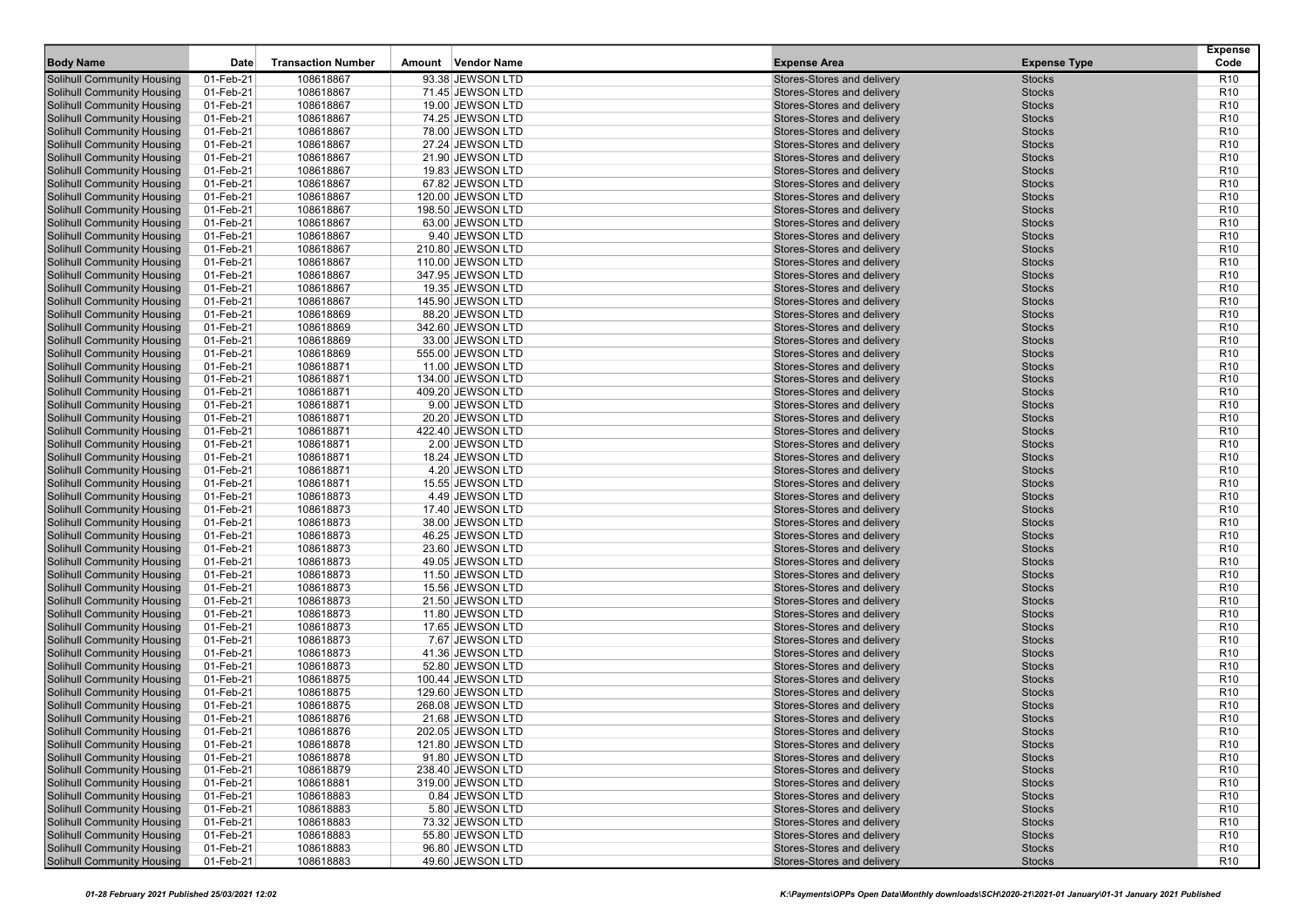| <b>Body Name</b>                                                       | Date                   | <b>Transaction Number</b> | Vendor Name<br>Amount                  | <b>Expense Area</b>                                      | <b>Expense Type</b>            | <b>Expense</b><br>Code             |
|------------------------------------------------------------------------|------------------------|---------------------------|----------------------------------------|----------------------------------------------------------|--------------------------------|------------------------------------|
| <b>Solihull Community Housing</b>                                      | 01-Feb-21              | 108618883                 | 19.83 JEWSON LTD                       | Stores-Stores and delivery                               | <b>Stocks</b>                  | R <sub>10</sub>                    |
| <b>Solihull Community Housing</b>                                      | 01-Feb-21              | 108618883                 | 107.50 JEWSON LTD                      | Stores-Stores and delivery                               | <b>Stocks</b>                  | R <sub>10</sub>                    |
| <b>Solihull Community Housing</b>                                      | 01-Feb-21              | 108618883                 | 78.20 JEWSON LTD                       | Stores-Stores and delivery                               | <b>Stocks</b>                  | R <sub>10</sub>                    |
| <b>Solihull Community Housing</b>                                      | 01-Feb-21              | 108618883                 | 37.20 JEWSON LTD                       | Stores-Stores and delivery                               | <b>Stocks</b>                  | R <sub>10</sub>                    |
| <b>Solihull Community Housing</b>                                      | 01-Feb-21              | 108618883                 | 25.70 JEWSON LTD                       | Stores-Stores and delivery                               | <b>Stocks</b>                  | R <sub>10</sub>                    |
| <b>Solihull Community Housing</b>                                      | 01-Feb-21              | 108618883                 | 55.60 JEWSON LTD                       | Stores-Stores and delivery                               | <b>Stocks</b>                  | R <sub>10</sub>                    |
| <b>Solihull Community Housing</b>                                      | 01-Feb-21              | 108618883                 | 151.70 JEWSON LTD                      | Stores-Stores and delivery                               | <b>Stocks</b>                  | R <sub>10</sub>                    |
| <b>Solihull Community Housing</b>                                      | 01-Feb-21              | 108618884                 | 1.80 JEWSON LTD                        | Stores-Stores and delivery                               | <b>Stocks</b>                  | R <sub>10</sub>                    |
| <b>Solihull Community Housing</b>                                      | 01-Feb-21              | 108618884                 | 89.70 JEWSON LTD                       | Stores-Stores and delivery                               | <b>Stocks</b>                  | R <sub>10</sub>                    |
| <b>Solihull Community Housing</b>                                      | 01-Feb-21              | 108618884                 | 12.60 JEWSON LTD                       | Stores-Stores and delivery                               | <b>Stocks</b>                  | R <sub>10</sub>                    |
| <b>Solihull Community Housing</b>                                      | 01-Feb-21              | 108618884                 | 86.80 JEWSON LTD                       | Stores-Stores and delivery                               | <b>Stocks</b>                  | R <sub>10</sub>                    |
| <b>Solihull Community Housing</b>                                      | 01-Feb-21              | 108618884                 | 31.25 JEWSON LTD                       | Stores-Stores and delivery                               | <b>Stocks</b>                  | R <sub>10</sub>                    |
| <b>Solihull Community Housing</b>                                      | 01-Feb-21              | 108618884                 | 189.40 JEWSON LTD                      | Stores-Stores and delivery                               | <b>Stocks</b>                  | R <sub>10</sub>                    |
| <b>Solihull Community Housing</b>                                      | 01-Feb-21              | 108618884                 | 160.29 JEWSON LTD                      | Stores-Stores and delivery                               | <b>Stocks</b>                  | R <sub>10</sub>                    |
| <b>Solihull Community Housing</b>                                      | 01-Feb-21              | 108618884                 | 194.40 JEWSON LTD                      | Stores-Stores and delivery                               | <b>Stocks</b>                  | R <sub>10</sub>                    |
| <b>Solihull Community Housing</b>                                      | 01-Feb-21              | 108618884                 | 21.00 JEWSON LTD                       | Stores-Stores and delivery                               | <b>Stocks</b>                  | R <sub>10</sub>                    |
| <b>Solihull Community Housing</b>                                      | 01-Feb-21              | 108618884                 | 15.00 JEWSON LTD                       | Stores-Stores and delivery                               | <b>Stocks</b>                  | R <sub>10</sub>                    |
| <b>Solihull Community Housing</b>                                      | 01-Feb-21              | 108618887                 | 126.95 JEWSON LTD                      | Stores-Stores and delivery                               | <b>Stocks</b>                  | R <sub>10</sub>                    |
| <b>Solihull Community Housing</b>                                      | 01-Feb-21              | 108618887                 | 504.60 JEWSON LTD                      | Stores-Stores and delivery                               | <b>Stocks</b>                  | R <sub>10</sub>                    |
| <b>Solihull Community Housing</b>                                      | 01-Feb-21              | 108618888                 | 39.60 JEWSON LTD                       | Stores-Stores and delivery                               | <b>Stocks</b>                  | R <sub>10</sub>                    |
| <b>Solihull Community Housing</b>                                      | 01-Feb-21              | 108618888                 | 34.40 JEWSON LTD                       | Stores-Stores and delivery                               | <b>Stocks</b>                  | R <sub>10</sub>                    |
| <b>Solihull Community Housing</b>                                      | 01-Feb-21              | 108618888                 | 6.00 JEWSON LTD                        | Stores-Stores and delivery                               | <b>Stocks</b>                  | R <sub>10</sub>                    |
| <b>Solihull Community Housing</b>                                      | 01-Feb-21              | 108618888                 | 219.30 JEWSON LTD                      | Stores-Stores and delivery                               | <b>Stocks</b>                  | R <sub>10</sub>                    |
| <b>Solihull Community Housing</b>                                      | 01-Feb-21              | 108618888                 | 16.20 JEWSON LTD                       | Stores-Stores and delivery                               | <b>Stocks</b>                  | R <sub>10</sub>                    |
| <b>Solihull Community Housing</b>                                      | 01-Feb-21              | 108618888                 | 559.44 JEWSON LTD                      | Stores-Stores and delivery                               | <b>Stocks</b>                  | R <sub>10</sub>                    |
| <b>Solihull Community Housing</b>                                      | 01-Feb-21              | 108618888                 | 67.00 JEWSON LTD                       | Stores-Stores and delivery                               | <b>Stocks</b>                  | R <sub>10</sub>                    |
| <b>Solihull Community Housing</b>                                      | 01-Feb-21              | 108626866<br>108626866    | 252.30 JEWSON LTD                      | Stores-Stores and delivery                               | <b>Stocks</b>                  | R <sub>10</sub><br>R <sub>10</sub> |
| <b>Solihull Community Housing</b><br><b>Solihull Community Housing</b> | 01-Feb-21              |                           | 118.00 JEWSON LTD                      | Stores-Stores and delivery<br>Stores-Stores and delivery | <b>Stocks</b><br><b>Stocks</b> | R <sub>10</sub>                    |
| <b>Solihull Community Housing</b>                                      | 01-Feb-21<br>01-Feb-21 | 108626867<br>108626868    | 252.30 JEWSON LTD<br>306.10 JEWSON LTD | Stores-Stores and delivery                               | <b>Stocks</b>                  | R <sub>10</sub>                    |
| <b>Solihull Community Housing</b>                                      | 01-Feb-21              | 108626868                 | 152.18 JEWSON LTD                      | Stores-Stores and delivery                               | <b>Stocks</b>                  | R <sub>10</sub>                    |
| <b>Solihull Community Housing</b>                                      | 01-Feb-21              | 108626869                 | 152.18 JEWSON LTD                      | Stores-Stores and delivery                               | <b>Stocks</b>                  | R <sub>10</sub>                    |
| <b>Solihull Community Housing</b>                                      | 01-Feb-21              | 108626869                 | 277.60 JEWSON LTD                      | Stores-Stores and delivery                               | <b>Stocks</b>                  | R <sub>10</sub>                    |
| <b>Solihull Community Housing</b>                                      | 01-Feb-21              | 108626869                 | 138.55 JEWSON LTD                      | Stores-Stores and delivery                               | <b>Stocks</b>                  | R <sub>10</sub>                    |
| <b>Solihull Community Housing</b>                                      | 01-Feb-21              | 108626870                 | 265.90 JEWSON LTD                      | Stores-Stores and delivery                               | <b>Stocks</b>                  | R <sub>10</sub>                    |
| <b>Solihull Community Housing</b>                                      | 01-Feb-21              | 108626871                 | 10.00 JEWSON LTD                       | Stores-Stores and delivery                               | <b>Stocks</b>                  | R <sub>10</sub>                    |
| <b>Solihull Community Housing</b>                                      | 01-Feb-21              | 108626871                 | 22.00 JEWSON LTD                       | Stores-Stores and delivery                               | <b>Stocks</b>                  | R <sub>10</sub>                    |
| <b>Solihull Community Housing</b>                                      | 01-Feb-21              | 108626871                 | 18.00 JEWSON LTD                       | Stores-Stores and delivery                               | <b>Stocks</b>                  | R <sub>10</sub>                    |
| <b>Solihull Community Housing</b>                                      | 01-Feb-21              | 108626871                 | 214.20 JEWSON LTD                      | Stores-Stores and delivery                               | <b>Stocks</b>                  | R <sub>10</sub>                    |
| <b>Solihull Community Housing</b>                                      | 01-Feb-21              | 108626871                 | 77.95 JEWSON LTD                       | Stores-Stores and delivery                               | <b>Stocks</b>                  | R <sub>10</sub>                    |
| <b>Solihull Community Housing</b>                                      | 01-Feb-21              | 108626871                 | 13.85 JEWSON LTD                       | Stores-Stores and delivery                               | <b>Stocks</b>                  | R <sub>10</sub>                    |
| <b>Solihull Community Housing</b>                                      | 01-Feb-21              | 108626871                 | 7.00 JEWSON LTD                        | Stores-Stores and delivery                               | <b>Stocks</b>                  | R <sub>10</sub>                    |
| <b>Solihull Community Housing</b>                                      | 01-Feb-21              | 108626871                 | 71.70 JEWSON LTD                       | Stores-Stores and delivery                               | <b>Stocks</b>                  | R <sub>10</sub>                    |
| <b>Solihull Community Housing</b>                                      | 01-Feb-21              | 108626871                 | 15.50 JEWSON LTD                       | Stores-Stores and delivery                               | <b>Stocks</b>                  | R <sub>10</sub>                    |
| <b>Solihull Community Housing</b>                                      | 01-Feb-21              | 108626871                 | 13.60 JEWSON LTD                       | Stores-Stores and delivery                               | <b>Stocks</b>                  | R <sub>10</sub>                    |
| <b>Solihull Community Housing</b>                                      | 01-Feb-21              | 108626871                 | 8.40 JEWSON LTD                        | Stores-Stores and delivery                               | <b>Stocks</b>                  | R <sub>10</sub>                    |
| <b>Solihull Community Housing</b>                                      | 01-Feb-21              | 108626871                 | 45.10 JEWSON LTD                       | Stores-Stores and delivery                               | <b>Stocks</b>                  | R <sub>10</sub>                    |
| <b>Solihull Community Housing</b>                                      | 01-Feb-21              | 108626871                 | 28.26 JEWSON LTD                       | Stores-Stores and delivery                               | <b>Stocks</b>                  | R <sub>10</sub>                    |
| <b>Solihull Community Housing</b>                                      | 01-Feb-21              | 108626871                 | 60.00 JEWSON LTD                       | Stores-Stores and delivery                               | <b>Stocks</b>                  | R <sub>10</sub>                    |
| <b>Solihull Community Housing</b>                                      | 01-Feb-21              | 108626871                 | 279.00 JEWSON LTD                      | Stores-Stores and delivery                               | <b>Stocks</b>                  | R <sub>10</sub>                    |
| <b>Solihull Community Housing</b>                                      | 01-Feb-21              | 108626871                 | 57.50 JEWSON LTD                       | Stores-Stores and delivery                               | <b>Stocks</b>                  | R <sub>10</sub>                    |
| <b>Solihull Community Housing</b>                                      | 01-Feb-21              | 108626871                 | 51.12 JEWSON LTD                       | Stores-Stores and delivery                               | <b>Stocks</b>                  | R <sub>10</sub>                    |
| <b>Solihull Community Housing</b>                                      | 01-Feb-21              | 108626871                 | 149.90 JEWSON LTD                      | Stores-Stores and delivery                               | <b>Stocks</b>                  | R <sub>10</sub>                    |
| <b>Solihull Community Housing</b><br><b>Solihull Community Housing</b> | 01-Feb-21              | 108626871                 | 10.20 JEWSON LTD                       | Stores-Stores and delivery<br>Stores-Stores and delivery | <b>Stocks</b>                  | R <sub>10</sub><br>R <sub>10</sub> |
| <b>Solihull Community Housing</b>                                      | 01-Feb-21<br>01-Feb-21 | 108626871<br>108626871    | 4.50 JEWSON LTD<br>24.52 JEWSON LTD    | Stores-Stores and delivery                               | <b>Stocks</b><br><b>Stocks</b> | R <sub>10</sub>                    |
| <b>Solihull Community Housing</b>                                      | 01-Feb-21              | 108626871                 | 4.60 JEWSON LTD                        | Stores-Stores and delivery                               | <b>Stocks</b>                  | R <sub>10</sub>                    |
| <b>Solihull Community Housing</b>                                      | 01-Feb-21              | 108626871                 | 42.56 JEWSON LTD                       | Stores-Stores and delivery                               | <b>Stocks</b>                  | R <sub>10</sub>                    |
| <b>Solihull Community Housing</b>                                      | 01-Feb-21              | 108626871                 | 72.20 JEWSON LTD                       | Stores-Stores and delivery                               | <b>Stocks</b>                  | R <sub>10</sub>                    |
| <b>Solihull Community Housing</b>                                      | 01-Feb-21              | 108626871                 | 27.90 JEWSON LTD                       | Stores-Stores and delivery                               | <b>Stocks</b>                  | R <sub>10</sub>                    |
| <b>Solihull Community Housing</b>                                      | 01-Feb-21              | 108626871                 | 165.40 JEWSON LTD                      | Stores-Stores and delivery                               | <b>Stocks</b>                  | <b>R10</b>                         |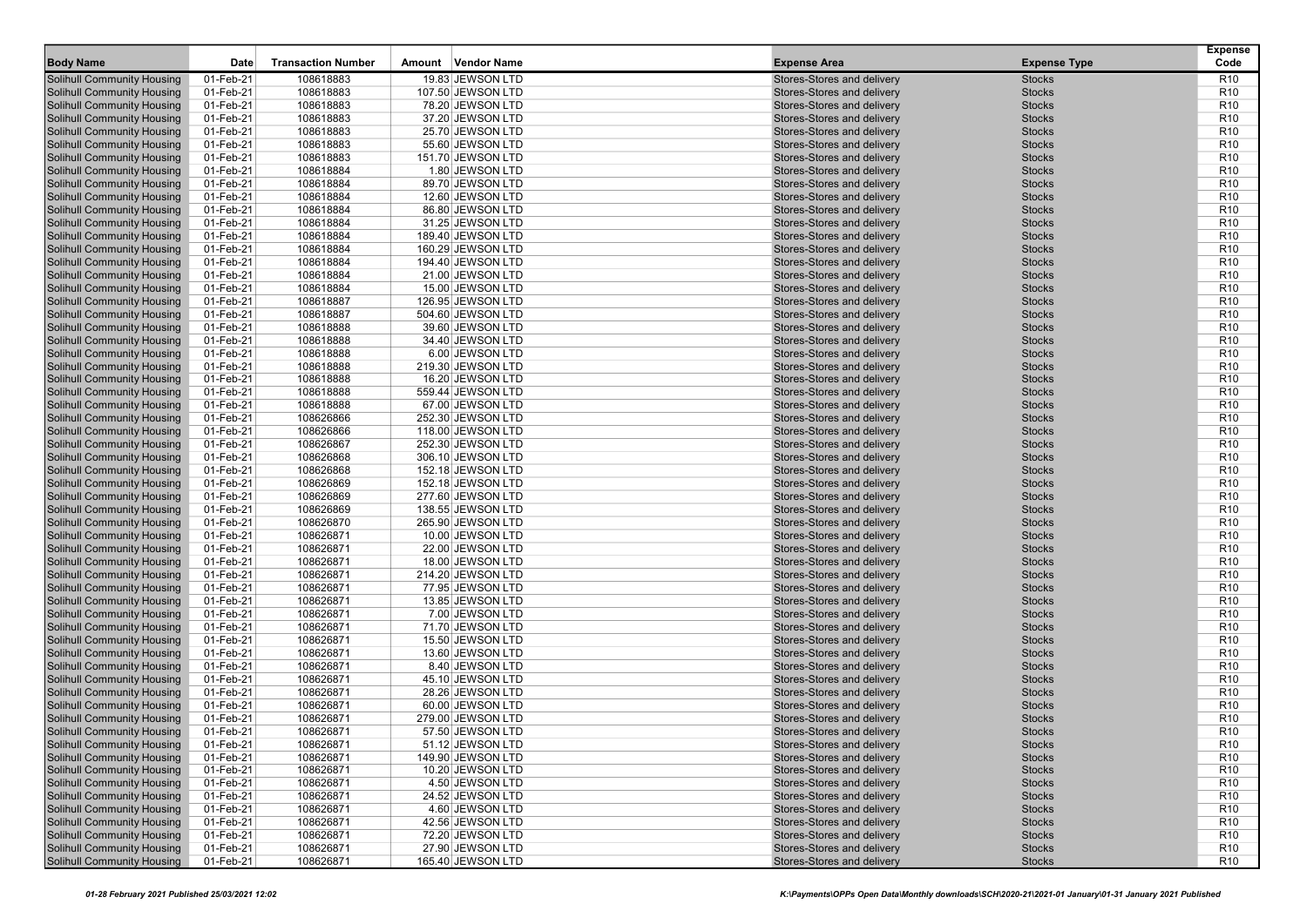| <b>Body Name</b>                                                       | Date                   | <b>Transaction Number</b> | Vendor Name<br>Amount               | <b>Expense Area</b>                                      | <b>Expense Type</b>            | <b>Expense</b><br>Code             |
|------------------------------------------------------------------------|------------------------|---------------------------|-------------------------------------|----------------------------------------------------------|--------------------------------|------------------------------------|
| <b>Solihull Community Housing</b>                                      | 01-Feb-21              | 108626872                 | 245.68 JEWSON LTD                   | Stores-Stores and delivery                               | <b>Stocks</b>                  | R <sub>10</sub>                    |
| <b>Solihull Community Housing</b>                                      | 01-Feb-21              | 108626872                 | 28.30 JEWSON LTD                    | Stores-Stores and delivery                               | <b>Stocks</b>                  | R <sub>10</sub>                    |
| <b>Solihull Community Housing</b>                                      | 01-Feb-21              | 108626872                 | 249.80 JEWSON LTD                   | Stores-Stores and delivery                               | <b>Stocks</b>                  | R <sub>10</sub>                    |
| <b>Solihull Community Housing</b>                                      | 01-Feb-21              | 108626872                 | 624.20 JEWSON LTD                   | Stores-Stores and delivery                               | <b>Stocks</b>                  | R <sub>10</sub>                    |
| <b>Solihull Community Housing</b>                                      | 01-Feb-21              | 108626872                 | 195.40 JEWSON LTD                   | Stores-Stores and delivery                               | <b>Stocks</b>                  | R <sub>10</sub>                    |
| <b>Solihull Community Housing</b>                                      | 01-Feb-21              | 108626872                 | 70.81 JEWSON LTD                    | Stores-Stores and delivery                               | <b>Stocks</b>                  | R <sub>10</sub>                    |
| <b>Solihull Community Housing</b>                                      | 01-Feb-21              | 108626872                 | 65.80 JEWSON LTD                    | Stores-Stores and delivery                               | <b>Stocks</b>                  | R <sub>10</sub>                    |
| <b>Solihull Community Housing</b>                                      | 01-Feb-21              | 108626872                 | 108.85 JEWSON LTD                   | Stores-Stores and delivery                               | <b>Stocks</b>                  | R <sub>10</sub>                    |
| <b>Solihull Community Housing</b>                                      | 01-Feb-21              | 108626872                 | 188.04 JEWSON LTD                   | Stores-Stores and delivery                               | <b>Stocks</b>                  | R <sub>10</sub>                    |
| <b>Solihull Community Housing</b>                                      | 01-Feb-21              | 108626873                 | 213.60 JEWSON LTD                   | Stores-Stores and delivery                               | <b>Stocks</b>                  | R <sub>10</sub>                    |
| <b>Solihull Community Housing</b>                                      | 01-Feb-21              | 108626873                 | 53.10 JEWSON LTD                    | Stores-Stores and delivery                               | <b>Stocks</b>                  | R <sub>10</sub>                    |
| <b>Solihull Community Housing</b>                                      | 01-Feb-21              | 108626873                 | 62.11 JEWSON LTD                    | Stores-Stores and delivery                               | <b>Stocks</b>                  | R <sub>10</sub>                    |
| <b>Solihull Community Housing</b>                                      | 01-Feb-21              | 108626873                 | 30.30 JEWSON LTD                    | Stores-Stores and delivery                               | <b>Stocks</b>                  | R <sub>10</sub>                    |
| <b>Solihull Community Housing</b>                                      | 01-Feb-21              | 108626873                 | 12.90 JEWSON LTD                    | Stores-Stores and delivery                               | <b>Stocks</b>                  | R <sub>10</sub>                    |
| <b>Solihull Community Housing</b>                                      | 01-Feb-21              | 108626873                 | 234.60 JEWSON LTD                   | Stores-Stores and delivery                               | <b>Stocks</b>                  | R <sub>10</sub>                    |
| <b>Solihull Community Housing</b>                                      | 01-Feb-21              | 108626873                 | 116.40 JEWSON LTD                   | Stores-Stores and delivery                               | <b>Stocks</b>                  | R <sub>10</sub>                    |
| <b>Solihull Community Housing</b>                                      | 01-Feb-21              | 108626873                 | 54.90 JEWSON LTD                    | Stores-Stores and delivery                               | <b>Stocks</b>                  | R <sub>10</sub>                    |
| <b>Solihull Community Housing</b>                                      | 01-Feb-21              | 108626873                 | 8.66 JEWSON LTD                     | Stores-Stores and delivery                               | <b>Stocks</b>                  | R <sub>10</sub>                    |
| <b>Solihull Community Housing</b>                                      | 01-Feb-21              | 108626873                 | 38.25 JEWSON LTD                    | Stores-Stores and delivery                               | <b>Stocks</b>                  | R <sub>10</sub>                    |
| <b>Solihull Community Housing</b>                                      | 01-Feb-21              | 108626873                 | 245.00 JEWSON LTD                   | Stores-Stores and delivery                               | <b>Stocks</b>                  | R <sub>10</sub>                    |
| <b>Solihull Community Housing</b>                                      | 01-Feb-21              | 108626874                 | 8.40 JEWSON LTD                     | Stores-Stores and delivery                               | <b>Stocks</b>                  | R <sub>10</sub>                    |
| <b>Solihull Community Housing</b>                                      | 01-Feb-21              | 108626874                 | 31.90 JEWSON LTD                    | Stores-Stores and delivery                               | <b>Stocks</b>                  | R <sub>10</sub>                    |
| <b>Solihull Community Housing</b>                                      | 01-Feb-21              | 108626874                 | 30.20 JEWSON LTD                    | Stores-Stores and delivery                               | <b>Stocks</b>                  | R <sub>10</sub>                    |
| <b>Solihull Community Housing</b>                                      | 01-Feb-21              | 108626874                 | 28.62 JEWSON LTD                    | Stores-Stores and delivery                               | <b>Stocks</b>                  | R <sub>10</sub>                    |
| <b>Solihull Community Housing</b>                                      | 01-Feb-21              | 108626874                 | 163.80 JEWSON LTD                   | Stores-Stores and delivery                               | <b>Stocks</b>                  | R <sub>10</sub>                    |
| <b>Solihull Community Housing</b><br><b>Solihull Community Housing</b> | 01-Feb-21              | 108626874                 | 17.20 JEWSON LTD                    | Stores-Stores and delivery                               | <b>Stocks</b>                  | R <sub>10</sub>                    |
|                                                                        | 01-Feb-21              | 108626874<br>108626874    | 38.80 JEWSON LTD                    | Stores-Stores and delivery                               | <b>Stocks</b>                  | R <sub>10</sub><br>R <sub>10</sub> |
| <b>Solihull Community Housing</b><br><b>Solihull Community Housing</b> | 01-Feb-21              | 108626874                 | 8.75 JEWSON LTD                     | Stores-Stores and delivery<br>Stores-Stores and delivery | <b>Stocks</b><br><b>Stocks</b> | R <sub>10</sub>                    |
| <b>Solihull Community Housing</b>                                      | 01-Feb-21<br>01-Feb-21 | 108626874                 | 3.10 JEWSON LTD<br>58.00 JEWSON LTD | Stores-Stores and delivery                               | <b>Stocks</b>                  | R <sub>10</sub>                    |
| <b>Solihull Community Housing</b>                                      | 01-Feb-21              | 108626874                 | 246.96 JEWSON LTD                   | Stores-Stores and delivery                               | <b>Stocks</b>                  | R <sub>10</sub>                    |
| <b>Solihull Community Housing</b>                                      | 01-Feb-21              | 108626874                 | 5.82 JEWSON LTD                     | Stores-Stores and delivery                               | <b>Stocks</b>                  | R <sub>10</sub>                    |
| <b>Solihull Community Housing</b>                                      | 01-Feb-21              | 108626874                 | 20.85 JEWSON LTD                    | Stores-Stores and delivery                               | <b>Stocks</b>                  | R <sub>10</sub>                    |
| <b>Solihull Community Housing</b>                                      | 01-Feb-21              | 108626874                 | 11.32 JEWSON LTD                    | Stores-Stores and delivery                               | <b>Stocks</b>                  | R <sub>10</sub>                    |
| <b>Solihull Community Housing</b>                                      | 01-Feb-21              | 108626874                 | 16.40 JEWSON LTD                    | Stores-Stores and delivery                               | <b>Stocks</b>                  | R <sub>10</sub>                    |
| <b>Solihull Community Housing</b>                                      | 01-Feb-21              | 108626874                 | 7.20 JEWSON LTD                     | Stores-Stores and delivery                               | <b>Stocks</b>                  | R <sub>10</sub>                    |
| <b>Solihull Community Housing</b>                                      | 01-Feb-21              | 108626874                 | 65.20 JEWSON LTD                    | Stores-Stores and delivery                               | <b>Stocks</b>                  | R <sub>10</sub>                    |
| <b>Solihull Community Housing</b>                                      | 01-Feb-21              | 108626874                 | 28.20 JEWSON LTD                    | Stores-Stores and delivery                               | <b>Stocks</b>                  | R <sub>10</sub>                    |
| <b>Solihull Community Housing</b>                                      | 01-Feb-21              | 108626874                 | 32.61 JEWSON LTD                    | Stores-Stores and delivery                               | <b>Stocks</b>                  | R <sub>10</sub>                    |
| <b>Solihull Community Housing</b>                                      | 01-Feb-21              | 108626874                 | 154.40 JEWSON LTD                   | Stores-Stores and delivery                               | <b>Stocks</b>                  | R <sub>10</sub>                    |
| <b>Solihull Community Housing</b>                                      | 01-Feb-21              | 108626874                 | 234.30 JEWSON LTD                   | Stores-Stores and delivery                               | <b>Stocks</b>                  | R <sub>10</sub>                    |
| <b>Solihull Community Housing</b>                                      | 01-Feb-21              | 108626874                 | 73.45 JEWSON LTD                    | Stores-Stores and delivery                               | <b>Stocks</b>                  | R <sub>10</sub>                    |
| <b>Solihull Community Housing</b>                                      | 01-Feb-21              | 108626874                 | 16.74 JEWSON LTD                    | Stores-Stores and delivery                               | <b>Stocks</b>                  | R <sub>10</sub>                    |
| <b>Solihull Community Housing</b>                                      | 01-Feb-21              | 108626874                 | 210.80 JEWSON LTD                   | Stores-Stores and delivery                               | <b>Stocks</b>                  | R <sub>10</sub>                    |
| <b>Solihull Community Housing</b>                                      | 01-Feb-21              | 108626874                 | 137.60 JEWSON LTD                   | Stores-Stores and delivery                               | <b>Stocks</b>                  | R <sub>10</sub>                    |
| <b>Solihull Community Housing</b>                                      | 01-Feb-21              | 108626874                 | 433.00 JEWSON LTD                   | Stores-Stores and delivery                               | <b>Stocks</b>                  | R <sub>10</sub>                    |
| <b>Solihull Community Housing</b>                                      | 01-Feb-21              | 108626875                 | 88.80 JEWSON LTD                    | Stores-Stores and delivery                               | <b>Stocks</b>                  | R <sub>10</sub>                    |
| <b>Solihull Community Housing</b>                                      | 01-Feb-21              | 108626875                 | 89.70 JEWSON LTD                    | Stores-Stores and delivery                               | <b>Stocks</b>                  | R <sub>10</sub>                    |
| <b>Solihull Community Housing</b>                                      | 01-Feb-21              | 108626875                 | 88.20 JEWSON LTD                    | Stores-Stores and delivery                               | <b>Stocks</b>                  | R <sub>10</sub>                    |
| <b>Solihull Community Housing</b>                                      | 01-Feb-21              | 108626875                 | 106.80 JEWSON LTD                   | Stores-Stores and delivery                               | <b>Stocks</b>                  | R <sub>10</sub>                    |
| <b>Solihull Community Housing</b>                                      | 01-Feb-21              | 108626875                 | 28.02 JEWSON LTD                    | Stores-Stores and delivery                               | <b>Stocks</b>                  | R <sub>10</sub>                    |
| <b>Solihull Community Housing</b>                                      | 01-Feb-21              | 108626875                 | 172.80 JEWSON LTD                   | Stores-Stores and delivery                               | <b>Stocks</b>                  | R <sub>10</sub>                    |
| <b>Solihull Community Housing</b>                                      | 01-Feb-21              | 108626875                 | 16.20 JEWSON LTD                    | Stores-Stores and delivery                               | Stocks                         | R <sub>10</sub>                    |
| <b>Solihull Community Housing</b>                                      | 01-Feb-21              | 108626875                 | 18.24 JEWSON LTD                    | Stores-Stores and delivery                               | <b>Stocks</b>                  | R <sub>10</sub>                    |
| <b>Solihull Community Housing</b>                                      | 01-Feb-21              | 108626878                 | 386.61 JEWSON LTD                   | Stores-Stores and delivery                               | <b>Stocks</b>                  | R <sub>10</sub>                    |
| <b>Solihull Community Housing</b>                                      | 01-Feb-21              | 108626878                 | 243.00 JEWSON LTD                   | Stores-Stores and delivery                               | <b>Stocks</b>                  | R <sub>10</sub>                    |
| <b>Solihull Community Housing</b>                                      | 01-Feb-21              | 108626879                 | 17.30 JEWSON LTD                    | Stores-Stores and delivery                               | <b>Stocks</b>                  | R <sub>10</sub>                    |
| <b>Solihull Community Housing</b>                                      | 01-Feb-21              | 108626879                 | 178.08 JEWSON LTD                   | Stores-Stores and delivery                               | <b>Stocks</b>                  | R <sub>10</sub>                    |
| <b>Solihull Community Housing</b>                                      | 01-Feb-21              | 108626879                 | 205.00 JEWSON LTD                   | Stores-Stores and delivery<br>Stores-Stores and delivery | <b>Stocks</b>                  | R <sub>10</sub>                    |
| <b>Solihull Community Housing</b><br><b>Solihull Community Housing</b> | 01-Feb-21              | 108626879<br>108626880    | 136.50 JEWSON LTD                   | Stores-Stores and delivery                               | <b>Stocks</b><br><b>Stocks</b> | R <sub>10</sub><br><b>R10</b>      |
|                                                                        | $01$ -Feb-21           |                           | 21.60 JEWSON LTD                    |                                                          |                                |                                    |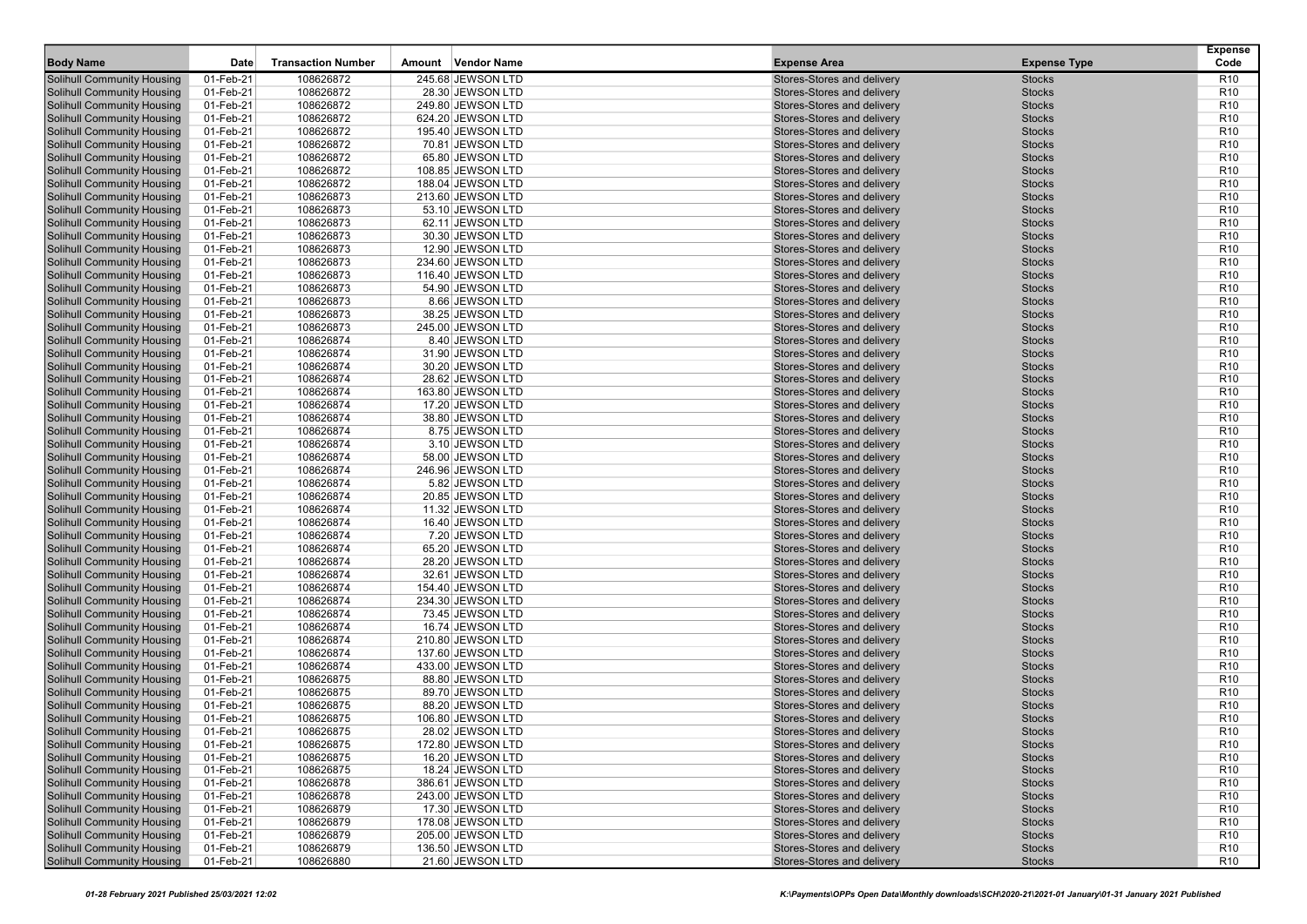| <b>Body Name</b>                                                       | Date                   | <b>Transaction Number</b> | Vendor Name<br>Amount                 | <b>Expense Area</b>                                      | <b>Expense Type</b>            | <b>Expense</b><br>Code             |
|------------------------------------------------------------------------|------------------------|---------------------------|---------------------------------------|----------------------------------------------------------|--------------------------------|------------------------------------|
| <b>Solihull Community Housing</b>                                      | 01-Feb-21              | 108626880                 | 64.92 JEWSON LTD                      | Stores-Stores and delivery                               | <b>Stocks</b>                  | R <sub>10</sub>                    |
| <b>Solihull Community Housing</b>                                      | 01-Feb-21              | 108626880                 | 1.80 JEWSON LTD                       | Stores-Stores and delivery                               | <b>Stocks</b>                  | R <sub>10</sub>                    |
| <b>Solihull Community Housing</b>                                      | 01-Feb-21              | 108626880                 | 89.70 JEWSON LTD                      | Stores-Stores and delivery                               | <b>Stocks</b>                  | R <sub>10</sub>                    |
| <b>Solihull Community Housing</b>                                      | 01-Feb-21              | 108626880                 | 11.60 JEWSON LTD                      | Stores-Stores and delivery                               | <b>Stocks</b>                  | R <sub>10</sub>                    |
| <b>Solihull Community Housing</b>                                      | 01-Feb-21              | 108626880                 | 53.10 JEWSON LTD                      | Stores-Stores and delivery                               | <b>Stocks</b>                  | R <sub>10</sub>                    |
| <b>Solihull Community Housing</b>                                      | 01-Feb-21              | 108626880                 | 73.32 JEWSON LTD                      | Stores-Stores and delivery                               | <b>Stocks</b>                  | R <sub>10</sub>                    |
| <b>Solihull Community Housing</b>                                      | 01-Feb-21              | 108626880                 | 111.60 JEWSON LTD                     | Stores-Stores and delivery                               | <b>Stocks</b>                  | R <sub>10</sub>                    |
| <b>Solihull Community Housing</b>                                      | 01-Feb-21              | 108626880                 | 49.60 JEWSON LTD                      | Stores-Stores and delivery                               | <b>Stocks</b>                  | R <sub>10</sub>                    |
| <b>Solihull Community Housing</b>                                      | 01-Feb-21              | 108626880                 | 329.50 JEWSON LTD                     | Stores-Stores and delivery                               | <b>Stocks</b>                  | R <sub>10</sub>                    |
| <b>Solihull Community Housing</b>                                      | 01-Feb-21              | 108626880                 | 271.70 JEWSON LTD                     | Stores-Stores and delivery                               | <b>Stocks</b>                  | R <sub>10</sub>                    |
| <b>Solihull Community Housing</b>                                      | 01-Feb-21              | 108626880                 | 88.20 JEWSON LTD                      | Stores-Stores and delivery                               | <b>Stocks</b>                  | R <sub>10</sub>                    |
| <b>Solihull Community Housing</b>                                      | 01-Feb-21              | 108626881                 | 14.20 JEWSON LTD                      | Stores-Stores and delivery                               | <b>Stocks</b>                  | R <sub>10</sub>                    |
| <b>Solihull Community Housing</b>                                      | 01-Feb-21              | 108626881                 | 28.20 JEWSON LTD                      | Stores-Stores and delivery                               | <b>Stocks</b>                  | R <sub>10</sub>                    |
| <b>Solihull Community Housing</b>                                      | 01-Feb-21              | 108626881                 | 23.10 JEWSON LTD                      | Stores-Stores and delivery                               | <b>Stocks</b>                  | R <sub>10</sub>                    |
| <b>Solihull Community Housing</b>                                      | 01-Feb-21              | 108626881                 | 17.60 JEWSON LTD                      | Stores-Stores and delivery                               | <b>Stocks</b>                  | R <sub>10</sub>                    |
| <b>Solihull Community Housing</b>                                      | 01-Feb-21              | 108626881                 | 409.20 JEWSON LTD                     | Stores-Stores and delivery                               | <b>Stocks</b>                  | R <sub>10</sub>                    |
| <b>Solihull Community Housing</b>                                      | 01-Feb-21              | 108626881                 | 4.00 JEWSON LTD                       | Stores-Stores and delivery                               | <b>Stocks</b>                  | R <sub>10</sub>                    |
| <b>Solihull Community Housing</b>                                      | 01-Feb-21              | 108626881                 | 1542.24 JEWSON LTD                    | Stores-Stores and delivery                               | <b>Stocks</b>                  | R <sub>10</sub>                    |
| <b>Solihull Community Housing</b>                                      | 01-Feb-21              | 108626881                 | 592.00 JEWSON LTD                     | Stores-Stores and delivery                               | <b>Stocks</b>                  | R <sub>10</sub>                    |
| <b>Solihull Community Housing</b><br><b>Solihull Community Housing</b> | 01-Feb-21              | 108626881<br>108626881    | 86.04 JEWSON LTD                      | Stores-Stores and delivery                               | <b>Stocks</b>                  | R <sub>10</sub><br>R <sub>10</sub> |
| <b>Solihull Community Housing</b>                                      | 01-Feb-21<br>01-Feb-21 | 108626881                 | 381.00 JEWSON LTD<br>19.35 JEWSON LTD | Stores-Stores and delivery<br>Stores-Stores and delivery | <b>Stocks</b><br><b>Stocks</b> | R <sub>10</sub>                    |
| <b>Solihull Community Housing</b>                                      | 01-Feb-21              | 108626881                 | 121.60 JEWSON LTD                     | Stores-Stores and delivery                               | <b>Stocks</b>                  | R <sub>10</sub>                    |
| <b>Solihull Community Housing</b>                                      | 01-Feb-21              | 108626882                 | 588.90 JEWSON LTD                     | Stores-Stores and delivery                               | <b>Stocks</b>                  | R <sub>10</sub>                    |
| <b>Solihull Community Housing</b>                                      | 01-Feb-21              | 108626883                 | 960.00 JEWSON LTD                     | Stores-Stores and delivery                               | <b>Stocks</b>                  | R <sub>10</sub>                    |
| <b>Solihull Community Housing</b>                                      | 01-Feb-21              | 108626886                 | 648.08 JEWSON LTD                     | Stores-Stores and delivery                               | <b>Stocks</b>                  | R <sub>10</sub>                    |
| <b>Solihull Community Housing</b>                                      | 01-Feb-21              | 108626887                 | 43.68 JEWSON LTD                      | Stores-Stores and delivery                               | <b>Stocks</b>                  | R <sub>10</sub>                    |
| <b>Solihull Community Housing</b>                                      | 01-Feb-21              | 108626887                 | 4.60 JEWSON LTD                       | Stores-Stores and delivery                               | <b>Stocks</b>                  | R <sub>10</sub>                    |
| <b>Solihull Community Housing</b>                                      | 01-Feb-21              | 108626887                 | 14.20 JEWSON LTD                      | Stores-Stores and delivery                               | <b>Stocks</b>                  | R <sub>10</sub>                    |
| <b>Solihull Community Housing</b>                                      | 01-Feb-21              | 108626887                 | 76.80 JEWSON LTD                      | Stores-Stores and delivery                               | <b>Stocks</b>                  | R <sub>10</sub>                    |
| <b>Solihull Community Housing</b>                                      | 01-Feb-21              | 108626887                 | 6.96 JEWSON LTD                       | Stores-Stores and delivery                               | <b>Stocks</b>                  | R <sub>10</sub>                    |
| <b>Solihull Community Housing</b>                                      | 01-Feb-21              | 108626887                 | 171.00 JEWSON LTD                     | Stores-Stores and delivery                               | <b>Stocks</b>                  | R <sub>10</sub>                    |
| <b>Solihull Community Housing</b>                                      | 01-Feb-21              | 108626887                 | 4.05 JEWSON LTD                       | Stores-Stores and delivery                               | <b>Stocks</b>                  | R <sub>10</sub>                    |
| <b>Solihull Community Housing</b>                                      | 01-Feb-21              | 108626887                 | 11.60 JEWSON LTD                      | Stores-Stores and delivery                               | <b>Stocks</b>                  | R <sub>10</sub>                    |
| <b>Solihull Community Housing</b>                                      | 01-Feb-21              | 108626887                 | 7.53 JEWSON LTD                       | Stores-Stores and delivery                               | <b>Stocks</b>                  | R <sub>10</sub>                    |
| <b>Solihull Community Housing</b>                                      | 01-Feb-21              | 108626887                 | 5.70 JEWSON LTD                       | Stores-Stores and delivery                               | <b>Stocks</b>                  | R <sub>10</sub>                    |
| <b>Solihull Community Housing</b>                                      | 01-Feb-21              | 108626887                 | 24.40 JEWSON LTD                      | Stores-Stores and delivery                               | <b>Stocks</b>                  | R <sub>10</sub>                    |
| <b>Solihull Community Housing</b>                                      | 01-Feb-21              | 108626887                 | 6.96 JEWSON LTD                       | Stores-Stores and delivery                               | <b>Stocks</b>                  | R <sub>10</sub>                    |
| <b>Solihull Community Housing</b>                                      | 01-Feb-21              | 108626887                 | 40.90 JEWSON LTD                      | Stores-Stores and delivery                               | <b>Stocks</b>                  | R <sub>10</sub>                    |
| <b>Solihull Community Housing</b>                                      | 01-Feb-21              | 108626887                 | 61.60 JEWSON LTD                      | Stores-Stores and delivery                               | <b>Stocks</b>                  | R <sub>10</sub>                    |
| <b>Solihull Community Housing</b>                                      | 01-Feb-21              | 108626891                 | 47.00 JEWSON LTD                      | Stores-Stores and delivery                               | <b>Stocks</b>                  | R <sub>10</sub>                    |
| <b>Solihull Community Housing</b>                                      | 01-Feb-21              | 108626891                 | 13.20 JEWSON LTD                      | Stores-Stores and delivery                               | <b>Stocks</b>                  | R <sub>10</sub>                    |
| <b>Solihull Community Housing</b>                                      | 01-Feb-21              | 108626891                 | 13.40 JEWSON LTD                      | Stores-Stores and delivery                               | <b>Stocks</b>                  | R <sub>10</sub>                    |
| <b>Solihull Community Housing</b>                                      | 01-Feb-21              | 108626891                 | 133.00 JEWSON LTD                     | Stores-Stores and delivery                               | <b>Stocks</b>                  | R <sub>10</sub>                    |
| <b>Solihull Community Housing</b>                                      | 01-Feb-21              | 108626891                 | 40.80 JEWSON LTD                      | Stores-Stores and delivery                               | <b>Stocks</b>                  | R <sub>10</sub>                    |
| <b>Solihull Community Housing</b>                                      | 01-Feb-21              | 108626891                 | 35.00 JEWSON LTD                      | Stores-Stores and delivery                               | <b>Stocks</b>                  | R <sub>10</sub>                    |
| <b>Solihull Community Housing</b>                                      | 01-Feb-21              | 108626892                 | 14.50 JEWSON LTD                      | Stores-Stores and delivery                               | <b>Stocks</b>                  | R <sub>10</sub>                    |
| <b>Solihull Community Housing</b>                                      | 01-Feb-21              | 108626892                 | 10.95 JEWSON LTD                      | Stores-Stores and delivery                               | <b>Stocks</b>                  | R <sub>10</sub>                    |
| <b>Solihull Community Housing</b>                                      | 01-Feb-21              | 108626892                 | 16.20 JEWSON LTD                      | Stores-Stores and delivery                               | <b>Stocks</b>                  | R <sub>10</sub>                    |
| <b>Solihull Community Housing</b><br><b>Solihull Community Housing</b> | 01-Feb-21<br>01-Feb-21 | 108626892<br>108626892    | 96.80 JEWSON LTD<br>9.80 JEWSON LTD   | Stores-Stores and delivery<br>Stores-Stores and delivery | <b>Stocks</b><br><b>Stocks</b> | R <sub>10</sub><br>R <sub>10</sub> |
|                                                                        |                        |                           |                                       |                                                          |                                |                                    |
| <b>Solihull Community Housing</b><br><b>Solihull Community Housing</b> | 01-Feb-21<br>01-Feb-21 | 108626892<br>108626892    | 11.00 JEWSON LTD<br>60.00 JEWSON LTD  | Stores-Stores and delivery<br>Stores-Stores and delivery | <b>Stocks</b><br><b>Stocks</b> | R <sub>10</sub><br>R <sub>10</sub> |
| <b>Solihull Community Housing</b>                                      | 01-Feb-21              | 108626892                 | 230.00 JEWSON LTD                     | Stores-Stores and delivery                               | <b>Stocks</b>                  | R <sub>10</sub>                    |
| <b>Solihull Community Housing</b>                                      | 01-Feb-21              | 108626892                 | 15.00 JEWSON LTD                      | Stores-Stores and delivery                               | <b>Stocks</b>                  | R <sub>10</sub>                    |
| <b>Solihull Community Housing</b>                                      | 02-Feb-21              | 108626898                 | 31.92 JEWSON LTD                      | Stores-Stores and delivery                               | <b>Stocks</b>                  | R <sub>10</sub>                    |
| <b>Solihull Community Housing</b>                                      | 02-Feb-21              | 108626898                 | 31.80 JEWSON LTD                      | Stores-Stores and delivery                               | <b>Stocks</b>                  | R <sub>10</sub>                    |
| <b>Solihull Community Housing</b>                                      | 02-Feb-21              | 108626898                 | 18.60 JEWSON LTD                      | Stores-Stores and delivery                               | <b>Stocks</b>                  | R <sub>10</sub>                    |
| <b>Solihull Community Housing</b>                                      | 02-Feb-21              | 108626898                 | 21.00 JEWSON LTD                      | Stores-Stores and delivery                               | <b>Stocks</b>                  | R <sub>10</sub>                    |
| <b>Solihull Community Housing</b>                                      | 02-Feb-21              | 108626898                 | 33.60 JEWSON LTD                      | Stores-Stores and delivery                               | <b>Stocks</b>                  | R <sub>10</sub>                    |
| <b>Solihull Community Housing</b>                                      | 02-Feb-21              | 108626898                 | 110.00 JEWSON LTD                     | Stores-Stores and delivery                               | <b>Stocks</b>                  | <b>R10</b>                         |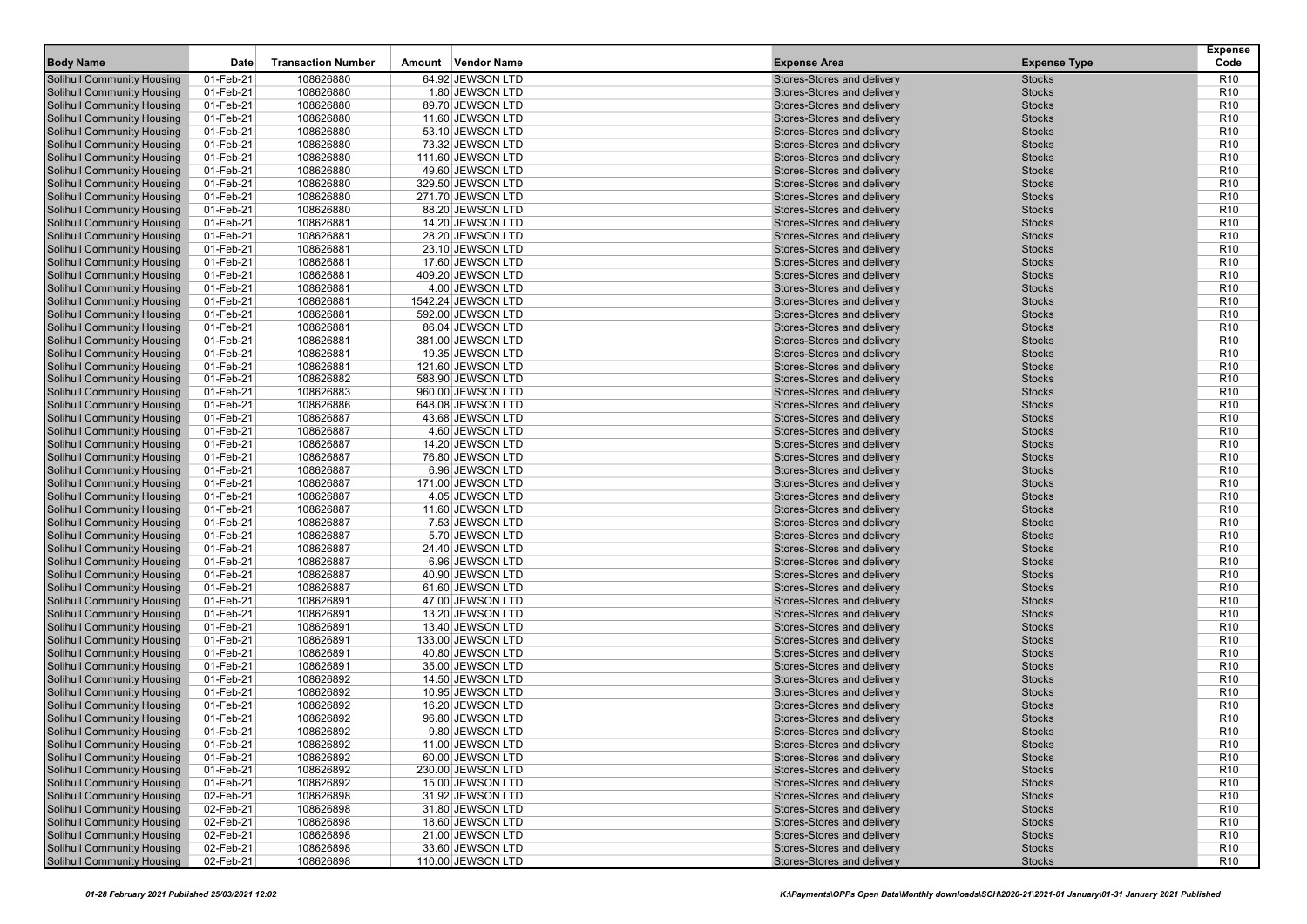| 02-Feb-21<br>108626898<br>15.60 JEWSON LTD<br>R <sub>10</sub><br><b>Solihull Community Housing</b><br>Stores-Stores and delivery<br><b>Stocks</b><br>02-Feb-21<br><b>Solihull Community Housing</b><br>108626898<br>27.00 JEWSON LTD<br>Stores-Stores and delivery<br><b>Stocks</b><br>R <sub>10</sub><br>108626898<br>02-Feb-21<br>4.15 JEWSON LTD<br>Stores-Stores and delivery<br><b>Stocks</b><br>R <sub>10</sub><br><b>Solihull Community Housing</b><br>108626898<br><b>Solihull Community Housing</b><br>02-Feb-21<br>107.50 JEWSON LTD<br>Stores-Stores and delivery<br><b>Stocks</b><br>R <sub>10</sub><br><b>Solihull Community Housing</b><br>02-Feb-21<br>108626898<br>Stores-Stores and delivery<br><b>Stocks</b><br>R <sub>10</sub><br>108.99 JEWSON LTD<br><b>Solihull Community Housing</b><br>02-Feb-21<br>108626898<br>Stores-Stores and delivery<br><b>Stocks</b><br>R <sub>10</sub><br>28.80 JEWSON LTD<br><b>Solihull Community Housing</b><br>02-Feb-21<br>108626898<br>80.10 JEWSON LTD<br>Stores-Stores and delivery<br><b>Stocks</b><br>R <sub>10</sub><br>108626898<br><b>Solihull Community Housing</b><br>02-Feb-21<br>41.60 JEWSON LTD<br>Stores-Stores and delivery<br><b>Stocks</b><br>R <sub>10</sub><br><b>Solihull Community Housing</b><br>108626898<br>02-Feb-21<br>32.90 JEWSON LTD<br>Stores-Stores and delivery<br><b>Stocks</b><br>R <sub>10</sub><br><b>Solihull Community Housing</b><br>02-Feb-21<br>108626898<br>Stores-Stores and delivery<br><b>Stocks</b><br>R <sub>10</sub><br>62.40 JEWSON LTD<br><b>Solihull Community Housing</b><br>02-Feb-21<br>108626898<br>Stores-Stores and delivery<br><b>Stocks</b><br>R <sub>10</sub><br>67.00 JEWSON LTD<br><b>Solihull Community Housing</b><br>02-Feb-21<br>108626898<br>291.80 JEWSON LTD<br>Stores-Stores and delivery<br><b>Stocks</b><br>R <sub>10</sub><br>108626898<br><b>Solihull Community Housing</b><br>02-Feb-21<br>Stores-Stores and delivery<br><b>Stocks</b><br>R <sub>10</sub><br>95.76 JEWSON LTD<br>108626898<br><b>Solihull Community Housing</b><br>02-Feb-21<br>27.00 JEWSON LTD<br>Stores-Stores and delivery<br><b>Stocks</b><br>R <sub>10</sub><br><b>Solihull Community Housing</b><br>02-Feb-21<br>108626899<br>Stores-Stores and delivery<br><b>Stocks</b><br>R <sub>10</sub><br>23.10 JEWSON LTD<br>108626899<br>R <sub>10</sub><br><b>Solihull Community Housing</b><br>02-Feb-21<br>143.90 JEWSON LTD<br>Stores-Stores and delivery<br><b>Stocks</b><br><b>Solihull Community Housing</b><br>02-Feb-21<br>108626899<br>213.36 JEWSON LTD<br>Stores-Stores and delivery<br><b>Stocks</b><br>R <sub>10</sub><br>108626899<br><b>Solihull Community Housing</b><br>02-Feb-21<br>Stores-Stores and delivery<br><b>Stocks</b><br>R <sub>10</sub><br>271.00 JEWSON LTD<br><b>Solihull Community Housing</b><br>02-Feb-21<br>108626899<br>13.05 JEWSON LTD<br>Stores-Stores and delivery<br><b>Stocks</b><br>R <sub>10</sub><br><b>Solihull Community Housing</b><br>02-Feb-21<br>108626899<br>Stores-Stores and delivery<br><b>Stocks</b><br>R <sub>10</sub><br>23.30 JEWSON LTD<br>108626899<br>R <sub>10</sub><br><b>Solihull Community Housing</b><br>02-Feb-21<br>Stores-Stores and delivery<br><b>Stocks</b><br>378.80 JEWSON LTD<br><b>Solihull Community Housing</b><br>02-Feb-21<br>108626899<br>329.50 JEWSON LTD<br>Stores-Stores and delivery<br><b>Stocks</b><br>R <sub>10</sub><br>108626899<br>02-Feb-21<br>Stores-Stores and delivery<br><b>Stocks</b><br>R <sub>10</sub><br><b>Solihull Community Housing</b><br>115.00 JEWSON LTD<br><b>Solihull Community Housing</b><br>02-Feb-21<br>108626899<br>271.70 JEWSON LTD<br>Stores-Stores and delivery<br><b>Stocks</b><br>R <sub>10</sub><br><b>Solihull Community Housing</b><br>02-Feb-21<br>108626899<br>Stores-Stores and delivery<br><b>Stocks</b><br>R <sub>10</sub><br>170.80 JEWSON LTD<br>108626899<br>R <sub>10</sub><br><b>Solihull Community Housing</b><br>02-Feb-21<br>Stores-Stores and delivery<br><b>Stocks</b><br>268.50 JEWSON LTD<br><b>Solihull Community Housing</b><br>02-Feb-21<br>108626899<br>110.05 JEWSON LTD<br>Stores-Stores and delivery<br><b>Stocks</b><br>R <sub>10</sub><br>108626899<br><b>Solihull Community Housing</b><br>02-Feb-21<br>Stores-Stores and delivery<br><b>Stocks</b><br>R <sub>10</sub><br>110.00 JEWSON LTD<br><b>Solihull Community Housing</b><br>02-Feb-21<br>108626899<br>206.40 JEWSON LTD<br>Stores-Stores and delivery<br><b>Stocks</b><br>R <sub>10</sub><br><b>Solihull Community Housing</b><br>02-Feb-21<br>108626899<br>Stores-Stores and delivery<br><b>Stocks</b><br>R <sub>10</sub><br>27.90 JEWSON LTD<br>108626899<br>R <sub>10</sub><br><b>Solihull Community Housing</b><br>02-Feb-21<br>Stores-Stores and delivery<br><b>Stocks</b><br>251.00 JEWSON LTD<br><b>Solihull Community Housing</b><br>02-Feb-21<br>108626901<br>88.80 JEWSON LTD<br>Stores-Stores and delivery<br><b>Stocks</b><br>R <sub>10</sub><br>108626901<br>02-Feb-21<br>Stores-Stores and delivery<br><b>Stocks</b><br>R <sub>10</sub><br><b>Solihull Community Housing</b><br>189.60 JEWSON LTD<br><b>Solihull Community Housing</b><br>02-Feb-21<br>108626901<br>57.54 JEWSON LTD<br>Stores-Stores and delivery<br><b>Stocks</b><br>R <sub>10</sub><br><b>Solihull Community Housing</b><br>02-Feb-21<br>108626901<br>Stores-Stores and delivery<br><b>Stocks</b><br>R <sub>10</sub><br>130.00 JEWSON LTD<br>108626901<br>R <sub>10</sub><br><b>Solihull Community Housing</b><br>02-Feb-21<br>92.40 JEWSON LTD<br>Stores-Stores and delivery<br><b>Stocks</b><br><b>Solihull Community Housing</b><br>02-Feb-21<br>108626901<br>111.00 JEWSON LTD<br>Stores-Stores and delivery<br><b>Stocks</b><br>R <sub>10</sub><br>108626907<br><b>Solihull Community Housing</b><br>03-Feb-21<br>Stores-Stores and delivery<br><b>Stocks</b><br>R <sub>10</sub><br>7.70 JEWSON LTD<br><b>Solihull Community Housing</b><br>03-Feb-21<br>108626907<br>9.90 JEWSON LTD<br>Stores-Stores and delivery<br><b>Stocks</b><br>R <sub>10</sub><br><b>Solihull Community Housing</b><br>03-Feb-21<br>108626907<br>Stores-Stores and delivery<br><b>Stocks</b><br>R <sub>10</sub><br>4.30 JEWSON LTD<br>108626907<br>R <sub>10</sub><br><b>Solihull Community Housing</b><br>03-Feb-21<br>3.00 JEWSON LTD<br>Stores-Stores and delivery<br><b>Stocks</b><br><b>Solihull Community Housing</b><br>03-Feb-21<br>108626907<br>6.00 JEWSON LTD<br>Stores-Stores and delivery<br><b>Stocks</b><br>R <sub>10</sub><br>108626907<br>03-Feb-21<br>15.20 JEWSON LTD<br>Stores-Stores and delivery<br><b>Stocks</b><br>R <sub>10</sub><br><b>Solihull Community Housing</b><br>108626907<br><b>Solihull Community Housing</b><br>03-Feb-21<br>18.00 JEWSON LTD<br>Stores-Stores and delivery<br><b>Stocks</b><br>R <sub>10</sub><br><b>Solihull Community Housing</b><br>03-Feb-21<br>108626907<br><b>Stocks</b><br>R <sub>10</sub><br>134.00 JEWSON LTD<br>Stores-Stores and delivery<br>108626907<br>R <sub>10</sub><br><b>Solihull Community Housing</b><br>03-Feb-21<br>5.67 JEWSON LTD<br>Stores-Stores and delivery<br><b>Stocks</b><br><b>Solihull Community Housing</b><br>03-Feb-21<br>108626907<br>20.80 JEWSON LTD<br>Stores-Stores and delivery<br><b>Stocks</b><br>R <sub>10</sub><br>108626907<br><b>Solihull Community Housing</b><br>03-Feb-21<br>31.25 JEWSON LTD<br>Stores-Stores and delivery<br><b>Stocks</b><br>R <sub>10</sub><br><b>Solihull Community Housing</b><br>03-Feb-21<br>108626907<br>10.20 JEWSON LTD<br>Stores-Stores and delivery<br><b>Stocks</b><br>R <sub>10</sub><br>R <sub>10</sub><br><b>Solihull Community Housing</b><br>108626907<br>Stores-Stores and delivery<br><b>Stocks</b><br>03-Feb-21<br>27.24 JEWSON LTD<br>108626907<br>R <sub>10</sub><br><b>Solihull Community Housing</b><br>03-Feb-21<br>12.00 JEWSON LTD<br>Stores-Stores and delivery<br><b>Stocks</b><br><b>Solihull Community Housing</b><br>03-Feb-21<br>108626907<br><b>Stocks</b><br>R <sub>10</sub><br>27.60 JEWSON LTD<br>Stores-Stores and delivery<br><b>Solihull Community Housing</b><br>03-Feb-21<br>108626907<br>Stocks<br>R <sub>10</sub><br>17.31 JEWSON LTD<br>Stores-Stores and delivery<br><b>Solihull Community Housing</b><br>03-Feb-21<br>108626907<br>91.20 JEWSON LTD<br>Stores-Stores and delivery<br><b>Stocks</b><br>R <sub>10</sub><br><b>Solihull Community Housing</b><br>03-Feb-21<br>108626907<br>Stores-Stores and delivery<br><b>Stocks</b><br>R <sub>10</sub><br>67.82 JEWSON LTD<br><b>Solihull Community Housing</b><br>108626907<br>03-Feb-21<br>16.58 JEWSON LTD<br>Stores-Stores and delivery<br><b>Stocks</b><br>R <sub>10</sub><br><b>Solihull Community Housing</b><br>03-Feb-21<br>108626907<br>174.90 JEWSON LTD<br>Stores-Stores and delivery<br><b>Stocks</b><br>R <sub>10</sub><br><b>Solihull Community Housing</b><br>108626907<br>03-Feb-21<br>113.00 JEWSON LTD<br>Stores-Stores and delivery<br><b>Stocks</b><br>R <sub>10</sub><br><b>Solihull Community Housing</b><br>03-Feb-21<br>108626907<br>89.40 JEWSON LTD<br>Stores-Stores and delivery<br><b>Stocks</b><br>R <sub>10</sub><br><b>Solihull Community Housing</b><br>03-Feb-21<br>108626907<br>Stores-Stores and delivery<br><b>Stocks</b><br>R <sub>10</sub><br>25.70 JEWSON LTD<br><b>Solihull Community Housing</b><br>108626908<br>Stores-Stores and delivery<br><b>R10</b><br>03-Feb-21<br>1784.87 JEWSON LTD<br><b>Stocks</b> | <b>Body Name</b> | Date | <b>Transaction Number</b> | Vendor Name<br>Amount | <b>Expense Area</b> | <b>Expense Type</b> | <b>Expense</b><br>Code |
|--------------------------------------------------------------------------------------------------------------------------------------------------------------------------------------------------------------------------------------------------------------------------------------------------------------------------------------------------------------------------------------------------------------------------------------------------------------------------------------------------------------------------------------------------------------------------------------------------------------------------------------------------------------------------------------------------------------------------------------------------------------------------------------------------------------------------------------------------------------------------------------------------------------------------------------------------------------------------------------------------------------------------------------------------------------------------------------------------------------------------------------------------------------------------------------------------------------------------------------------------------------------------------------------------------------------------------------------------------------------------------------------------------------------------------------------------------------------------------------------------------------------------------------------------------------------------------------------------------------------------------------------------------------------------------------------------------------------------------------------------------------------------------------------------------------------------------------------------------------------------------------------------------------------------------------------------------------------------------------------------------------------------------------------------------------------------------------------------------------------------------------------------------------------------------------------------------------------------------------------------------------------------------------------------------------------------------------------------------------------------------------------------------------------------------------------------------------------------------------------------------------------------------------------------------------------------------------------------------------------------------------------------------------------------------------------------------------------------------------------------------------------------------------------------------------------------------------------------------------------------------------------------------------------------------------------------------------------------------------------------------------------------------------------------------------------------------------------------------------------------------------------------------------------------------------------------------------------------------------------------------------------------------------------------------------------------------------------------------------------------------------------------------------------------------------------------------------------------------------------------------------------------------------------------------------------------------------------------------------------------------------------------------------------------------------------------------------------------------------------------------------------------------------------------------------------------------------------------------------------------------------------------------------------------------------------------------------------------------------------------------------------------------------------------------------------------------------------------------------------------------------------------------------------------------------------------------------------------------------------------------------------------------------------------------------------------------------------------------------------------------------------------------------------------------------------------------------------------------------------------------------------------------------------------------------------------------------------------------------------------------------------------------------------------------------------------------------------------------------------------------------------------------------------------------------------------------------------------------------------------------------------------------------------------------------------------------------------------------------------------------------------------------------------------------------------------------------------------------------------------------------------------------------------------------------------------------------------------------------------------------------------------------------------------------------------------------------------------------------------------------------------------------------------------------------------------------------------------------------------------------------------------------------------------------------------------------------------------------------------------------------------------------------------------------------------------------------------------------------------------------------------------------------------------------------------------------------------------------------------------------------------------------------------------------------------------------------------------------------------------------------------------------------------------------------------------------------------------------------------------------------------------------------------------------------------------------------------------------------------------------------------------------------------------------------------------------------------------------------------------------------------------------------------------------------------------------------------------------------------------------------------------------------------------------------------------------------------------------------------------------------------------------------------------------------------------------------------------------------------------------------------------------------------------------------------------------------------------------------------------------------------------------------------------------------------------------------------------------------------------------------------------------------------------------------------------------------------------------------------------------------------------------------------------------------------------------------------------------------------------------------------------------------------------------------------------------------------------------------------------------------------------------------------------------------------------------------------------------------------------------------------------------------------------------------------------------------------------------------------------------------------------------------------------------------------------------------------------------------------------------------------------------------------------------------------------------------------------------------------------------------------------------------------------------------------------------------------------------------------------------------------------------------------------------------------------------------------------------------------------------------------------------------------------------------------------------------------------------------------------------------------------------------------------------------------------------------------------------------------------------------------------------------------------------------------------------------------------------------------------------------------------------------------------------------------------------------------------------------------------------------------------------------------------------------------------------------------------------------------------------------------------------------------------------------------------------------------------------------------------------------------------------------------------------------------------------------------------------------------------------------------------------------------------------------------------------------------------------------------------------------------------------------------------------------------------------------------------------------------------------------------------------------------------------------------------------------------------------------------------------------------------------------------------------------------------------------------|------------------|------|---------------------------|-----------------------|---------------------|---------------------|------------------------|
|                                                                                                                                                                                                                                                                                                                                                                                                                                                                                                                                                                                                                                                                                                                                                                                                                                                                                                                                                                                                                                                                                                                                                                                                                                                                                                                                                                                                                                                                                                                                                                                                                                                                                                                                                                                                                                                                                                                                                                                                                                                                                                                                                                                                                                                                                                                                                                                                                                                                                                                                                                                                                                                                                                                                                                                                                                                                                                                                                                                                                                                                                                                                                                                                                                                                                                                                                                                                                                                                                                                                                                                                                                                                                                                                                                                                                                                                                                                                                                                                                                                                                                                                                                                                                                                                                                                                                                                                                                                                                                                                                                                                                                                                                                                                                                                                                                                                                                                                                                                                                                                                                                                                                                                                                                                                                                                                                                                                                                                                                                                                                                                                                                                                                                                                                                                                                                                                                                                                                                                                                                                                                                                                                                                                                                                                                                                                                                                                                                                                                                                                                                                                                                                                                                                                                                                                                                                                                                                                                                                                                                                                                                                                                                                                                                                                                                                                                                                                                                                                                                                                                                                                                                                                                                                                                                                                                                                                                                                                                                                                                                                                                                                                                                                                                                                                                                                                                                                                                                                                                                                                                                                                                                                                                                                                                                                                                                                                                                                                                                                                                                                                                                                                                                                                                                                                                                                                                                                                                                                                    |                  |      |                           |                       |                     |                     |                        |
|                                                                                                                                                                                                                                                                                                                                                                                                                                                                                                                                                                                                                                                                                                                                                                                                                                                                                                                                                                                                                                                                                                                                                                                                                                                                                                                                                                                                                                                                                                                                                                                                                                                                                                                                                                                                                                                                                                                                                                                                                                                                                                                                                                                                                                                                                                                                                                                                                                                                                                                                                                                                                                                                                                                                                                                                                                                                                                                                                                                                                                                                                                                                                                                                                                                                                                                                                                                                                                                                                                                                                                                                                                                                                                                                                                                                                                                                                                                                                                                                                                                                                                                                                                                                                                                                                                                                                                                                                                                                                                                                                                                                                                                                                                                                                                                                                                                                                                                                                                                                                                                                                                                                                                                                                                                                                                                                                                                                                                                                                                                                                                                                                                                                                                                                                                                                                                                                                                                                                                                                                                                                                                                                                                                                                                                                                                                                                                                                                                                                                                                                                                                                                                                                                                                                                                                                                                                                                                                                                                                                                                                                                                                                                                                                                                                                                                                                                                                                                                                                                                                                                                                                                                                                                                                                                                                                                                                                                                                                                                                                                                                                                                                                                                                                                                                                                                                                                                                                                                                                                                                                                                                                                                                                                                                                                                                                                                                                                                                                                                                                                                                                                                                                                                                                                                                                                                                                                                                                                                                                    |                  |      |                           |                       |                     |                     |                        |
|                                                                                                                                                                                                                                                                                                                                                                                                                                                                                                                                                                                                                                                                                                                                                                                                                                                                                                                                                                                                                                                                                                                                                                                                                                                                                                                                                                                                                                                                                                                                                                                                                                                                                                                                                                                                                                                                                                                                                                                                                                                                                                                                                                                                                                                                                                                                                                                                                                                                                                                                                                                                                                                                                                                                                                                                                                                                                                                                                                                                                                                                                                                                                                                                                                                                                                                                                                                                                                                                                                                                                                                                                                                                                                                                                                                                                                                                                                                                                                                                                                                                                                                                                                                                                                                                                                                                                                                                                                                                                                                                                                                                                                                                                                                                                                                                                                                                                                                                                                                                                                                                                                                                                                                                                                                                                                                                                                                                                                                                                                                                                                                                                                                                                                                                                                                                                                                                                                                                                                                                                                                                                                                                                                                                                                                                                                                                                                                                                                                                                                                                                                                                                                                                                                                                                                                                                                                                                                                                                                                                                                                                                                                                                                                                                                                                                                                                                                                                                                                                                                                                                                                                                                                                                                                                                                                                                                                                                                                                                                                                                                                                                                                                                                                                                                                                                                                                                                                                                                                                                                                                                                                                                                                                                                                                                                                                                                                                                                                                                                                                                                                                                                                                                                                                                                                                                                                                                                                                                                                                    |                  |      |                           |                       |                     |                     |                        |
|                                                                                                                                                                                                                                                                                                                                                                                                                                                                                                                                                                                                                                                                                                                                                                                                                                                                                                                                                                                                                                                                                                                                                                                                                                                                                                                                                                                                                                                                                                                                                                                                                                                                                                                                                                                                                                                                                                                                                                                                                                                                                                                                                                                                                                                                                                                                                                                                                                                                                                                                                                                                                                                                                                                                                                                                                                                                                                                                                                                                                                                                                                                                                                                                                                                                                                                                                                                                                                                                                                                                                                                                                                                                                                                                                                                                                                                                                                                                                                                                                                                                                                                                                                                                                                                                                                                                                                                                                                                                                                                                                                                                                                                                                                                                                                                                                                                                                                                                                                                                                                                                                                                                                                                                                                                                                                                                                                                                                                                                                                                                                                                                                                                                                                                                                                                                                                                                                                                                                                                                                                                                                                                                                                                                                                                                                                                                                                                                                                                                                                                                                                                                                                                                                                                                                                                                                                                                                                                                                                                                                                                                                                                                                                                                                                                                                                                                                                                                                                                                                                                                                                                                                                                                                                                                                                                                                                                                                                                                                                                                                                                                                                                                                                                                                                                                                                                                                                                                                                                                                                                                                                                                                                                                                                                                                                                                                                                                                                                                                                                                                                                                                                                                                                                                                                                                                                                                                                                                                                                                    |                  |      |                           |                       |                     |                     |                        |
|                                                                                                                                                                                                                                                                                                                                                                                                                                                                                                                                                                                                                                                                                                                                                                                                                                                                                                                                                                                                                                                                                                                                                                                                                                                                                                                                                                                                                                                                                                                                                                                                                                                                                                                                                                                                                                                                                                                                                                                                                                                                                                                                                                                                                                                                                                                                                                                                                                                                                                                                                                                                                                                                                                                                                                                                                                                                                                                                                                                                                                                                                                                                                                                                                                                                                                                                                                                                                                                                                                                                                                                                                                                                                                                                                                                                                                                                                                                                                                                                                                                                                                                                                                                                                                                                                                                                                                                                                                                                                                                                                                                                                                                                                                                                                                                                                                                                                                                                                                                                                                                                                                                                                                                                                                                                                                                                                                                                                                                                                                                                                                                                                                                                                                                                                                                                                                                                                                                                                                                                                                                                                                                                                                                                                                                                                                                                                                                                                                                                                                                                                                                                                                                                                                                                                                                                                                                                                                                                                                                                                                                                                                                                                                                                                                                                                                                                                                                                                                                                                                                                                                                                                                                                                                                                                                                                                                                                                                                                                                                                                                                                                                                                                                                                                                                                                                                                                                                                                                                                                                                                                                                                                                                                                                                                                                                                                                                                                                                                                                                                                                                                                                                                                                                                                                                                                                                                                                                                                                                                    |                  |      |                           |                       |                     |                     |                        |
|                                                                                                                                                                                                                                                                                                                                                                                                                                                                                                                                                                                                                                                                                                                                                                                                                                                                                                                                                                                                                                                                                                                                                                                                                                                                                                                                                                                                                                                                                                                                                                                                                                                                                                                                                                                                                                                                                                                                                                                                                                                                                                                                                                                                                                                                                                                                                                                                                                                                                                                                                                                                                                                                                                                                                                                                                                                                                                                                                                                                                                                                                                                                                                                                                                                                                                                                                                                                                                                                                                                                                                                                                                                                                                                                                                                                                                                                                                                                                                                                                                                                                                                                                                                                                                                                                                                                                                                                                                                                                                                                                                                                                                                                                                                                                                                                                                                                                                                                                                                                                                                                                                                                                                                                                                                                                                                                                                                                                                                                                                                                                                                                                                                                                                                                                                                                                                                                                                                                                                                                                                                                                                                                                                                                                                                                                                                                                                                                                                                                                                                                                                                                                                                                                                                                                                                                                                                                                                                                                                                                                                                                                                                                                                                                                                                                                                                                                                                                                                                                                                                                                                                                                                                                                                                                                                                                                                                                                                                                                                                                                                                                                                                                                                                                                                                                                                                                                                                                                                                                                                                                                                                                                                                                                                                                                                                                                                                                                                                                                                                                                                                                                                                                                                                                                                                                                                                                                                                                                                                                    |                  |      |                           |                       |                     |                     |                        |
|                                                                                                                                                                                                                                                                                                                                                                                                                                                                                                                                                                                                                                                                                                                                                                                                                                                                                                                                                                                                                                                                                                                                                                                                                                                                                                                                                                                                                                                                                                                                                                                                                                                                                                                                                                                                                                                                                                                                                                                                                                                                                                                                                                                                                                                                                                                                                                                                                                                                                                                                                                                                                                                                                                                                                                                                                                                                                                                                                                                                                                                                                                                                                                                                                                                                                                                                                                                                                                                                                                                                                                                                                                                                                                                                                                                                                                                                                                                                                                                                                                                                                                                                                                                                                                                                                                                                                                                                                                                                                                                                                                                                                                                                                                                                                                                                                                                                                                                                                                                                                                                                                                                                                                                                                                                                                                                                                                                                                                                                                                                                                                                                                                                                                                                                                                                                                                                                                                                                                                                                                                                                                                                                                                                                                                                                                                                                                                                                                                                                                                                                                                                                                                                                                                                                                                                                                                                                                                                                                                                                                                                                                                                                                                                                                                                                                                                                                                                                                                                                                                                                                                                                                                                                                                                                                                                                                                                                                                                                                                                                                                                                                                                                                                                                                                                                                                                                                                                                                                                                                                                                                                                                                                                                                                                                                                                                                                                                                                                                                                                                                                                                                                                                                                                                                                                                                                                                                                                                                                                                    |                  |      |                           |                       |                     |                     |                        |
|                                                                                                                                                                                                                                                                                                                                                                                                                                                                                                                                                                                                                                                                                                                                                                                                                                                                                                                                                                                                                                                                                                                                                                                                                                                                                                                                                                                                                                                                                                                                                                                                                                                                                                                                                                                                                                                                                                                                                                                                                                                                                                                                                                                                                                                                                                                                                                                                                                                                                                                                                                                                                                                                                                                                                                                                                                                                                                                                                                                                                                                                                                                                                                                                                                                                                                                                                                                                                                                                                                                                                                                                                                                                                                                                                                                                                                                                                                                                                                                                                                                                                                                                                                                                                                                                                                                                                                                                                                                                                                                                                                                                                                                                                                                                                                                                                                                                                                                                                                                                                                                                                                                                                                                                                                                                                                                                                                                                                                                                                                                                                                                                                                                                                                                                                                                                                                                                                                                                                                                                                                                                                                                                                                                                                                                                                                                                                                                                                                                                                                                                                                                                                                                                                                                                                                                                                                                                                                                                                                                                                                                                                                                                                                                                                                                                                                                                                                                                                                                                                                                                                                                                                                                                                                                                                                                                                                                                                                                                                                                                                                                                                                                                                                                                                                                                                                                                                                                                                                                                                                                                                                                                                                                                                                                                                                                                                                                                                                                                                                                                                                                                                                                                                                                                                                                                                                                                                                                                                                                                    |                  |      |                           |                       |                     |                     |                        |
|                                                                                                                                                                                                                                                                                                                                                                                                                                                                                                                                                                                                                                                                                                                                                                                                                                                                                                                                                                                                                                                                                                                                                                                                                                                                                                                                                                                                                                                                                                                                                                                                                                                                                                                                                                                                                                                                                                                                                                                                                                                                                                                                                                                                                                                                                                                                                                                                                                                                                                                                                                                                                                                                                                                                                                                                                                                                                                                                                                                                                                                                                                                                                                                                                                                                                                                                                                                                                                                                                                                                                                                                                                                                                                                                                                                                                                                                                                                                                                                                                                                                                                                                                                                                                                                                                                                                                                                                                                                                                                                                                                                                                                                                                                                                                                                                                                                                                                                                                                                                                                                                                                                                                                                                                                                                                                                                                                                                                                                                                                                                                                                                                                                                                                                                                                                                                                                                                                                                                                                                                                                                                                                                                                                                                                                                                                                                                                                                                                                                                                                                                                                                                                                                                                                                                                                                                                                                                                                                                                                                                                                                                                                                                                                                                                                                                                                                                                                                                                                                                                                                                                                                                                                                                                                                                                                                                                                                                                                                                                                                                                                                                                                                                                                                                                                                                                                                                                                                                                                                                                                                                                                                                                                                                                                                                                                                                                                                                                                                                                                                                                                                                                                                                                                                                                                                                                                                                                                                                                                                    |                  |      |                           |                       |                     |                     |                        |
|                                                                                                                                                                                                                                                                                                                                                                                                                                                                                                                                                                                                                                                                                                                                                                                                                                                                                                                                                                                                                                                                                                                                                                                                                                                                                                                                                                                                                                                                                                                                                                                                                                                                                                                                                                                                                                                                                                                                                                                                                                                                                                                                                                                                                                                                                                                                                                                                                                                                                                                                                                                                                                                                                                                                                                                                                                                                                                                                                                                                                                                                                                                                                                                                                                                                                                                                                                                                                                                                                                                                                                                                                                                                                                                                                                                                                                                                                                                                                                                                                                                                                                                                                                                                                                                                                                                                                                                                                                                                                                                                                                                                                                                                                                                                                                                                                                                                                                                                                                                                                                                                                                                                                                                                                                                                                                                                                                                                                                                                                                                                                                                                                                                                                                                                                                                                                                                                                                                                                                                                                                                                                                                                                                                                                                                                                                                                                                                                                                                                                                                                                                                                                                                                                                                                                                                                                                                                                                                                                                                                                                                                                                                                                                                                                                                                                                                                                                                                                                                                                                                                                                                                                                                                                                                                                                                                                                                                                                                                                                                                                                                                                                                                                                                                                                                                                                                                                                                                                                                                                                                                                                                                                                                                                                                                                                                                                                                                                                                                                                                                                                                                                                                                                                                                                                                                                                                                                                                                                                                                    |                  |      |                           |                       |                     |                     |                        |
|                                                                                                                                                                                                                                                                                                                                                                                                                                                                                                                                                                                                                                                                                                                                                                                                                                                                                                                                                                                                                                                                                                                                                                                                                                                                                                                                                                                                                                                                                                                                                                                                                                                                                                                                                                                                                                                                                                                                                                                                                                                                                                                                                                                                                                                                                                                                                                                                                                                                                                                                                                                                                                                                                                                                                                                                                                                                                                                                                                                                                                                                                                                                                                                                                                                                                                                                                                                                                                                                                                                                                                                                                                                                                                                                                                                                                                                                                                                                                                                                                                                                                                                                                                                                                                                                                                                                                                                                                                                                                                                                                                                                                                                                                                                                                                                                                                                                                                                                                                                                                                                                                                                                                                                                                                                                                                                                                                                                                                                                                                                                                                                                                                                                                                                                                                                                                                                                                                                                                                                                                                                                                                                                                                                                                                                                                                                                                                                                                                                                                                                                                                                                                                                                                                                                                                                                                                                                                                                                                                                                                                                                                                                                                                                                                                                                                                                                                                                                                                                                                                                                                                                                                                                                                                                                                                                                                                                                                                                                                                                                                                                                                                                                                                                                                                                                                                                                                                                                                                                                                                                                                                                                                                                                                                                                                                                                                                                                                                                                                                                                                                                                                                                                                                                                                                                                                                                                                                                                                                                                    |                  |      |                           |                       |                     |                     |                        |
|                                                                                                                                                                                                                                                                                                                                                                                                                                                                                                                                                                                                                                                                                                                                                                                                                                                                                                                                                                                                                                                                                                                                                                                                                                                                                                                                                                                                                                                                                                                                                                                                                                                                                                                                                                                                                                                                                                                                                                                                                                                                                                                                                                                                                                                                                                                                                                                                                                                                                                                                                                                                                                                                                                                                                                                                                                                                                                                                                                                                                                                                                                                                                                                                                                                                                                                                                                                                                                                                                                                                                                                                                                                                                                                                                                                                                                                                                                                                                                                                                                                                                                                                                                                                                                                                                                                                                                                                                                                                                                                                                                                                                                                                                                                                                                                                                                                                                                                                                                                                                                                                                                                                                                                                                                                                                                                                                                                                                                                                                                                                                                                                                                                                                                                                                                                                                                                                                                                                                                                                                                                                                                                                                                                                                                                                                                                                                                                                                                                                                                                                                                                                                                                                                                                                                                                                                                                                                                                                                                                                                                                                                                                                                                                                                                                                                                                                                                                                                                                                                                                                                                                                                                                                                                                                                                                                                                                                                                                                                                                                                                                                                                                                                                                                                                                                                                                                                                                                                                                                                                                                                                                                                                                                                                                                                                                                                                                                                                                                                                                                                                                                                                                                                                                                                                                                                                                                                                                                                                                                    |                  |      |                           |                       |                     |                     |                        |
|                                                                                                                                                                                                                                                                                                                                                                                                                                                                                                                                                                                                                                                                                                                                                                                                                                                                                                                                                                                                                                                                                                                                                                                                                                                                                                                                                                                                                                                                                                                                                                                                                                                                                                                                                                                                                                                                                                                                                                                                                                                                                                                                                                                                                                                                                                                                                                                                                                                                                                                                                                                                                                                                                                                                                                                                                                                                                                                                                                                                                                                                                                                                                                                                                                                                                                                                                                                                                                                                                                                                                                                                                                                                                                                                                                                                                                                                                                                                                                                                                                                                                                                                                                                                                                                                                                                                                                                                                                                                                                                                                                                                                                                                                                                                                                                                                                                                                                                                                                                                                                                                                                                                                                                                                                                                                                                                                                                                                                                                                                                                                                                                                                                                                                                                                                                                                                                                                                                                                                                                                                                                                                                                                                                                                                                                                                                                                                                                                                                                                                                                                                                                                                                                                                                                                                                                                                                                                                                                                                                                                                                                                                                                                                                                                                                                                                                                                                                                                                                                                                                                                                                                                                                                                                                                                                                                                                                                                                                                                                                                                                                                                                                                                                                                                                                                                                                                                                                                                                                                                                                                                                                                                                                                                                                                                                                                                                                                                                                                                                                                                                                                                                                                                                                                                                                                                                                                                                                                                                                                    |                  |      |                           |                       |                     |                     |                        |
|                                                                                                                                                                                                                                                                                                                                                                                                                                                                                                                                                                                                                                                                                                                                                                                                                                                                                                                                                                                                                                                                                                                                                                                                                                                                                                                                                                                                                                                                                                                                                                                                                                                                                                                                                                                                                                                                                                                                                                                                                                                                                                                                                                                                                                                                                                                                                                                                                                                                                                                                                                                                                                                                                                                                                                                                                                                                                                                                                                                                                                                                                                                                                                                                                                                                                                                                                                                                                                                                                                                                                                                                                                                                                                                                                                                                                                                                                                                                                                                                                                                                                                                                                                                                                                                                                                                                                                                                                                                                                                                                                                                                                                                                                                                                                                                                                                                                                                                                                                                                                                                                                                                                                                                                                                                                                                                                                                                                                                                                                                                                                                                                                                                                                                                                                                                                                                                                                                                                                                                                                                                                                                                                                                                                                                                                                                                                                                                                                                                                                                                                                                                                                                                                                                                                                                                                                                                                                                                                                                                                                                                                                                                                                                                                                                                                                                                                                                                                                                                                                                                                                                                                                                                                                                                                                                                                                                                                                                                                                                                                                                                                                                                                                                                                                                                                                                                                                                                                                                                                                                                                                                                                                                                                                                                                                                                                                                                                                                                                                                                                                                                                                                                                                                                                                                                                                                                                                                                                                                                                    |                  |      |                           |                       |                     |                     |                        |
|                                                                                                                                                                                                                                                                                                                                                                                                                                                                                                                                                                                                                                                                                                                                                                                                                                                                                                                                                                                                                                                                                                                                                                                                                                                                                                                                                                                                                                                                                                                                                                                                                                                                                                                                                                                                                                                                                                                                                                                                                                                                                                                                                                                                                                                                                                                                                                                                                                                                                                                                                                                                                                                                                                                                                                                                                                                                                                                                                                                                                                                                                                                                                                                                                                                                                                                                                                                                                                                                                                                                                                                                                                                                                                                                                                                                                                                                                                                                                                                                                                                                                                                                                                                                                                                                                                                                                                                                                                                                                                                                                                                                                                                                                                                                                                                                                                                                                                                                                                                                                                                                                                                                                                                                                                                                                                                                                                                                                                                                                                                                                                                                                                                                                                                                                                                                                                                                                                                                                                                                                                                                                                                                                                                                                                                                                                                                                                                                                                                                                                                                                                                                                                                                                                                                                                                                                                                                                                                                                                                                                                                                                                                                                                                                                                                                                                                                                                                                                                                                                                                                                                                                                                                                                                                                                                                                                                                                                                                                                                                                                                                                                                                                                                                                                                                                                                                                                                                                                                                                                                                                                                                                                                                                                                                                                                                                                                                                                                                                                                                                                                                                                                                                                                                                                                                                                                                                                                                                                                                                    |                  |      |                           |                       |                     |                     |                        |
|                                                                                                                                                                                                                                                                                                                                                                                                                                                                                                                                                                                                                                                                                                                                                                                                                                                                                                                                                                                                                                                                                                                                                                                                                                                                                                                                                                                                                                                                                                                                                                                                                                                                                                                                                                                                                                                                                                                                                                                                                                                                                                                                                                                                                                                                                                                                                                                                                                                                                                                                                                                                                                                                                                                                                                                                                                                                                                                                                                                                                                                                                                                                                                                                                                                                                                                                                                                                                                                                                                                                                                                                                                                                                                                                                                                                                                                                                                                                                                                                                                                                                                                                                                                                                                                                                                                                                                                                                                                                                                                                                                                                                                                                                                                                                                                                                                                                                                                                                                                                                                                                                                                                                                                                                                                                                                                                                                                                                                                                                                                                                                                                                                                                                                                                                                                                                                                                                                                                                                                                                                                                                                                                                                                                                                                                                                                                                                                                                                                                                                                                                                                                                                                                                                                                                                                                                                                                                                                                                                                                                                                                                                                                                                                                                                                                                                                                                                                                                                                                                                                                                                                                                                                                                                                                                                                                                                                                                                                                                                                                                                                                                                                                                                                                                                                                                                                                                                                                                                                                                                                                                                                                                                                                                                                                                                                                                                                                                                                                                                                                                                                                                                                                                                                                                                                                                                                                                                                                                                                                    |                  |      |                           |                       |                     |                     |                        |
|                                                                                                                                                                                                                                                                                                                                                                                                                                                                                                                                                                                                                                                                                                                                                                                                                                                                                                                                                                                                                                                                                                                                                                                                                                                                                                                                                                                                                                                                                                                                                                                                                                                                                                                                                                                                                                                                                                                                                                                                                                                                                                                                                                                                                                                                                                                                                                                                                                                                                                                                                                                                                                                                                                                                                                                                                                                                                                                                                                                                                                                                                                                                                                                                                                                                                                                                                                                                                                                                                                                                                                                                                                                                                                                                                                                                                                                                                                                                                                                                                                                                                                                                                                                                                                                                                                                                                                                                                                                                                                                                                                                                                                                                                                                                                                                                                                                                                                                                                                                                                                                                                                                                                                                                                                                                                                                                                                                                                                                                                                                                                                                                                                                                                                                                                                                                                                                                                                                                                                                                                                                                                                                                                                                                                                                                                                                                                                                                                                                                                                                                                                                                                                                                                                                                                                                                                                                                                                                                                                                                                                                                                                                                                                                                                                                                                                                                                                                                                                                                                                                                                                                                                                                                                                                                                                                                                                                                                                                                                                                                                                                                                                                                                                                                                                                                                                                                                                                                                                                                                                                                                                                                                                                                                                                                                                                                                                                                                                                                                                                                                                                                                                                                                                                                                                                                                                                                                                                                                                                                    |                  |      |                           |                       |                     |                     |                        |
|                                                                                                                                                                                                                                                                                                                                                                                                                                                                                                                                                                                                                                                                                                                                                                                                                                                                                                                                                                                                                                                                                                                                                                                                                                                                                                                                                                                                                                                                                                                                                                                                                                                                                                                                                                                                                                                                                                                                                                                                                                                                                                                                                                                                                                                                                                                                                                                                                                                                                                                                                                                                                                                                                                                                                                                                                                                                                                                                                                                                                                                                                                                                                                                                                                                                                                                                                                                                                                                                                                                                                                                                                                                                                                                                                                                                                                                                                                                                                                                                                                                                                                                                                                                                                                                                                                                                                                                                                                                                                                                                                                                                                                                                                                                                                                                                                                                                                                                                                                                                                                                                                                                                                                                                                                                                                                                                                                                                                                                                                                                                                                                                                                                                                                                                                                                                                                                                                                                                                                                                                                                                                                                                                                                                                                                                                                                                                                                                                                                                                                                                                                                                                                                                                                                                                                                                                                                                                                                                                                                                                                                                                                                                                                                                                                                                                                                                                                                                                                                                                                                                                                                                                                                                                                                                                                                                                                                                                                                                                                                                                                                                                                                                                                                                                                                                                                                                                                                                                                                                                                                                                                                                                                                                                                                                                                                                                                                                                                                                                                                                                                                                                                                                                                                                                                                                                                                                                                                                                                                                    |                  |      |                           |                       |                     |                     |                        |
|                                                                                                                                                                                                                                                                                                                                                                                                                                                                                                                                                                                                                                                                                                                                                                                                                                                                                                                                                                                                                                                                                                                                                                                                                                                                                                                                                                                                                                                                                                                                                                                                                                                                                                                                                                                                                                                                                                                                                                                                                                                                                                                                                                                                                                                                                                                                                                                                                                                                                                                                                                                                                                                                                                                                                                                                                                                                                                                                                                                                                                                                                                                                                                                                                                                                                                                                                                                                                                                                                                                                                                                                                                                                                                                                                                                                                                                                                                                                                                                                                                                                                                                                                                                                                                                                                                                                                                                                                                                                                                                                                                                                                                                                                                                                                                                                                                                                                                                                                                                                                                                                                                                                                                                                                                                                                                                                                                                                                                                                                                                                                                                                                                                                                                                                                                                                                                                                                                                                                                                                                                                                                                                                                                                                                                                                                                                                                                                                                                                                                                                                                                                                                                                                                                                                                                                                                                                                                                                                                                                                                                                                                                                                                                                                                                                                                                                                                                                                                                                                                                                                                                                                                                                                                                                                                                                                                                                                                                                                                                                                                                                                                                                                                                                                                                                                                                                                                                                                                                                                                                                                                                                                                                                                                                                                                                                                                                                                                                                                                                                                                                                                                                                                                                                                                                                                                                                                                                                                                                                                    |                  |      |                           |                       |                     |                     |                        |
|                                                                                                                                                                                                                                                                                                                                                                                                                                                                                                                                                                                                                                                                                                                                                                                                                                                                                                                                                                                                                                                                                                                                                                                                                                                                                                                                                                                                                                                                                                                                                                                                                                                                                                                                                                                                                                                                                                                                                                                                                                                                                                                                                                                                                                                                                                                                                                                                                                                                                                                                                                                                                                                                                                                                                                                                                                                                                                                                                                                                                                                                                                                                                                                                                                                                                                                                                                                                                                                                                                                                                                                                                                                                                                                                                                                                                                                                                                                                                                                                                                                                                                                                                                                                                                                                                                                                                                                                                                                                                                                                                                                                                                                                                                                                                                                                                                                                                                                                                                                                                                                                                                                                                                                                                                                                                                                                                                                                                                                                                                                                                                                                                                                                                                                                                                                                                                                                                                                                                                                                                                                                                                                                                                                                                                                                                                                                                                                                                                                                                                                                                                                                                                                                                                                                                                                                                                                                                                                                                                                                                                                                                                                                                                                                                                                                                                                                                                                                                                                                                                                                                                                                                                                                                                                                                                                                                                                                                                                                                                                                                                                                                                                                                                                                                                                                                                                                                                                                                                                                                                                                                                                                                                                                                                                                                                                                                                                                                                                                                                                                                                                                                                                                                                                                                                                                                                                                                                                                                                                                    |                  |      |                           |                       |                     |                     |                        |
|                                                                                                                                                                                                                                                                                                                                                                                                                                                                                                                                                                                                                                                                                                                                                                                                                                                                                                                                                                                                                                                                                                                                                                                                                                                                                                                                                                                                                                                                                                                                                                                                                                                                                                                                                                                                                                                                                                                                                                                                                                                                                                                                                                                                                                                                                                                                                                                                                                                                                                                                                                                                                                                                                                                                                                                                                                                                                                                                                                                                                                                                                                                                                                                                                                                                                                                                                                                                                                                                                                                                                                                                                                                                                                                                                                                                                                                                                                                                                                                                                                                                                                                                                                                                                                                                                                                                                                                                                                                                                                                                                                                                                                                                                                                                                                                                                                                                                                                                                                                                                                                                                                                                                                                                                                                                                                                                                                                                                                                                                                                                                                                                                                                                                                                                                                                                                                                                                                                                                                                                                                                                                                                                                                                                                                                                                                                                                                                                                                                                                                                                                                                                                                                                                                                                                                                                                                                                                                                                                                                                                                                                                                                                                                                                                                                                                                                                                                                                                                                                                                                                                                                                                                                                                                                                                                                                                                                                                                                                                                                                                                                                                                                                                                                                                                                                                                                                                                                                                                                                                                                                                                                                                                                                                                                                                                                                                                                                                                                                                                                                                                                                                                                                                                                                                                                                                                                                                                                                                                                                    |                  |      |                           |                       |                     |                     |                        |
|                                                                                                                                                                                                                                                                                                                                                                                                                                                                                                                                                                                                                                                                                                                                                                                                                                                                                                                                                                                                                                                                                                                                                                                                                                                                                                                                                                                                                                                                                                                                                                                                                                                                                                                                                                                                                                                                                                                                                                                                                                                                                                                                                                                                                                                                                                                                                                                                                                                                                                                                                                                                                                                                                                                                                                                                                                                                                                                                                                                                                                                                                                                                                                                                                                                                                                                                                                                                                                                                                                                                                                                                                                                                                                                                                                                                                                                                                                                                                                                                                                                                                                                                                                                                                                                                                                                                                                                                                                                                                                                                                                                                                                                                                                                                                                                                                                                                                                                                                                                                                                                                                                                                                                                                                                                                                                                                                                                                                                                                                                                                                                                                                                                                                                                                                                                                                                                                                                                                                                                                                                                                                                                                                                                                                                                                                                                                                                                                                                                                                                                                                                                                                                                                                                                                                                                                                                                                                                                                                                                                                                                                                                                                                                                                                                                                                                                                                                                                                                                                                                                                                                                                                                                                                                                                                                                                                                                                                                                                                                                                                                                                                                                                                                                                                                                                                                                                                                                                                                                                                                                                                                                                                                                                                                                                                                                                                                                                                                                                                                                                                                                                                                                                                                                                                                                                                                                                                                                                                                                                    |                  |      |                           |                       |                     |                     |                        |
|                                                                                                                                                                                                                                                                                                                                                                                                                                                                                                                                                                                                                                                                                                                                                                                                                                                                                                                                                                                                                                                                                                                                                                                                                                                                                                                                                                                                                                                                                                                                                                                                                                                                                                                                                                                                                                                                                                                                                                                                                                                                                                                                                                                                                                                                                                                                                                                                                                                                                                                                                                                                                                                                                                                                                                                                                                                                                                                                                                                                                                                                                                                                                                                                                                                                                                                                                                                                                                                                                                                                                                                                                                                                                                                                                                                                                                                                                                                                                                                                                                                                                                                                                                                                                                                                                                                                                                                                                                                                                                                                                                                                                                                                                                                                                                                                                                                                                                                                                                                                                                                                                                                                                                                                                                                                                                                                                                                                                                                                                                                                                                                                                                                                                                                                                                                                                                                                                                                                                                                                                                                                                                                                                                                                                                                                                                                                                                                                                                                                                                                                                                                                                                                                                                                                                                                                                                                                                                                                                                                                                                                                                                                                                                                                                                                                                                                                                                                                                                                                                                                                                                                                                                                                                                                                                                                                                                                                                                                                                                                                                                                                                                                                                                                                                                                                                                                                                                                                                                                                                                                                                                                                                                                                                                                                                                                                                                                                                                                                                                                                                                                                                                                                                                                                                                                                                                                                                                                                                                                                    |                  |      |                           |                       |                     |                     |                        |
|                                                                                                                                                                                                                                                                                                                                                                                                                                                                                                                                                                                                                                                                                                                                                                                                                                                                                                                                                                                                                                                                                                                                                                                                                                                                                                                                                                                                                                                                                                                                                                                                                                                                                                                                                                                                                                                                                                                                                                                                                                                                                                                                                                                                                                                                                                                                                                                                                                                                                                                                                                                                                                                                                                                                                                                                                                                                                                                                                                                                                                                                                                                                                                                                                                                                                                                                                                                                                                                                                                                                                                                                                                                                                                                                                                                                                                                                                                                                                                                                                                                                                                                                                                                                                                                                                                                                                                                                                                                                                                                                                                                                                                                                                                                                                                                                                                                                                                                                                                                                                                                                                                                                                                                                                                                                                                                                                                                                                                                                                                                                                                                                                                                                                                                                                                                                                                                                                                                                                                                                                                                                                                                                                                                                                                                                                                                                                                                                                                                                                                                                                                                                                                                                                                                                                                                                                                                                                                                                                                                                                                                                                                                                                                                                                                                                                                                                                                                                                                                                                                                                                                                                                                                                                                                                                                                                                                                                                                                                                                                                                                                                                                                                                                                                                                                                                                                                                                                                                                                                                                                                                                                                                                                                                                                                                                                                                                                                                                                                                                                                                                                                                                                                                                                                                                                                                                                                                                                                                                                                    |                  |      |                           |                       |                     |                     |                        |
|                                                                                                                                                                                                                                                                                                                                                                                                                                                                                                                                                                                                                                                                                                                                                                                                                                                                                                                                                                                                                                                                                                                                                                                                                                                                                                                                                                                                                                                                                                                                                                                                                                                                                                                                                                                                                                                                                                                                                                                                                                                                                                                                                                                                                                                                                                                                                                                                                                                                                                                                                                                                                                                                                                                                                                                                                                                                                                                                                                                                                                                                                                                                                                                                                                                                                                                                                                                                                                                                                                                                                                                                                                                                                                                                                                                                                                                                                                                                                                                                                                                                                                                                                                                                                                                                                                                                                                                                                                                                                                                                                                                                                                                                                                                                                                                                                                                                                                                                                                                                                                                                                                                                                                                                                                                                                                                                                                                                                                                                                                                                                                                                                                                                                                                                                                                                                                                                                                                                                                                                                                                                                                                                                                                                                                                                                                                                                                                                                                                                                                                                                                                                                                                                                                                                                                                                                                                                                                                                                                                                                                                                                                                                                                                                                                                                                                                                                                                                                                                                                                                                                                                                                                                                                                                                                                                                                                                                                                                                                                                                                                                                                                                                                                                                                                                                                                                                                                                                                                                                                                                                                                                                                                                                                                                                                                                                                                                                                                                                                                                                                                                                                                                                                                                                                                                                                                                                                                                                                                                                    |                  |      |                           |                       |                     |                     |                        |
|                                                                                                                                                                                                                                                                                                                                                                                                                                                                                                                                                                                                                                                                                                                                                                                                                                                                                                                                                                                                                                                                                                                                                                                                                                                                                                                                                                                                                                                                                                                                                                                                                                                                                                                                                                                                                                                                                                                                                                                                                                                                                                                                                                                                                                                                                                                                                                                                                                                                                                                                                                                                                                                                                                                                                                                                                                                                                                                                                                                                                                                                                                                                                                                                                                                                                                                                                                                                                                                                                                                                                                                                                                                                                                                                                                                                                                                                                                                                                                                                                                                                                                                                                                                                                                                                                                                                                                                                                                                                                                                                                                                                                                                                                                                                                                                                                                                                                                                                                                                                                                                                                                                                                                                                                                                                                                                                                                                                                                                                                                                                                                                                                                                                                                                                                                                                                                                                                                                                                                                                                                                                                                                                                                                                                                                                                                                                                                                                                                                                                                                                                                                                                                                                                                                                                                                                                                                                                                                                                                                                                                                                                                                                                                                                                                                                                                                                                                                                                                                                                                                                                                                                                                                                                                                                                                                                                                                                                                                                                                                                                                                                                                                                                                                                                                                                                                                                                                                                                                                                                                                                                                                                                                                                                                                                                                                                                                                                                                                                                                                                                                                                                                                                                                                                                                                                                                                                                                                                                                                                    |                  |      |                           |                       |                     |                     |                        |
|                                                                                                                                                                                                                                                                                                                                                                                                                                                                                                                                                                                                                                                                                                                                                                                                                                                                                                                                                                                                                                                                                                                                                                                                                                                                                                                                                                                                                                                                                                                                                                                                                                                                                                                                                                                                                                                                                                                                                                                                                                                                                                                                                                                                                                                                                                                                                                                                                                                                                                                                                                                                                                                                                                                                                                                                                                                                                                                                                                                                                                                                                                                                                                                                                                                                                                                                                                                                                                                                                                                                                                                                                                                                                                                                                                                                                                                                                                                                                                                                                                                                                                                                                                                                                                                                                                                                                                                                                                                                                                                                                                                                                                                                                                                                                                                                                                                                                                                                                                                                                                                                                                                                                                                                                                                                                                                                                                                                                                                                                                                                                                                                                                                                                                                                                                                                                                                                                                                                                                                                                                                                                                                                                                                                                                                                                                                                                                                                                                                                                                                                                                                                                                                                                                                                                                                                                                                                                                                                                                                                                                                                                                                                                                                                                                                                                                                                                                                                                                                                                                                                                                                                                                                                                                                                                                                                                                                                                                                                                                                                                                                                                                                                                                                                                                                                                                                                                                                                                                                                                                                                                                                                                                                                                                                                                                                                                                                                                                                                                                                                                                                                                                                                                                                                                                                                                                                                                                                                                                                                    |                  |      |                           |                       |                     |                     |                        |
|                                                                                                                                                                                                                                                                                                                                                                                                                                                                                                                                                                                                                                                                                                                                                                                                                                                                                                                                                                                                                                                                                                                                                                                                                                                                                                                                                                                                                                                                                                                                                                                                                                                                                                                                                                                                                                                                                                                                                                                                                                                                                                                                                                                                                                                                                                                                                                                                                                                                                                                                                                                                                                                                                                                                                                                                                                                                                                                                                                                                                                                                                                                                                                                                                                                                                                                                                                                                                                                                                                                                                                                                                                                                                                                                                                                                                                                                                                                                                                                                                                                                                                                                                                                                                                                                                                                                                                                                                                                                                                                                                                                                                                                                                                                                                                                                                                                                                                                                                                                                                                                                                                                                                                                                                                                                                                                                                                                                                                                                                                                                                                                                                                                                                                                                                                                                                                                                                                                                                                                                                                                                                                                                                                                                                                                                                                                                                                                                                                                                                                                                                                                                                                                                                                                                                                                                                                                                                                                                                                                                                                                                                                                                                                                                                                                                                                                                                                                                                                                                                                                                                                                                                                                                                                                                                                                                                                                                                                                                                                                                                                                                                                                                                                                                                                                                                                                                                                                                                                                                                                                                                                                                                                                                                                                                                                                                                                                                                                                                                                                                                                                                                                                                                                                                                                                                                                                                                                                                                                                                    |                  |      |                           |                       |                     |                     |                        |
|                                                                                                                                                                                                                                                                                                                                                                                                                                                                                                                                                                                                                                                                                                                                                                                                                                                                                                                                                                                                                                                                                                                                                                                                                                                                                                                                                                                                                                                                                                                                                                                                                                                                                                                                                                                                                                                                                                                                                                                                                                                                                                                                                                                                                                                                                                                                                                                                                                                                                                                                                                                                                                                                                                                                                                                                                                                                                                                                                                                                                                                                                                                                                                                                                                                                                                                                                                                                                                                                                                                                                                                                                                                                                                                                                                                                                                                                                                                                                                                                                                                                                                                                                                                                                                                                                                                                                                                                                                                                                                                                                                                                                                                                                                                                                                                                                                                                                                                                                                                                                                                                                                                                                                                                                                                                                                                                                                                                                                                                                                                                                                                                                                                                                                                                                                                                                                                                                                                                                                                                                                                                                                                                                                                                                                                                                                                                                                                                                                                                                                                                                                                                                                                                                                                                                                                                                                                                                                                                                                                                                                                                                                                                                                                                                                                                                                                                                                                                                                                                                                                                                                                                                                                                                                                                                                                                                                                                                                                                                                                                                                                                                                                                                                                                                                                                                                                                                                                                                                                                                                                                                                                                                                                                                                                                                                                                                                                                                                                                                                                                                                                                                                                                                                                                                                                                                                                                                                                                                                                                    |                  |      |                           |                       |                     |                     |                        |
|                                                                                                                                                                                                                                                                                                                                                                                                                                                                                                                                                                                                                                                                                                                                                                                                                                                                                                                                                                                                                                                                                                                                                                                                                                                                                                                                                                                                                                                                                                                                                                                                                                                                                                                                                                                                                                                                                                                                                                                                                                                                                                                                                                                                                                                                                                                                                                                                                                                                                                                                                                                                                                                                                                                                                                                                                                                                                                                                                                                                                                                                                                                                                                                                                                                                                                                                                                                                                                                                                                                                                                                                                                                                                                                                                                                                                                                                                                                                                                                                                                                                                                                                                                                                                                                                                                                                                                                                                                                                                                                                                                                                                                                                                                                                                                                                                                                                                                                                                                                                                                                                                                                                                                                                                                                                                                                                                                                                                                                                                                                                                                                                                                                                                                                                                                                                                                                                                                                                                                                                                                                                                                                                                                                                                                                                                                                                                                                                                                                                                                                                                                                                                                                                                                                                                                                                                                                                                                                                                                                                                                                                                                                                                                                                                                                                                                                                                                                                                                                                                                                                                                                                                                                                                                                                                                                                                                                                                                                                                                                                                                                                                                                                                                                                                                                                                                                                                                                                                                                                                                                                                                                                                                                                                                                                                                                                                                                                                                                                                                                                                                                                                                                                                                                                                                                                                                                                                                                                                                                                    |                  |      |                           |                       |                     |                     |                        |
|                                                                                                                                                                                                                                                                                                                                                                                                                                                                                                                                                                                                                                                                                                                                                                                                                                                                                                                                                                                                                                                                                                                                                                                                                                                                                                                                                                                                                                                                                                                                                                                                                                                                                                                                                                                                                                                                                                                                                                                                                                                                                                                                                                                                                                                                                                                                                                                                                                                                                                                                                                                                                                                                                                                                                                                                                                                                                                                                                                                                                                                                                                                                                                                                                                                                                                                                                                                                                                                                                                                                                                                                                                                                                                                                                                                                                                                                                                                                                                                                                                                                                                                                                                                                                                                                                                                                                                                                                                                                                                                                                                                                                                                                                                                                                                                                                                                                                                                                                                                                                                                                                                                                                                                                                                                                                                                                                                                                                                                                                                                                                                                                                                                                                                                                                                                                                                                                                                                                                                                                                                                                                                                                                                                                                                                                                                                                                                                                                                                                                                                                                                                                                                                                                                                                                                                                                                                                                                                                                                                                                                                                                                                                                                                                                                                                                                                                                                                                                                                                                                                                                                                                                                                                                                                                                                                                                                                                                                                                                                                                                                                                                                                                                                                                                                                                                                                                                                                                                                                                                                                                                                                                                                                                                                                                                                                                                                                                                                                                                                                                                                                                                                                                                                                                                                                                                                                                                                                                                                                                    |                  |      |                           |                       |                     |                     |                        |
|                                                                                                                                                                                                                                                                                                                                                                                                                                                                                                                                                                                                                                                                                                                                                                                                                                                                                                                                                                                                                                                                                                                                                                                                                                                                                                                                                                                                                                                                                                                                                                                                                                                                                                                                                                                                                                                                                                                                                                                                                                                                                                                                                                                                                                                                                                                                                                                                                                                                                                                                                                                                                                                                                                                                                                                                                                                                                                                                                                                                                                                                                                                                                                                                                                                                                                                                                                                                                                                                                                                                                                                                                                                                                                                                                                                                                                                                                                                                                                                                                                                                                                                                                                                                                                                                                                                                                                                                                                                                                                                                                                                                                                                                                                                                                                                                                                                                                                                                                                                                                                                                                                                                                                                                                                                                                                                                                                                                                                                                                                                                                                                                                                                                                                                                                                                                                                                                                                                                                                                                                                                                                                                                                                                                                                                                                                                                                                                                                                                                                                                                                                                                                                                                                                                                                                                                                                                                                                                                                                                                                                                                                                                                                                                                                                                                                                                                                                                                                                                                                                                                                                                                                                                                                                                                                                                                                                                                                                                                                                                                                                                                                                                                                                                                                                                                                                                                                                                                                                                                                                                                                                                                                                                                                                                                                                                                                                                                                                                                                                                                                                                                                                                                                                                                                                                                                                                                                                                                                                                                    |                  |      |                           |                       |                     |                     |                        |
|                                                                                                                                                                                                                                                                                                                                                                                                                                                                                                                                                                                                                                                                                                                                                                                                                                                                                                                                                                                                                                                                                                                                                                                                                                                                                                                                                                                                                                                                                                                                                                                                                                                                                                                                                                                                                                                                                                                                                                                                                                                                                                                                                                                                                                                                                                                                                                                                                                                                                                                                                                                                                                                                                                                                                                                                                                                                                                                                                                                                                                                                                                                                                                                                                                                                                                                                                                                                                                                                                                                                                                                                                                                                                                                                                                                                                                                                                                                                                                                                                                                                                                                                                                                                                                                                                                                                                                                                                                                                                                                                                                                                                                                                                                                                                                                                                                                                                                                                                                                                                                                                                                                                                                                                                                                                                                                                                                                                                                                                                                                                                                                                                                                                                                                                                                                                                                                                                                                                                                                                                                                                                                                                                                                                                                                                                                                                                                                                                                                                                                                                                                                                                                                                                                                                                                                                                                                                                                                                                                                                                                                                                                                                                                                                                                                                                                                                                                                                                                                                                                                                                                                                                                                                                                                                                                                                                                                                                                                                                                                                                                                                                                                                                                                                                                                                                                                                                                                                                                                                                                                                                                                                                                                                                                                                                                                                                                                                                                                                                                                                                                                                                                                                                                                                                                                                                                                                                                                                                                                                    |                  |      |                           |                       |                     |                     |                        |
|                                                                                                                                                                                                                                                                                                                                                                                                                                                                                                                                                                                                                                                                                                                                                                                                                                                                                                                                                                                                                                                                                                                                                                                                                                                                                                                                                                                                                                                                                                                                                                                                                                                                                                                                                                                                                                                                                                                                                                                                                                                                                                                                                                                                                                                                                                                                                                                                                                                                                                                                                                                                                                                                                                                                                                                                                                                                                                                                                                                                                                                                                                                                                                                                                                                                                                                                                                                                                                                                                                                                                                                                                                                                                                                                                                                                                                                                                                                                                                                                                                                                                                                                                                                                                                                                                                                                                                                                                                                                                                                                                                                                                                                                                                                                                                                                                                                                                                                                                                                                                                                                                                                                                                                                                                                                                                                                                                                                                                                                                                                                                                                                                                                                                                                                                                                                                                                                                                                                                                                                                                                                                                                                                                                                                                                                                                                                                                                                                                                                                                                                                                                                                                                                                                                                                                                                                                                                                                                                                                                                                                                                                                                                                                                                                                                                                                                                                                                                                                                                                                                                                                                                                                                                                                                                                                                                                                                                                                                                                                                                                                                                                                                                                                                                                                                                                                                                                                                                                                                                                                                                                                                                                                                                                                                                                                                                                                                                                                                                                                                                                                                                                                                                                                                                                                                                                                                                                                                                                                                                    |                  |      |                           |                       |                     |                     |                        |
|                                                                                                                                                                                                                                                                                                                                                                                                                                                                                                                                                                                                                                                                                                                                                                                                                                                                                                                                                                                                                                                                                                                                                                                                                                                                                                                                                                                                                                                                                                                                                                                                                                                                                                                                                                                                                                                                                                                                                                                                                                                                                                                                                                                                                                                                                                                                                                                                                                                                                                                                                                                                                                                                                                                                                                                                                                                                                                                                                                                                                                                                                                                                                                                                                                                                                                                                                                                                                                                                                                                                                                                                                                                                                                                                                                                                                                                                                                                                                                                                                                                                                                                                                                                                                                                                                                                                                                                                                                                                                                                                                                                                                                                                                                                                                                                                                                                                                                                                                                                                                                                                                                                                                                                                                                                                                                                                                                                                                                                                                                                                                                                                                                                                                                                                                                                                                                                                                                                                                                                                                                                                                                                                                                                                                                                                                                                                                                                                                                                                                                                                                                                                                                                                                                                                                                                                                                                                                                                                                                                                                                                                                                                                                                                                                                                                                                                                                                                                                                                                                                                                                                                                                                                                                                                                                                                                                                                                                                                                                                                                                                                                                                                                                                                                                                                                                                                                                                                                                                                                                                                                                                                                                                                                                                                                                                                                                                                                                                                                                                                                                                                                                                                                                                                                                                                                                                                                                                                                                                                                    |                  |      |                           |                       |                     |                     |                        |
|                                                                                                                                                                                                                                                                                                                                                                                                                                                                                                                                                                                                                                                                                                                                                                                                                                                                                                                                                                                                                                                                                                                                                                                                                                                                                                                                                                                                                                                                                                                                                                                                                                                                                                                                                                                                                                                                                                                                                                                                                                                                                                                                                                                                                                                                                                                                                                                                                                                                                                                                                                                                                                                                                                                                                                                                                                                                                                                                                                                                                                                                                                                                                                                                                                                                                                                                                                                                                                                                                                                                                                                                                                                                                                                                                                                                                                                                                                                                                                                                                                                                                                                                                                                                                                                                                                                                                                                                                                                                                                                                                                                                                                                                                                                                                                                                                                                                                                                                                                                                                                                                                                                                                                                                                                                                                                                                                                                                                                                                                                                                                                                                                                                                                                                                                                                                                                                                                                                                                                                                                                                                                                                                                                                                                                                                                                                                                                                                                                                                                                                                                                                                                                                                                                                                                                                                                                                                                                                                                                                                                                                                                                                                                                                                                                                                                                                                                                                                                                                                                                                                                                                                                                                                                                                                                                                                                                                                                                                                                                                                                                                                                                                                                                                                                                                                                                                                                                                                                                                                                                                                                                                                                                                                                                                                                                                                                                                                                                                                                                                                                                                                                                                                                                                                                                                                                                                                                                                                                                                                    |                  |      |                           |                       |                     |                     |                        |
|                                                                                                                                                                                                                                                                                                                                                                                                                                                                                                                                                                                                                                                                                                                                                                                                                                                                                                                                                                                                                                                                                                                                                                                                                                                                                                                                                                                                                                                                                                                                                                                                                                                                                                                                                                                                                                                                                                                                                                                                                                                                                                                                                                                                                                                                                                                                                                                                                                                                                                                                                                                                                                                                                                                                                                                                                                                                                                                                                                                                                                                                                                                                                                                                                                                                                                                                                                                                                                                                                                                                                                                                                                                                                                                                                                                                                                                                                                                                                                                                                                                                                                                                                                                                                                                                                                                                                                                                                                                                                                                                                                                                                                                                                                                                                                                                                                                                                                                                                                                                                                                                                                                                                                                                                                                                                                                                                                                                                                                                                                                                                                                                                                                                                                                                                                                                                                                                                                                                                                                                                                                                                                                                                                                                                                                                                                                                                                                                                                                                                                                                                                                                                                                                                                                                                                                                                                                                                                                                                                                                                                                                                                                                                                                                                                                                                                                                                                                                                                                                                                                                                                                                                                                                                                                                                                                                                                                                                                                                                                                                                                                                                                                                                                                                                                                                                                                                                                                                                                                                                                                                                                                                                                                                                                                                                                                                                                                                                                                                                                                                                                                                                                                                                                                                                                                                                                                                                                                                                                                                    |                  |      |                           |                       |                     |                     |                        |
|                                                                                                                                                                                                                                                                                                                                                                                                                                                                                                                                                                                                                                                                                                                                                                                                                                                                                                                                                                                                                                                                                                                                                                                                                                                                                                                                                                                                                                                                                                                                                                                                                                                                                                                                                                                                                                                                                                                                                                                                                                                                                                                                                                                                                                                                                                                                                                                                                                                                                                                                                                                                                                                                                                                                                                                                                                                                                                                                                                                                                                                                                                                                                                                                                                                                                                                                                                                                                                                                                                                                                                                                                                                                                                                                                                                                                                                                                                                                                                                                                                                                                                                                                                                                                                                                                                                                                                                                                                                                                                                                                                                                                                                                                                                                                                                                                                                                                                                                                                                                                                                                                                                                                                                                                                                                                                                                                                                                                                                                                                                                                                                                                                                                                                                                                                                                                                                                                                                                                                                                                                                                                                                                                                                                                                                                                                                                                                                                                                                                                                                                                                                                                                                                                                                                                                                                                                                                                                                                                                                                                                                                                                                                                                                                                                                                                                                                                                                                                                                                                                                                                                                                                                                                                                                                                                                                                                                                                                                                                                                                                                                                                                                                                                                                                                                                                                                                                                                                                                                                                                                                                                                                                                                                                                                                                                                                                                                                                                                                                                                                                                                                                                                                                                                                                                                                                                                                                                                                                                                                    |                  |      |                           |                       |                     |                     |                        |
|                                                                                                                                                                                                                                                                                                                                                                                                                                                                                                                                                                                                                                                                                                                                                                                                                                                                                                                                                                                                                                                                                                                                                                                                                                                                                                                                                                                                                                                                                                                                                                                                                                                                                                                                                                                                                                                                                                                                                                                                                                                                                                                                                                                                                                                                                                                                                                                                                                                                                                                                                                                                                                                                                                                                                                                                                                                                                                                                                                                                                                                                                                                                                                                                                                                                                                                                                                                                                                                                                                                                                                                                                                                                                                                                                                                                                                                                                                                                                                                                                                                                                                                                                                                                                                                                                                                                                                                                                                                                                                                                                                                                                                                                                                                                                                                                                                                                                                                                                                                                                                                                                                                                                                                                                                                                                                                                                                                                                                                                                                                                                                                                                                                                                                                                                                                                                                                                                                                                                                                                                                                                                                                                                                                                                                                                                                                                                                                                                                                                                                                                                                                                                                                                                                                                                                                                                                                                                                                                                                                                                                                                                                                                                                                                                                                                                                                                                                                                                                                                                                                                                                                                                                                                                                                                                                                                                                                                                                                                                                                                                                                                                                                                                                                                                                                                                                                                                                                                                                                                                                                                                                                                                                                                                                                                                                                                                                                                                                                                                                                                                                                                                                                                                                                                                                                                                                                                                                                                                                                                    |                  |      |                           |                       |                     |                     |                        |
|                                                                                                                                                                                                                                                                                                                                                                                                                                                                                                                                                                                                                                                                                                                                                                                                                                                                                                                                                                                                                                                                                                                                                                                                                                                                                                                                                                                                                                                                                                                                                                                                                                                                                                                                                                                                                                                                                                                                                                                                                                                                                                                                                                                                                                                                                                                                                                                                                                                                                                                                                                                                                                                                                                                                                                                                                                                                                                                                                                                                                                                                                                                                                                                                                                                                                                                                                                                                                                                                                                                                                                                                                                                                                                                                                                                                                                                                                                                                                                                                                                                                                                                                                                                                                                                                                                                                                                                                                                                                                                                                                                                                                                                                                                                                                                                                                                                                                                                                                                                                                                                                                                                                                                                                                                                                                                                                                                                                                                                                                                                                                                                                                                                                                                                                                                                                                                                                                                                                                                                                                                                                                                                                                                                                                                                                                                                                                                                                                                                                                                                                                                                                                                                                                                                                                                                                                                                                                                                                                                                                                                                                                                                                                                                                                                                                                                                                                                                                                                                                                                                                                                                                                                                                                                                                                                                                                                                                                                                                                                                                                                                                                                                                                                                                                                                                                                                                                                                                                                                                                                                                                                                                                                                                                                                                                                                                                                                                                                                                                                                                                                                                                                                                                                                                                                                                                                                                                                                                                                                                    |                  |      |                           |                       |                     |                     |                        |
|                                                                                                                                                                                                                                                                                                                                                                                                                                                                                                                                                                                                                                                                                                                                                                                                                                                                                                                                                                                                                                                                                                                                                                                                                                                                                                                                                                                                                                                                                                                                                                                                                                                                                                                                                                                                                                                                                                                                                                                                                                                                                                                                                                                                                                                                                                                                                                                                                                                                                                                                                                                                                                                                                                                                                                                                                                                                                                                                                                                                                                                                                                                                                                                                                                                                                                                                                                                                                                                                                                                                                                                                                                                                                                                                                                                                                                                                                                                                                                                                                                                                                                                                                                                                                                                                                                                                                                                                                                                                                                                                                                                                                                                                                                                                                                                                                                                                                                                                                                                                                                                                                                                                                                                                                                                                                                                                                                                                                                                                                                                                                                                                                                                                                                                                                                                                                                                                                                                                                                                                                                                                                                                                                                                                                                                                                                                                                                                                                                                                                                                                                                                                                                                                                                                                                                                                                                                                                                                                                                                                                                                                                                                                                                                                                                                                                                                                                                                                                                                                                                                                                                                                                                                                                                                                                                                                                                                                                                                                                                                                                                                                                                                                                                                                                                                                                                                                                                                                                                                                                                                                                                                                                                                                                                                                                                                                                                                                                                                                                                                                                                                                                                                                                                                                                                                                                                                                                                                                                                                                    |                  |      |                           |                       |                     |                     |                        |
|                                                                                                                                                                                                                                                                                                                                                                                                                                                                                                                                                                                                                                                                                                                                                                                                                                                                                                                                                                                                                                                                                                                                                                                                                                                                                                                                                                                                                                                                                                                                                                                                                                                                                                                                                                                                                                                                                                                                                                                                                                                                                                                                                                                                                                                                                                                                                                                                                                                                                                                                                                                                                                                                                                                                                                                                                                                                                                                                                                                                                                                                                                                                                                                                                                                                                                                                                                                                                                                                                                                                                                                                                                                                                                                                                                                                                                                                                                                                                                                                                                                                                                                                                                                                                                                                                                                                                                                                                                                                                                                                                                                                                                                                                                                                                                                                                                                                                                                                                                                                                                                                                                                                                                                                                                                                                                                                                                                                                                                                                                                                                                                                                                                                                                                                                                                                                                                                                                                                                                                                                                                                                                                                                                                                                                                                                                                                                                                                                                                                                                                                                                                                                                                                                                                                                                                                                                                                                                                                                                                                                                                                                                                                                                                                                                                                                                                                                                                                                                                                                                                                                                                                                                                                                                                                                                                                                                                                                                                                                                                                                                                                                                                                                                                                                                                                                                                                                                                                                                                                                                                                                                                                                                                                                                                                                                                                                                                                                                                                                                                                                                                                                                                                                                                                                                                                                                                                                                                                                                                                    |                  |      |                           |                       |                     |                     |                        |
|                                                                                                                                                                                                                                                                                                                                                                                                                                                                                                                                                                                                                                                                                                                                                                                                                                                                                                                                                                                                                                                                                                                                                                                                                                                                                                                                                                                                                                                                                                                                                                                                                                                                                                                                                                                                                                                                                                                                                                                                                                                                                                                                                                                                                                                                                                                                                                                                                                                                                                                                                                                                                                                                                                                                                                                                                                                                                                                                                                                                                                                                                                                                                                                                                                                                                                                                                                                                                                                                                                                                                                                                                                                                                                                                                                                                                                                                                                                                                                                                                                                                                                                                                                                                                                                                                                                                                                                                                                                                                                                                                                                                                                                                                                                                                                                                                                                                                                                                                                                                                                                                                                                                                                                                                                                                                                                                                                                                                                                                                                                                                                                                                                                                                                                                                                                                                                                                                                                                                                                                                                                                                                                                                                                                                                                                                                                                                                                                                                                                                                                                                                                                                                                                                                                                                                                                                                                                                                                                                                                                                                                                                                                                                                                                                                                                                                                                                                                                                                                                                                                                                                                                                                                                                                                                                                                                                                                                                                                                                                                                                                                                                                                                                                                                                                                                                                                                                                                                                                                                                                                                                                                                                                                                                                                                                                                                                                                                                                                                                                                                                                                                                                                                                                                                                                                                                                                                                                                                                                                                    |                  |      |                           |                       |                     |                     |                        |
|                                                                                                                                                                                                                                                                                                                                                                                                                                                                                                                                                                                                                                                                                                                                                                                                                                                                                                                                                                                                                                                                                                                                                                                                                                                                                                                                                                                                                                                                                                                                                                                                                                                                                                                                                                                                                                                                                                                                                                                                                                                                                                                                                                                                                                                                                                                                                                                                                                                                                                                                                                                                                                                                                                                                                                                                                                                                                                                                                                                                                                                                                                                                                                                                                                                                                                                                                                                                                                                                                                                                                                                                                                                                                                                                                                                                                                                                                                                                                                                                                                                                                                                                                                                                                                                                                                                                                                                                                                                                                                                                                                                                                                                                                                                                                                                                                                                                                                                                                                                                                                                                                                                                                                                                                                                                                                                                                                                                                                                                                                                                                                                                                                                                                                                                                                                                                                                                                                                                                                                                                                                                                                                                                                                                                                                                                                                                                                                                                                                                                                                                                                                                                                                                                                                                                                                                                                                                                                                                                                                                                                                                                                                                                                                                                                                                                                                                                                                                                                                                                                                                                                                                                                                                                                                                                                                                                                                                                                                                                                                                                                                                                                                                                                                                                                                                                                                                                                                                                                                                                                                                                                                                                                                                                                                                                                                                                                                                                                                                                                                                                                                                                                                                                                                                                                                                                                                                                                                                                                                                    |                  |      |                           |                       |                     |                     |                        |
|                                                                                                                                                                                                                                                                                                                                                                                                                                                                                                                                                                                                                                                                                                                                                                                                                                                                                                                                                                                                                                                                                                                                                                                                                                                                                                                                                                                                                                                                                                                                                                                                                                                                                                                                                                                                                                                                                                                                                                                                                                                                                                                                                                                                                                                                                                                                                                                                                                                                                                                                                                                                                                                                                                                                                                                                                                                                                                                                                                                                                                                                                                                                                                                                                                                                                                                                                                                                                                                                                                                                                                                                                                                                                                                                                                                                                                                                                                                                                                                                                                                                                                                                                                                                                                                                                                                                                                                                                                                                                                                                                                                                                                                                                                                                                                                                                                                                                                                                                                                                                                                                                                                                                                                                                                                                                                                                                                                                                                                                                                                                                                                                                                                                                                                                                                                                                                                                                                                                                                                                                                                                                                                                                                                                                                                                                                                                                                                                                                                                                                                                                                                                                                                                                                                                                                                                                                                                                                                                                                                                                                                                                                                                                                                                                                                                                                                                                                                                                                                                                                                                                                                                                                                                                                                                                                                                                                                                                                                                                                                                                                                                                                                                                                                                                                                                                                                                                                                                                                                                                                                                                                                                                                                                                                                                                                                                                                                                                                                                                                                                                                                                                                                                                                                                                                                                                                                                                                                                                                                                    |                  |      |                           |                       |                     |                     |                        |
|                                                                                                                                                                                                                                                                                                                                                                                                                                                                                                                                                                                                                                                                                                                                                                                                                                                                                                                                                                                                                                                                                                                                                                                                                                                                                                                                                                                                                                                                                                                                                                                                                                                                                                                                                                                                                                                                                                                                                                                                                                                                                                                                                                                                                                                                                                                                                                                                                                                                                                                                                                                                                                                                                                                                                                                                                                                                                                                                                                                                                                                                                                                                                                                                                                                                                                                                                                                                                                                                                                                                                                                                                                                                                                                                                                                                                                                                                                                                                                                                                                                                                                                                                                                                                                                                                                                                                                                                                                                                                                                                                                                                                                                                                                                                                                                                                                                                                                                                                                                                                                                                                                                                                                                                                                                                                                                                                                                                                                                                                                                                                                                                                                                                                                                                                                                                                                                                                                                                                                                                                                                                                                                                                                                                                                                                                                                                                                                                                                                                                                                                                                                                                                                                                                                                                                                                                                                                                                                                                                                                                                                                                                                                                                                                                                                                                                                                                                                                                                                                                                                                                                                                                                                                                                                                                                                                                                                                                                                                                                                                                                                                                                                                                                                                                                                                                                                                                                                                                                                                                                                                                                                                                                                                                                                                                                                                                                                                                                                                                                                                                                                                                                                                                                                                                                                                                                                                                                                                                                                                    |                  |      |                           |                       |                     |                     |                        |
|                                                                                                                                                                                                                                                                                                                                                                                                                                                                                                                                                                                                                                                                                                                                                                                                                                                                                                                                                                                                                                                                                                                                                                                                                                                                                                                                                                                                                                                                                                                                                                                                                                                                                                                                                                                                                                                                                                                                                                                                                                                                                                                                                                                                                                                                                                                                                                                                                                                                                                                                                                                                                                                                                                                                                                                                                                                                                                                                                                                                                                                                                                                                                                                                                                                                                                                                                                                                                                                                                                                                                                                                                                                                                                                                                                                                                                                                                                                                                                                                                                                                                                                                                                                                                                                                                                                                                                                                                                                                                                                                                                                                                                                                                                                                                                                                                                                                                                                                                                                                                                                                                                                                                                                                                                                                                                                                                                                                                                                                                                                                                                                                                                                                                                                                                                                                                                                                                                                                                                                                                                                                                                                                                                                                                                                                                                                                                                                                                                                                                                                                                                                                                                                                                                                                                                                                                                                                                                                                                                                                                                                                                                                                                                                                                                                                                                                                                                                                                                                                                                                                                                                                                                                                                                                                                                                                                                                                                                                                                                                                                                                                                                                                                                                                                                                                                                                                                                                                                                                                                                                                                                                                                                                                                                                                                                                                                                                                                                                                                                                                                                                                                                                                                                                                                                                                                                                                                                                                                                                                    |                  |      |                           |                       |                     |                     |                        |
|                                                                                                                                                                                                                                                                                                                                                                                                                                                                                                                                                                                                                                                                                                                                                                                                                                                                                                                                                                                                                                                                                                                                                                                                                                                                                                                                                                                                                                                                                                                                                                                                                                                                                                                                                                                                                                                                                                                                                                                                                                                                                                                                                                                                                                                                                                                                                                                                                                                                                                                                                                                                                                                                                                                                                                                                                                                                                                                                                                                                                                                                                                                                                                                                                                                                                                                                                                                                                                                                                                                                                                                                                                                                                                                                                                                                                                                                                                                                                                                                                                                                                                                                                                                                                                                                                                                                                                                                                                                                                                                                                                                                                                                                                                                                                                                                                                                                                                                                                                                                                                                                                                                                                                                                                                                                                                                                                                                                                                                                                                                                                                                                                                                                                                                                                                                                                                                                                                                                                                                                                                                                                                                                                                                                                                                                                                                                                                                                                                                                                                                                                                                                                                                                                                                                                                                                                                                                                                                                                                                                                                                                                                                                                                                                                                                                                                                                                                                                                                                                                                                                                                                                                                                                                                                                                                                                                                                                                                                                                                                                                                                                                                                                                                                                                                                                                                                                                                                                                                                                                                                                                                                                                                                                                                                                                                                                                                                                                                                                                                                                                                                                                                                                                                                                                                                                                                                                                                                                                                                                    |                  |      |                           |                       |                     |                     |                        |
|                                                                                                                                                                                                                                                                                                                                                                                                                                                                                                                                                                                                                                                                                                                                                                                                                                                                                                                                                                                                                                                                                                                                                                                                                                                                                                                                                                                                                                                                                                                                                                                                                                                                                                                                                                                                                                                                                                                                                                                                                                                                                                                                                                                                                                                                                                                                                                                                                                                                                                                                                                                                                                                                                                                                                                                                                                                                                                                                                                                                                                                                                                                                                                                                                                                                                                                                                                                                                                                                                                                                                                                                                                                                                                                                                                                                                                                                                                                                                                                                                                                                                                                                                                                                                                                                                                                                                                                                                                                                                                                                                                                                                                                                                                                                                                                                                                                                                                                                                                                                                                                                                                                                                                                                                                                                                                                                                                                                                                                                                                                                                                                                                                                                                                                                                                                                                                                                                                                                                                                                                                                                                                                                                                                                                                                                                                                                                                                                                                                                                                                                                                                                                                                                                                                                                                                                                                                                                                                                                                                                                                                                                                                                                                                                                                                                                                                                                                                                                                                                                                                                                                                                                                                                                                                                                                                                                                                                                                                                                                                                                                                                                                                                                                                                                                                                                                                                                                                                                                                                                                                                                                                                                                                                                                                                                                                                                                                                                                                                                                                                                                                                                                                                                                                                                                                                                                                                                                                                                                                                    |                  |      |                           |                       |                     |                     |                        |
|                                                                                                                                                                                                                                                                                                                                                                                                                                                                                                                                                                                                                                                                                                                                                                                                                                                                                                                                                                                                                                                                                                                                                                                                                                                                                                                                                                                                                                                                                                                                                                                                                                                                                                                                                                                                                                                                                                                                                                                                                                                                                                                                                                                                                                                                                                                                                                                                                                                                                                                                                                                                                                                                                                                                                                                                                                                                                                                                                                                                                                                                                                                                                                                                                                                                                                                                                                                                                                                                                                                                                                                                                                                                                                                                                                                                                                                                                                                                                                                                                                                                                                                                                                                                                                                                                                                                                                                                                                                                                                                                                                                                                                                                                                                                                                                                                                                                                                                                                                                                                                                                                                                                                                                                                                                                                                                                                                                                                                                                                                                                                                                                                                                                                                                                                                                                                                                                                                                                                                                                                                                                                                                                                                                                                                                                                                                                                                                                                                                                                                                                                                                                                                                                                                                                                                                                                                                                                                                                                                                                                                                                                                                                                                                                                                                                                                                                                                                                                                                                                                                                                                                                                                                                                                                                                                                                                                                                                                                                                                                                                                                                                                                                                                                                                                                                                                                                                                                                                                                                                                                                                                                                                                                                                                                                                                                                                                                                                                                                                                                                                                                                                                                                                                                                                                                                                                                                                                                                                                                                    |                  |      |                           |                       |                     |                     |                        |
|                                                                                                                                                                                                                                                                                                                                                                                                                                                                                                                                                                                                                                                                                                                                                                                                                                                                                                                                                                                                                                                                                                                                                                                                                                                                                                                                                                                                                                                                                                                                                                                                                                                                                                                                                                                                                                                                                                                                                                                                                                                                                                                                                                                                                                                                                                                                                                                                                                                                                                                                                                                                                                                                                                                                                                                                                                                                                                                                                                                                                                                                                                                                                                                                                                                                                                                                                                                                                                                                                                                                                                                                                                                                                                                                                                                                                                                                                                                                                                                                                                                                                                                                                                                                                                                                                                                                                                                                                                                                                                                                                                                                                                                                                                                                                                                                                                                                                                                                                                                                                                                                                                                                                                                                                                                                                                                                                                                                                                                                                                                                                                                                                                                                                                                                                                                                                                                                                                                                                                                                                                                                                                                                                                                                                                                                                                                                                                                                                                                                                                                                                                                                                                                                                                                                                                                                                                                                                                                                                                                                                                                                                                                                                                                                                                                                                                                                                                                                                                                                                                                                                                                                                                                                                                                                                                                                                                                                                                                                                                                                                                                                                                                                                                                                                                                                                                                                                                                                                                                                                                                                                                                                                                                                                                                                                                                                                                                                                                                                                                                                                                                                                                                                                                                                                                                                                                                                                                                                                                                                    |                  |      |                           |                       |                     |                     |                        |
|                                                                                                                                                                                                                                                                                                                                                                                                                                                                                                                                                                                                                                                                                                                                                                                                                                                                                                                                                                                                                                                                                                                                                                                                                                                                                                                                                                                                                                                                                                                                                                                                                                                                                                                                                                                                                                                                                                                                                                                                                                                                                                                                                                                                                                                                                                                                                                                                                                                                                                                                                                                                                                                                                                                                                                                                                                                                                                                                                                                                                                                                                                                                                                                                                                                                                                                                                                                                                                                                                                                                                                                                                                                                                                                                                                                                                                                                                                                                                                                                                                                                                                                                                                                                                                                                                                                                                                                                                                                                                                                                                                                                                                                                                                                                                                                                                                                                                                                                                                                                                                                                                                                                                                                                                                                                                                                                                                                                                                                                                                                                                                                                                                                                                                                                                                                                                                                                                                                                                                                                                                                                                                                                                                                                                                                                                                                                                                                                                                                                                                                                                                                                                                                                                                                                                                                                                                                                                                                                                                                                                                                                                                                                                                                                                                                                                                                                                                                                                                                                                                                                                                                                                                                                                                                                                                                                                                                                                                                                                                                                                                                                                                                                                                                                                                                                                                                                                                                                                                                                                                                                                                                                                                                                                                                                                                                                                                                                                                                                                                                                                                                                                                                                                                                                                                                                                                                                                                                                                                                                    |                  |      |                           |                       |                     |                     |                        |
|                                                                                                                                                                                                                                                                                                                                                                                                                                                                                                                                                                                                                                                                                                                                                                                                                                                                                                                                                                                                                                                                                                                                                                                                                                                                                                                                                                                                                                                                                                                                                                                                                                                                                                                                                                                                                                                                                                                                                                                                                                                                                                                                                                                                                                                                                                                                                                                                                                                                                                                                                                                                                                                                                                                                                                                                                                                                                                                                                                                                                                                                                                                                                                                                                                                                                                                                                                                                                                                                                                                                                                                                                                                                                                                                                                                                                                                                                                                                                                                                                                                                                                                                                                                                                                                                                                                                                                                                                                                                                                                                                                                                                                                                                                                                                                                                                                                                                                                                                                                                                                                                                                                                                                                                                                                                                                                                                                                                                                                                                                                                                                                                                                                                                                                                                                                                                                                                                                                                                                                                                                                                                                                                                                                                                                                                                                                                                                                                                                                                                                                                                                                                                                                                                                                                                                                                                                                                                                                                                                                                                                                                                                                                                                                                                                                                                                                                                                                                                                                                                                                                                                                                                                                                                                                                                                                                                                                                                                                                                                                                                                                                                                                                                                                                                                                                                                                                                                                                                                                                                                                                                                                                                                                                                                                                                                                                                                                                                                                                                                                                                                                                                                                                                                                                                                                                                                                                                                                                                                                                    |                  |      |                           |                       |                     |                     |                        |
|                                                                                                                                                                                                                                                                                                                                                                                                                                                                                                                                                                                                                                                                                                                                                                                                                                                                                                                                                                                                                                                                                                                                                                                                                                                                                                                                                                                                                                                                                                                                                                                                                                                                                                                                                                                                                                                                                                                                                                                                                                                                                                                                                                                                                                                                                                                                                                                                                                                                                                                                                                                                                                                                                                                                                                                                                                                                                                                                                                                                                                                                                                                                                                                                                                                                                                                                                                                                                                                                                                                                                                                                                                                                                                                                                                                                                                                                                                                                                                                                                                                                                                                                                                                                                                                                                                                                                                                                                                                                                                                                                                                                                                                                                                                                                                                                                                                                                                                                                                                                                                                                                                                                                                                                                                                                                                                                                                                                                                                                                                                                                                                                                                                                                                                                                                                                                                                                                                                                                                                                                                                                                                                                                                                                                                                                                                                                                                                                                                                                                                                                                                                                                                                                                                                                                                                                                                                                                                                                                                                                                                                                                                                                                                                                                                                                                                                                                                                                                                                                                                                                                                                                                                                                                                                                                                                                                                                                                                                                                                                                                                                                                                                                                                                                                                                                                                                                                                                                                                                                                                                                                                                                                                                                                                                                                                                                                                                                                                                                                                                                                                                                                                                                                                                                                                                                                                                                                                                                                                                                    |                  |      |                           |                       |                     |                     |                        |
|                                                                                                                                                                                                                                                                                                                                                                                                                                                                                                                                                                                                                                                                                                                                                                                                                                                                                                                                                                                                                                                                                                                                                                                                                                                                                                                                                                                                                                                                                                                                                                                                                                                                                                                                                                                                                                                                                                                                                                                                                                                                                                                                                                                                                                                                                                                                                                                                                                                                                                                                                                                                                                                                                                                                                                                                                                                                                                                                                                                                                                                                                                                                                                                                                                                                                                                                                                                                                                                                                                                                                                                                                                                                                                                                                                                                                                                                                                                                                                                                                                                                                                                                                                                                                                                                                                                                                                                                                                                                                                                                                                                                                                                                                                                                                                                                                                                                                                                                                                                                                                                                                                                                                                                                                                                                                                                                                                                                                                                                                                                                                                                                                                                                                                                                                                                                                                                                                                                                                                                                                                                                                                                                                                                                                                                                                                                                                                                                                                                                                                                                                                                                                                                                                                                                                                                                                                                                                                                                                                                                                                                                                                                                                                                                                                                                                                                                                                                                                                                                                                                                                                                                                                                                                                                                                                                                                                                                                                                                                                                                                                                                                                                                                                                                                                                                                                                                                                                                                                                                                                                                                                                                                                                                                                                                                                                                                                                                                                                                                                                                                                                                                                                                                                                                                                                                                                                                                                                                                                                                    |                  |      |                           |                       |                     |                     |                        |
|                                                                                                                                                                                                                                                                                                                                                                                                                                                                                                                                                                                                                                                                                                                                                                                                                                                                                                                                                                                                                                                                                                                                                                                                                                                                                                                                                                                                                                                                                                                                                                                                                                                                                                                                                                                                                                                                                                                                                                                                                                                                                                                                                                                                                                                                                                                                                                                                                                                                                                                                                                                                                                                                                                                                                                                                                                                                                                                                                                                                                                                                                                                                                                                                                                                                                                                                                                                                                                                                                                                                                                                                                                                                                                                                                                                                                                                                                                                                                                                                                                                                                                                                                                                                                                                                                                                                                                                                                                                                                                                                                                                                                                                                                                                                                                                                                                                                                                                                                                                                                                                                                                                                                                                                                                                                                                                                                                                                                                                                                                                                                                                                                                                                                                                                                                                                                                                                                                                                                                                                                                                                                                                                                                                                                                                                                                                                                                                                                                                                                                                                                                                                                                                                                                                                                                                                                                                                                                                                                                                                                                                                                                                                                                                                                                                                                                                                                                                                                                                                                                                                                                                                                                                                                                                                                                                                                                                                                                                                                                                                                                                                                                                                                                                                                                                                                                                                                                                                                                                                                                                                                                                                                                                                                                                                                                                                                                                                                                                                                                                                                                                                                                                                                                                                                                                                                                                                                                                                                                                                    |                  |      |                           |                       |                     |                     |                        |
|                                                                                                                                                                                                                                                                                                                                                                                                                                                                                                                                                                                                                                                                                                                                                                                                                                                                                                                                                                                                                                                                                                                                                                                                                                                                                                                                                                                                                                                                                                                                                                                                                                                                                                                                                                                                                                                                                                                                                                                                                                                                                                                                                                                                                                                                                                                                                                                                                                                                                                                                                                                                                                                                                                                                                                                                                                                                                                                                                                                                                                                                                                                                                                                                                                                                                                                                                                                                                                                                                                                                                                                                                                                                                                                                                                                                                                                                                                                                                                                                                                                                                                                                                                                                                                                                                                                                                                                                                                                                                                                                                                                                                                                                                                                                                                                                                                                                                                                                                                                                                                                                                                                                                                                                                                                                                                                                                                                                                                                                                                                                                                                                                                                                                                                                                                                                                                                                                                                                                                                                                                                                                                                                                                                                                                                                                                                                                                                                                                                                                                                                                                                                                                                                                                                                                                                                                                                                                                                                                                                                                                                                                                                                                                                                                                                                                                                                                                                                                                                                                                                                                                                                                                                                                                                                                                                                                                                                                                                                                                                                                                                                                                                                                                                                                                                                                                                                                                                                                                                                                                                                                                                                                                                                                                                                                                                                                                                                                                                                                                                                                                                                                                                                                                                                                                                                                                                                                                                                                                                                    |                  |      |                           |                       |                     |                     |                        |
|                                                                                                                                                                                                                                                                                                                                                                                                                                                                                                                                                                                                                                                                                                                                                                                                                                                                                                                                                                                                                                                                                                                                                                                                                                                                                                                                                                                                                                                                                                                                                                                                                                                                                                                                                                                                                                                                                                                                                                                                                                                                                                                                                                                                                                                                                                                                                                                                                                                                                                                                                                                                                                                                                                                                                                                                                                                                                                                                                                                                                                                                                                                                                                                                                                                                                                                                                                                                                                                                                                                                                                                                                                                                                                                                                                                                                                                                                                                                                                                                                                                                                                                                                                                                                                                                                                                                                                                                                                                                                                                                                                                                                                                                                                                                                                                                                                                                                                                                                                                                                                                                                                                                                                                                                                                                                                                                                                                                                                                                                                                                                                                                                                                                                                                                                                                                                                                                                                                                                                                                                                                                                                                                                                                                                                                                                                                                                                                                                                                                                                                                                                                                                                                                                                                                                                                                                                                                                                                                                                                                                                                                                                                                                                                                                                                                                                                                                                                                                                                                                                                                                                                                                                                                                                                                                                                                                                                                                                                                                                                                                                                                                                                                                                                                                                                                                                                                                                                                                                                                                                                                                                                                                                                                                                                                                                                                                                                                                                                                                                                                                                                                                                                                                                                                                                                                                                                                                                                                                                                                    |                  |      |                           |                       |                     |                     |                        |
|                                                                                                                                                                                                                                                                                                                                                                                                                                                                                                                                                                                                                                                                                                                                                                                                                                                                                                                                                                                                                                                                                                                                                                                                                                                                                                                                                                                                                                                                                                                                                                                                                                                                                                                                                                                                                                                                                                                                                                                                                                                                                                                                                                                                                                                                                                                                                                                                                                                                                                                                                                                                                                                                                                                                                                                                                                                                                                                                                                                                                                                                                                                                                                                                                                                                                                                                                                                                                                                                                                                                                                                                                                                                                                                                                                                                                                                                                                                                                                                                                                                                                                                                                                                                                                                                                                                                                                                                                                                                                                                                                                                                                                                                                                                                                                                                                                                                                                                                                                                                                                                                                                                                                                                                                                                                                                                                                                                                                                                                                                                                                                                                                                                                                                                                                                                                                                                                                                                                                                                                                                                                                                                                                                                                                                                                                                                                                                                                                                                                                                                                                                                                                                                                                                                                                                                                                                                                                                                                                                                                                                                                                                                                                                                                                                                                                                                                                                                                                                                                                                                                                                                                                                                                                                                                                                                                                                                                                                                                                                                                                                                                                                                                                                                                                                                                                                                                                                                                                                                                                                                                                                                                                                                                                                                                                                                                                                                                                                                                                                                                                                                                                                                                                                                                                                                                                                                                                                                                                                                                    |                  |      |                           |                       |                     |                     |                        |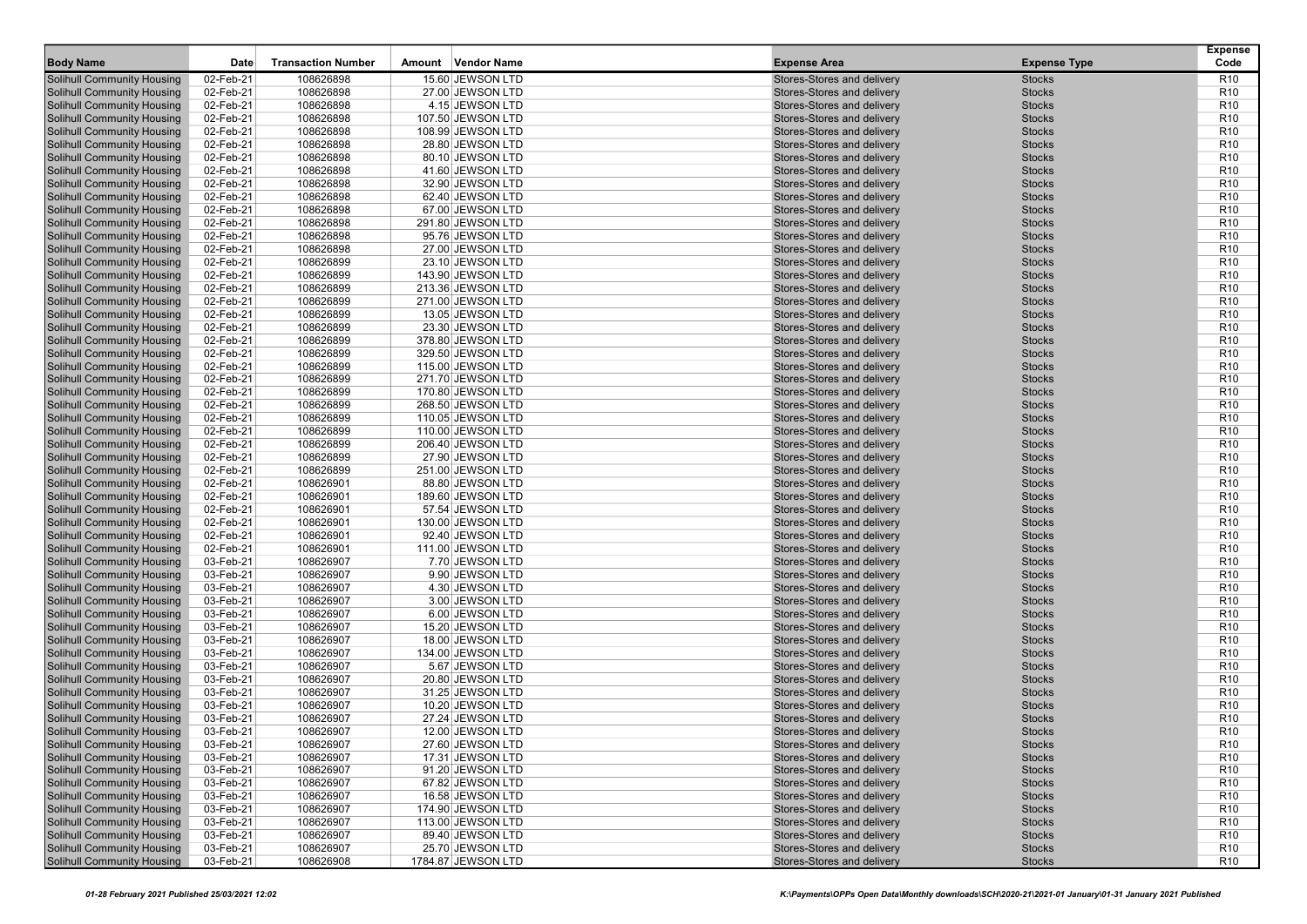| <b>Body Name</b>                                                       | Date                   | <b>Transaction Number</b> | Vendor Name<br>Amount                 | <b>Expense Area</b>                                      | <b>Expense Type</b>            | <b>Expense</b><br>Code             |
|------------------------------------------------------------------------|------------------------|---------------------------|---------------------------------------|----------------------------------------------------------|--------------------------------|------------------------------------|
| <b>Solihull Community Housing</b>                                      | 04-Feb-21              | 108626911                 | 34.40 JEWSON LTD                      | Stores-Stores and delivery                               | <b>Stocks</b>                  | R <sub>10</sub>                    |
| <b>Solihull Community Housing</b>                                      | 04-Feb-21              | 108626911                 | 30.10 JEWSON LTD                      | Stores-Stores and delivery                               | <b>Stocks</b>                  | R <sub>10</sub>                    |
| <b>Solihull Community Housing</b>                                      | 04-Feb-21              | 108626911                 | 25.00 JEWSON LTD                      | Stores-Stores and delivery                               | <b>Stocks</b>                  | R <sub>10</sub>                    |
| <b>Solihull Community Housing</b>                                      | 04-Feb-21              | 108626911                 | 28.30 JEWSON LTD                      | Stores-Stores and delivery                               | <b>Stocks</b>                  | R <sub>10</sub>                    |
| <b>Solihull Community Housing</b>                                      | 04-Feb-21              | 108626911                 | 76.80 JEWSON LTD                      | Stores-Stores and delivery                               | <b>Stocks</b>                  | R <sub>10</sub>                    |
| <b>Solihull Community Housing</b>                                      | 04-Feb-21              | 108626911                 | 5.80 JEWSON LTD                       | Stores-Stores and delivery                               | <b>Stocks</b>                  | R <sub>10</sub>                    |
| <b>Solihull Community Housing</b>                                      | 04-Feb-21              | 108626911                 | 29.20 JEWSON LTD                      | Stores-Stores and delivery                               | <b>Stocks</b>                  | R <sub>10</sub>                    |
| <b>Solihull Community Housing</b>                                      | 04-Feb-21              | 108626911                 | 7.00 JEWSON LTD                       | Stores-Stores and delivery                               | <b>Stocks</b>                  | R <sub>10</sub>                    |
| <b>Solihull Community Housing</b>                                      | 04-Feb-21              | 108626911                 | 31.80 JEWSON LTD                      | Stores-Stores and delivery                               | <b>Stocks</b>                  | R <sub>10</sub>                    |
| <b>Solihull Community Housing</b>                                      | 04-Feb-21              | 108626911                 | 92.05 JEWSON LTD                      | Stores-Stores and delivery                               | <b>Stocks</b>                  | R <sub>10</sub>                    |
| <b>Solihull Community Housing</b>                                      | 04-Feb-21              | 108626911                 | 206.50 JEWSON LTD                     | Stores-Stores and delivery                               | <b>Stocks</b>                  | R <sub>10</sub>                    |
| <b>Solihull Community Housing</b>                                      | 04-Feb-21              | 108626911                 | 206.50 JEWSON LTD                     | Stores-Stores and delivery                               | <b>Stocks</b>                  | R <sub>10</sub>                    |
| <b>Solihull Community Housing</b>                                      | 04-Feb-21              | 108626911                 | 37.20 JEWSON LTD                      | Stores-Stores and delivery                               | <b>Stocks</b>                  | R <sub>10</sub>                    |
| <b>Solihull Community Housing</b>                                      | 04-Feb-21              | 108626911                 | 8.80 JEWSON LTD                       | Stores-Stores and delivery                               | <b>Stocks</b>                  | R <sub>10</sub>                    |
| <b>Solihull Community Housing</b>                                      | 04-Feb-21              | 108626911                 | 6.30 JEWSON LTD                       | Stores-Stores and delivery                               | <b>Stocks</b>                  | R <sub>10</sub>                    |
| <b>Solihull Community Housing</b>                                      | 04-Feb-21              | 108626911                 | 6.50 JEWSON LTD                       | Stores-Stores and delivery                               | <b>Stocks</b>                  | R <sub>10</sub>                    |
| <b>Solihull Community Housing</b>                                      | 04-Feb-21              | 108626911                 | 8.98 JEWSON LTD                       | Stores-Stores and delivery                               | <b>Stocks</b>                  | R <sub>10</sub>                    |
| <b>Solihull Community Housing</b>                                      | 04-Feb-21              | 108626911                 | 60.02 JEWSON LTD                      | Stores-Stores and delivery                               | <b>Stocks</b>                  | R <sub>10</sub>                    |
| <b>Solihull Community Housing</b>                                      | 04-Feb-21              | 108626911                 | 164.16 JEWSON LTD                     | Stores-Stores and delivery                               | <b>Stocks</b>                  | R <sub>10</sub>                    |
| <b>Solihull Community Housing</b>                                      | 04-Feb-21              | 108626911                 | 416.20 JEWSON LTD                     | Stores-Stores and delivery                               | <b>Stocks</b>                  | R <sub>10</sub>                    |
| <b>Solihull Community Housing</b>                                      | 04-Feb-21              | 108626911                 | 213.60 JEWSON LTD                     | Stores-Stores and delivery                               | <b>Stocks</b>                  | R <sub>10</sub>                    |
| <b>Solihull Community Housing</b>                                      | 04-Feb-21              | 108626911                 | 10.00 JEWSON LTD                      | Stores-Stores and delivery                               | <b>Stocks</b>                  | R <sub>10</sub>                    |
| <b>Solihull Community Housing</b>                                      | 04-Feb-21              | 108626911                 | 195.40 JEWSON LTD                     | Stores-Stores and delivery                               | <b>Stocks</b>                  | R <sub>10</sub>                    |
| <b>Solihull Community Housing</b>                                      | 04-Feb-21              | 108626911                 | 20.52 JEWSON LTD                      | Stores-Stores and delivery                               | <b>Stocks</b>                  | R <sub>10</sub>                    |
| <b>Solihull Community Housing</b>                                      | 04-Feb-21              | 108626911                 | 58.00 JEWSON LTD                      | Stores-Stores and delivery                               | <b>Stocks</b>                  | R <sub>10</sub>                    |
| <b>Solihull Community Housing</b>                                      | 04-Feb-21              | 108626911                 | 27.24 JEWSON LTD                      | Stores-Stores and delivery                               | <b>Stocks</b><br><b>Stocks</b> | R <sub>10</sub><br>R <sub>10</sub> |
| <b>Solihull Community Housing</b><br><b>Solihull Community Housing</b> | 04-Feb-21<br>04-Feb-21 | 108626911<br>108626911    | 75.48 JEWSON LTD                      | Stores-Stores and delivery<br>Stores-Stores and delivery | <b>Stocks</b>                  | R <sub>10</sub>                    |
| <b>Solihull Community Housing</b>                                      | 04-Feb-21              | 108626911                 | 119.80 JEWSON LTD<br>8.40 JEWSON LTD  | Stores-Stores and delivery                               | <b>Stocks</b>                  | R <sub>10</sub>                    |
| <b>Solihull Community Housing</b>                                      | 04-Feb-21              | 108626911                 | 18.25 JEWSON LTD                      | Stores-Stores and delivery                               | <b>Stocks</b>                  | R <sub>10</sub>                    |
| <b>Solihull Community Housing</b>                                      | 04-Feb-21              | 108626911                 | 246.96 JEWSON LTD                     | Stores-Stores and delivery                               | <b>Stocks</b>                  | R <sub>10</sub>                    |
| <b>Solihull Community Housing</b>                                      | 04-Feb-21              | 108626911                 | 210.00 JEWSON LTD                     | Stores-Stores and delivery                               | <b>Stocks</b>                  | R <sub>10</sub>                    |
| <b>Solihull Community Housing</b>                                      | 04-Feb-21              | 108626911                 | 24.30 JEWSON LTD                      | Stores-Stores and delivery                               | <b>Stocks</b>                  | R <sub>10</sub>                    |
| <b>Solihull Community Housing</b>                                      | 04-Feb-21              | 108626911                 | 11.32 JEWSON LTD                      | Stores-Stores and delivery                               | <b>Stocks</b>                  | R <sub>10</sub>                    |
| <b>Solihull Community Housing</b>                                      | 04-Feb-21              | 108626911                 | 142.95 JEWSON LTD                     | Stores-Stores and delivery                               | <b>Stocks</b>                  | R <sub>10</sub>                    |
| <b>Solihull Community Housing</b>                                      | 04-Feb-21              | 108626911                 | 67.82 JEWSON LTD                      | Stores-Stores and delivery                               | <b>Stocks</b>                  | R <sub>10</sub>                    |
| <b>Solihull Community Housing</b>                                      | 04-Feb-21              | 108626911                 | 108.00 JEWSON LTD                     | Stores-Stores and delivery                               | <b>Stocks</b>                  | R <sub>10</sub>                    |
| <b>Solihull Community Housing</b>                                      | 04-Feb-21              | 108626911                 | 76.00 JEWSON LTD                      | Stores-Stores and delivery                               | <b>Stocks</b>                  | R <sub>10</sub>                    |
| <b>Solihull Community Housing</b>                                      | 04-Feb-21              | 108626911                 | 234.30 JEWSON LTD                     | Stores-Stores and delivery                               | <b>Stocks</b>                  | R <sub>10</sub>                    |
| <b>Solihull Community Housing</b>                                      | 04-Feb-21              | 108626911                 | 125.40 JEWSON LTD                     | Stores-Stores and delivery                               | <b>Stocks</b>                  | R <sub>10</sub>                    |
| <b>Solihull Community Housing</b>                                      | 04-Feb-21              | 108626911                 | 22.40 JEWSON LTD                      | Stores-Stores and delivery                               | <b>Stocks</b>                  | R <sub>10</sub>                    |
| <b>Solihull Community Housing</b>                                      | 04-Feb-21              | 108626911                 | 59.80 JEWSON LTD                      | Stores-Stores and delivery                               | <b>Stocks</b>                  | R <sub>10</sub>                    |
| <b>Solihull Community Housing</b>                                      | 04-Feb-21              | 108626911                 | 4.50 JEWSON LTD                       | Stores-Stores and delivery                               | <b>Stocks</b>                  | R <sub>10</sub>                    |
| <b>Solihull Community Housing</b>                                      | 04-Feb-21              | 108626911                 | 15.70 JEWSON LTD                      | Stores-Stores and delivery                               | <b>Stocks</b>                  | R <sub>10</sub>                    |
| <b>Solihull Community Housing</b>                                      | 04-Feb-21              | 108626911                 | 34.70 JEWSON LTD                      | Stores-Stores and delivery                               | <b>Stocks</b>                  | R <sub>10</sub>                    |
| <b>Solihull Community Housing</b>                                      | 04-Feb-21              | 108626911                 | 54.90 JEWSON LTD                      | Stores-Stores and delivery                               | <b>Stocks</b>                  | R <sub>10</sub>                    |
| <b>Solihull Community Housing</b>                                      | 04-Feb-21              | 108626911                 | 16.00 JEWSON LTD                      | Stores-Stores and delivery                               | <b>Stocks</b>                  | R <sub>10</sub>                    |
| <b>Solihull Community Housing</b>                                      | 04-Feb-21              | 108626911                 | 38.25 JEWSON LTD                      | Stores-Stores and delivery                               | <b>Stocks</b>                  | R <sub>10</sub>                    |
| <b>Solihull Community Housing</b>                                      | 05-Feb-21              | 108626915                 | 62.00 JEWSON LTD                      | Stores-Stores and delivery                               | <b>Stocks</b>                  | R <sub>10</sub>                    |
| <b>Solihull Community Housing</b>                                      | 05-Feb-21              | 108626915                 | 239.33 JEWSON LTD                     | Stores-Stores and delivery                               | <b>Stocks</b>                  | R <sub>10</sub>                    |
| <b>Solihull Community Housing</b>                                      | 05-Feb-21              | 108626915                 | 184.10 JEWSON LTD                     | Stores-Stores and delivery                               | <b>Stocks</b>                  | R <sub>10</sub>                    |
| <b>Solihull Community Housing</b>                                      | 05-Feb-21              | 108626915                 | 675.00 JEWSON LTD                     | Stores-Stores and delivery                               | <b>Stocks</b>                  | R <sub>10</sub>                    |
| <b>Solihull Community Housing</b>                                      | 05-Feb-21              | 108626915                 | 562.50 JEWSON LTD                     | Stores-Stores and delivery                               | <b>Stocks</b>                  | R <sub>10</sub>                    |
| <b>Solihull Community Housing</b><br><b>Solihull Community Housing</b> | 05-Feb-21<br>05-Feb-21 | 108626915                 | 207.50 JEWSON LTD                     | Stores-Stores and delivery<br>Stores-Stores and delivery | <b>Stocks</b>                  | R <sub>10</sub><br>R <sub>10</sub> |
| <b>Solihull Community Housing</b>                                      | 05-Feb-21              | 108626915<br>108626915    | 276.15 JEWSON LTD<br>43.21 JEWSON LTD | Stores-Stores and delivery                               | <b>Stocks</b><br><b>Stocks</b> | R <sub>10</sub>                    |
| <b>Solihull Community Housing</b>                                      | 05-Feb-21              | 108626915                 | 214.20 JEWSON LTD                     | Stores-Stores and delivery                               | <b>Stocks</b>                  | R <sub>10</sub>                    |
| <b>Solihull Community Housing</b>                                      | 05-Feb-21              | 108626915                 | 184.10 JEWSON LTD                     | Stores-Stores and delivery                               | <b>Stocks</b>                  | R <sub>10</sub>                    |
| <b>Solihull Community Housing</b>                                      | 05-Feb-21              | 108626915                 | 7.00 JEWSON LTD                       | Stores-Stores and delivery                               | <b>Stocks</b>                  | R <sub>10</sub>                    |
| <b>Solihull Community Housing</b>                                      | 05-Feb-21              | 108626915                 | 127.26 JEWSON LTD                     | Stores-Stores and delivery                               | <b>Stocks</b>                  | R <sub>10</sub>                    |
| <b>Solihull Community Housing</b>                                      | 05-Feb-21              | 108626915                 | 49.60 JEWSON LTD                      | Stores-Stores and delivery                               | <b>Stocks</b>                  | <b>R10</b>                         |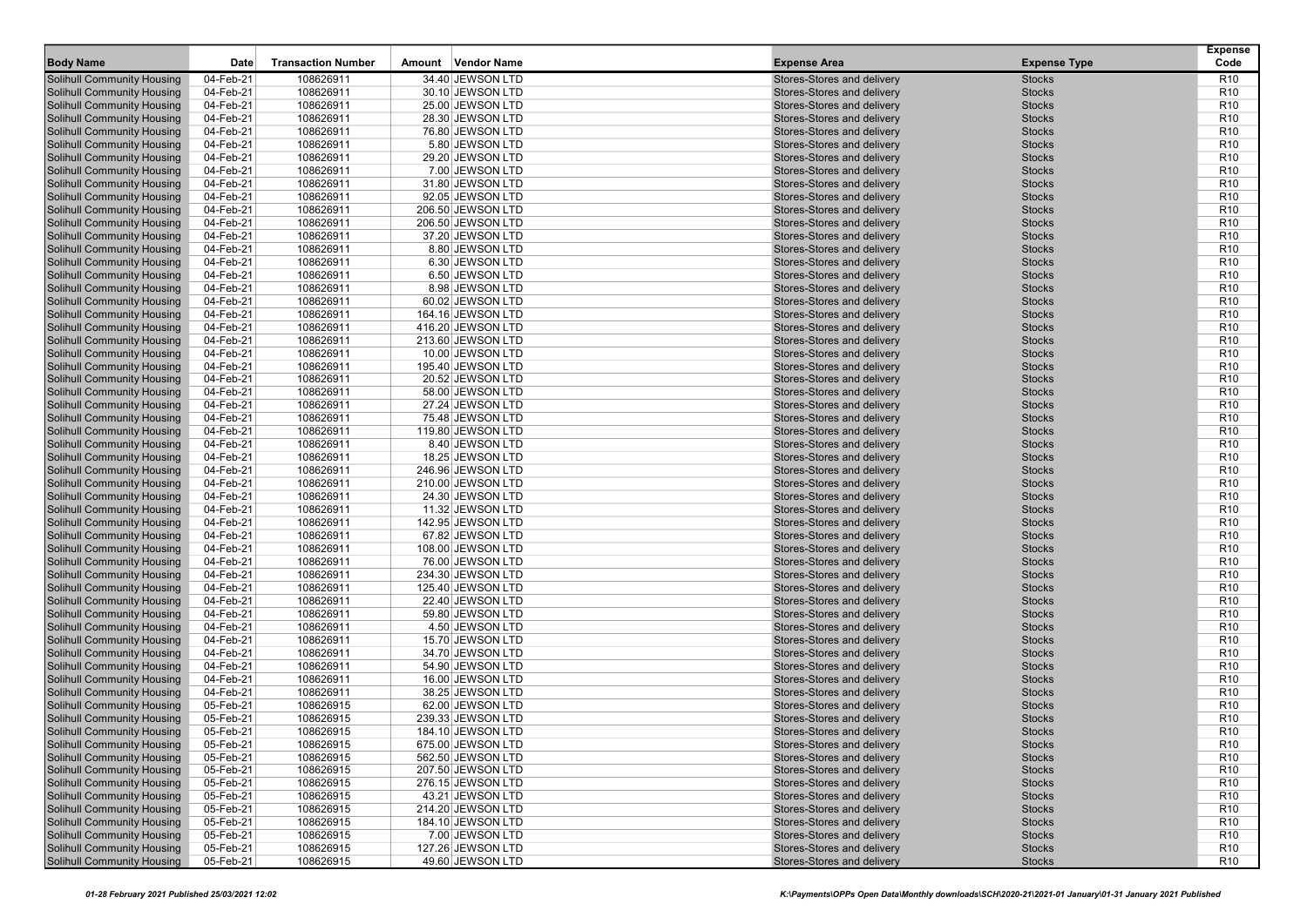| 05-Feb-21<br>108626915<br>31.25 JEWSON LTD<br>R <sub>10</sub><br><b>Solihull Community Housing</b><br>Stores-Stores and delivery<br><b>Stocks</b><br>05-Feb-21<br><b>Solihull Community Housing</b><br>108626915<br>108.85 JEWSON LTD<br>Stores-Stores and delivery<br><b>Stocks</b><br>R <sub>10</sub><br>108626915<br><b>Stocks</b><br>05-Feb-21<br>274.00 JEWSON LTD<br>Stores-Stores and delivery<br>R <sub>10</sub><br><b>Solihull Community Housing</b><br>108626915<br><b>Solihull Community Housing</b><br>05-Feb-21<br>70.00 JEWSON LTD<br>Stores-Stores and delivery<br><b>Stocks</b><br>R <sub>10</sub><br><b>Solihull Community Housing</b><br>05-Feb-21<br>108626915<br>Stores-Stores and delivery<br><b>Stocks</b><br>R <sub>10</sub><br>16.68 JEWSON LTD<br>108626915<br><b>Solihull Community Housing</b><br>05-Feb-21<br>12.55 JEWSON LTD<br>Stores-Stores and delivery<br><b>Stocks</b><br>R <sub>10</sub><br><b>Solihull Community Housing</b><br>05-Feb-21<br>108626915<br>356.16 JEWSON LTD<br>Stores-Stores and delivery<br><b>Stocks</b><br>R <sub>10</sub><br>108626915<br><b>Solihull Community Housing</b><br>05-Feb-21<br>63.00 JEWSON LTD<br>Stores-Stores and delivery<br><b>Stocks</b><br>R <sub>10</sub><br><b>Solihull Community Housing</b><br>108626915<br>05-Feb-21<br>43.30 JEWSON LTD<br>Stores-Stores and delivery<br><b>Stocks</b><br>R <sub>10</sub><br><b>Solihull Community Housing</b><br>05-Feb-21<br>108626915<br>Stores-Stores and delivery<br><b>Stocks</b><br>R <sub>10</sub><br>37.20 JEWSON LTD<br><b>Solihull Community Housing</b><br>05-Feb-21<br>108626915<br>Stores-Stores and delivery<br><b>Stocks</b><br>R <sub>10</sub><br>116.40 JEWSON LTD<br><b>Solihull Community Housing</b><br>05-Feb-21<br>108626915<br>12.40 JEWSON LTD<br>Stores-Stores and delivery<br><b>Stocks</b><br>R <sub>10</sub><br>108626915<br><b>Solihull Community Housing</b><br>05-Feb-21<br>Stores-Stores and delivery<br><b>Stocks</b><br>R <sub>10</sub><br>137.60 JEWSON LTD<br>108626916<br><b>Solihull Community Housing</b><br>08-Feb-21<br>14.50 JEWSON LTD<br>Stores-Stores and delivery<br><b>Stocks</b><br>R <sub>10</sub><br><b>Solihull Community Housing</b><br>08-Feb-21<br>108626916<br>Stores-Stores and delivery<br><b>Stocks</b><br>R <sub>10</sub><br>178.80 JEWSON LTD<br>108626916<br>R <sub>10</sub><br><b>Solihull Community Housing</b><br>08-Feb-21<br>8.75 JEWSON LTD<br>Stores-Stores and delivery<br><b>Stocks</b><br><b>Solihull Community Housing</b><br>08-Feb-21<br>108626916<br>5.50 JEWSON LTD<br>Stores-Stores and delivery<br><b>Stocks</b><br>R <sub>10</sub><br>108626916<br><b>Solihull Community Housing</b><br>08-Feb-21<br>6.00 JEWSON LTD<br>Stores-Stores and delivery<br><b>Stocks</b><br>R <sub>10</sub><br><b>Solihull Community Housing</b><br>08-Feb-21<br>108626916<br>91.60 JEWSON LTD<br>Stores-Stores and delivery<br><b>Stocks</b><br>R <sub>10</sub><br><b>Solihull Community Housing</b><br>08-Feb-21<br>108626916<br>Stores-Stores and delivery<br><b>Stocks</b><br>R <sub>10</sub><br>33.80 JEWSON LTD<br>108626916<br>R <sub>10</sub><br><b>Solihull Community Housing</b><br>08-Feb-21<br>79.80 JEWSON LTD<br>Stores-Stores and delivery<br><b>Stocks</b><br><b>Solihull Community Housing</b><br>08-Feb-21<br>108626916<br>12.00 JEWSON LTD<br>Stores-Stores and delivery<br><b>Stocks</b><br>R <sub>10</sub><br>108626916<br><b>Solihull Community Housing</b><br>08-Feb-21<br>55.40 JEWSON LTD<br>Stores-Stores and delivery<br><b>Stocks</b><br>R <sub>10</sub><br><b>Solihull Community Housing</b><br>08-Feb-21<br>108626916<br>198.50 JEWSON LTD<br>Stores-Stores and delivery<br><b>Stocks</b><br>R <sub>10</sub><br><b>Solihull Community Housing</b><br>08-Feb-21<br>108626916<br>Stores-Stores and delivery<br><b>Stocks</b><br>R <sub>10</sub><br>422.40 JEWSON LTD<br>108626916<br>R <sub>10</sub><br><b>Solihull Community Housing</b><br>08-Feb-21<br>52.20 JEWSON LTD<br>Stores-Stores and delivery<br><b>Stocks</b><br><b>Solihull Community Housing</b><br>08-Feb-21<br>108626916<br>194.40 JEWSON LTD<br>Stores-Stores and delivery<br><b>Stocks</b><br>R <sub>10</sub><br>108626916<br><b>Solihull Community Housing</b><br>08-Feb-21<br>Stores-Stores and delivery<br><b>Stocks</b><br>R <sub>10</sub><br>23.80 JEWSON LTD<br><b>Solihull Community Housing</b><br>08-Feb-21<br>108626918<br>380.00 JEWSON LTD<br>Stores-Stores and delivery<br><b>Stocks</b><br>R <sub>10</sub><br><b>Solihull Community Housing</b><br>08-Feb-21<br>108626918<br>Stores-Stores and delivery<br><b>Stocks</b><br>R <sub>10</sub><br>46.91 JEWSON LTD<br>108626920<br>R <sub>10</sub><br><b>Solihull Community Housing</b><br>09-Feb-21<br>Stores-Stores and delivery<br><b>Stocks</b><br>14.80 JEWSON LTD<br><b>Solihull Community Housing</b><br>09-Feb-21<br>108626920<br>54.56 JEWSON LTD<br>Stores-Stores and delivery<br><b>Stocks</b><br>R <sub>10</sub><br>108626920<br>09-Feb-21<br>Stores-Stores and delivery<br><b>Stocks</b><br>R <sub>10</sub><br><b>Solihull Community Housing</b><br>169.44 JEWSON LTD<br><b>Solihull Community Housing</b><br>09-Feb-21<br>108626920<br>96.80 JEWSON LTD<br>Stores-Stores and delivery<br><b>Stocks</b><br>R <sub>10</sub><br><b>Solihull Community Housing</b><br>09-Feb-21<br>108626920<br>Stores-Stores and delivery<br><b>Stocks</b><br>R <sub>10</sub><br>249.80 JEWSON LTD<br>108626920<br>R <sub>10</sub><br><b>Solihull Community Housing</b><br>09-Feb-21<br>Stores-Stores and delivery<br><b>Stocks</b><br>21.90 JEWSON LTD<br><b>Solihull Community Housing</b><br>09-Feb-21<br>108626920<br>26.60 JEWSON LTD<br>Stores-Stores and delivery<br><b>Stocks</b><br>R <sub>10</sub><br>108626920<br><b>Solihull Community Housing</b><br>09-Feb-21<br>Stores-Stores and delivery<br><b>Stocks</b><br>R <sub>10</sub><br>4.20 JEWSON LTD<br><b>Solihull Community Housing</b><br>09-Feb-21<br>108626920<br>25.70 JEWSON LTD<br>Stores-Stores and delivery<br><b>Stocks</b><br>R <sub>10</sub><br><b>Solihull Community Housing</b><br>09-Feb-21<br>108631244<br>Stores-Stores and delivery<br><b>Stocks</b><br>R <sub>10</sub><br>265.42 JEWSON LTD<br>108631245<br>R <sub>10</sub><br><b>Solihull Community Housing</b><br>11-Feb-21<br>Stores-Stores and delivery<br><b>Stocks</b><br>1.80 JEWSON LTD<br><b>Solihull Community Housing</b><br>11-Feb-21<br>108631245<br>79.60 JEWSON LTD<br>Stores-Stores and delivery<br><b>Stocks</b><br>R <sub>10</sub><br>108631245<br>11-Feb-21<br>29.40 JEWSON LTD<br>Stores-Stores and delivery<br><b>Stocks</b><br>R <sub>10</sub><br><b>Solihull Community Housing</b><br><b>Solihull Community Housing</b><br>11-Feb-21<br>108631245<br>22.64 JEWSON LTD<br>Stores-Stores and delivery<br><b>Stocks</b><br>R <sub>10</sub><br><b>Solihull Community Housing</b><br>11-Feb-21<br>108631245<br>Stores-Stores and delivery<br><b>Stocks</b><br>R <sub>10</sub><br>91.60 JEWSON LTD<br>108631245<br>R <sub>10</sub><br><b>Solihull Community Housing</b><br>11-Feb-21<br>31.25 JEWSON LTD<br>Stores-Stores and delivery<br><b>Stocks</b><br><b>Solihull Community Housing</b><br>11-Feb-21<br>108631245<br>108.85 JEWSON LTD<br>Stores-Stores and delivery<br><b>Stocks</b><br>R <sub>10</sub><br><b>Solihull Community Housing</b><br>11-Feb-21<br>108631245<br>10.38 JEWSON LTD<br>Stores-Stores and delivery<br><b>Stocks</b><br>R <sub>10</sub><br><b>Solihull Community Housing</b><br>11-Feb-21<br>108631245<br>60.00 JEWSON LTD<br>Stores-Stores and delivery<br><b>Stocks</b><br>R <sub>10</sub><br>R <sub>10</sub><br><b>Solihull Community Housing</b><br>11-Feb-21<br>Stores-Stores and delivery<br><b>Stocks</b><br>108631245<br>8.00 JEWSON LTD<br>108631245<br>R <sub>10</sub><br><b>Solihull Community Housing</b><br>11-Feb-21<br>83.75 JEWSON LTD<br>Stores-Stores and delivery<br><b>Stocks</b><br><b>Solihull Community Housing</b><br>11-Feb-21<br><b>Stocks</b><br>R <sub>10</sub><br>108631245<br>45.50 JEWSON LTD<br>Stores-Stores and delivery<br><b>Solihull Community Housing</b><br>11-Feb-21<br>108631245<br>Stocks<br>R <sub>10</sub><br>53.10 JEWSON LTD<br>Stores-Stores and delivery<br><b>Solihull Community Housing</b><br>11-Feb-21<br>108631245<br>210.80 JEWSON LTD<br>Stores-Stores and delivery<br><b>Stocks</b><br>R <sub>10</sub><br><b>Solihull Community Housing</b><br>11-Feb-21<br>108631246<br>Stores-Stores and delivery<br><b>Stocks</b><br>R <sub>10</sub><br>33.80 JEWSON LTD<br><b>Solihull Community Housing</b><br>108631246<br>11-Feb-21<br>559.44 JEWSON LTD<br>Stores-Stores and delivery<br><b>Stocks</b><br>R <sub>10</sub><br><b>Solihull Community Housing</b><br>11-Feb-21<br>108631248<br>57.12 JEWSON LTD<br>Stores-Stores and delivery<br><b>Stocks</b><br>R <sub>10</sub><br><b>Solihull Community Housing</b><br>108631248<br>11-Feb-21<br>226.00 JEWSON LTD<br>Stores-Stores and delivery<br><b>Stocks</b><br>R <sub>10</sub><br><b>Solihull Community Housing</b><br>11-Feb-21<br>108631249<br>179.14 JEWSON LTD<br>Stores-Stores and delivery<br><b>Stocks</b><br>R <sub>10</sub><br><b>Solihull Community Housing</b><br>11-Feb-21<br>108631249<br>Stores-Stores and delivery<br><b>Stocks</b><br>R <sub>10</sub><br>1075.68 JEWSON LTD<br><b>Solihull Community Housing</b><br>108631250<br>Stores-Stores and delivery<br><b>R10</b><br>11-Feb-21<br>216.00 JEWSON LTD<br><b>Stocks</b> | <b>Body Name</b> | Date | <b>Transaction Number</b> | Vendor Name<br>Amount | <b>Expense Area</b> | <b>Expense Type</b> | <b>Expense</b><br>Code |
|------------------------------------------------------------------------------------------------------------------------------------------------------------------------------------------------------------------------------------------------------------------------------------------------------------------------------------------------------------------------------------------------------------------------------------------------------------------------------------------------------------------------------------------------------------------------------------------------------------------------------------------------------------------------------------------------------------------------------------------------------------------------------------------------------------------------------------------------------------------------------------------------------------------------------------------------------------------------------------------------------------------------------------------------------------------------------------------------------------------------------------------------------------------------------------------------------------------------------------------------------------------------------------------------------------------------------------------------------------------------------------------------------------------------------------------------------------------------------------------------------------------------------------------------------------------------------------------------------------------------------------------------------------------------------------------------------------------------------------------------------------------------------------------------------------------------------------------------------------------------------------------------------------------------------------------------------------------------------------------------------------------------------------------------------------------------------------------------------------------------------------------------------------------------------------------------------------------------------------------------------------------------------------------------------------------------------------------------------------------------------------------------------------------------------------------------------------------------------------------------------------------------------------------------------------------------------------------------------------------------------------------------------------------------------------------------------------------------------------------------------------------------------------------------------------------------------------------------------------------------------------------------------------------------------------------------------------------------------------------------------------------------------------------------------------------------------------------------------------------------------------------------------------------------------------------------------------------------------------------------------------------------------------------------------------------------------------------------------------------------------------------------------------------------------------------------------------------------------------------------------------------------------------------------------------------------------------------------------------------------------------------------------------------------------------------------------------------------------------------------------------------------------------------------------------------------------------------------------------------------------------------------------------------------------------------------------------------------------------------------------------------------------------------------------------------------------------------------------------------------------------------------------------------------------------------------------------------------------------------------------------------------------------------------------------------------------------------------------------------------------------------------------------------------------------------------------------------------------------------------------------------------------------------------------------------------------------------------------------------------------------------------------------------------------------------------------------------------------------------------------------------------------------------------------------------------------------------------------------------------------------------------------------------------------------------------------------------------------------------------------------------------------------------------------------------------------------------------------------------------------------------------------------------------------------------------------------------------------------------------------------------------------------------------------------------------------------------------------------------------------------------------------------------------------------------------------------------------------------------------------------------------------------------------------------------------------------------------------------------------------------------------------------------------------------------------------------------------------------------------------------------------------------------------------------------------------------------------------------------------------------------------------------------------------------------------------------------------------------------------------------------------------------------------------------------------------------------------------------------------------------------------------------------------------------------------------------------------------------------------------------------------------------------------------------------------------------------------------------------------------------------------------------------------------------------------------------------------------------------------------------------------------------------------------------------------------------------------------------------------------------------------------------------------------------------------------------------------------------------------------------------------------------------------------------------------------------------------------------------------------------------------------------------------------------------------------------------------------------------------------------------------------------------------------------------------------------------------------------------------------------------------------------------------------------------------------------------------------------------------------------------------------------------------------------------------------------------------------------------------------------------------------------------------------------------------------------------------------------------------------------------------------------------------------------------------------------------------------------------------------------------------------------------------------------------------------------------------------------------------------------------------------------------------------------------------------------------------------------------------------------------------------------------------------------------------------------------------------------------------------------------------------------------------------------------------------------------------------------------------------------------------------------------------------------------------------------------------------------------------------------------------------------------------------------------------------------------------------------------------------------------------------------------------------------------------------------------------------------------------------------------------------------------------------------------------------------------------------------------------------------------------------------------------------------------------------------------------------------------------------------------------------------------------------------------------------------------------------------------------------------------------------------------------------------------------------------------------------------------------------------------------------------------------------------------------------------------------------------------------------------------------------------------------------------------------------------------------------------------------------------------------------------------------------------------------------------------------------------------------------------------------------------------------------------------------------------------|------------------|------|---------------------------|-----------------------|---------------------|---------------------|------------------------|
|                                                                                                                                                                                                                                                                                                                                                                                                                                                                                                                                                                                                                                                                                                                                                                                                                                                                                                                                                                                                                                                                                                                                                                                                                                                                                                                                                                                                                                                                                                                                                                                                                                                                                                                                                                                                                                                                                                                                                                                                                                                                                                                                                                                                                                                                                                                                                                                                                                                                                                                                                                                                                                                                                                                                                                                                                                                                                                                                                                                                                                                                                                                                                                                                                                                                                                                                                                                                                                                                                                                                                                                                                                                                                                                                                                                                                                                                                                                                                                                                                                                                                                                                                                                                                                                                                                                                                                                                                                                                                                                                                                                                                                                                                                                                                                                                                                                                                                                                                                                                                                                                                                                                                                                                                                                                                                                                                                                                                                                                                                                                                                                                                                                                                                                                                                                                                                                                                                                                                                                                                                                                                                                                                                                                                                                                                                                                                                                                                                                                                                                                                                                                                                                                                                                                                                                                                                                                                                                                                                                                                                                                                                                                                                                                                                                                                                                                                                                                                                                                                                                                                                                                                                                                                                                                                                                                                                                                                                                                                                                                                                                                                                                                                                                                                                                                                                                                                                                                                                                                                                                                                                                                                                                                                                                                                                                                                                                                                                                                                                                                                                                                                                                                                                                                                                                                                                                                                                                                                                                                  |                  |      |                           |                       |                     |                     |                        |
|                                                                                                                                                                                                                                                                                                                                                                                                                                                                                                                                                                                                                                                                                                                                                                                                                                                                                                                                                                                                                                                                                                                                                                                                                                                                                                                                                                                                                                                                                                                                                                                                                                                                                                                                                                                                                                                                                                                                                                                                                                                                                                                                                                                                                                                                                                                                                                                                                                                                                                                                                                                                                                                                                                                                                                                                                                                                                                                                                                                                                                                                                                                                                                                                                                                                                                                                                                                                                                                                                                                                                                                                                                                                                                                                                                                                                                                                                                                                                                                                                                                                                                                                                                                                                                                                                                                                                                                                                                                                                                                                                                                                                                                                                                                                                                                                                                                                                                                                                                                                                                                                                                                                                                                                                                                                                                                                                                                                                                                                                                                                                                                                                                                                                                                                                                                                                                                                                                                                                                                                                                                                                                                                                                                                                                                                                                                                                                                                                                                                                                                                                                                                                                                                                                                                                                                                                                                                                                                                                                                                                                                                                                                                                                                                                                                                                                                                                                                                                                                                                                                                                                                                                                                                                                                                                                                                                                                                                                                                                                                                                                                                                                                                                                                                                                                                                                                                                                                                                                                                                                                                                                                                                                                                                                                                                                                                                                                                                                                                                                                                                                                                                                                                                                                                                                                                                                                                                                                                                                                                  |                  |      |                           |                       |                     |                     |                        |
|                                                                                                                                                                                                                                                                                                                                                                                                                                                                                                                                                                                                                                                                                                                                                                                                                                                                                                                                                                                                                                                                                                                                                                                                                                                                                                                                                                                                                                                                                                                                                                                                                                                                                                                                                                                                                                                                                                                                                                                                                                                                                                                                                                                                                                                                                                                                                                                                                                                                                                                                                                                                                                                                                                                                                                                                                                                                                                                                                                                                                                                                                                                                                                                                                                                                                                                                                                                                                                                                                                                                                                                                                                                                                                                                                                                                                                                                                                                                                                                                                                                                                                                                                                                                                                                                                                                                                                                                                                                                                                                                                                                                                                                                                                                                                                                                                                                                                                                                                                                                                                                                                                                                                                                                                                                                                                                                                                                                                                                                                                                                                                                                                                                                                                                                                                                                                                                                                                                                                                                                                                                                                                                                                                                                                                                                                                                                                                                                                                                                                                                                                                                                                                                                                                                                                                                                                                                                                                                                                                                                                                                                                                                                                                                                                                                                                                                                                                                                                                                                                                                                                                                                                                                                                                                                                                                                                                                                                                                                                                                                                                                                                                                                                                                                                                                                                                                                                                                                                                                                                                                                                                                                                                                                                                                                                                                                                                                                                                                                                                                                                                                                                                                                                                                                                                                                                                                                                                                                                                                                  |                  |      |                           |                       |                     |                     |                        |
|                                                                                                                                                                                                                                                                                                                                                                                                                                                                                                                                                                                                                                                                                                                                                                                                                                                                                                                                                                                                                                                                                                                                                                                                                                                                                                                                                                                                                                                                                                                                                                                                                                                                                                                                                                                                                                                                                                                                                                                                                                                                                                                                                                                                                                                                                                                                                                                                                                                                                                                                                                                                                                                                                                                                                                                                                                                                                                                                                                                                                                                                                                                                                                                                                                                                                                                                                                                                                                                                                                                                                                                                                                                                                                                                                                                                                                                                                                                                                                                                                                                                                                                                                                                                                                                                                                                                                                                                                                                                                                                                                                                                                                                                                                                                                                                                                                                                                                                                                                                                                                                                                                                                                                                                                                                                                                                                                                                                                                                                                                                                                                                                                                                                                                                                                                                                                                                                                                                                                                                                                                                                                                                                                                                                                                                                                                                                                                                                                                                                                                                                                                                                                                                                                                                                                                                                                                                                                                                                                                                                                                                                                                                                                                                                                                                                                                                                                                                                                                                                                                                                                                                                                                                                                                                                                                                                                                                                                                                                                                                                                                                                                                                                                                                                                                                                                                                                                                                                                                                                                                                                                                                                                                                                                                                                                                                                                                                                                                                                                                                                                                                                                                                                                                                                                                                                                                                                                                                                                                                                  |                  |      |                           |                       |                     |                     |                        |
|                                                                                                                                                                                                                                                                                                                                                                                                                                                                                                                                                                                                                                                                                                                                                                                                                                                                                                                                                                                                                                                                                                                                                                                                                                                                                                                                                                                                                                                                                                                                                                                                                                                                                                                                                                                                                                                                                                                                                                                                                                                                                                                                                                                                                                                                                                                                                                                                                                                                                                                                                                                                                                                                                                                                                                                                                                                                                                                                                                                                                                                                                                                                                                                                                                                                                                                                                                                                                                                                                                                                                                                                                                                                                                                                                                                                                                                                                                                                                                                                                                                                                                                                                                                                                                                                                                                                                                                                                                                                                                                                                                                                                                                                                                                                                                                                                                                                                                                                                                                                                                                                                                                                                                                                                                                                                                                                                                                                                                                                                                                                                                                                                                                                                                                                                                                                                                                                                                                                                                                                                                                                                                                                                                                                                                                                                                                                                                                                                                                                                                                                                                                                                                                                                                                                                                                                                                                                                                                                                                                                                                                                                                                                                                                                                                                                                                                                                                                                                                                                                                                                                                                                                                                                                                                                                                                                                                                                                                                                                                                                                                                                                                                                                                                                                                                                                                                                                                                                                                                                                                                                                                                                                                                                                                                                                                                                                                                                                                                                                                                                                                                                                                                                                                                                                                                                                                                                                                                                                                                                  |                  |      |                           |                       |                     |                     |                        |
|                                                                                                                                                                                                                                                                                                                                                                                                                                                                                                                                                                                                                                                                                                                                                                                                                                                                                                                                                                                                                                                                                                                                                                                                                                                                                                                                                                                                                                                                                                                                                                                                                                                                                                                                                                                                                                                                                                                                                                                                                                                                                                                                                                                                                                                                                                                                                                                                                                                                                                                                                                                                                                                                                                                                                                                                                                                                                                                                                                                                                                                                                                                                                                                                                                                                                                                                                                                                                                                                                                                                                                                                                                                                                                                                                                                                                                                                                                                                                                                                                                                                                                                                                                                                                                                                                                                                                                                                                                                                                                                                                                                                                                                                                                                                                                                                                                                                                                                                                                                                                                                                                                                                                                                                                                                                                                                                                                                                                                                                                                                                                                                                                                                                                                                                                                                                                                                                                                                                                                                                                                                                                                                                                                                                                                                                                                                                                                                                                                                                                                                                                                                                                                                                                                                                                                                                                                                                                                                                                                                                                                                                                                                                                                                                                                                                                                                                                                                                                                                                                                                                                                                                                                                                                                                                                                                                                                                                                                                                                                                                                                                                                                                                                                                                                                                                                                                                                                                                                                                                                                                                                                                                                                                                                                                                                                                                                                                                                                                                                                                                                                                                                                                                                                                                                                                                                                                                                                                                                                                                  |                  |      |                           |                       |                     |                     |                        |
|                                                                                                                                                                                                                                                                                                                                                                                                                                                                                                                                                                                                                                                                                                                                                                                                                                                                                                                                                                                                                                                                                                                                                                                                                                                                                                                                                                                                                                                                                                                                                                                                                                                                                                                                                                                                                                                                                                                                                                                                                                                                                                                                                                                                                                                                                                                                                                                                                                                                                                                                                                                                                                                                                                                                                                                                                                                                                                                                                                                                                                                                                                                                                                                                                                                                                                                                                                                                                                                                                                                                                                                                                                                                                                                                                                                                                                                                                                                                                                                                                                                                                                                                                                                                                                                                                                                                                                                                                                                                                                                                                                                                                                                                                                                                                                                                                                                                                                                                                                                                                                                                                                                                                                                                                                                                                                                                                                                                                                                                                                                                                                                                                                                                                                                                                                                                                                                                                                                                                                                                                                                                                                                                                                                                                                                                                                                                                                                                                                                                                                                                                                                                                                                                                                                                                                                                                                                                                                                                                                                                                                                                                                                                                                                                                                                                                                                                                                                                                                                                                                                                                                                                                                                                                                                                                                                                                                                                                                                                                                                                                                                                                                                                                                                                                                                                                                                                                                                                                                                                                                                                                                                                                                                                                                                                                                                                                                                                                                                                                                                                                                                                                                                                                                                                                                                                                                                                                                                                                                                                  |                  |      |                           |                       |                     |                     |                        |
|                                                                                                                                                                                                                                                                                                                                                                                                                                                                                                                                                                                                                                                                                                                                                                                                                                                                                                                                                                                                                                                                                                                                                                                                                                                                                                                                                                                                                                                                                                                                                                                                                                                                                                                                                                                                                                                                                                                                                                                                                                                                                                                                                                                                                                                                                                                                                                                                                                                                                                                                                                                                                                                                                                                                                                                                                                                                                                                                                                                                                                                                                                                                                                                                                                                                                                                                                                                                                                                                                                                                                                                                                                                                                                                                                                                                                                                                                                                                                                                                                                                                                                                                                                                                                                                                                                                                                                                                                                                                                                                                                                                                                                                                                                                                                                                                                                                                                                                                                                                                                                                                                                                                                                                                                                                                                                                                                                                                                                                                                                                                                                                                                                                                                                                                                                                                                                                                                                                                                                                                                                                                                                                                                                                                                                                                                                                                                                                                                                                                                                                                                                                                                                                                                                                                                                                                                                                                                                                                                                                                                                                                                                                                                                                                                                                                                                                                                                                                                                                                                                                                                                                                                                                                                                                                                                                                                                                                                                                                                                                                                                                                                                                                                                                                                                                                                                                                                                                                                                                                                                                                                                                                                                                                                                                                                                                                                                                                                                                                                                                                                                                                                                                                                                                                                                                                                                                                                                                                                                                                  |                  |      |                           |                       |                     |                     |                        |
|                                                                                                                                                                                                                                                                                                                                                                                                                                                                                                                                                                                                                                                                                                                                                                                                                                                                                                                                                                                                                                                                                                                                                                                                                                                                                                                                                                                                                                                                                                                                                                                                                                                                                                                                                                                                                                                                                                                                                                                                                                                                                                                                                                                                                                                                                                                                                                                                                                                                                                                                                                                                                                                                                                                                                                                                                                                                                                                                                                                                                                                                                                                                                                                                                                                                                                                                                                                                                                                                                                                                                                                                                                                                                                                                                                                                                                                                                                                                                                                                                                                                                                                                                                                                                                                                                                                                                                                                                                                                                                                                                                                                                                                                                                                                                                                                                                                                                                                                                                                                                                                                                                                                                                                                                                                                                                                                                                                                                                                                                                                                                                                                                                                                                                                                                                                                                                                                                                                                                                                                                                                                                                                                                                                                                                                                                                                                                                                                                                                                                                                                                                                                                                                                                                                                                                                                                                                                                                                                                                                                                                                                                                                                                                                                                                                                                                                                                                                                                                                                                                                                                                                                                                                                                                                                                                                                                                                                                                                                                                                                                                                                                                                                                                                                                                                                                                                                                                                                                                                                                                                                                                                                                                                                                                                                                                                                                                                                                                                                                                                                                                                                                                                                                                                                                                                                                                                                                                                                                                                                  |                  |      |                           |                       |                     |                     |                        |
|                                                                                                                                                                                                                                                                                                                                                                                                                                                                                                                                                                                                                                                                                                                                                                                                                                                                                                                                                                                                                                                                                                                                                                                                                                                                                                                                                                                                                                                                                                                                                                                                                                                                                                                                                                                                                                                                                                                                                                                                                                                                                                                                                                                                                                                                                                                                                                                                                                                                                                                                                                                                                                                                                                                                                                                                                                                                                                                                                                                                                                                                                                                                                                                                                                                                                                                                                                                                                                                                                                                                                                                                                                                                                                                                                                                                                                                                                                                                                                                                                                                                                                                                                                                                                                                                                                                                                                                                                                                                                                                                                                                                                                                                                                                                                                                                                                                                                                                                                                                                                                                                                                                                                                                                                                                                                                                                                                                                                                                                                                                                                                                                                                                                                                                                                                                                                                                                                                                                                                                                                                                                                                                                                                                                                                                                                                                                                                                                                                                                                                                                                                                                                                                                                                                                                                                                                                                                                                                                                                                                                                                                                                                                                                                                                                                                                                                                                                                                                                                                                                                                                                                                                                                                                                                                                                                                                                                                                                                                                                                                                                                                                                                                                                                                                                                                                                                                                                                                                                                                                                                                                                                                                                                                                                                                                                                                                                                                                                                                                                                                                                                                                                                                                                                                                                                                                                                                                                                                                                                                  |                  |      |                           |                       |                     |                     |                        |
|                                                                                                                                                                                                                                                                                                                                                                                                                                                                                                                                                                                                                                                                                                                                                                                                                                                                                                                                                                                                                                                                                                                                                                                                                                                                                                                                                                                                                                                                                                                                                                                                                                                                                                                                                                                                                                                                                                                                                                                                                                                                                                                                                                                                                                                                                                                                                                                                                                                                                                                                                                                                                                                                                                                                                                                                                                                                                                                                                                                                                                                                                                                                                                                                                                                                                                                                                                                                                                                                                                                                                                                                                                                                                                                                                                                                                                                                                                                                                                                                                                                                                                                                                                                                                                                                                                                                                                                                                                                                                                                                                                                                                                                                                                                                                                                                                                                                                                                                                                                                                                                                                                                                                                                                                                                                                                                                                                                                                                                                                                                                                                                                                                                                                                                                                                                                                                                                                                                                                                                                                                                                                                                                                                                                                                                                                                                                                                                                                                                                                                                                                                                                                                                                                                                                                                                                                                                                                                                                                                                                                                                                                                                                                                                                                                                                                                                                                                                                                                                                                                                                                                                                                                                                                                                                                                                                                                                                                                                                                                                                                                                                                                                                                                                                                                                                                                                                                                                                                                                                                                                                                                                                                                                                                                                                                                                                                                                                                                                                                                                                                                                                                                                                                                                                                                                                                                                                                                                                                                                                  |                  |      |                           |                       |                     |                     |                        |
|                                                                                                                                                                                                                                                                                                                                                                                                                                                                                                                                                                                                                                                                                                                                                                                                                                                                                                                                                                                                                                                                                                                                                                                                                                                                                                                                                                                                                                                                                                                                                                                                                                                                                                                                                                                                                                                                                                                                                                                                                                                                                                                                                                                                                                                                                                                                                                                                                                                                                                                                                                                                                                                                                                                                                                                                                                                                                                                                                                                                                                                                                                                                                                                                                                                                                                                                                                                                                                                                                                                                                                                                                                                                                                                                                                                                                                                                                                                                                                                                                                                                                                                                                                                                                                                                                                                                                                                                                                                                                                                                                                                                                                                                                                                                                                                                                                                                                                                                                                                                                                                                                                                                                                                                                                                                                                                                                                                                                                                                                                                                                                                                                                                                                                                                                                                                                                                                                                                                                                                                                                                                                                                                                                                                                                                                                                                                                                                                                                                                                                                                                                                                                                                                                                                                                                                                                                                                                                                                                                                                                                                                                                                                                                                                                                                                                                                                                                                                                                                                                                                                                                                                                                                                                                                                                                                                                                                                                                                                                                                                                                                                                                                                                                                                                                                                                                                                                                                                                                                                                                                                                                                                                                                                                                                                                                                                                                                                                                                                                                                                                                                                                                                                                                                                                                                                                                                                                                                                                                                                  |                  |      |                           |                       |                     |                     |                        |
|                                                                                                                                                                                                                                                                                                                                                                                                                                                                                                                                                                                                                                                                                                                                                                                                                                                                                                                                                                                                                                                                                                                                                                                                                                                                                                                                                                                                                                                                                                                                                                                                                                                                                                                                                                                                                                                                                                                                                                                                                                                                                                                                                                                                                                                                                                                                                                                                                                                                                                                                                                                                                                                                                                                                                                                                                                                                                                                                                                                                                                                                                                                                                                                                                                                                                                                                                                                                                                                                                                                                                                                                                                                                                                                                                                                                                                                                                                                                                                                                                                                                                                                                                                                                                                                                                                                                                                                                                                                                                                                                                                                                                                                                                                                                                                                                                                                                                                                                                                                                                                                                                                                                                                                                                                                                                                                                                                                                                                                                                                                                                                                                                                                                                                                                                                                                                                                                                                                                                                                                                                                                                                                                                                                                                                                                                                                                                                                                                                                                                                                                                                                                                                                                                                                                                                                                                                                                                                                                                                                                                                                                                                                                                                                                                                                                                                                                                                                                                                                                                                                                                                                                                                                                                                                                                                                                                                                                                                                                                                                                                                                                                                                                                                                                                                                                                                                                                                                                                                                                                                                                                                                                                                                                                                                                                                                                                                                                                                                                                                                                                                                                                                                                                                                                                                                                                                                                                                                                                                                                  |                  |      |                           |                       |                     |                     |                        |
|                                                                                                                                                                                                                                                                                                                                                                                                                                                                                                                                                                                                                                                                                                                                                                                                                                                                                                                                                                                                                                                                                                                                                                                                                                                                                                                                                                                                                                                                                                                                                                                                                                                                                                                                                                                                                                                                                                                                                                                                                                                                                                                                                                                                                                                                                                                                                                                                                                                                                                                                                                                                                                                                                                                                                                                                                                                                                                                                                                                                                                                                                                                                                                                                                                                                                                                                                                                                                                                                                                                                                                                                                                                                                                                                                                                                                                                                                                                                                                                                                                                                                                                                                                                                                                                                                                                                                                                                                                                                                                                                                                                                                                                                                                                                                                                                                                                                                                                                                                                                                                                                                                                                                                                                                                                                                                                                                                                                                                                                                                                                                                                                                                                                                                                                                                                                                                                                                                                                                                                                                                                                                                                                                                                                                                                                                                                                                                                                                                                                                                                                                                                                                                                                                                                                                                                                                                                                                                                                                                                                                                                                                                                                                                                                                                                                                                                                                                                                                                                                                                                                                                                                                                                                                                                                                                                                                                                                                                                                                                                                                                                                                                                                                                                                                                                                                                                                                                                                                                                                                                                                                                                                                                                                                                                                                                                                                                                                                                                                                                                                                                                                                                                                                                                                                                                                                                                                                                                                                                                                  |                  |      |                           |                       |                     |                     |                        |
|                                                                                                                                                                                                                                                                                                                                                                                                                                                                                                                                                                                                                                                                                                                                                                                                                                                                                                                                                                                                                                                                                                                                                                                                                                                                                                                                                                                                                                                                                                                                                                                                                                                                                                                                                                                                                                                                                                                                                                                                                                                                                                                                                                                                                                                                                                                                                                                                                                                                                                                                                                                                                                                                                                                                                                                                                                                                                                                                                                                                                                                                                                                                                                                                                                                                                                                                                                                                                                                                                                                                                                                                                                                                                                                                                                                                                                                                                                                                                                                                                                                                                                                                                                                                                                                                                                                                                                                                                                                                                                                                                                                                                                                                                                                                                                                                                                                                                                                                                                                                                                                                                                                                                                                                                                                                                                                                                                                                                                                                                                                                                                                                                                                                                                                                                                                                                                                                                                                                                                                                                                                                                                                                                                                                                                                                                                                                                                                                                                                                                                                                                                                                                                                                                                                                                                                                                                                                                                                                                                                                                                                                                                                                                                                                                                                                                                                                                                                                                                                                                                                                                                                                                                                                                                                                                                                                                                                                                                                                                                                                                                                                                                                                                                                                                                                                                                                                                                                                                                                                                                                                                                                                                                                                                                                                                                                                                                                                                                                                                                                                                                                                                                                                                                                                                                                                                                                                                                                                                                                                  |                  |      |                           |                       |                     |                     |                        |
|                                                                                                                                                                                                                                                                                                                                                                                                                                                                                                                                                                                                                                                                                                                                                                                                                                                                                                                                                                                                                                                                                                                                                                                                                                                                                                                                                                                                                                                                                                                                                                                                                                                                                                                                                                                                                                                                                                                                                                                                                                                                                                                                                                                                                                                                                                                                                                                                                                                                                                                                                                                                                                                                                                                                                                                                                                                                                                                                                                                                                                                                                                                                                                                                                                                                                                                                                                                                                                                                                                                                                                                                                                                                                                                                                                                                                                                                                                                                                                                                                                                                                                                                                                                                                                                                                                                                                                                                                                                                                                                                                                                                                                                                                                                                                                                                                                                                                                                                                                                                                                                                                                                                                                                                                                                                                                                                                                                                                                                                                                                                                                                                                                                                                                                                                                                                                                                                                                                                                                                                                                                                                                                                                                                                                                                                                                                                                                                                                                                                                                                                                                                                                                                                                                                                                                                                                                                                                                                                                                                                                                                                                                                                                                                                                                                                                                                                                                                                                                                                                                                                                                                                                                                                                                                                                                                                                                                                                                                                                                                                                                                                                                                                                                                                                                                                                                                                                                                                                                                                                                                                                                                                                                                                                                                                                                                                                                                                                                                                                                                                                                                                                                                                                                                                                                                                                                                                                                                                                                                                  |                  |      |                           |                       |                     |                     |                        |
|                                                                                                                                                                                                                                                                                                                                                                                                                                                                                                                                                                                                                                                                                                                                                                                                                                                                                                                                                                                                                                                                                                                                                                                                                                                                                                                                                                                                                                                                                                                                                                                                                                                                                                                                                                                                                                                                                                                                                                                                                                                                                                                                                                                                                                                                                                                                                                                                                                                                                                                                                                                                                                                                                                                                                                                                                                                                                                                                                                                                                                                                                                                                                                                                                                                                                                                                                                                                                                                                                                                                                                                                                                                                                                                                                                                                                                                                                                                                                                                                                                                                                                                                                                                                                                                                                                                                                                                                                                                                                                                                                                                                                                                                                                                                                                                                                                                                                                                                                                                                                                                                                                                                                                                                                                                                                                                                                                                                                                                                                                                                                                                                                                                                                                                                                                                                                                                                                                                                                                                                                                                                                                                                                                                                                                                                                                                                                                                                                                                                                                                                                                                                                                                                                                                                                                                                                                                                                                                                                                                                                                                                                                                                                                                                                                                                                                                                                                                                                                                                                                                                                                                                                                                                                                                                                                                                                                                                                                                                                                                                                                                                                                                                                                                                                                                                                                                                                                                                                                                                                                                                                                                                                                                                                                                                                                                                                                                                                                                                                                                                                                                                                                                                                                                                                                                                                                                                                                                                                                                                  |                  |      |                           |                       |                     |                     |                        |
|                                                                                                                                                                                                                                                                                                                                                                                                                                                                                                                                                                                                                                                                                                                                                                                                                                                                                                                                                                                                                                                                                                                                                                                                                                                                                                                                                                                                                                                                                                                                                                                                                                                                                                                                                                                                                                                                                                                                                                                                                                                                                                                                                                                                                                                                                                                                                                                                                                                                                                                                                                                                                                                                                                                                                                                                                                                                                                                                                                                                                                                                                                                                                                                                                                                                                                                                                                                                                                                                                                                                                                                                                                                                                                                                                                                                                                                                                                                                                                                                                                                                                                                                                                                                                                                                                                                                                                                                                                                                                                                                                                                                                                                                                                                                                                                                                                                                                                                                                                                                                                                                                                                                                                                                                                                                                                                                                                                                                                                                                                                                                                                                                                                                                                                                                                                                                                                                                                                                                                                                                                                                                                                                                                                                                                                                                                                                                                                                                                                                                                                                                                                                                                                                                                                                                                                                                                                                                                                                                                                                                                                                                                                                                                                                                                                                                                                                                                                                                                                                                                                                                                                                                                                                                                                                                                                                                                                                                                                                                                                                                                                                                                                                                                                                                                                                                                                                                                                                                                                                                                                                                                                                                                                                                                                                                                                                                                                                                                                                                                                                                                                                                                                                                                                                                                                                                                                                                                                                                                                                  |                  |      |                           |                       |                     |                     |                        |
|                                                                                                                                                                                                                                                                                                                                                                                                                                                                                                                                                                                                                                                                                                                                                                                                                                                                                                                                                                                                                                                                                                                                                                                                                                                                                                                                                                                                                                                                                                                                                                                                                                                                                                                                                                                                                                                                                                                                                                                                                                                                                                                                                                                                                                                                                                                                                                                                                                                                                                                                                                                                                                                                                                                                                                                                                                                                                                                                                                                                                                                                                                                                                                                                                                                                                                                                                                                                                                                                                                                                                                                                                                                                                                                                                                                                                                                                                                                                                                                                                                                                                                                                                                                                                                                                                                                                                                                                                                                                                                                                                                                                                                                                                                                                                                                                                                                                                                                                                                                                                                                                                                                                                                                                                                                                                                                                                                                                                                                                                                                                                                                                                                                                                                                                                                                                                                                                                                                                                                                                                                                                                                                                                                                                                                                                                                                                                                                                                                                                                                                                                                                                                                                                                                                                                                                                                                                                                                                                                                                                                                                                                                                                                                                                                                                                                                                                                                                                                                                                                                                                                                                                                                                                                                                                                                                                                                                                                                                                                                                                                                                                                                                                                                                                                                                                                                                                                                                                                                                                                                                                                                                                                                                                                                                                                                                                                                                                                                                                                                                                                                                                                                                                                                                                                                                                                                                                                                                                                                                                  |                  |      |                           |                       |                     |                     |                        |
|                                                                                                                                                                                                                                                                                                                                                                                                                                                                                                                                                                                                                                                                                                                                                                                                                                                                                                                                                                                                                                                                                                                                                                                                                                                                                                                                                                                                                                                                                                                                                                                                                                                                                                                                                                                                                                                                                                                                                                                                                                                                                                                                                                                                                                                                                                                                                                                                                                                                                                                                                                                                                                                                                                                                                                                                                                                                                                                                                                                                                                                                                                                                                                                                                                                                                                                                                                                                                                                                                                                                                                                                                                                                                                                                                                                                                                                                                                                                                                                                                                                                                                                                                                                                                                                                                                                                                                                                                                                                                                                                                                                                                                                                                                                                                                                                                                                                                                                                                                                                                                                                                                                                                                                                                                                                                                                                                                                                                                                                                                                                                                                                                                                                                                                                                                                                                                                                                                                                                                                                                                                                                                                                                                                                                                                                                                                                                                                                                                                                                                                                                                                                                                                                                                                                                                                                                                                                                                                                                                                                                                                                                                                                                                                                                                                                                                                                                                                                                                                                                                                                                                                                                                                                                                                                                                                                                                                                                                                                                                                                                                                                                                                                                                                                                                                                                                                                                                                                                                                                                                                                                                                                                                                                                                                                                                                                                                                                                                                                                                                                                                                                                                                                                                                                                                                                                                                                                                                                                                                                  |                  |      |                           |                       |                     |                     |                        |
|                                                                                                                                                                                                                                                                                                                                                                                                                                                                                                                                                                                                                                                                                                                                                                                                                                                                                                                                                                                                                                                                                                                                                                                                                                                                                                                                                                                                                                                                                                                                                                                                                                                                                                                                                                                                                                                                                                                                                                                                                                                                                                                                                                                                                                                                                                                                                                                                                                                                                                                                                                                                                                                                                                                                                                                                                                                                                                                                                                                                                                                                                                                                                                                                                                                                                                                                                                                                                                                                                                                                                                                                                                                                                                                                                                                                                                                                                                                                                                                                                                                                                                                                                                                                                                                                                                                                                                                                                                                                                                                                                                                                                                                                                                                                                                                                                                                                                                                                                                                                                                                                                                                                                                                                                                                                                                                                                                                                                                                                                                                                                                                                                                                                                                                                                                                                                                                                                                                                                                                                                                                                                                                                                                                                                                                                                                                                                                                                                                                                                                                                                                                                                                                                                                                                                                                                                                                                                                                                                                                                                                                                                                                                                                                                                                                                                                                                                                                                                                                                                                                                                                                                                                                                                                                                                                                                                                                                                                                                                                                                                                                                                                                                                                                                                                                                                                                                                                                                                                                                                                                                                                                                                                                                                                                                                                                                                                                                                                                                                                                                                                                                                                                                                                                                                                                                                                                                                                                                                                                                  |                  |      |                           |                       |                     |                     |                        |
|                                                                                                                                                                                                                                                                                                                                                                                                                                                                                                                                                                                                                                                                                                                                                                                                                                                                                                                                                                                                                                                                                                                                                                                                                                                                                                                                                                                                                                                                                                                                                                                                                                                                                                                                                                                                                                                                                                                                                                                                                                                                                                                                                                                                                                                                                                                                                                                                                                                                                                                                                                                                                                                                                                                                                                                                                                                                                                                                                                                                                                                                                                                                                                                                                                                                                                                                                                                                                                                                                                                                                                                                                                                                                                                                                                                                                                                                                                                                                                                                                                                                                                                                                                                                                                                                                                                                                                                                                                                                                                                                                                                                                                                                                                                                                                                                                                                                                                                                                                                                                                                                                                                                                                                                                                                                                                                                                                                                                                                                                                                                                                                                                                                                                                                                                                                                                                                                                                                                                                                                                                                                                                                                                                                                                                                                                                                                                                                                                                                                                                                                                                                                                                                                                                                                                                                                                                                                                                                                                                                                                                                                                                                                                                                                                                                                                                                                                                                                                                                                                                                                                                                                                                                                                                                                                                                                                                                                                                                                                                                                                                                                                                                                                                                                                                                                                                                                                                                                                                                                                                                                                                                                                                                                                                                                                                                                                                                                                                                                                                                                                                                                                                                                                                                                                                                                                                                                                                                                                                                                  |                  |      |                           |                       |                     |                     |                        |
|                                                                                                                                                                                                                                                                                                                                                                                                                                                                                                                                                                                                                                                                                                                                                                                                                                                                                                                                                                                                                                                                                                                                                                                                                                                                                                                                                                                                                                                                                                                                                                                                                                                                                                                                                                                                                                                                                                                                                                                                                                                                                                                                                                                                                                                                                                                                                                                                                                                                                                                                                                                                                                                                                                                                                                                                                                                                                                                                                                                                                                                                                                                                                                                                                                                                                                                                                                                                                                                                                                                                                                                                                                                                                                                                                                                                                                                                                                                                                                                                                                                                                                                                                                                                                                                                                                                                                                                                                                                                                                                                                                                                                                                                                                                                                                                                                                                                                                                                                                                                                                                                                                                                                                                                                                                                                                                                                                                                                                                                                                                                                                                                                                                                                                                                                                                                                                                                                                                                                                                                                                                                                                                                                                                                                                                                                                                                                                                                                                                                                                                                                                                                                                                                                                                                                                                                                                                                                                                                                                                                                                                                                                                                                                                                                                                                                                                                                                                                                                                                                                                                                                                                                                                                                                                                                                                                                                                                                                                                                                                                                                                                                                                                                                                                                                                                                                                                                                                                                                                                                                                                                                                                                                                                                                                                                                                                                                                                                                                                                                                                                                                                                                                                                                                                                                                                                                                                                                                                                                                                  |                  |      |                           |                       |                     |                     |                        |
|                                                                                                                                                                                                                                                                                                                                                                                                                                                                                                                                                                                                                                                                                                                                                                                                                                                                                                                                                                                                                                                                                                                                                                                                                                                                                                                                                                                                                                                                                                                                                                                                                                                                                                                                                                                                                                                                                                                                                                                                                                                                                                                                                                                                                                                                                                                                                                                                                                                                                                                                                                                                                                                                                                                                                                                                                                                                                                                                                                                                                                                                                                                                                                                                                                                                                                                                                                                                                                                                                                                                                                                                                                                                                                                                                                                                                                                                                                                                                                                                                                                                                                                                                                                                                                                                                                                                                                                                                                                                                                                                                                                                                                                                                                                                                                                                                                                                                                                                                                                                                                                                                                                                                                                                                                                                                                                                                                                                                                                                                                                                                                                                                                                                                                                                                                                                                                                                                                                                                                                                                                                                                                                                                                                                                                                                                                                                                                                                                                                                                                                                                                                                                                                                                                                                                                                                                                                                                                                                                                                                                                                                                                                                                                                                                                                                                                                                                                                                                                                                                                                                                                                                                                                                                                                                                                                                                                                                                                                                                                                                                                                                                                                                                                                                                                                                                                                                                                                                                                                                                                                                                                                                                                                                                                                                                                                                                                                                                                                                                                                                                                                                                                                                                                                                                                                                                                                                                                                                                                                                  |                  |      |                           |                       |                     |                     |                        |
|                                                                                                                                                                                                                                                                                                                                                                                                                                                                                                                                                                                                                                                                                                                                                                                                                                                                                                                                                                                                                                                                                                                                                                                                                                                                                                                                                                                                                                                                                                                                                                                                                                                                                                                                                                                                                                                                                                                                                                                                                                                                                                                                                                                                                                                                                                                                                                                                                                                                                                                                                                                                                                                                                                                                                                                                                                                                                                                                                                                                                                                                                                                                                                                                                                                                                                                                                                                                                                                                                                                                                                                                                                                                                                                                                                                                                                                                                                                                                                                                                                                                                                                                                                                                                                                                                                                                                                                                                                                                                                                                                                                                                                                                                                                                                                                                                                                                                                                                                                                                                                                                                                                                                                                                                                                                                                                                                                                                                                                                                                                                                                                                                                                                                                                                                                                                                                                                                                                                                                                                                                                                                                                                                                                                                                                                                                                                                                                                                                                                                                                                                                                                                                                                                                                                                                                                                                                                                                                                                                                                                                                                                                                                                                                                                                                                                                                                                                                                                                                                                                                                                                                                                                                                                                                                                                                                                                                                                                                                                                                                                                                                                                                                                                                                                                                                                                                                                                                                                                                                                                                                                                                                                                                                                                                                                                                                                                                                                                                                                                                                                                                                                                                                                                                                                                                                                                                                                                                                                                                                  |                  |      |                           |                       |                     |                     |                        |
|                                                                                                                                                                                                                                                                                                                                                                                                                                                                                                                                                                                                                                                                                                                                                                                                                                                                                                                                                                                                                                                                                                                                                                                                                                                                                                                                                                                                                                                                                                                                                                                                                                                                                                                                                                                                                                                                                                                                                                                                                                                                                                                                                                                                                                                                                                                                                                                                                                                                                                                                                                                                                                                                                                                                                                                                                                                                                                                                                                                                                                                                                                                                                                                                                                                                                                                                                                                                                                                                                                                                                                                                                                                                                                                                                                                                                                                                                                                                                                                                                                                                                                                                                                                                                                                                                                                                                                                                                                                                                                                                                                                                                                                                                                                                                                                                                                                                                                                                                                                                                                                                                                                                                                                                                                                                                                                                                                                                                                                                                                                                                                                                                                                                                                                                                                                                                                                                                                                                                                                                                                                                                                                                                                                                                                                                                                                                                                                                                                                                                                                                                                                                                                                                                                                                                                                                                                                                                                                                                                                                                                                                                                                                                                                                                                                                                                                                                                                                                                                                                                                                                                                                                                                                                                                                                                                                                                                                                                                                                                                                                                                                                                                                                                                                                                                                                                                                                                                                                                                                                                                                                                                                                                                                                                                                                                                                                                                                                                                                                                                                                                                                                                                                                                                                                                                                                                                                                                                                                                                                  |                  |      |                           |                       |                     |                     |                        |
|                                                                                                                                                                                                                                                                                                                                                                                                                                                                                                                                                                                                                                                                                                                                                                                                                                                                                                                                                                                                                                                                                                                                                                                                                                                                                                                                                                                                                                                                                                                                                                                                                                                                                                                                                                                                                                                                                                                                                                                                                                                                                                                                                                                                                                                                                                                                                                                                                                                                                                                                                                                                                                                                                                                                                                                                                                                                                                                                                                                                                                                                                                                                                                                                                                                                                                                                                                                                                                                                                                                                                                                                                                                                                                                                                                                                                                                                                                                                                                                                                                                                                                                                                                                                                                                                                                                                                                                                                                                                                                                                                                                                                                                                                                                                                                                                                                                                                                                                                                                                                                                                                                                                                                                                                                                                                                                                                                                                                                                                                                                                                                                                                                                                                                                                                                                                                                                                                                                                                                                                                                                                                                                                                                                                                                                                                                                                                                                                                                                                                                                                                                                                                                                                                                                                                                                                                                                                                                                                                                                                                                                                                                                                                                                                                                                                                                                                                                                                                                                                                                                                                                                                                                                                                                                                                                                                                                                                                                                                                                                                                                                                                                                                                                                                                                                                                                                                                                                                                                                                                                                                                                                                                                                                                                                                                                                                                                                                                                                                                                                                                                                                                                                                                                                                                                                                                                                                                                                                                                                                  |                  |      |                           |                       |                     |                     |                        |
|                                                                                                                                                                                                                                                                                                                                                                                                                                                                                                                                                                                                                                                                                                                                                                                                                                                                                                                                                                                                                                                                                                                                                                                                                                                                                                                                                                                                                                                                                                                                                                                                                                                                                                                                                                                                                                                                                                                                                                                                                                                                                                                                                                                                                                                                                                                                                                                                                                                                                                                                                                                                                                                                                                                                                                                                                                                                                                                                                                                                                                                                                                                                                                                                                                                                                                                                                                                                                                                                                                                                                                                                                                                                                                                                                                                                                                                                                                                                                                                                                                                                                                                                                                                                                                                                                                                                                                                                                                                                                                                                                                                                                                                                                                                                                                                                                                                                                                                                                                                                                                                                                                                                                                                                                                                                                                                                                                                                                                                                                                                                                                                                                                                                                                                                                                                                                                                                                                                                                                                                                                                                                                                                                                                                                                                                                                                                                                                                                                                                                                                                                                                                                                                                                                                                                                                                                                                                                                                                                                                                                                                                                                                                                                                                                                                                                                                                                                                                                                                                                                                                                                                                                                                                                                                                                                                                                                                                                                                                                                                                                                                                                                                                                                                                                                                                                                                                                                                                                                                                                                                                                                                                                                                                                                                                                                                                                                                                                                                                                                                                                                                                                                                                                                                                                                                                                                                                                                                                                                                                  |                  |      |                           |                       |                     |                     |                        |
|                                                                                                                                                                                                                                                                                                                                                                                                                                                                                                                                                                                                                                                                                                                                                                                                                                                                                                                                                                                                                                                                                                                                                                                                                                                                                                                                                                                                                                                                                                                                                                                                                                                                                                                                                                                                                                                                                                                                                                                                                                                                                                                                                                                                                                                                                                                                                                                                                                                                                                                                                                                                                                                                                                                                                                                                                                                                                                                                                                                                                                                                                                                                                                                                                                                                                                                                                                                                                                                                                                                                                                                                                                                                                                                                                                                                                                                                                                                                                                                                                                                                                                                                                                                                                                                                                                                                                                                                                                                                                                                                                                                                                                                                                                                                                                                                                                                                                                                                                                                                                                                                                                                                                                                                                                                                                                                                                                                                                                                                                                                                                                                                                                                                                                                                                                                                                                                                                                                                                                                                                                                                                                                                                                                                                                                                                                                                                                                                                                                                                                                                                                                                                                                                                                                                                                                                                                                                                                                                                                                                                                                                                                                                                                                                                                                                                                                                                                                                                                                                                                                                                                                                                                                                                                                                                                                                                                                                                                                                                                                                                                                                                                                                                                                                                                                                                                                                                                                                                                                                                                                                                                                                                                                                                                                                                                                                                                                                                                                                                                                                                                                                                                                                                                                                                                                                                                                                                                                                                                                                  |                  |      |                           |                       |                     |                     |                        |
|                                                                                                                                                                                                                                                                                                                                                                                                                                                                                                                                                                                                                                                                                                                                                                                                                                                                                                                                                                                                                                                                                                                                                                                                                                                                                                                                                                                                                                                                                                                                                                                                                                                                                                                                                                                                                                                                                                                                                                                                                                                                                                                                                                                                                                                                                                                                                                                                                                                                                                                                                                                                                                                                                                                                                                                                                                                                                                                                                                                                                                                                                                                                                                                                                                                                                                                                                                                                                                                                                                                                                                                                                                                                                                                                                                                                                                                                                                                                                                                                                                                                                                                                                                                                                                                                                                                                                                                                                                                                                                                                                                                                                                                                                                                                                                                                                                                                                                                                                                                                                                                                                                                                                                                                                                                                                                                                                                                                                                                                                                                                                                                                                                                                                                                                                                                                                                                                                                                                                                                                                                                                                                                                                                                                                                                                                                                                                                                                                                                                                                                                                                                                                                                                                                                                                                                                                                                                                                                                                                                                                                                                                                                                                                                                                                                                                                                                                                                                                                                                                                                                                                                                                                                                                                                                                                                                                                                                                                                                                                                                                                                                                                                                                                                                                                                                                                                                                                                                                                                                                                                                                                                                                                                                                                                                                                                                                                                                                                                                                                                                                                                                                                                                                                                                                                                                                                                                                                                                                                                                  |                  |      |                           |                       |                     |                     |                        |
|                                                                                                                                                                                                                                                                                                                                                                                                                                                                                                                                                                                                                                                                                                                                                                                                                                                                                                                                                                                                                                                                                                                                                                                                                                                                                                                                                                                                                                                                                                                                                                                                                                                                                                                                                                                                                                                                                                                                                                                                                                                                                                                                                                                                                                                                                                                                                                                                                                                                                                                                                                                                                                                                                                                                                                                                                                                                                                                                                                                                                                                                                                                                                                                                                                                                                                                                                                                                                                                                                                                                                                                                                                                                                                                                                                                                                                                                                                                                                                                                                                                                                                                                                                                                                                                                                                                                                                                                                                                                                                                                                                                                                                                                                                                                                                                                                                                                                                                                                                                                                                                                                                                                                                                                                                                                                                                                                                                                                                                                                                                                                                                                                                                                                                                                                                                                                                                                                                                                                                                                                                                                                                                                                                                                                                                                                                                                                                                                                                                                                                                                                                                                                                                                                                                                                                                                                                                                                                                                                                                                                                                                                                                                                                                                                                                                                                                                                                                                                                                                                                                                                                                                                                                                                                                                                                                                                                                                                                                                                                                                                                                                                                                                                                                                                                                                                                                                                                                                                                                                                                                                                                                                                                                                                                                                                                                                                                                                                                                                                                                                                                                                                                                                                                                                                                                                                                                                                                                                                                                                  |                  |      |                           |                       |                     |                     |                        |
|                                                                                                                                                                                                                                                                                                                                                                                                                                                                                                                                                                                                                                                                                                                                                                                                                                                                                                                                                                                                                                                                                                                                                                                                                                                                                                                                                                                                                                                                                                                                                                                                                                                                                                                                                                                                                                                                                                                                                                                                                                                                                                                                                                                                                                                                                                                                                                                                                                                                                                                                                                                                                                                                                                                                                                                                                                                                                                                                                                                                                                                                                                                                                                                                                                                                                                                                                                                                                                                                                                                                                                                                                                                                                                                                                                                                                                                                                                                                                                                                                                                                                                                                                                                                                                                                                                                                                                                                                                                                                                                                                                                                                                                                                                                                                                                                                                                                                                                                                                                                                                                                                                                                                                                                                                                                                                                                                                                                                                                                                                                                                                                                                                                                                                                                                                                                                                                                                                                                                                                                                                                                                                                                                                                                                                                                                                                                                                                                                                                                                                                                                                                                                                                                                                                                                                                                                                                                                                                                                                                                                                                                                                                                                                                                                                                                                                                                                                                                                                                                                                                                                                                                                                                                                                                                                                                                                                                                                                                                                                                                                                                                                                                                                                                                                                                                                                                                                                                                                                                                                                                                                                                                                                                                                                                                                                                                                                                                                                                                                                                                                                                                                                                                                                                                                                                                                                                                                                                                                                                                  |                  |      |                           |                       |                     |                     |                        |
|                                                                                                                                                                                                                                                                                                                                                                                                                                                                                                                                                                                                                                                                                                                                                                                                                                                                                                                                                                                                                                                                                                                                                                                                                                                                                                                                                                                                                                                                                                                                                                                                                                                                                                                                                                                                                                                                                                                                                                                                                                                                                                                                                                                                                                                                                                                                                                                                                                                                                                                                                                                                                                                                                                                                                                                                                                                                                                                                                                                                                                                                                                                                                                                                                                                                                                                                                                                                                                                                                                                                                                                                                                                                                                                                                                                                                                                                                                                                                                                                                                                                                                                                                                                                                                                                                                                                                                                                                                                                                                                                                                                                                                                                                                                                                                                                                                                                                                                                                                                                                                                                                                                                                                                                                                                                                                                                                                                                                                                                                                                                                                                                                                                                                                                                                                                                                                                                                                                                                                                                                                                                                                                                                                                                                                                                                                                                                                                                                                                                                                                                                                                                                                                                                                                                                                                                                                                                                                                                                                                                                                                                                                                                                                                                                                                                                                                                                                                                                                                                                                                                                                                                                                                                                                                                                                                                                                                                                                                                                                                                                                                                                                                                                                                                                                                                                                                                                                                                                                                                                                                                                                                                                                                                                                                                                                                                                                                                                                                                                                                                                                                                                                                                                                                                                                                                                                                                                                                                                                                                  |                  |      |                           |                       |                     |                     |                        |
|                                                                                                                                                                                                                                                                                                                                                                                                                                                                                                                                                                                                                                                                                                                                                                                                                                                                                                                                                                                                                                                                                                                                                                                                                                                                                                                                                                                                                                                                                                                                                                                                                                                                                                                                                                                                                                                                                                                                                                                                                                                                                                                                                                                                                                                                                                                                                                                                                                                                                                                                                                                                                                                                                                                                                                                                                                                                                                                                                                                                                                                                                                                                                                                                                                                                                                                                                                                                                                                                                                                                                                                                                                                                                                                                                                                                                                                                                                                                                                                                                                                                                                                                                                                                                                                                                                                                                                                                                                                                                                                                                                                                                                                                                                                                                                                                                                                                                                                                                                                                                                                                                                                                                                                                                                                                                                                                                                                                                                                                                                                                                                                                                                                                                                                                                                                                                                                                                                                                                                                                                                                                                                                                                                                                                                                                                                                                                                                                                                                                                                                                                                                                                                                                                                                                                                                                                                                                                                                                                                                                                                                                                                                                                                                                                                                                                                                                                                                                                                                                                                                                                                                                                                                                                                                                                                                                                                                                                                                                                                                                                                                                                                                                                                                                                                                                                                                                                                                                                                                                                                                                                                                                                                                                                                                                                                                                                                                                                                                                                                                                                                                                                                                                                                                                                                                                                                                                                                                                                                                                  |                  |      |                           |                       |                     |                     |                        |
|                                                                                                                                                                                                                                                                                                                                                                                                                                                                                                                                                                                                                                                                                                                                                                                                                                                                                                                                                                                                                                                                                                                                                                                                                                                                                                                                                                                                                                                                                                                                                                                                                                                                                                                                                                                                                                                                                                                                                                                                                                                                                                                                                                                                                                                                                                                                                                                                                                                                                                                                                                                                                                                                                                                                                                                                                                                                                                                                                                                                                                                                                                                                                                                                                                                                                                                                                                                                                                                                                                                                                                                                                                                                                                                                                                                                                                                                                                                                                                                                                                                                                                                                                                                                                                                                                                                                                                                                                                                                                                                                                                                                                                                                                                                                                                                                                                                                                                                                                                                                                                                                                                                                                                                                                                                                                                                                                                                                                                                                                                                                                                                                                                                                                                                                                                                                                                                                                                                                                                                                                                                                                                                                                                                                                                                                                                                                                                                                                                                                                                                                                                                                                                                                                                                                                                                                                                                                                                                                                                                                                                                                                                                                                                                                                                                                                                                                                                                                                                                                                                                                                                                                                                                                                                                                                                                                                                                                                                                                                                                                                                                                                                                                                                                                                                                                                                                                                                                                                                                                                                                                                                                                                                                                                                                                                                                                                                                                                                                                                                                                                                                                                                                                                                                                                                                                                                                                                                                                                                                                  |                  |      |                           |                       |                     |                     |                        |
|                                                                                                                                                                                                                                                                                                                                                                                                                                                                                                                                                                                                                                                                                                                                                                                                                                                                                                                                                                                                                                                                                                                                                                                                                                                                                                                                                                                                                                                                                                                                                                                                                                                                                                                                                                                                                                                                                                                                                                                                                                                                                                                                                                                                                                                                                                                                                                                                                                                                                                                                                                                                                                                                                                                                                                                                                                                                                                                                                                                                                                                                                                                                                                                                                                                                                                                                                                                                                                                                                                                                                                                                                                                                                                                                                                                                                                                                                                                                                                                                                                                                                                                                                                                                                                                                                                                                                                                                                                                                                                                                                                                                                                                                                                                                                                                                                                                                                                                                                                                                                                                                                                                                                                                                                                                                                                                                                                                                                                                                                                                                                                                                                                                                                                                                                                                                                                                                                                                                                                                                                                                                                                                                                                                                                                                                                                                                                                                                                                                                                                                                                                                                                                                                                                                                                                                                                                                                                                                                                                                                                                                                                                                                                                                                                                                                                                                                                                                                                                                                                                                                                                                                                                                                                                                                                                                                                                                                                                                                                                                                                                                                                                                                                                                                                                                                                                                                                                                                                                                                                                                                                                                                                                                                                                                                                                                                                                                                                                                                                                                                                                                                                                                                                                                                                                                                                                                                                                                                                                                                  |                  |      |                           |                       |                     |                     |                        |
|                                                                                                                                                                                                                                                                                                                                                                                                                                                                                                                                                                                                                                                                                                                                                                                                                                                                                                                                                                                                                                                                                                                                                                                                                                                                                                                                                                                                                                                                                                                                                                                                                                                                                                                                                                                                                                                                                                                                                                                                                                                                                                                                                                                                                                                                                                                                                                                                                                                                                                                                                                                                                                                                                                                                                                                                                                                                                                                                                                                                                                                                                                                                                                                                                                                                                                                                                                                                                                                                                                                                                                                                                                                                                                                                                                                                                                                                                                                                                                                                                                                                                                                                                                                                                                                                                                                                                                                                                                                                                                                                                                                                                                                                                                                                                                                                                                                                                                                                                                                                                                                                                                                                                                                                                                                                                                                                                                                                                                                                                                                                                                                                                                                                                                                                                                                                                                                                                                                                                                                                                                                                                                                                                                                                                                                                                                                                                                                                                                                                                                                                                                                                                                                                                                                                                                                                                                                                                                                                                                                                                                                                                                                                                                                                                                                                                                                                                                                                                                                                                                                                                                                                                                                                                                                                                                                                                                                                                                                                                                                                                                                                                                                                                                                                                                                                                                                                                                                                                                                                                                                                                                                                                                                                                                                                                                                                                                                                                                                                                                                                                                                                                                                                                                                                                                                                                                                                                                                                                                                                  |                  |      |                           |                       |                     |                     |                        |
|                                                                                                                                                                                                                                                                                                                                                                                                                                                                                                                                                                                                                                                                                                                                                                                                                                                                                                                                                                                                                                                                                                                                                                                                                                                                                                                                                                                                                                                                                                                                                                                                                                                                                                                                                                                                                                                                                                                                                                                                                                                                                                                                                                                                                                                                                                                                                                                                                                                                                                                                                                                                                                                                                                                                                                                                                                                                                                                                                                                                                                                                                                                                                                                                                                                                                                                                                                                                                                                                                                                                                                                                                                                                                                                                                                                                                                                                                                                                                                                                                                                                                                                                                                                                                                                                                                                                                                                                                                                                                                                                                                                                                                                                                                                                                                                                                                                                                                                                                                                                                                                                                                                                                                                                                                                                                                                                                                                                                                                                                                                                                                                                                                                                                                                                                                                                                                                                                                                                                                                                                                                                                                                                                                                                                                                                                                                                                                                                                                                                                                                                                                                                                                                                                                                                                                                                                                                                                                                                                                                                                                                                                                                                                                                                                                                                                                                                                                                                                                                                                                                                                                                                                                                                                                                                                                                                                                                                                                                                                                                                                                                                                                                                                                                                                                                                                                                                                                                                                                                                                                                                                                                                                                                                                                                                                                                                                                                                                                                                                                                                                                                                                                                                                                                                                                                                                                                                                                                                                                                                  |                  |      |                           |                       |                     |                     |                        |
|                                                                                                                                                                                                                                                                                                                                                                                                                                                                                                                                                                                                                                                                                                                                                                                                                                                                                                                                                                                                                                                                                                                                                                                                                                                                                                                                                                                                                                                                                                                                                                                                                                                                                                                                                                                                                                                                                                                                                                                                                                                                                                                                                                                                                                                                                                                                                                                                                                                                                                                                                                                                                                                                                                                                                                                                                                                                                                                                                                                                                                                                                                                                                                                                                                                                                                                                                                                                                                                                                                                                                                                                                                                                                                                                                                                                                                                                                                                                                                                                                                                                                                                                                                                                                                                                                                                                                                                                                                                                                                                                                                                                                                                                                                                                                                                                                                                                                                                                                                                                                                                                                                                                                                                                                                                                                                                                                                                                                                                                                                                                                                                                                                                                                                                                                                                                                                                                                                                                                                                                                                                                                                                                                                                                                                                                                                                                                                                                                                                                                                                                                                                                                                                                                                                                                                                                                                                                                                                                                                                                                                                                                                                                                                                                                                                                                                                                                                                                                                                                                                                                                                                                                                                                                                                                                                                                                                                                                                                                                                                                                                                                                                                                                                                                                                                                                                                                                                                                                                                                                                                                                                                                                                                                                                                                                                                                                                                                                                                                                                                                                                                                                                                                                                                                                                                                                                                                                                                                                                                                  |                  |      |                           |                       |                     |                     |                        |
|                                                                                                                                                                                                                                                                                                                                                                                                                                                                                                                                                                                                                                                                                                                                                                                                                                                                                                                                                                                                                                                                                                                                                                                                                                                                                                                                                                                                                                                                                                                                                                                                                                                                                                                                                                                                                                                                                                                                                                                                                                                                                                                                                                                                                                                                                                                                                                                                                                                                                                                                                                                                                                                                                                                                                                                                                                                                                                                                                                                                                                                                                                                                                                                                                                                                                                                                                                                                                                                                                                                                                                                                                                                                                                                                                                                                                                                                                                                                                                                                                                                                                                                                                                                                                                                                                                                                                                                                                                                                                                                                                                                                                                                                                                                                                                                                                                                                                                                                                                                                                                                                                                                                                                                                                                                                                                                                                                                                                                                                                                                                                                                                                                                                                                                                                                                                                                                                                                                                                                                                                                                                                                                                                                                                                                                                                                                                                                                                                                                                                                                                                                                                                                                                                                                                                                                                                                                                                                                                                                                                                                                                                                                                                                                                                                                                                                                                                                                                                                                                                                                                                                                                                                                                                                                                                                                                                                                                                                                                                                                                                                                                                                                                                                                                                                                                                                                                                                                                                                                                                                                                                                                                                                                                                                                                                                                                                                                                                                                                                                                                                                                                                                                                                                                                                                                                                                                                                                                                                                                                  |                  |      |                           |                       |                     |                     |                        |
|                                                                                                                                                                                                                                                                                                                                                                                                                                                                                                                                                                                                                                                                                                                                                                                                                                                                                                                                                                                                                                                                                                                                                                                                                                                                                                                                                                                                                                                                                                                                                                                                                                                                                                                                                                                                                                                                                                                                                                                                                                                                                                                                                                                                                                                                                                                                                                                                                                                                                                                                                                                                                                                                                                                                                                                                                                                                                                                                                                                                                                                                                                                                                                                                                                                                                                                                                                                                                                                                                                                                                                                                                                                                                                                                                                                                                                                                                                                                                                                                                                                                                                                                                                                                                                                                                                                                                                                                                                                                                                                                                                                                                                                                                                                                                                                                                                                                                                                                                                                                                                                                                                                                                                                                                                                                                                                                                                                                                                                                                                                                                                                                                                                                                                                                                                                                                                                                                                                                                                                                                                                                                                                                                                                                                                                                                                                                                                                                                                                                                                                                                                                                                                                                                                                                                                                                                                                                                                                                                                                                                                                                                                                                                                                                                                                                                                                                                                                                                                                                                                                                                                                                                                                                                                                                                                                                                                                                                                                                                                                                                                                                                                                                                                                                                                                                                                                                                                                                                                                                                                                                                                                                                                                                                                                                                                                                                                                                                                                                                                                                                                                                                                                                                                                                                                                                                                                                                                                                                                                                  |                  |      |                           |                       |                     |                     |                        |
|                                                                                                                                                                                                                                                                                                                                                                                                                                                                                                                                                                                                                                                                                                                                                                                                                                                                                                                                                                                                                                                                                                                                                                                                                                                                                                                                                                                                                                                                                                                                                                                                                                                                                                                                                                                                                                                                                                                                                                                                                                                                                                                                                                                                                                                                                                                                                                                                                                                                                                                                                                                                                                                                                                                                                                                                                                                                                                                                                                                                                                                                                                                                                                                                                                                                                                                                                                                                                                                                                                                                                                                                                                                                                                                                                                                                                                                                                                                                                                                                                                                                                                                                                                                                                                                                                                                                                                                                                                                                                                                                                                                                                                                                                                                                                                                                                                                                                                                                                                                                                                                                                                                                                                                                                                                                                                                                                                                                                                                                                                                                                                                                                                                                                                                                                                                                                                                                                                                                                                                                                                                                                                                                                                                                                                                                                                                                                                                                                                                                                                                                                                                                                                                                                                                                                                                                                                                                                                                                                                                                                                                                                                                                                                                                                                                                                                                                                                                                                                                                                                                                                                                                                                                                                                                                                                                                                                                                                                                                                                                                                                                                                                                                                                                                                                                                                                                                                                                                                                                                                                                                                                                                                                                                                                                                                                                                                                                                                                                                                                                                                                                                                                                                                                                                                                                                                                                                                                                                                                                                  |                  |      |                           |                       |                     |                     |                        |
|                                                                                                                                                                                                                                                                                                                                                                                                                                                                                                                                                                                                                                                                                                                                                                                                                                                                                                                                                                                                                                                                                                                                                                                                                                                                                                                                                                                                                                                                                                                                                                                                                                                                                                                                                                                                                                                                                                                                                                                                                                                                                                                                                                                                                                                                                                                                                                                                                                                                                                                                                                                                                                                                                                                                                                                                                                                                                                                                                                                                                                                                                                                                                                                                                                                                                                                                                                                                                                                                                                                                                                                                                                                                                                                                                                                                                                                                                                                                                                                                                                                                                                                                                                                                                                                                                                                                                                                                                                                                                                                                                                                                                                                                                                                                                                                                                                                                                                                                                                                                                                                                                                                                                                                                                                                                                                                                                                                                                                                                                                                                                                                                                                                                                                                                                                                                                                                                                                                                                                                                                                                                                                                                                                                                                                                                                                                                                                                                                                                                                                                                                                                                                                                                                                                                                                                                                                                                                                                                                                                                                                                                                                                                                                                                                                                                                                                                                                                                                                                                                                                                                                                                                                                                                                                                                                                                                                                                                                                                                                                                                                                                                                                                                                                                                                                                                                                                                                                                                                                                                                                                                                                                                                                                                                                                                                                                                                                                                                                                                                                                                                                                                                                                                                                                                                                                                                                                                                                                                                                                  |                  |      |                           |                       |                     |                     |                        |
|                                                                                                                                                                                                                                                                                                                                                                                                                                                                                                                                                                                                                                                                                                                                                                                                                                                                                                                                                                                                                                                                                                                                                                                                                                                                                                                                                                                                                                                                                                                                                                                                                                                                                                                                                                                                                                                                                                                                                                                                                                                                                                                                                                                                                                                                                                                                                                                                                                                                                                                                                                                                                                                                                                                                                                                                                                                                                                                                                                                                                                                                                                                                                                                                                                                                                                                                                                                                                                                                                                                                                                                                                                                                                                                                                                                                                                                                                                                                                                                                                                                                                                                                                                                                                                                                                                                                                                                                                                                                                                                                                                                                                                                                                                                                                                                                                                                                                                                                                                                                                                                                                                                                                                                                                                                                                                                                                                                                                                                                                                                                                                                                                                                                                                                                                                                                                                                                                                                                                                                                                                                                                                                                                                                                                                                                                                                                                                                                                                                                                                                                                                                                                                                                                                                                                                                                                                                                                                                                                                                                                                                                                                                                                                                                                                                                                                                                                                                                                                                                                                                                                                                                                                                                                                                                                                                                                                                                                                                                                                                                                                                                                                                                                                                                                                                                                                                                                                                                                                                                                                                                                                                                                                                                                                                                                                                                                                                                                                                                                                                                                                                                                                                                                                                                                                                                                                                                                                                                                                                                  |                  |      |                           |                       |                     |                     |                        |
|                                                                                                                                                                                                                                                                                                                                                                                                                                                                                                                                                                                                                                                                                                                                                                                                                                                                                                                                                                                                                                                                                                                                                                                                                                                                                                                                                                                                                                                                                                                                                                                                                                                                                                                                                                                                                                                                                                                                                                                                                                                                                                                                                                                                                                                                                                                                                                                                                                                                                                                                                                                                                                                                                                                                                                                                                                                                                                                                                                                                                                                                                                                                                                                                                                                                                                                                                                                                                                                                                                                                                                                                                                                                                                                                                                                                                                                                                                                                                                                                                                                                                                                                                                                                                                                                                                                                                                                                                                                                                                                                                                                                                                                                                                                                                                                                                                                                                                                                                                                                                                                                                                                                                                                                                                                                                                                                                                                                                                                                                                                                                                                                                                                                                                                                                                                                                                                                                                                                                                                                                                                                                                                                                                                                                                                                                                                                                                                                                                                                                                                                                                                                                                                                                                                                                                                                                                                                                                                                                                                                                                                                                                                                                                                                                                                                                                                                                                                                                                                                                                                                                                                                                                                                                                                                                                                                                                                                                                                                                                                                                                                                                                                                                                                                                                                                                                                                                                                                                                                                                                                                                                                                                                                                                                                                                                                                                                                                                                                                                                                                                                                                                                                                                                                                                                                                                                                                                                                                                                                                  |                  |      |                           |                       |                     |                     |                        |
|                                                                                                                                                                                                                                                                                                                                                                                                                                                                                                                                                                                                                                                                                                                                                                                                                                                                                                                                                                                                                                                                                                                                                                                                                                                                                                                                                                                                                                                                                                                                                                                                                                                                                                                                                                                                                                                                                                                                                                                                                                                                                                                                                                                                                                                                                                                                                                                                                                                                                                                                                                                                                                                                                                                                                                                                                                                                                                                                                                                                                                                                                                                                                                                                                                                                                                                                                                                                                                                                                                                                                                                                                                                                                                                                                                                                                                                                                                                                                                                                                                                                                                                                                                                                                                                                                                                                                                                                                                                                                                                                                                                                                                                                                                                                                                                                                                                                                                                                                                                                                                                                                                                                                                                                                                                                                                                                                                                                                                                                                                                                                                                                                                                                                                                                                                                                                                                                                                                                                                                                                                                                                                                                                                                                                                                                                                                                                                                                                                                                                                                                                                                                                                                                                                                                                                                                                                                                                                                                                                                                                                                                                                                                                                                                                                                                                                                                                                                                                                                                                                                                                                                                                                                                                                                                                                                                                                                                                                                                                                                                                                                                                                                                                                                                                                                                                                                                                                                                                                                                                                                                                                                                                                                                                                                                                                                                                                                                                                                                                                                                                                                                                                                                                                                                                                                                                                                                                                                                                                                                  |                  |      |                           |                       |                     |                     |                        |
|                                                                                                                                                                                                                                                                                                                                                                                                                                                                                                                                                                                                                                                                                                                                                                                                                                                                                                                                                                                                                                                                                                                                                                                                                                                                                                                                                                                                                                                                                                                                                                                                                                                                                                                                                                                                                                                                                                                                                                                                                                                                                                                                                                                                                                                                                                                                                                                                                                                                                                                                                                                                                                                                                                                                                                                                                                                                                                                                                                                                                                                                                                                                                                                                                                                                                                                                                                                                                                                                                                                                                                                                                                                                                                                                                                                                                                                                                                                                                                                                                                                                                                                                                                                                                                                                                                                                                                                                                                                                                                                                                                                                                                                                                                                                                                                                                                                                                                                                                                                                                                                                                                                                                                                                                                                                                                                                                                                                                                                                                                                                                                                                                                                                                                                                                                                                                                                                                                                                                                                                                                                                                                                                                                                                                                                                                                                                                                                                                                                                                                                                                                                                                                                                                                                                                                                                                                                                                                                                                                                                                                                                                                                                                                                                                                                                                                                                                                                                                                                                                                                                                                                                                                                                                                                                                                                                                                                                                                                                                                                                                                                                                                                                                                                                                                                                                                                                                                                                                                                                                                                                                                                                                                                                                                                                                                                                                                                                                                                                                                                                                                                                                                                                                                                                                                                                                                                                                                                                                                                                  |                  |      |                           |                       |                     |                     |                        |
|                                                                                                                                                                                                                                                                                                                                                                                                                                                                                                                                                                                                                                                                                                                                                                                                                                                                                                                                                                                                                                                                                                                                                                                                                                                                                                                                                                                                                                                                                                                                                                                                                                                                                                                                                                                                                                                                                                                                                                                                                                                                                                                                                                                                                                                                                                                                                                                                                                                                                                                                                                                                                                                                                                                                                                                                                                                                                                                                                                                                                                                                                                                                                                                                                                                                                                                                                                                                                                                                                                                                                                                                                                                                                                                                                                                                                                                                                                                                                                                                                                                                                                                                                                                                                                                                                                                                                                                                                                                                                                                                                                                                                                                                                                                                                                                                                                                                                                                                                                                                                                                                                                                                                                                                                                                                                                                                                                                                                                                                                                                                                                                                                                                                                                                                                                                                                                                                                                                                                                                                                                                                                                                                                                                                                                                                                                                                                                                                                                                                                                                                                                                                                                                                                                                                                                                                                                                                                                                                                                                                                                                                                                                                                                                                                                                                                                                                                                                                                                                                                                                                                                                                                                                                                                                                                                                                                                                                                                                                                                                                                                                                                                                                                                                                                                                                                                                                                                                                                                                                                                                                                                                                                                                                                                                                                                                                                                                                                                                                                                                                                                                                                                                                                                                                                                                                                                                                                                                                                                                                  |                  |      |                           |                       |                     |                     |                        |
|                                                                                                                                                                                                                                                                                                                                                                                                                                                                                                                                                                                                                                                                                                                                                                                                                                                                                                                                                                                                                                                                                                                                                                                                                                                                                                                                                                                                                                                                                                                                                                                                                                                                                                                                                                                                                                                                                                                                                                                                                                                                                                                                                                                                                                                                                                                                                                                                                                                                                                                                                                                                                                                                                                                                                                                                                                                                                                                                                                                                                                                                                                                                                                                                                                                                                                                                                                                                                                                                                                                                                                                                                                                                                                                                                                                                                                                                                                                                                                                                                                                                                                                                                                                                                                                                                                                                                                                                                                                                                                                                                                                                                                                                                                                                                                                                                                                                                                                                                                                                                                                                                                                                                                                                                                                                                                                                                                                                                                                                                                                                                                                                                                                                                                                                                                                                                                                                                                                                                                                                                                                                                                                                                                                                                                                                                                                                                                                                                                                                                                                                                                                                                                                                                                                                                                                                                                                                                                                                                                                                                                                                                                                                                                                                                                                                                                                                                                                                                                                                                                                                                                                                                                                                                                                                                                                                                                                                                                                                                                                                                                                                                                                                                                                                                                                                                                                                                                                                                                                                                                                                                                                                                                                                                                                                                                                                                                                                                                                                                                                                                                                                                                                                                                                                                                                                                                                                                                                                                                                                  |                  |      |                           |                       |                     |                     |                        |
|                                                                                                                                                                                                                                                                                                                                                                                                                                                                                                                                                                                                                                                                                                                                                                                                                                                                                                                                                                                                                                                                                                                                                                                                                                                                                                                                                                                                                                                                                                                                                                                                                                                                                                                                                                                                                                                                                                                                                                                                                                                                                                                                                                                                                                                                                                                                                                                                                                                                                                                                                                                                                                                                                                                                                                                                                                                                                                                                                                                                                                                                                                                                                                                                                                                                                                                                                                                                                                                                                                                                                                                                                                                                                                                                                                                                                                                                                                                                                                                                                                                                                                                                                                                                                                                                                                                                                                                                                                                                                                                                                                                                                                                                                                                                                                                                                                                                                                                                                                                                                                                                                                                                                                                                                                                                                                                                                                                                                                                                                                                                                                                                                                                                                                                                                                                                                                                                                                                                                                                                                                                                                                                                                                                                                                                                                                                                                                                                                                                                                                                                                                                                                                                                                                                                                                                                                                                                                                                                                                                                                                                                                                                                                                                                                                                                                                                                                                                                                                                                                                                                                                                                                                                                                                                                                                                                                                                                                                                                                                                                                                                                                                                                                                                                                                                                                                                                                                                                                                                                                                                                                                                                                                                                                                                                                                                                                                                                                                                                                                                                                                                                                                                                                                                                                                                                                                                                                                                                                                                                  |                  |      |                           |                       |                     |                     |                        |
|                                                                                                                                                                                                                                                                                                                                                                                                                                                                                                                                                                                                                                                                                                                                                                                                                                                                                                                                                                                                                                                                                                                                                                                                                                                                                                                                                                                                                                                                                                                                                                                                                                                                                                                                                                                                                                                                                                                                                                                                                                                                                                                                                                                                                                                                                                                                                                                                                                                                                                                                                                                                                                                                                                                                                                                                                                                                                                                                                                                                                                                                                                                                                                                                                                                                                                                                                                                                                                                                                                                                                                                                                                                                                                                                                                                                                                                                                                                                                                                                                                                                                                                                                                                                                                                                                                                                                                                                                                                                                                                                                                                                                                                                                                                                                                                                                                                                                                                                                                                                                                                                                                                                                                                                                                                                                                                                                                                                                                                                                                                                                                                                                                                                                                                                                                                                                                                                                                                                                                                                                                                                                                                                                                                                                                                                                                                                                                                                                                                                                                                                                                                                                                                                                                                                                                                                                                                                                                                                                                                                                                                                                                                                                                                                                                                                                                                                                                                                                                                                                                                                                                                                                                                                                                                                                                                                                                                                                                                                                                                                                                                                                                                                                                                                                                                                                                                                                                                                                                                                                                                                                                                                                                                                                                                                                                                                                                                                                                                                                                                                                                                                                                                                                                                                                                                                                                                                                                                                                                                                  |                  |      |                           |                       |                     |                     |                        |
|                                                                                                                                                                                                                                                                                                                                                                                                                                                                                                                                                                                                                                                                                                                                                                                                                                                                                                                                                                                                                                                                                                                                                                                                                                                                                                                                                                                                                                                                                                                                                                                                                                                                                                                                                                                                                                                                                                                                                                                                                                                                                                                                                                                                                                                                                                                                                                                                                                                                                                                                                                                                                                                                                                                                                                                                                                                                                                                                                                                                                                                                                                                                                                                                                                                                                                                                                                                                                                                                                                                                                                                                                                                                                                                                                                                                                                                                                                                                                                                                                                                                                                                                                                                                                                                                                                                                                                                                                                                                                                                                                                                                                                                                                                                                                                                                                                                                                                                                                                                                                                                                                                                                                                                                                                                                                                                                                                                                                                                                                                                                                                                                                                                                                                                                                                                                                                                                                                                                                                                                                                                                                                                                                                                                                                                                                                                                                                                                                                                                                                                                                                                                                                                                                                                                                                                                                                                                                                                                                                                                                                                                                                                                                                                                                                                                                                                                                                                                                                                                                                                                                                                                                                                                                                                                                                                                                                                                                                                                                                                                                                                                                                                                                                                                                                                                                                                                                                                                                                                                                                                                                                                                                                                                                                                                                                                                                                                                                                                                                                                                                                                                                                                                                                                                                                                                                                                                                                                                                                                                  |                  |      |                           |                       |                     |                     |                        |
|                                                                                                                                                                                                                                                                                                                                                                                                                                                                                                                                                                                                                                                                                                                                                                                                                                                                                                                                                                                                                                                                                                                                                                                                                                                                                                                                                                                                                                                                                                                                                                                                                                                                                                                                                                                                                                                                                                                                                                                                                                                                                                                                                                                                                                                                                                                                                                                                                                                                                                                                                                                                                                                                                                                                                                                                                                                                                                                                                                                                                                                                                                                                                                                                                                                                                                                                                                                                                                                                                                                                                                                                                                                                                                                                                                                                                                                                                                                                                                                                                                                                                                                                                                                                                                                                                                                                                                                                                                                                                                                                                                                                                                                                                                                                                                                                                                                                                                                                                                                                                                                                                                                                                                                                                                                                                                                                                                                                                                                                                                                                                                                                                                                                                                                                                                                                                                                                                                                                                                                                                                                                                                                                                                                                                                                                                                                                                                                                                                                                                                                                                                                                                                                                                                                                                                                                                                                                                                                                                                                                                                                                                                                                                                                                                                                                                                                                                                                                                                                                                                                                                                                                                                                                                                                                                                                                                                                                                                                                                                                                                                                                                                                                                                                                                                                                                                                                                                                                                                                                                                                                                                                                                                                                                                                                                                                                                                                                                                                                                                                                                                                                                                                                                                                                                                                                                                                                                                                                                                                                  |                  |      |                           |                       |                     |                     |                        |
|                                                                                                                                                                                                                                                                                                                                                                                                                                                                                                                                                                                                                                                                                                                                                                                                                                                                                                                                                                                                                                                                                                                                                                                                                                                                                                                                                                                                                                                                                                                                                                                                                                                                                                                                                                                                                                                                                                                                                                                                                                                                                                                                                                                                                                                                                                                                                                                                                                                                                                                                                                                                                                                                                                                                                                                                                                                                                                                                                                                                                                                                                                                                                                                                                                                                                                                                                                                                                                                                                                                                                                                                                                                                                                                                                                                                                                                                                                                                                                                                                                                                                                                                                                                                                                                                                                                                                                                                                                                                                                                                                                                                                                                                                                                                                                                                                                                                                                                                                                                                                                                                                                                                                                                                                                                                                                                                                                                                                                                                                                                                                                                                                                                                                                                                                                                                                                                                                                                                                                                                                                                                                                                                                                                                                                                                                                                                                                                                                                                                                                                                                                                                                                                                                                                                                                                                                                                                                                                                                                                                                                                                                                                                                                                                                                                                                                                                                                                                                                                                                                                                                                                                                                                                                                                                                                                                                                                                                                                                                                                                                                                                                                                                                                                                                                                                                                                                                                                                                                                                                                                                                                                                                                                                                                                                                                                                                                                                                                                                                                                                                                                                                                                                                                                                                                                                                                                                                                                                                                                                  |                  |      |                           |                       |                     |                     |                        |
|                                                                                                                                                                                                                                                                                                                                                                                                                                                                                                                                                                                                                                                                                                                                                                                                                                                                                                                                                                                                                                                                                                                                                                                                                                                                                                                                                                                                                                                                                                                                                                                                                                                                                                                                                                                                                                                                                                                                                                                                                                                                                                                                                                                                                                                                                                                                                                                                                                                                                                                                                                                                                                                                                                                                                                                                                                                                                                                                                                                                                                                                                                                                                                                                                                                                                                                                                                                                                                                                                                                                                                                                                                                                                                                                                                                                                                                                                                                                                                                                                                                                                                                                                                                                                                                                                                                                                                                                                                                                                                                                                                                                                                                                                                                                                                                                                                                                                                                                                                                                                                                                                                                                                                                                                                                                                                                                                                                                                                                                                                                                                                                                                                                                                                                                                                                                                                                                                                                                                                                                                                                                                                                                                                                                                                                                                                                                                                                                                                                                                                                                                                                                                                                                                                                                                                                                                                                                                                                                                                                                                                                                                                                                                                                                                                                                                                                                                                                                                                                                                                                                                                                                                                                                                                                                                                                                                                                                                                                                                                                                                                                                                                                                                                                                                                                                                                                                                                                                                                                                                                                                                                                                                                                                                                                                                                                                                                                                                                                                                                                                                                                                                                                                                                                                                                                                                                                                                                                                                                                                  |                  |      |                           |                       |                     |                     |                        |
|                                                                                                                                                                                                                                                                                                                                                                                                                                                                                                                                                                                                                                                                                                                                                                                                                                                                                                                                                                                                                                                                                                                                                                                                                                                                                                                                                                                                                                                                                                                                                                                                                                                                                                                                                                                                                                                                                                                                                                                                                                                                                                                                                                                                                                                                                                                                                                                                                                                                                                                                                                                                                                                                                                                                                                                                                                                                                                                                                                                                                                                                                                                                                                                                                                                                                                                                                                                                                                                                                                                                                                                                                                                                                                                                                                                                                                                                                                                                                                                                                                                                                                                                                                                                                                                                                                                                                                                                                                                                                                                                                                                                                                                                                                                                                                                                                                                                                                                                                                                                                                                                                                                                                                                                                                                                                                                                                                                                                                                                                                                                                                                                                                                                                                                                                                                                                                                                                                                                                                                                                                                                                                                                                                                                                                                                                                                                                                                                                                                                                                                                                                                                                                                                                                                                                                                                                                                                                                                                                                                                                                                                                                                                                                                                                                                                                                                                                                                                                                                                                                                                                                                                                                                                                                                                                                                                                                                                                                                                                                                                                                                                                                                                                                                                                                                                                                                                                                                                                                                                                                                                                                                                                                                                                                                                                                                                                                                                                                                                                                                                                                                                                                                                                                                                                                                                                                                                                                                                                                                                  |                  |      |                           |                       |                     |                     |                        |
|                                                                                                                                                                                                                                                                                                                                                                                                                                                                                                                                                                                                                                                                                                                                                                                                                                                                                                                                                                                                                                                                                                                                                                                                                                                                                                                                                                                                                                                                                                                                                                                                                                                                                                                                                                                                                                                                                                                                                                                                                                                                                                                                                                                                                                                                                                                                                                                                                                                                                                                                                                                                                                                                                                                                                                                                                                                                                                                                                                                                                                                                                                                                                                                                                                                                                                                                                                                                                                                                                                                                                                                                                                                                                                                                                                                                                                                                                                                                                                                                                                                                                                                                                                                                                                                                                                                                                                                                                                                                                                                                                                                                                                                                                                                                                                                                                                                                                                                                                                                                                                                                                                                                                                                                                                                                                                                                                                                                                                                                                                                                                                                                                                                                                                                                                                                                                                                                                                                                                                                                                                                                                                                                                                                                                                                                                                                                                                                                                                                                                                                                                                                                                                                                                                                                                                                                                                                                                                                                                                                                                                                                                                                                                                                                                                                                                                                                                                                                                                                                                                                                                                                                                                                                                                                                                                                                                                                                                                                                                                                                                                                                                                                                                                                                                                                                                                                                                                                                                                                                                                                                                                                                                                                                                                                                                                                                                                                                                                                                                                                                                                                                                                                                                                                                                                                                                                                                                                                                                                                                  |                  |      |                           |                       |                     |                     |                        |
|                                                                                                                                                                                                                                                                                                                                                                                                                                                                                                                                                                                                                                                                                                                                                                                                                                                                                                                                                                                                                                                                                                                                                                                                                                                                                                                                                                                                                                                                                                                                                                                                                                                                                                                                                                                                                                                                                                                                                                                                                                                                                                                                                                                                                                                                                                                                                                                                                                                                                                                                                                                                                                                                                                                                                                                                                                                                                                                                                                                                                                                                                                                                                                                                                                                                                                                                                                                                                                                                                                                                                                                                                                                                                                                                                                                                                                                                                                                                                                                                                                                                                                                                                                                                                                                                                                                                                                                                                                                                                                                                                                                                                                                                                                                                                                                                                                                                                                                                                                                                                                                                                                                                                                                                                                                                                                                                                                                                                                                                                                                                                                                                                                                                                                                                                                                                                                                                                                                                                                                                                                                                                                                                                                                                                                                                                                                                                                                                                                                                                                                                                                                                                                                                                                                                                                                                                                                                                                                                                                                                                                                                                                                                                                                                                                                                                                                                                                                                                                                                                                                                                                                                                                                                                                                                                                                                                                                                                                                                                                                                                                                                                                                                                                                                                                                                                                                                                                                                                                                                                                                                                                                                                                                                                                                                                                                                                                                                                                                                                                                                                                                                                                                                                                                                                                                                                                                                                                                                                                                                  |                  |      |                           |                       |                     |                     |                        |
|                                                                                                                                                                                                                                                                                                                                                                                                                                                                                                                                                                                                                                                                                                                                                                                                                                                                                                                                                                                                                                                                                                                                                                                                                                                                                                                                                                                                                                                                                                                                                                                                                                                                                                                                                                                                                                                                                                                                                                                                                                                                                                                                                                                                                                                                                                                                                                                                                                                                                                                                                                                                                                                                                                                                                                                                                                                                                                                                                                                                                                                                                                                                                                                                                                                                                                                                                                                                                                                                                                                                                                                                                                                                                                                                                                                                                                                                                                                                                                                                                                                                                                                                                                                                                                                                                                                                                                                                                                                                                                                                                                                                                                                                                                                                                                                                                                                                                                                                                                                                                                                                                                                                                                                                                                                                                                                                                                                                                                                                                                                                                                                                                                                                                                                                                                                                                                                                                                                                                                                                                                                                                                                                                                                                                                                                                                                                                                                                                                                                                                                                                                                                                                                                                                                                                                                                                                                                                                                                                                                                                                                                                                                                                                                                                                                                                                                                                                                                                                                                                                                                                                                                                                                                                                                                                                                                                                                                                                                                                                                                                                                                                                                                                                                                                                                                                                                                                                                                                                                                                                                                                                                                                                                                                                                                                                                                                                                                                                                                                                                                                                                                                                                                                                                                                                                                                                                                                                                                                                                                  |                  |      |                           |                       |                     |                     |                        |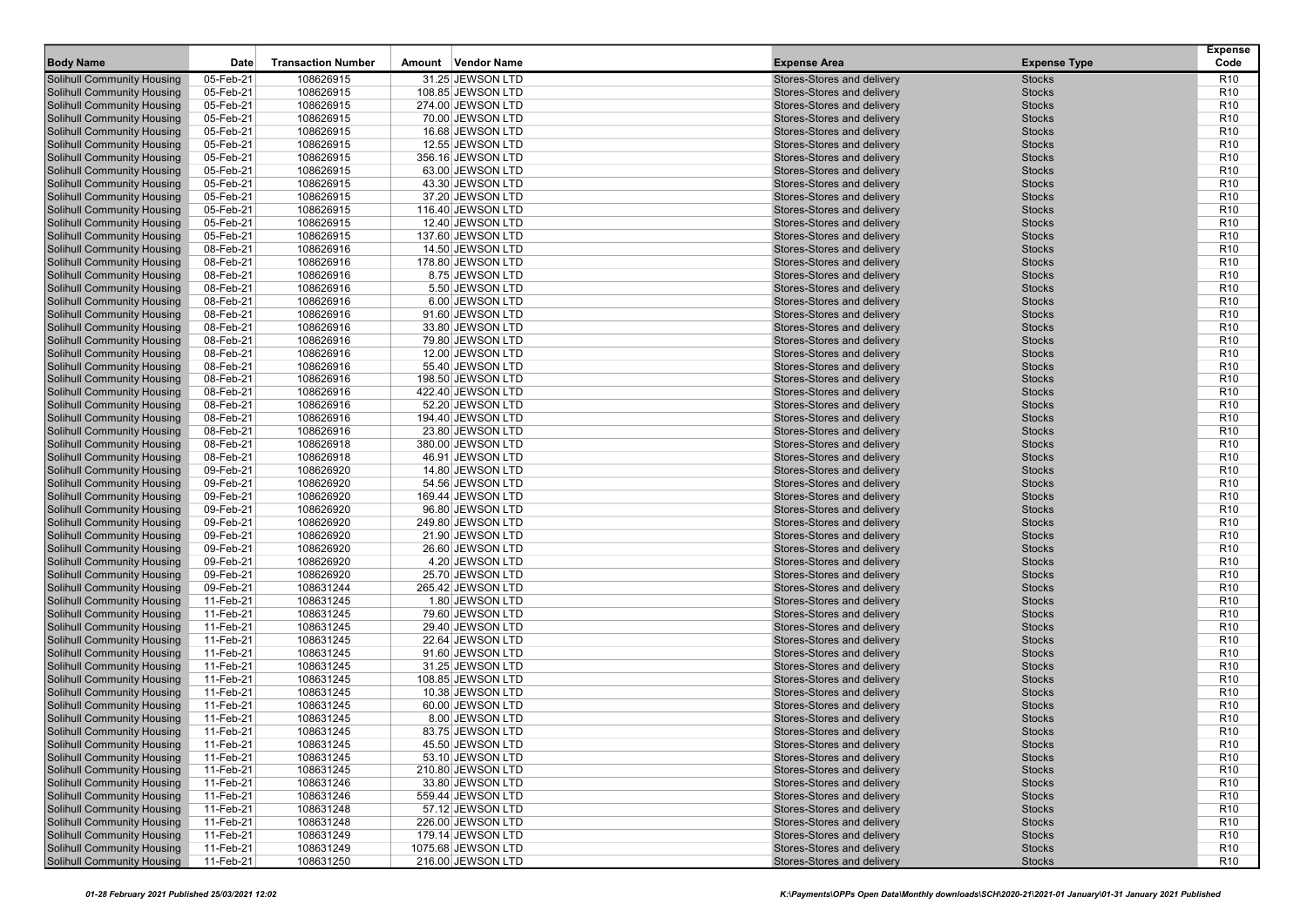| <b>Body Name</b>                                                       | Date                   | <b>Transaction Number</b> | Amount Vendor Name                   | <b>Expense Area</b>                                      | <b>Expense Type</b>            | <b>Expense</b><br>Code             |
|------------------------------------------------------------------------|------------------------|---------------------------|--------------------------------------|----------------------------------------------------------|--------------------------------|------------------------------------|
| <b>Solihull Community Housing</b>                                      | 11-Feb-21              | 108631250                 | 365.50 JEWSON LTD                    | Stores-Stores and delivery                               | <b>Stocks</b>                  | R <sub>10</sub>                    |
| <b>Solihull Community Housing</b>                                      | 11-Feb-21              | 108631254                 | 60.00 JEWSON LTD                     | Stores-Stores and delivery                               | <b>Stocks</b>                  | R <sub>10</sub>                    |
| <b>Solihull Community Housing</b>                                      | 11-Feb-21              | 108631254                 | 18.75 JEWSON LTD                     | Stores-Stores and delivery                               | <b>Stocks</b>                  | R <sub>10</sub>                    |
| <b>Solihull Community Housing</b>                                      | 11-Feb-21              | 108631254                 | 220.00 JEWSON LTD                    | Stores-Stores and delivery                               | <b>Stocks</b>                  | R <sub>10</sub>                    |
| <b>Solihull Community Housing</b>                                      | 12-Feb-21              | 108631256                 | 34.40 JEWSON LTD                     | Stores-Stores and delivery                               | <b>Stocks</b>                  | R <sub>10</sub>                    |
| <b>Solihull Community Housing</b>                                      | 12-Feb-21              | 108631256                 | 22.20 JEWSON LTD                     | Stores-Stores and delivery                               | <b>Stocks</b>                  | R <sub>10</sub>                    |
| <b>Solihull Community Housing</b>                                      | 12-Feb-21              | 108631256                 | 62.50 JEWSON LTD                     | Stores-Stores and delivery                               | <b>Stocks</b>                  | R <sub>10</sub>                    |
| <b>Solihull Community Housing</b>                                      | 12-Feb-21              | 108631256                 | 7.20 JEWSON LTD                      | Stores-Stores and delivery                               | <b>Stocks</b>                  | R <sub>10</sub>                    |
| <b>Solihull Community Housing</b>                                      | 12-Feb-21              | 108631256                 | 7.10 JEWSON LTD                      | Stores-Stores and delivery                               | <b>Stocks</b>                  | R <sub>10</sub>                    |
| <b>Solihull Community Housing</b>                                      | 12-Feb-21              | 108631256                 | 258.75 JEWSON LTD                    | Stores-Stores and delivery                               | <b>Stocks</b>                  | R <sub>10</sub>                    |
| <b>Solihull Community Housing</b>                                      | 12-Feb-21              | 108631256                 | 59.50 JEWSON LTD                     | Stores-Stores and delivery                               | <b>Stocks</b>                  | R <sub>10</sub>                    |
| <b>Solihull Community Housing</b>                                      | 12-Feb-21              | 108631256                 | 9.00 JEWSON LTD                      | Stores-Stores and delivery                               | <b>Stocks</b>                  | R <sub>10</sub>                    |
| <b>Solihull Community Housing</b>                                      | 12-Feb-21              | 108631257                 | 178.80 JEWSON LTD                    | Stores-Stores and delivery                               | <b>Stocks</b>                  | R <sub>10</sub>                    |
| <b>Solihull Community Housing</b>                                      | 12-Feb-21              | 108631257                 | 169.50 JEWSON LTD                    | Stores-Stores and delivery                               | <b>Stocks</b>                  | R <sub>10</sub>                    |
| <b>Solihull Community Housing</b>                                      | 12-Feb-21              | 108631259                 | 409.20 JEWSON LTD                    | Stores-Stores and delivery                               | <b>Stocks</b>                  | R <sub>10</sub>                    |
| <b>Solihull Community Housing</b>                                      | 12-Feb-21              | 108631260                 | 211.20 JEWSON LTD                    | Stores-Stores and delivery                               | <b>Stocks</b>                  | R <sub>10</sub>                    |
| <b>Solihull Community Housing</b>                                      | 12-Feb-21              | 108631261                 | 172.84 JEWSON LTD                    | Stores-Stores and delivery                               | <b>Stocks</b>                  | R <sub>10</sub>                    |
| <b>Solihull Community Housing</b>                                      | 12-Feb-21              | 108631261                 | 206.40 JEWSON LTD                    | Stores-Stores and delivery                               | <b>Stocks</b>                  | R <sub>10</sub>                    |
| <b>Solihull Community Housing</b>                                      | 15-Feb-21              | 108631262                 | 64.92 JEWSON LTD                     | Stores-Stores and delivery                               | <b>Stocks</b>                  | R <sub>10</sub>                    |
| <b>Solihull Community Housing</b>                                      | 15-Feb-21              | 108631262                 | 37.80 JEWSON LTD                     | Stores-Stores and delivery                               | <b>Stocks</b>                  | R <sub>10</sub>                    |
| <b>Solihull Community Housing</b>                                      | 15-Feb-21              | 108631262                 | 5.80 JEWSON LTD                      | Stores-Stores and delivery                               | <b>Stocks</b>                  | R <sub>10</sub>                    |
| <b>Solihull Community Housing</b>                                      | 15-Feb-21              | 108631262                 | 93.38 JEWSON LTD                     | Stores-Stores and delivery                               | <b>Stocks</b>                  | R <sub>10</sub>                    |
| <b>Solihull Community Housing</b>                                      | 15-Feb-21              | 108631262                 | 22.00 JEWSON LTD                     | Stores-Stores and delivery                               | <b>Stocks</b>                  | R <sub>10</sub>                    |
| <b>Solihull Community Housing</b>                                      | 15-Feb-21              | 108631262                 | 95.04 JEWSON LTD                     | Stores-Stores and delivery                               | <b>Stocks</b>                  | R <sub>10</sub>                    |
| <b>Solihull Community Housing</b>                                      | 15-Feb-21              | 108631262                 | 149.64 JEWSON LTD                    | Stores-Stores and delivery                               | <b>Stocks</b>                  | R <sub>10</sub>                    |
| <b>Solihull Community Housing</b>                                      | 15-Feb-21              | 108631262                 | 19.83 JEWSON LTD                     | Stores-Stores and delivery                               | <b>Stocks</b>                  | R <sub>10</sub>                    |
| <b>Solihull Community Housing</b>                                      | 15-Feb-21              | 108631262                 | 40.35 JEWSON LTD                     | Stores-Stores and delivery                               | <b>Stocks</b>                  | R <sub>10</sub>                    |
| <b>Solihull Community Housing</b>                                      | 15-Feb-21              | 108631262                 | 4.20 JEWSON LTD                      | Stores-Stores and delivery                               | <b>Stocks</b>                  | R <sub>10</sub>                    |
| <b>Solihull Community Housing</b>                                      | 15-Feb-21              | 108631262                 | 8.66 JEWSON LTD                      | Stores-Stores and delivery                               | <b>Stocks</b>                  | R <sub>10</sub>                    |
| <b>Solihull Community Housing</b>                                      | 15-Feb-21              | 108631267<br>108631270    | 233.50 JEWSON LTD                    | Stores-Stores and delivery<br>Stores-Stores and delivery | <b>Stocks</b>                  | R <sub>10</sub><br>R <sub>10</sub> |
| <b>Solihull Community Housing</b><br><b>Solihull Community Housing</b> | 15-Feb-21<br>15-Feb-21 | 108631270                 | 13.40 JEWSON LTD<br>25.00 JEWSON LTD | Stores-Stores and delivery                               | <b>Stocks</b><br><b>Stocks</b> | R <sub>10</sub>                    |
| <b>Solihull Community Housing</b>                                      | 15-Feb-21              | 108631270                 | 52.08 JEWSON LTD                     | Stores-Stores and delivery                               | <b>Stocks</b>                  | R <sub>10</sub>                    |
| <b>Solihull Community Housing</b>                                      | 15-Feb-21              | 108631270                 | 58.00 JEWSON LTD                     | Stores-Stores and delivery                               | <b>Stocks</b>                  | R <sub>10</sub>                    |
| <b>Solihull Community Housing</b>                                      | 15-Feb-21              | 108631270                 | 108.85 JEWSON LTD                    | Stores-Stores and delivery                               | <b>Stocks</b>                  | R <sub>10</sub>                    |
| <b>Solihull Community Housing</b>                                      | 15-Feb-21              | 108631270                 | 119.80 JEWSON LTD                    | Stores-Stores and delivery                               | <b>Stocks</b>                  | R <sub>10</sub>                    |
| <b>Solihull Community Housing</b>                                      | 15-Feb-21              | 108631270                 | 34.05 JEWSON LTD                     | Stores-Stores and delivery                               | <b>Stocks</b>                  | R <sub>10</sub>                    |
| <b>Solihull Community Housing</b>                                      | 15-Feb-21              | 108631270                 | 23.30 JEWSON LTD                     | Stores-Stores and delivery                               | <b>Stocks</b>                  | R <sub>10</sub>                    |
| <b>Solihull Community Housing</b>                                      | 15-Feb-21              | 108631270                 | 91.20 JEWSON LTD                     | Stores-Stores and delivery                               | <b>Stocks</b>                  | R <sub>10</sub>                    |
| <b>Solihull Community Housing</b>                                      | 15-Feb-21              | 108631270                 | 120.00 JEWSON LTD                    | Stores-Stores and delivery                               | <b>Stocks</b>                  | R <sub>10</sub>                    |
| <b>Solihull Community Housing</b>                                      | 15-Feb-21              | 108631270                 | 207.00 JEWSON LTD                    | Stores-Stores and delivery                               | <b>Stocks</b>                  | R <sub>10</sub>                    |
| <b>Solihull Community Housing</b>                                      | 15-Feb-21              | 108631270                 | 110.00 JEWSON LTD                    | Stores-Stores and delivery                               | <b>Stocks</b>                  | R <sub>10</sub>                    |
| <b>Solihull Community Housing</b>                                      | 15-Feb-21              | 108631270                 | 433.00 JEWSON LTD                    | Stores-Stores and delivery                               | <b>Stocks</b>                  | R <sub>10</sub>                    |
| <b>Solihull Community Housing</b>                                      | 15-Feb-21              | 108631272                 | 227.70 JEWSON LTD                    | Stores-Stores and delivery                               | <b>Stocks</b>                  | R <sub>10</sub>                    |
| <b>Solihull Community Housing</b>                                      | 16-Feb-21              | 108631273                 | 885.30 JEWSON LTD                    | Stores-Stores and delivery                               | <b>Stocks</b>                  | R <sub>10</sub>                    |
| <b>Solihull Community Housing</b>                                      | 16-Feb-21              | 108631273                 | 535.00 JEWSON LTD                    | Stores-Stores and delivery                               | <b>Stocks</b>                  | R <sub>10</sub>                    |
| <b>Solihull Community Housing</b>                                      | 16-Feb-21              | 108631273                 | 567.90 JEWSON LTD                    | Stores-Stores and delivery                               | <b>Stocks</b>                  | R <sub>10</sub>                    |
| <b>Solihull Community Housing</b>                                      | 01-Feb-21              | 108626922                 | 250.00 JEWSON LTD                    | Stores-Stores and delivery                               | <b>Stocks</b>                  | R <sub>10</sub>                    |
| <b>Solihull Community Housing</b>                                      | 08-Feb-21              | 108614220                 | 1110.22 JLA TOTAL CARE LTD           | <b>Laundry Service</b>                                   | <b>Equipment Rental/Lease</b>  | D <sub>18</sub>                    |
| <b>Solihull Community Housing</b>                                      | 08-Feb-21              | 108614221                 | 3011.58 JLA TOTAL CARE LTD           | <b>Laundry Service</b>                                   | <b>Equipment Rental/Lease</b>  | D <sub>18</sub>                    |
| <b>Solihull Community Housing</b>                                      | 18-Feb-21              | 108625869                 | 783.00 JOHN ROWAN & PARTNERS         | <b>Retro fitting Sprinklers</b>                          | <b>Contractor Payments</b>     | <b>B70</b>                         |
| <b>Solihull Community Housing</b>                                      | 04-Feb-21              | 108610366                 | 788.13 KARTER THOMAS LTD             | <b>Estate Mgmt Team</b>                                  | <b>Agency Staff</b>            | A60                                |
| <b>Solihull Community Housing</b>                                      | 09-Feb-21              | 108616142                 | 784.77 KARTER THOMAS LTD             | <b>Estate Mgmt Team</b>                                  | <b>Agency Staff</b>            | A60                                |
| <b>Solihull Community Housing</b>                                      | 09-Feb-21              | 108616155                 | 792.12 KARTER THOMAS LTD             | <b>Estate Mgmt Team</b>                                  | <b>Agency Staff</b>            | A60                                |
| <b>Solihull Community Housing</b>                                      | 16-Feb-21              | 108623793                 | 788.34 KARTER THOMAS LTD             | <b>Estate Mgmt Team</b>                                  | <b>Agency Staff</b>            | A60                                |
| <b>Solihull Community Housing</b>                                      | 23-Feb-21              | 108630819                 | 822.15 KARTER THOMAS LTD             | <b>Estate Mgmt Team</b>                                  | <b>Agency Staff</b>            | A60                                |
| <b>Solihull Community Housing</b>                                      | 04-Feb-21              | 108610367                 | 311.65 KILLGERM CHEMICALS LTD        | Anti Graffiti Team                                       | <b>Contractor Payments</b>     | <b>B70</b>                         |
| <b>Solihull Community Housing</b>                                      | 26-Feb-21              | 108643226                 | 208.64 KILLGERM CHEMICALS LTD        | Anti Graffiti Team                                       | <b>Contractor Payments</b>     | <b>B70</b>                         |
| <b>Solihull Community Housing</b>                                      | 01-Feb-21              | 108629797                 | 420.00 L&M DOMESTIC SCAFFOLDING LTD  | North Property Repairs-Day to day                        | <b>External Structures</b>     | <b>B33</b>                         |
| <b>Solihull Community Housing</b>                                      | 01-Feb-21              | 108629798                 | 520.00 L&M DOMESTIC SCAFFOLDING LTD  | North Property Repairs-Day to day                        | <b>External Structures</b>     | <b>B33</b>                         |
| <b>Solihull Community Housing</b>                                      | 01-Feb-21              | 108629799                 | 640.00 L&M DOMESTIC SCAFFOLDING LTD  | North Property Repairs-Day to day                        | <b>External Structures</b>     | <b>B33</b>                         |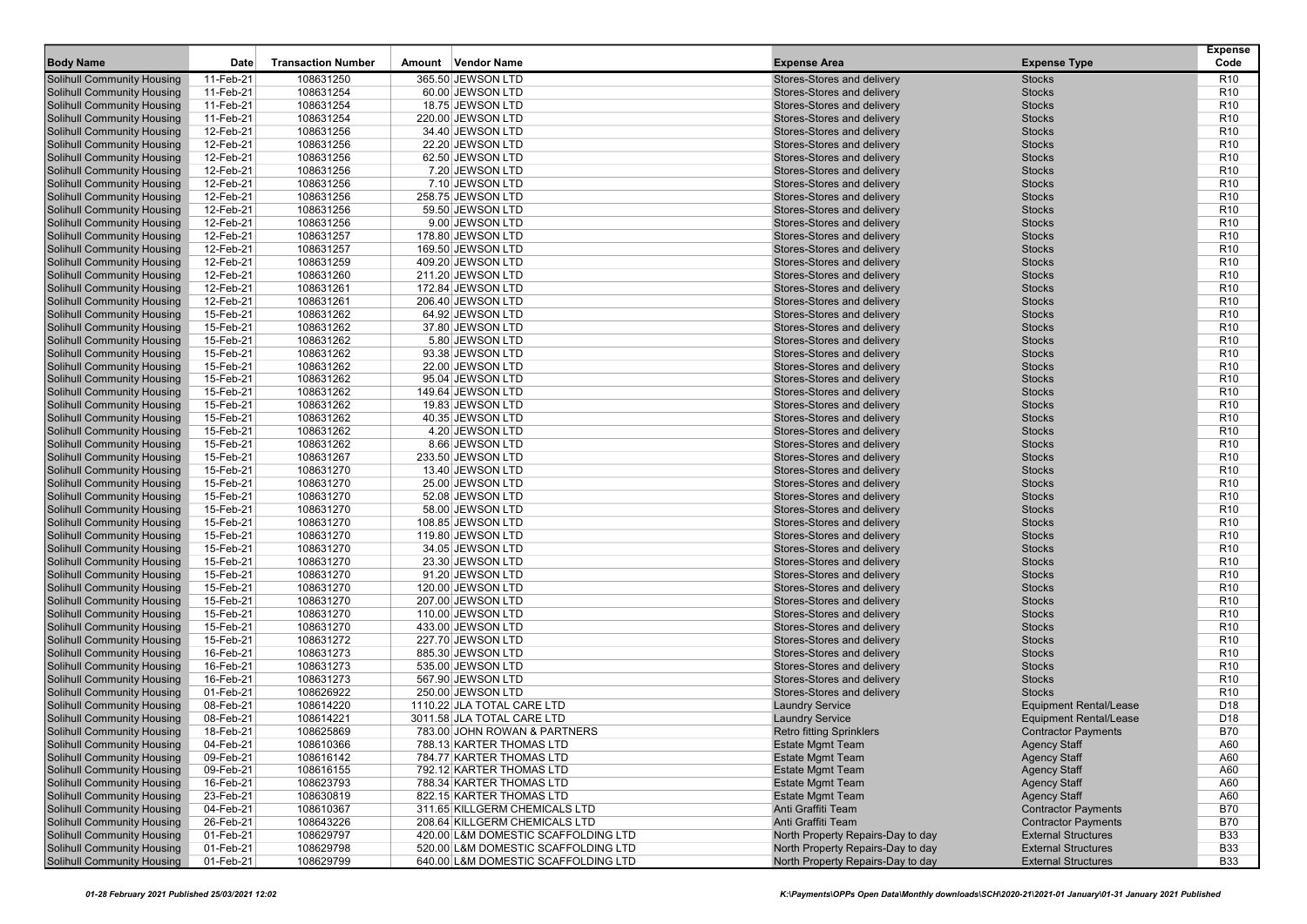|                                                                        |                        |                           |                                                                |                                                                   |                                                  | <b>Expense</b>  |
|------------------------------------------------------------------------|------------------------|---------------------------|----------------------------------------------------------------|-------------------------------------------------------------------|--------------------------------------------------|-----------------|
| <b>Body Name</b>                                                       | Date                   | <b>Transaction Number</b> | Amount Vendor Name                                             | <b>Expense Area</b>                                               | <b>Expense Type</b>                              | Code            |
| <b>Solihull Community Housing</b>                                      | 01-Feb-21              | 108629800                 | 420.00 L&M DOMESTIC SCAFFOLDING LTD                            | North Property Repairs-Day to day                                 | <b>External Structures</b>                       | <b>B33</b>      |
| <b>Solihull Community Housing</b>                                      | 01-Feb-21              | 108629801                 | 840.00 L&M DOMESTIC SCAFFOLDING LTD                            | North Property Repairs-Day to day                                 | <b>External Structures</b>                       | <b>B33</b>      |
| <b>Solihull Community Housing</b>                                      | 01-Feb-21              | 108629802                 | 420.00 L&M DOMESTIC SCAFFOLDING LTD                            | North Property Repairs-Day to day                                 | <b>External Structures</b>                       | <b>B33</b>      |
| <b>Solihull Community Housing</b>                                      | 01-Feb-21              | 108629803                 | 770.00 L&M DOMESTIC SCAFFOLDING LTD                            | North Property Repairs-Day to day                                 | <b>External Structures</b>                       | <b>B33</b>      |
| <b>Solihull Community Housing</b>                                      | 01-Feb-21              | 108629804                 | 420.00 L&M DOMESTIC SCAFFOLDING LTD                            | North Property Repairs-Day to day                                 | <b>External Structures</b>                       | <b>B33</b>      |
| <b>Solihull Community Housing</b>                                      | 01-Feb-21              | 108629805                 | 520.00 L&M DOMESTIC SCAFFOLDING LTD                            | North Property Repairs-Day to day                                 | <b>External Structures</b>                       | <b>B33</b>      |
| <b>Solihull Community Housing</b>                                      | 01-Feb-21              | 108629806                 | 420.00 L&M DOMESTIC SCAFFOLDING LTD                            | North Property Repairs-Day to day                                 | <b>External Structures</b>                       | <b>B33</b>      |
| <b>Solihull Community Housing</b>                                      | 01-Feb-21              | 108629807                 | 770.00 L&M DOMESTIC SCAFFOLDING LTD                            | North Property Repairs-Day to day                                 | <b>External Structures</b>                       | <b>B33</b>      |
| <b>Solihull Community Housing</b>                                      | 01-Feb-21              | 108629808                 | 420.00 L&M DOMESTIC SCAFFOLDING LTD                            | North Property Repairs-Day to day                                 | <b>External Structures</b>                       | <b>B33</b>      |
| <b>Solihull Community Housing</b>                                      | 09-Feb-21              | 108614995                 | 1599.60 LEGRAND                                                | Safe and Sound Operational                                        | <b>Equipment Rental/Lease</b>                    | D <sub>18</sub> |
| <b>Solihull Community Housing</b>                                      | 09-Feb-21              | 108614994                 | 537.87 LEGRAND                                                 | Safe and Sound Operational                                        | <b>Equipment Rental/Lease</b>                    | D <sub>18</sub> |
| <b>Solihull Community Housing</b>                                      | 16-Feb-21              | 108622755                 | 279.54 LEX AUTOLEASE LIMITED                                   | <b>Client - Fleet Management</b>                                  | <b>Vehicle Hire</b>                              | C30             |
| <b>Solihull Community Housing</b>                                      | 17-Feb-21              | 108625862                 | 2357.12 LEX AUTOLEASE LIMITED                                  | <b>Client - Fleet Management</b>                                  | <b>Vehicle Hire</b>                              | C <sub>30</sub> |
| <b>Solihull Community Housing</b>                                      | 17-Feb-21              | 108625861                 | 565.75 LEX AUTOLEASE LIMITED<br>27982.56 LEX AUTOLEASE LIMITED | <b>Client - Fleet Management</b>                                  | <b>Vehicle Hire</b>                              | C <sub>30</sub> |
| <b>Solihull Community Housing</b>                                      | 17-Feb-21              | 108625860                 |                                                                | <b>Client - Fleet Management</b>                                  | <b>Vehicle Hire</b>                              | C30             |
| <b>Solihull Community Housing</b>                                      | 17-Feb-21              | 108625857                 | 540.00 LEX AUTOLEASE LIMITED                                   | <b>Client - Fleet Management</b>                                  | <b>Other Transport Costs</b>                     | C90<br>C30      |
| <b>Solihull Community Housing</b>                                      | 11-Feb-21<br>11-Feb-21 | 108619632                 | -565.75 LEX AUTOLEASE LIMITED                                  | <b>Client - Fleet Management</b>                                  | <b>Vehicle Hire</b><br><b>Vehicle Hire</b>       | C <sub>30</sub> |
| <b>Solihull Community Housing</b>                                      |                        | 108619635                 | 1131.51 LEX AUTOLEASE LIMITED                                  | <b>Client - Fleet Management</b>                                  |                                                  | C <sub>30</sub> |
| <b>Solihull Community Housing</b>                                      | 11-Feb-21              | 108619635<br>108612679    | -565.76 LEX AUTOLEASE LIMITED<br>1350.00 LEX AUTOLEASE LIMITED | <b>Client - Fleet Management</b>                                  | <b>Vehicle Hire</b>                              | C60             |
| <b>Solihull Community Housing</b>                                      | 05-Feb-21              | 108642513                 | 325.00 LIBERATA UK LIMITED                                     | <b>Client - Fleet Management</b><br><b>Income Collection Team</b> | Vehicle service and repairs<br><b>Court Fees</b> | D <sub>54</sub> |
| <b>Solihull Community Housing</b><br><b>Solihull Community Housing</b> | 25-Feb-21<br>09-Feb-21 | 108619494                 | 220.04 LIFT & ENGINEERING SERVICES                             | <b>Mechanical &amp; Electrical</b>                                | <b>Rev Contractor Payments</b>                   | <b>B71</b>      |
| <b>Solihull Community Housing</b>                                      | 09-Feb-21              | 108619495                 | 413.09 LIFT & ENGINEERING SERVICES                             | <b>Mechanical &amp; Electrical</b>                                | <b>Rev Contractor Payments</b>                   | <b>B71</b>      |
| <b>Solihull Community Housing</b>                                      | 09-Feb-21              | 108619496                 | 294.67 LIFT & ENGINEERING SERVICES                             | <b>Mechanical &amp; Electrical</b>                                | <b>Rev Contractor Payments</b>                   | <b>B71</b>      |
| <b>Solihull Community Housing</b>                                      | 09-Feb-21              | 108619497                 | 548.11 LIFT & ENGINEERING SERVICES                             | <b>Mechanical &amp; Electrical</b>                                | <b>Rev Contractor Payments</b>                   | <b>B71</b>      |
| <b>Solihull Community Housing</b>                                      | 09-Feb-21              | 108619499                 | 388.80 LIFT & ENGINEERING SERVICES                             | <b>Mechanical &amp; Electrical</b>                                | <b>Rev Contractor Payments</b>                   | <b>B71</b>      |
| <b>Solihull Community Housing</b>                                      | 09-Feb-21              | 108619523                 | 458.92 LIFT & ENGINEERING SERVICES                             | <b>Mechanical &amp; Electrical</b>                                | <b>Rev Contractor Payments</b>                   | <b>B71</b>      |
| <b>Solihull Community Housing</b>                                      | 09-Feb-21              | 108619534                 | 278.08 LIFT & ENGINEERING SERVICES                             | Direct-Standby                                                    | <b>Other Building Costs</b>                      | <b>B39</b>      |
| <b>Solihull Community Housing</b>                                      | 09-Feb-21              | 108619593                 | 245.20 LIFT & ENGINEERING SERVICES                             | <b>Mechanical &amp; Electrical</b>                                | <b>Rev Contractor Payments</b>                   | <b>B71</b>      |
| <b>Solihull Community Housing</b>                                      | 11-Feb-21              | 108619874                 | 229.44 LYRECO UK LTD                                           | <b>Endeavour House</b>                                            | Stationery                                       | D <sub>25</sub> |
| <b>Solihull Community Housing</b>                                      | 11-Feb-21              | 108619875                 | 274.94 LYRECO UK LTD                                           | <b>Endeavour House</b>                                            | Stationery                                       | D <sub>25</sub> |
| <b>Solihull Community Housing</b>                                      | 03-Feb-21              | 108604225                 | 221.87 LYRECO UK LTD                                           | <b>Endeavour House</b>                                            | Stationery                                       | D <sub>25</sub> |
| <b>Solihull Community Housing</b>                                      | 03-Feb-21              | 108604220                 | 314.80 LYRECO UK LTD                                           | <b>Endeavour House</b>                                            | Stationery                                       | D <sub>25</sub> |
| <b>Solihull Community Housing</b>                                      | 01-Feb-21              | 108610170                 | 1450.00 M&P PRESERVATION                                       | North Property Repairs-Voids                                      | Voids                                            | <b>B38</b>      |
| <b>Solihull Community Housing</b>                                      | 01-Feb-21              | 108610171                 | 1895.00 M&P PRESERVATION                                       | North Property Repairs-Day to day                                 | <b>External Structures</b>                       | <b>B33</b>      |
| <b>Solihull Community Housing</b>                                      | 01-Feb-21              | 108610172                 | 1320.00 M&P PRESERVATION                                       | North Property Repairs-Voids                                      | <b>Voids</b>                                     | <b>B38</b>      |
| <b>Solihull Community Housing</b>                                      | 01-Feb-21              | 108610173                 | 350.00 M&P PRESERVATION                                        | North Property Repairs-Day to day                                 | <b>External Structures</b>                       | <b>B33</b>      |
| <b>Solihull Community Housing</b>                                      | 01-Feb-21              | 108626831                 | 1020.00 M&P PRESERVATION                                       | North Property Repairs-Day to day                                 | <b>External Structures</b>                       | <b>B33</b>      |
| <b>Solihull Community Housing</b>                                      | 01-Feb-21              | 108597380                 | 22300.37 MAN COMMERCIAL PROTECTION LTD                         | <b>CCTV</b>                                                       | Security                                         | <b>B43</b>      |
| <b>Solihull Community Housing</b>                                      | 02-Feb-21              | 108600714                 | 1583.33 MAXKING LTD                                            | <b>Biomass System</b>                                             | <b>Biomass Plant Room Management S</b>           | <b>B46</b>      |
| <b>Solihull Community Housing</b>                                      | 01-Feb-21              | 108599326                 | 1329.39 MITIE PROPERTY SERVICES (UK) LTD                       | <b>Planned Maintenance</b>                                        | <b>Planned Works</b>                             | <b>B36</b>      |
| <b>Solihull Community Housing</b>                                      | 01-Feb-21              | 108589221                 | 1875.60 MITIE WASTE & ENVIRONMENTAL SERVICES                   | North Property Repairs-Day to day                                 | <b>Other Works</b>                               | <b>B32</b>      |
| <b>Solihull Community Housing</b>                                      | 04-Feb-21              | 108608225                 | 825.00 MULTICARE                                               | <b>Public Sector - Major Adaptations</b>                          | <b>Contractor Payments</b>                       | <b>B70</b>      |
| <b>Solihull Community Housing</b>                                      | 03-Feb-21              | 108626937                 | 149.40 NATIONAL SAFETY SUPPLIES                                | Stores-Stores and delivery                                        | <b>Stocks</b>                                    | R <sub>10</sub> |
| <b>Solihull Community Housing</b>                                      | 03-Feb-21              | 108626937                 | 945.00 NATIONAL SAFETY SUPPLIES                                | Stores-Stores and delivery                                        | <b>Stocks</b>                                    | R <sub>10</sub> |
| <b>Solihull Community Housing</b>                                      | 04-Feb-21              | 108626939                 | 450.00 NATIONAL SAFETY SUPPLIES                                | Stores-Stores and delivery                                        | <b>Stocks</b>                                    | R <sub>10</sub> |
| <b>Solihull Community Housing</b>                                      | 09-Feb-21              | 108626941                 | 10.80 NATIONAL SAFETY SUPPLIES                                 | Stores-Stores and delivery                                        | <b>Stocks</b>                                    | R <sub>10</sub> |
| <b>Solihull Community Housing</b>                                      | 09-Feb-21              | 108626941                 | 21.60 NATIONAL SAFETY SUPPLIES                                 | Stores-Stores and delivery                                        | <b>Stocks</b>                                    | R <sub>10</sub> |
| <b>Solihull Community Housing</b>                                      | 09-Feb-21              | 108626941                 | 5.40 NATIONAL SAFETY SUPPLIES                                  | Stores-Stores and delivery                                        | <b>Stocks</b>                                    | R <sub>10</sub> |
| <b>Solihull Community Housing</b>                                      | 09-Feb-21              | 108626941                 | 130.00 NATIONAL SAFETY SUPPLIES                                | Stores-Stores and delivery                                        | <b>Stocks</b>                                    | R <sub>10</sub> |
| <b>Solihull Community Housing</b>                                      | 09-Feb-21              | 108626941                 | 12.50 NATIONAL SAFETY SUPPLIES                                 | Stores-Stores and delivery                                        | <b>Stocks</b>                                    | R <sub>10</sub> |
| <b>Solihull Community Housing</b>                                      | 09-Feb-21              | 108626941                 | 42.60 NATIONAL SAFETY SUPPLIES                                 | Stores-Stores and delivery                                        | <b>Stocks</b>                                    | R <sub>10</sub> |
| <b>Solihull Community Housing</b>                                      | 01-Feb-21              | 108599311                 | 1495.00 N-CAP FLOORING LTD                                     | North Property Repairs-Day to day                                 | <b>Internal Works</b>                            | <b>B31</b>      |
| <b>Solihull Community Housing</b>                                      | 01-Feb-21              | 108599313                 | 222.45 N-CAP FLOORING LTD                                      | North Property Repairs-Day to day                                 | <b>Internal Works</b>                            | <b>B31</b>      |
| <b>Solihull Community Housing</b>                                      | 01-Feb-21              | 108599314                 | 520.00 N-CAP FLOORING LTD                                      | North Property Repairs-Day to day                                 | <b>Internal Works</b>                            | <b>B31</b>      |
| <b>Solihull Community Housing</b>                                      | 01-Feb-21              | 108599315                 | 288.48 N-CAP FLOORING LTD                                      | North Property Repairs-Voids                                      | Voids                                            | <b>B38</b>      |
| <b>Solihull Community Housing</b>                                      | 01-Feb-21              | 108599316                 | 288.48 N-CAP FLOORING LTD                                      | North Property Repairs-Day to day                                 | <b>Internal Works</b>                            | <b>B31</b>      |
| <b>Solihull Community Housing</b>                                      | 01-Feb-21              | 108599317                 | 293.70 N-CAP FLOORING LTD                                      | North Property Repairs-Day to day                                 | <b>Internal Works</b>                            | <b>B31</b>      |
| <b>Solihull Community Housing</b>                                      | 01-Feb-21              | 108629786                 | 300.60 N-CAP FLOORING LTD                                      | North Property Repairs-Day to day                                 | <b>Internal Works</b>                            | <b>B31</b>      |
| <b>Solihull Community Housing</b>                                      | 01-Feb-21              | 108629787                 | 240.48 N-CAP FLOORING LTD                                      | North Property Repairs-Voids                                      | Voids                                            | <b>B38</b>      |
| <b>Solihull Community Housing</b>                                      | 01-Feb-21              | 108629788                 | 412.80 N-CAP FLOORING LTD                                      | North Property Repairs-Day to day                                 | <b>Internal Works</b>                            | <b>B31</b>      |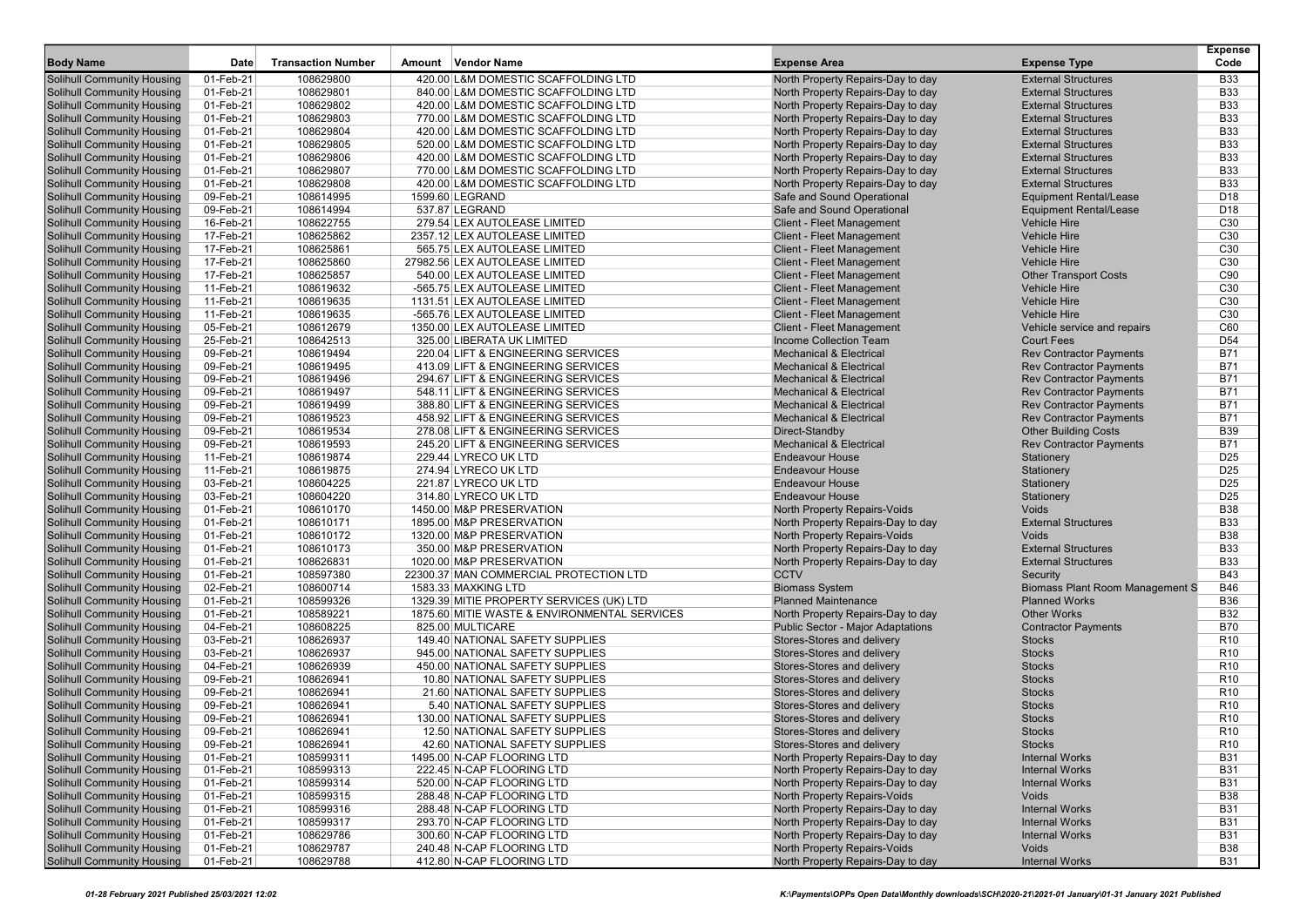|                                                                        |                        |                           |                                            |                                                          |                                            | <b>Expense</b> |
|------------------------------------------------------------------------|------------------------|---------------------------|--------------------------------------------|----------------------------------------------------------|--------------------------------------------|----------------|
| <b>Body Name</b>                                                       | Date                   | <b>Transaction Number</b> | Amount Vendor Name                         | <b>Expense Area</b>                                      | <b>Expense Type</b>                        | Code           |
| <b>Solihull Community Housing</b>                                      | 01-Feb-21              | 108629789                 | 240.48 N-CAP FLOORING LTD                  | North Property Repairs-Day to day                        | <b>Internal Works</b>                      | <b>B31</b>     |
| <b>Solihull Community Housing</b>                                      | 01-Feb-21              | 108629791                 | 240.48 N-CAP FLOORING LTD                  | <b>North Property Repairs-Voids</b>                      | Voids                                      | <b>B38</b>     |
| <b>Solihull Community Housing</b>                                      | 01-Feb-21              | 108599318                 | 240.48 N-CAP FLOORING LTD                  | North Property Repairs-Day to day                        | <b>Internal Works</b>                      | <b>B31</b>     |
| <b>Solihull Community Housing</b>                                      | 01-Feb-21              | 108599319                 | 300.60 N-CAP FLOORING LTD                  | North Property Repairs-Day to day                        | <b>Internal Works</b>                      | <b>B31</b>     |
| <b>Solihull Community Housing</b>                                      | 01-Feb-21              | 108599321                 | 288.48 N-CAP FLOORING LTD                  | North Property Repairs-Day to day                        | <b>Internal Works</b>                      | <b>B31</b>     |
| <b>Solihull Community Housing</b>                                      | 01-Feb-21              | 108599322                 | 291.38 N-CAP FLOORING LTD                  | North Property Repairs-Day to day                        | <b>Internal Works</b>                      | <b>B31</b>     |
| <b>Solihull Community Housing</b>                                      | 01-Feb-21              | 108599323                 | 1428.96 N-CAP FLOORING LTD                 | <b>North Property Repairs-Voids</b>                      | Voids                                      | <b>B38</b>     |
| <b>Solihull Community Housing</b>                                      | 01-Feb-21              | 108599324                 | 360.60 N-CAP FLOORING LTD                  | North Property Repairs-Day to day                        | <b>Internal Works</b>                      | <b>B31</b>     |
| <b>Solihull Community Housing</b>                                      | 01-Feb-21              | 108599325                 | 675.00 N-CAP FLOORING LTD                  | <b>North Property Repairs-Voids</b>                      | Voids                                      | <b>B38</b>     |
| <b>Solihull Community Housing</b>                                      | 04-Feb-21              | 108634959                 | 297.00 N-CAP FLOORING LTD                  | <b>North Property Repairs-Voids</b>                      | Voids                                      | <b>B38</b>     |
| <b>Solihull Community Housing</b>                                      | 09-Feb-21              | 108629792                 | 360.60 N-CAP FLOORING LTD                  | North Property Repairs-Voids                             | Voids                                      | <b>B38</b>     |
| <b>Solihull Community Housing</b>                                      | 16-Feb-21              | 108629793                 | 2238.60 N-CAP FLOORING LTD                 | <b>Private Sector Leasing</b>                            | <b>Other Works</b>                         | <b>B32</b>     |
| <b>Solihull Community Housing</b>                                      | 16-Feb-21              | 108629794                 | 360.60 N-CAP FLOORING LTD                  | North Property Repairs-Voids                             | Voids                                      | <b>B38</b>     |
| <b>Solihull Community Housing</b>                                      | 16-Feb-21              | 108629795                 | 386.64 N-CAP FLOORING LTD                  | <b>North Property Repairs-Voids</b>                      | Voids                                      | <b>B38</b>     |
| <b>Solihull Community Housing</b>                                      | 19-Feb-21              | 108629796                 | 349.65 N-CAP FLOORING LTD                  | North Property Repairs-Day to day                        | <b>Internal Works</b>                      | <b>B31</b>     |
| <b>Solihull Community Housing</b>                                      | 23-Feb-21              | 108634960                 | 1209.12 N-CAP FLOORING LTD                 | North Property Repairs-Voids                             | Voids                                      | <b>B38</b>     |
| <b>Solihull Community Housing</b>                                      | 09-Feb-21              | 108616160                 | 543.12 NIYAA PEOPLE                        | Scheduling                                               | <b>Agency Staff</b>                        | A60            |
| <b>Solihull Community Housing</b>                                      | 09-Feb-21              | 108616157                 | 550.56 NIYAA PEOPLE                        | Scheduling                                               | <b>Agency Staff</b>                        | A60            |
| <b>Solihull Community Housing</b>                                      | 09-Feb-21              | 108616148                 | 535.68 NIYAA PEOPLE                        | Scheduling                                               | <b>Agency Staff</b>                        | A60            |
| <b>Solihull Community Housing</b>                                      | 09-Feb-21              | 108616030                 | 550.56 NIYAA PEOPLE                        | Scheduling                                               | <b>Agency Staff</b>                        | A60            |
| <b>Solihull Community Housing</b>                                      | 17-Feb-21              | 108624400                 | 518.00 NIYAA PEOPLE                        | Anti Graffiti Team                                       | <b>Agency Staff</b>                        | A60            |
| <b>Solihull Community Housing</b>                                      | 09-Feb-21              | 108616140                 | 550.56 NIYAA PEOPLE                        | Scheduling                                               | <b>Agency Staff</b>                        | A60            |
| <b>Solihull Community Housing</b>                                      | 01-Feb-21              | 108597266                 | 592.00 NIYAA PEOPLE                        | North Property Repairs-Day to day                        | <b>Agency Staff</b>                        | A60            |
| <b>Solihull Community Housing</b>                                      | 09-Feb-21              | 108616162                 | 550.56 NIYAA PEOPLE                        | Scheduling                                               | <b>Agency Staff</b>                        | A60            |
| <b>Solihull Community Housing</b>                                      | 01-Feb-21<br>17-Feb-21 | 108597267<br>108624397    | 738.89 NIYAA PEOPLE                        | North Property Repairs-Day to day                        | <b>Agency Staff</b>                        | A60            |
| <b>Solihull Community Housing</b><br><b>Solihull Community Housing</b> | 09-Feb-21              | 108616154                 | 608.65 NIYAA PEOPLE<br>550.56 NIYAA PEOPLE | Anti Graffiti Team<br><b>Mechanical &amp; Electrical</b> | <b>Agency Staff</b>                        | A60<br>A60     |
| <b>Solihull Community Housing</b>                                      | 09-Feb-21              | 108616152                 | 550.56 NIYAA PEOPLE                        | <b>Mechanical &amp; Electrical</b>                       | <b>Agency Staff</b><br><b>Agency Staff</b> | A60            |
| <b>Solihull Community Housing</b>                                      | 01-Feb-21              | 108597265                 | 738.89 NIYAA PEOPLE                        | North Property Repairs-Day to day                        | <b>Agency Staff</b>                        | A60            |
| <b>Solihull Community Housing</b>                                      | 01-Feb-21              | 108597259                 | 592.00 NIYAA PEOPLE                        | North Property Repairs-Day to day                        | <b>Agency Staff</b>                        | A60            |
| <b>Solihull Community Housing</b>                                      | $01$ -Feb-21           | 108597262                 | 549.29 NIYAA PEOPLE                        | North Property Repairs-Day to day                        | <b>Agency Staff</b>                        | A60            |
| <b>Solihull Community Housing</b>                                      | 01-Feb-21              | 108597261                 | 738.89 NIYAA PEOPLE                        | North Property Repairs-Day to day                        | <b>Agency Staff</b>                        | A60            |
| <b>Solihull Community Housing</b>                                      | 03-Feb-21              | 108605462                 | 738.89 NIYAA PEOPLE                        | North Property Repairs-Day to day                        | <b>Agency Staff</b>                        | A60            |
| <b>Solihull Community Housing</b>                                      | 02-Feb-21              | 108600511                 | 619.75 NIYAA PEOPLE                        | <b>Rent Control</b>                                      | <b>Agency Staff</b>                        | A60            |
| <b>Solihull Community Housing</b>                                      | 03-Feb-21              | 108605464                 | 360.00 NIYAA PEOPLE                        | North Property Repairs-Day to day                        | <b>Agency Staff</b>                        | A60            |
| <b>Solihull Community Housing</b>                                      | 03-Feb-21              | 108606240                 | 1478.78 NIYAA PEOPLE                       | North Property Repairs-Day to day                        | <b>Agency Staff</b>                        | A60            |
| <b>Solihull Community Housing</b>                                      | 03-Feb-21              | 108606240                 | -739.89 NIYAA PEOPLE                       | North Property Repairs-Day to day                        | <b>Agency Staff</b>                        | A60            |
| <b>Solihull Community Housing</b>                                      | 02-Feb-21              | 108600510                 | 936.10 NIYAA PEOPLE                        | <b>Capital Programmes</b>                                | <b>Agency Staff</b>                        | A60            |
| <b>Solihull Community Housing</b>                                      | 09-Feb-21              | 108616151                 | 550.56 NIYAA PEOPLE                        | <b>Mechanical &amp; Electrical</b>                       | <b>Agency Staff</b>                        | A60            |
| <b>Solihull Community Housing</b>                                      | 17-Feb-21              | 108624395                 | 485.28 NIYAA PEOPLE                        | Anti Graffiti Team                                       | <b>Agency Staff</b>                        | A60            |
| <b>Solihull Community Housing</b>                                      | 09-Feb-21              | 108615057                 | 643.06 NIYAA PEOPLE                        | Business Support - MST Back Office Support               | <b>Agency Staff</b>                        | A60            |
| <b>Solihull Community Housing</b>                                      | 26-Feb-21              | 108643451                 | 688.94 NIYAA PEOPLE                        | North Property Repairs-Day to day                        | <b>Agency Staff</b>                        | A60            |
| <b>Solihull Community Housing</b>                                      | 09-Feb-21              | 108615054                 | 1233.95 NIYAA PEOPLE                       | North Property Repairs-Day to day                        | <b>Agency Staff</b>                        | A60            |
| <b>Solihull Community Housing</b>                                      | 10-Feb-21              | 108619012                 | 558.60 NIYAA PEOPLE                        | North Property Repairs-Day to day                        | <b>Agency Staff</b>                        | A60            |
| <b>Solihull Community Housing</b>                                      | 10-Feb-21              | 108619011                 | 831.79 NIYAA PEOPLE                        | North Property Repairs-Day to day                        | <b>Agency Staff</b>                        | A60            |
| <b>Solihull Community Housing</b>                                      | 10-Feb-21              | 108618988                 | 1294.13 NIYAA PEOPLE                       | <b>Retro fitting Sprinklers</b>                          | <b>Agency Staff</b>                        | A60            |
| <b>Solihull Community Housing</b>                                      | 10-Feb-21              | 108619009                 | 599.10 NIYAA PEOPLE                        | North Property Repairs-Day to day                        | <b>Agency Staff</b>                        | A60            |
| <b>Solihull Community Housing</b>                                      | 10-Feb-21              | 108618997                 | 592.00 NIYAA PEOPLE                        | North Property Repairs-Day to day                        | <b>Agency Staff</b>                        | A60            |
| <b>Solihull Community Housing</b>                                      | 17-Feb-21              | 108624393                 | 608.65 NIYAA PEOPLE                        | Anti Graffiti Team                                       | <b>Agency Staff</b>                        | A60            |
| <b>Solihull Community Housing</b>                                      | 10-Feb-21              | 108618998                 | 738.89 NIYAA PEOPLE                        | North Property Repairs-Day to day                        | <b>Agency Staff</b>                        | A60            |
| <b>Solihull Community Housing</b>                                      | 10-Feb-21              | 108618993                 | 643.06 NIYAA PEOPLE                        | Business Support - MST Back Office Support               | <b>Agency Staff</b>                        | A60            |
| <b>Solihull Community Housing</b>                                      | 11-Feb-21              | 108619225                 | 936.10 NIYAA PEOPLE                        | <b>Capital Programmes</b>                                | <b>Agency Staff</b>                        | A60            |
| <b>Solihull Community Housing</b>                                      | 11-Feb-21              | 108619226                 | 619.75 NIYAA PEOPLE                        | <b>Rent Control</b>                                      | <b>Agency Staff</b>                        | A60            |
| <b>Solihull Community Housing</b>                                      | 10-Feb-21              | 108618990                 | 1233.95 NIYAA PEOPLE                       | North Property Repairs-Day to day                        | <b>Agency Staff</b>                        | A60            |
| <b>Solihull Community Housing</b>                                      | 10-Feb-21              | 108619003                 | 739.26 NIYAA PEOPLE                        | North Property Repairs-Day to day                        | <b>Agency Staff</b>                        | A60            |
| <b>Solihull Community Housing</b>                                      | 10-Feb-21              | 108619001                 | 826.21 NIYAA PEOPLE                        | North Property Repairs-Day to day                        | <b>Agency Staff</b>                        | A60            |
| <b>Solihull Community Housing</b>                                      | 26-Feb-21              | 108643222                 | 739.26 NIYAA PEOPLE                        | North Property Repairs-Day to day                        | <b>Agency Staff</b>                        | A60            |
| <b>Solihull Community Housing</b>                                      | 16-Feb-21              | 108622632                 | 936.10 NIYAA PEOPLE                        | <b>Capital Programmes</b>                                | <b>Agency Staff</b>                        | A60            |
| <b>Solihull Community Housing</b>                                      | 26-Feb-21              | 108643445                 | 600.00 NIYAA PEOPLE                        | North Property Repairs-Day to day                        | <b>Agency Staff</b>                        | A60            |
| <b>Solihull Community Housing</b>                                      | 17-Feb-21              | 108624220                 | 619.75 NIYAA PEOPLE                        | <b>Rent Control</b>                                      | <b>Agency Staff</b>                        | A60            |
| <b>Solihull Community Housing</b>                                      | 26-Feb-21              | 108643221                 | 688.94 NIYAA PEOPLE                        | North Property Repairs-Day to day                        | <b>Agency Staff</b>                        | A60            |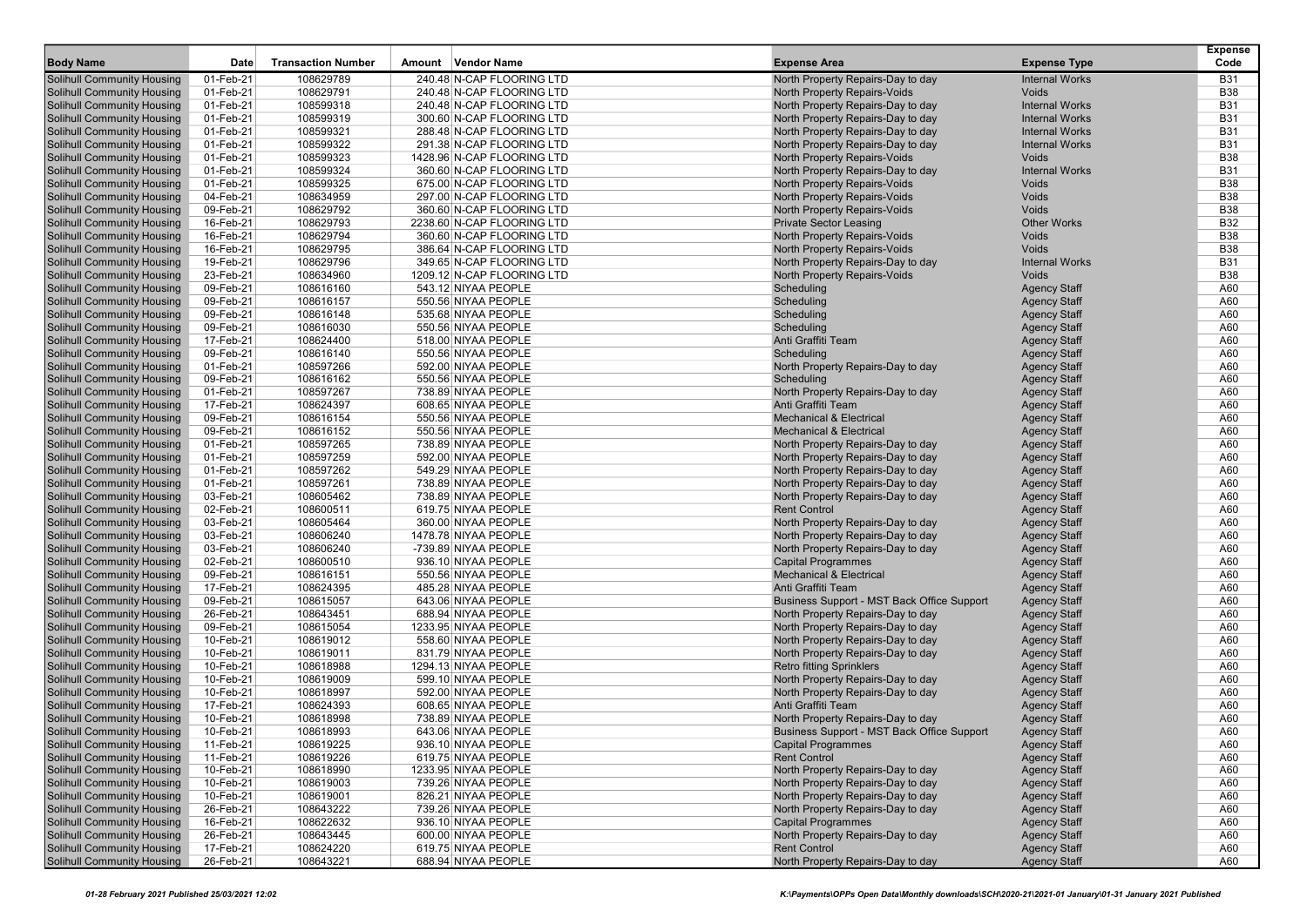| <b>Body Name</b>                                                       | Date                   | <b>Transaction Number</b> | Amount Vendor Name                         | <b>Expense Area</b>                                                             | <b>Expense Type</b>                        | <b>Expense</b><br>Code |
|------------------------------------------------------------------------|------------------------|---------------------------|--------------------------------------------|---------------------------------------------------------------------------------|--------------------------------------------|------------------------|
|                                                                        |                        |                           |                                            |                                                                                 |                                            |                        |
| Solihull Community Housing                                             | 26-Feb-21              | 108643447                 | 748.88 NIYAA PEOPLE<br>643.06 NIYAA PEOPLE | North Property Repairs-Day to day<br>Business Support - MST Back Office Support | <b>Agency Staff</b>                        | A60                    |
| Solihull Community Housing                                             | 16-Feb-21<br>26-Feb-21 | 108622728<br>108643225    | 800.68 NIYAA PEOPLE                        |                                                                                 | <b>Agency Staff</b>                        | A60<br>A60             |
| <b>Solihull Community Housing</b><br><b>Solihull Community Housing</b> | 26-Feb-21              | 108643224                 | 738.89 NIYAA PEOPLE                        | North Property Repairs-Day to day<br>North Property Repairs-Day to day          | <b>Agency Staff</b><br><b>Agency Staff</b> | A60                    |
| <b>Solihull Community Housing</b>                                      | 26-Feb-21              | 108643223                 | 826.21 NIYAA PEOPLE                        | North Property Repairs-Day to day                                               | <b>Agency Staff</b>                        | A60                    |
| <b>Solihull Community Housing</b>                                      | 18-Feb-21              | 108628142                 | 608.65 NIYAA PEOPLE                        | Anti Graffiti Team                                                              | <b>Agency Staff</b>                        | A60                    |
| Solihull Community Housing                                             | 18-Feb-21              | 108628152                 | 1190.60 NIYAA PEOPLE                       | <b>Retro fitting Sprinklers</b>                                                 | <b>Agency Staff</b>                        | A60                    |
| <b>Solihull Community Housing</b>                                      | 18-Feb-21              | 108628147                 | 1233.95 NIYAA PEOPLE                       | North Property Repairs-Day to day                                               | <b>Agency Staff</b>                        | A60                    |
| <b>Solihull Community Housing</b>                                      | 26-Feb-21              | 108643490                 | 987.16 NIYAA PEOPLE                        | North Property Repairs-Day to day                                               | <b>Agency Staff</b>                        | A60                    |
| <b>Solihull Community Housing</b>                                      | 26-Feb-21              | 108643227                 | 599.10 NIYAA PEOPLE                        | North Property Repairs-Day to day                                               | <b>Agency Staff</b>                        | A60                    |
| <b>Solihull Community Housing</b>                                      | 26-Feb-21              | 108643489                 | 1294.13 NIYAA PEOPLE                       | <b>Retro fitting Sprinklers</b>                                                 | <b>Agency Staff</b>                        | A60                    |
| <b>Solihull Community Housing</b>                                      | 26-Feb-21              | 108643487                 | 643.06 NIYAA PEOPLE                        | Business Support - MST Back Office Support                                      | <b>Agency Staff</b>                        | A60                    |
| <b>Solihull Community Housing</b>                                      | 26-Feb-21              | 108643438                 | 739.26 NIYAA PEOPLE                        | North Property Repairs-Day to day                                               | <b>Agency Staff</b>                        | A60                    |
| <b>Solihull Community Housing</b>                                      | 26-Feb-21              | 108643453                 | 449.33 NIYAA PEOPLE                        | North Property Repairs-Day to day                                               | <b>Agency Staff</b>                        | A60                    |
| <b>Solihull Community Housing</b>                                      | 26-Feb-21              | 108643439                 | 770.39 NIYAA PEOPLE                        | North Property Repairs-Day to day                                               | <b>Agency Staff</b>                        | A60                    |
| <b>Solihull Community Housing</b>                                      | 26-Feb-21              | 108643455                 | 299.55 NIYAA PEOPLE                        | North Property Repairs-Day to day                                               | <b>Agency Staff</b>                        | A60                    |
| Solihull Community Housing                                             | 23-Feb-21              | 108629945                 | 619.75 NIYAA PEOPLE                        | <b>Rent Control</b>                                                             | <b>Agency Staff</b>                        | A60                    |
| <b>Solihull Community Housing</b>                                      | 26-Feb-21              | 108643443                 | 800.68 NIYAA PEOPLE                        | North Property Repairs-Day to day                                               | <b>Agency Staff</b>                        | A60                    |
| <b>Solihull Community Housing</b>                                      | 23-Feb-21              | 108629848                 | 936.10 NIYAA PEOPLE                        | <b>Capital Programmes</b>                                                       | <b>Agency Staff</b>                        | A60                    |
| <b>Solihull Community Housing</b>                                      | 26-Feb-21              | 108643457                 | 480.00 NIYAA PEOPLE                        | North Property Repairs-Day to day                                               | <b>Agency Staff</b>                        | A60                    |
| <b>Solihull Community Housing</b>                                      | 26-Feb-21              | 108643441                 | 688.94 NIYAA PEOPLE                        | North Property Repairs-Day to day                                               | <b>Agency Staff</b>                        | A60                    |
| Solihull Community Housing                                             | 24-Feb-21              | 108631229                 | 608.65 NIYAA PEOPLE                        | Anti Graffiti Team                                                              | <b>Agency Staff</b>                        | A60                    |
| <b>Solihull Community Housing</b>                                      | 01-Feb-21              | 108599259                 | 2467.88 OAKLEAF COMMERCIAL SERVICES LTD    | Low Rise window Replacement                                                     | <b>Contractor Payments</b>                 | <b>B70</b>             |
| <b>Solihull Community Housing</b>                                      | 01-Feb-21              | 108599260                 | 3799.76 OAKLEAF COMMERCIAL SERVICES LTD    | Low Rise window Replacement                                                     | <b>Contractor Payments</b>                 | <b>B70</b>             |
| <b>Solihull Community Housing</b>                                      | 01-Feb-21              | 108599261                 | 3857.30 OAKLEAF COMMERCIAL SERVICES LTD    | Low Rise window Replacement                                                     | <b>Contractor Payments</b>                 | <b>B70</b>             |
| <b>Solihull Community Housing</b>                                      | 01-Feb-21              | 108599262                 | 2173.04 OAKLEAF COMMERCIAL SERVICES LTD    | Low Rise window Replacement                                                     | <b>Contractor Payments</b>                 | <b>B70</b>             |
| Solihull Community Housing                                             | 01-Feb-21              | 108599263                 | 2287.47 OAKLEAF COMMERCIAL SERVICES LTD    | Low Rise window Replacement                                                     | <b>Contractor Payments</b>                 | <b>B70</b>             |
| <b>Solihull Community Housing</b>                                      | 01-Feb-21              | 108599264                 | 3377.33 OAKLEAF COMMERCIAL SERVICES LTD    | Low Rise window Replacement                                                     | <b>Contractor Payments</b>                 | <b>B70</b>             |
| <b>Solihull Community Housing</b>                                      | 01-Feb-21              | 108629714                 | 4283.62 OAKLEAF COMMERCIAL SERVICES LTD    | Low Rise window Replacement                                                     | <b>Contractor Payments</b>                 | <b>B70</b>             |
| <b>Solihull Community Housing</b>                                      | 01-Feb-21              | 108599265                 | 3482.30 OAKLEAF COMMERCIAL SERVICES LTD    | Low Rise window Replacement                                                     | <b>Contractor Payments</b>                 | <b>B70</b>             |
| <b>Solihull Community Housing</b>                                      | 01-Feb-21              | 108599266                 | 2510.67 OAKLEAF COMMERCIAL SERVICES LTD    | Low Rise window Replacement                                                     | <b>Contractor Payments</b>                 | <b>B70</b>             |
| Solihull Community Housing                                             | 01-Feb-21              | 108599267                 | 2915.25 OAKLEAF COMMERCIAL SERVICES LTD    | Low Rise window Replacement                                                     | <b>Contractor Payments</b>                 | <b>B70</b>             |
| <b>Solihull Community Housing</b>                                      | 01-Feb-21              | 108599268                 | 3310.54 OAKLEAF COMMERCIAL SERVICES LTD    | Low Rise window Replacement                                                     | <b>Contractor Payments</b>                 | <b>B70</b>             |
| <b>Solihull Community Housing</b>                                      | 01-Feb-21              | 108599269                 | 2370.65 OAKLEAF COMMERCIAL SERVICES LTD    | Low Rise window Replacement                                                     | <b>Contractor Payments</b>                 | <b>B70</b>             |
| <b>Solihull Community Housing</b>                                      | 01-Feb-21              | 108599270                 | 2510.67 OAKLEAF COMMERCIAL SERVICES LTD    | Low Rise window Replacement                                                     | <b>Contractor Payments</b>                 | <b>B70</b>             |
| <b>Solihull Community Housing</b>                                      | 01-Feb-21              | 108599271                 | 3799.76 OAKLEAF COMMERCIAL SERVICES LTD    | Low Rise window Replacement                                                     | <b>Contractor Payments</b>                 | <b>B70</b>             |
| Solihull Community Housing                                             | 03-Feb-21              | 108614919                 | 623.88 OAKLEAF COMMERCIAL SERVICES LTD     | North Property Repairs-Voids                                                    | Voids                                      | <b>B38</b>             |
| <b>Solihull Community Housing</b>                                      | 03-Feb-21              | 108614931                 | 307.41 OAKLEAF COMMERCIAL SERVICES LTD     | North Property Repairs-Day to day                                               | <b>Internal Works</b>                      | <b>B31</b>             |
| <b>Solihull Community Housing</b>                                      | 01-Feb-21              | 108622557                 | 1441.49 OPENVIEW SECURITY SOLUTIONS LTD    | <b>Public Sector - Major Adaptations</b>                                        | <b>Contractor Payments</b>                 | <b>B70</b>             |
| <b>Solihull Community Housing</b>                                      | 01-Feb-21              | 108622560                 | 245.74 OPENVIEW SECURITY SOLUTIONS LTD     | <b>Mechanical &amp; Electrical</b>                                              | <b>Utility Related Works</b>               | <b>B34</b>             |
| <b>Solihull Community Housing</b>                                      | 01-Feb-21              | 108622561                 | 245.74 OPENVIEW SECURITY SOLUTIONS LTD     | <b>Mechanical &amp; Electrical</b>                                              | <b>Rev Contractor Payments</b>             | <b>B71</b>             |
| Solihull Community Housing                                             | 01-Feb-21              | 108622570                 | 245.74 OPENVIEW SECURITY SOLUTIONS LTD     | <b>Mechanical &amp; Electrical</b>                                              | <b>Rev Contractor Payments</b>             | <b>B71</b>             |
| <b>Solihull Community Housing</b>                                      | 01-Feb-21              | 108622573                 | 245.74 OPENVIEW SECURITY SOLUTIONS LTD     | <b>Mechanical &amp; Electrical</b>                                              | <b>Rev Contractor Payments</b>             | <b>B71</b>             |
| <b>Solihull Community Housing</b>                                      | 01-Feb-21              | 108629713                 | 2032.75 OPENVIEW SECURITY SOLUTIONS LTD    | <b>Mechanical &amp; Electrical</b>                                              | <b>Rev Contractor Payments</b>             | <b>B71</b>             |
| <b>Solihull Community Housing</b>                                      | 01-Feb-21              | 108614932                 | 468.90 ORBIS PROTECT LIMITED               | <b>North Property Repairs-Voids</b>                                             | Voids                                      | <b>B38</b>             |
| <b>Solihull Community Housing</b>                                      | 01-Feb-21              | 108614933                 | 386.10 ORBIS PROTECT LIMITED               | North Property Repairs-Voids                                                    | Voids                                      | <b>B38</b>             |
| Solihull Community Housing                                             | 01-Feb-21              | 108614934                 | 390.75 ORBIS PROTECT LIMITED               | North Property Repairs-Voids                                                    | Voids                                      | <b>B38</b>             |
| <b>Solihull Community Housing</b>                                      | 01-Feb-21              | 108614935                 | 209.51 ORBIS PROTECT LIMITED               | North Property Repairs-Voids                                                    | Voids                                      | <b>B38</b>             |
| <b>Solihull Community Housing</b>                                      | 01-Feb-21              | 108614936                 | 281.34 ORBIS PROTECT LIMITED               | North Property Repairs-Voids                                                    | Voids                                      | <b>B38</b>             |
| <b>Solihull Community Housing</b>                                      | 01-Feb-21              | 108634888                 | 372.37 ORBIS PROTECT LIMITED               | <b>North Property Repairs-Voids</b>                                             | <b>Voids</b>                               | <b>B38</b>             |
| <b>Solihull Community Housing</b>                                      | 01-Feb-21              | 108634889                 | 378.35 ORBIS PROTECT LIMITED               | North Property Repairs-Voids                                                    | Voids                                      | <b>B38</b>             |
| <b>Solihull Community Housing</b>                                      | 01-Feb-21              | 108634890                 | 303.54 ORBIS PROTECT LIMITED               | North Property Repairs-Voids                                                    | Voids                                      | <b>B38</b>             |
| <b>Solihull Community Housing</b>                                      | 01-Feb-21              | 108634891                 | 279.29 ORBIS PROTECT LIMITED               | North Property Repairs-Voids                                                    | Voids                                      | <b>B38</b>             |
| <b>Solihull Community Housing</b>                                      | 01-Feb-21              | 108634892                 | 612.80 ORBIS PROTECT LIMITED               | North Property Repairs-Voids                                                    | Voids                                      | <b>B38</b>             |
| <b>Solihull Community Housing</b>                                      | 01-Feb-21              | 108634893                 | 519.02 ORBIS PROTECT LIMITED               | North Property Repairs-Voids                                                    | Voids                                      | <b>B38</b>             |
| <b>Solihull Community Housing</b>                                      | 01-Feb-21              | 108634894                 | 284.57 ORBIS PROTECT LIMITED               | North Property Repairs-Voids                                                    | Voids                                      | <b>B38</b>             |
| <b>Solihull Community Housing</b>                                      | 01-Feb-21              | 108634895                 | 362.72 ORBIS PROTECT LIMITED               | North Property Repairs-Voids                                                    | Voids                                      | <b>B38</b>             |
| <b>Solihull Community Housing</b>                                      | 01-Feb-21              | 108634896                 | 222.05 ORBIS PROTECT LIMITED               | North Property Repairs-Voids                                                    | Voids                                      | <b>B38</b>             |
| <b>Solihull Community Housing</b>                                      | 01-Feb-21              | 108634897                 | 291.53 ORBIS PROTECT LIMITED               | North Property Repairs-Voids                                                    | Voids                                      | <b>B38</b>             |
| <b>Solihull Community Housing</b>                                      | 01-Feb-21              | 108634898                 | 337.64 ORBIS PROTECT LIMITED               | North Property Repairs-Voids                                                    | Voids                                      | <b>B38</b>             |
| <b>Solihull Community Housing</b>                                      | 01-Feb-21              | 108634899                 | 300.20 ORBIS PROTECT LIMITED               | North Property Repairs-Voids                                                    | Voids                                      | <b>B38</b>             |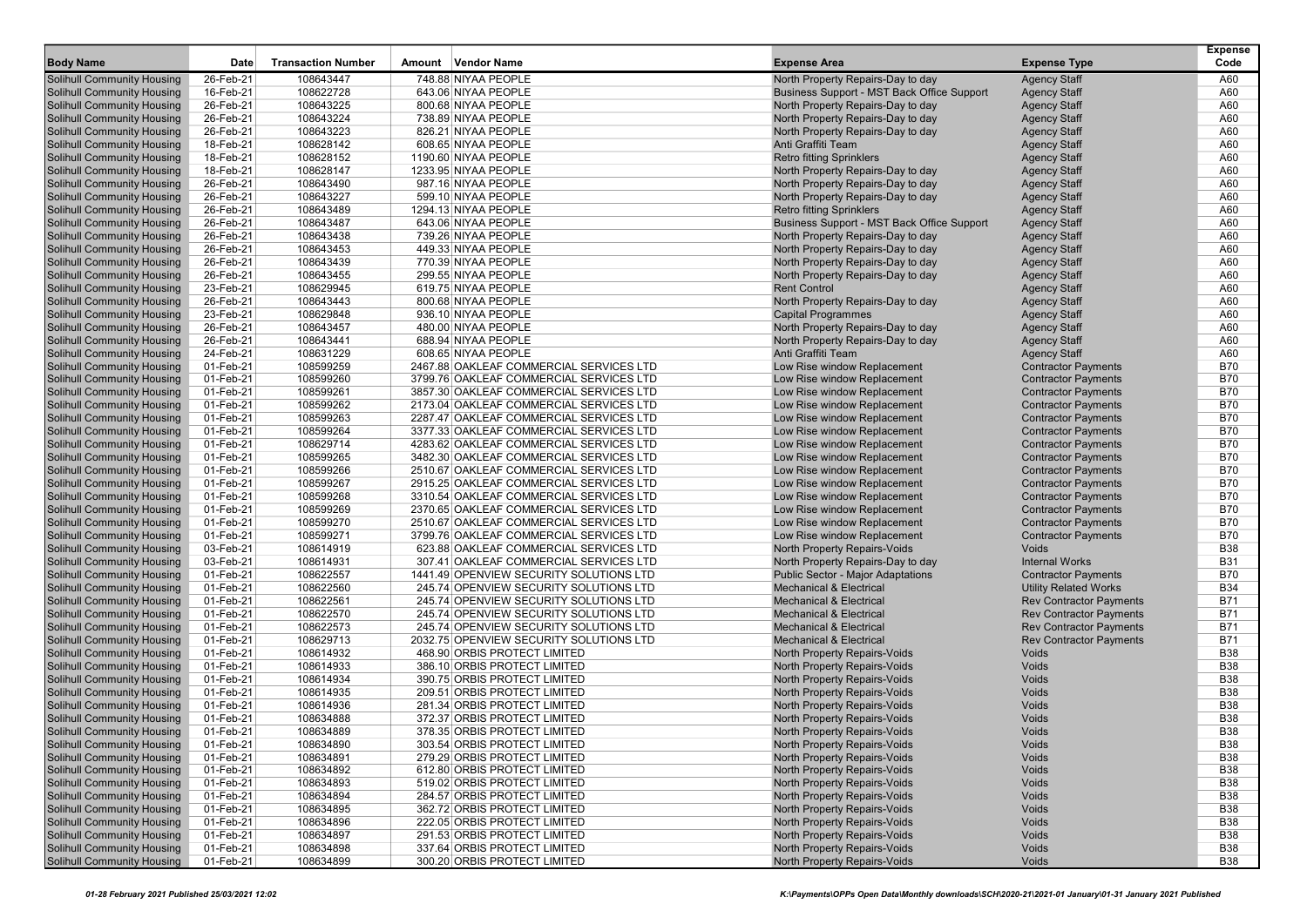| <b>Body Name</b>                                                       | Date                   | <b>Transaction Number</b> | Amount Vendor Name                                                        | <b>Expense Area</b>                                                 | <b>Expense Type</b>                                      | <b>Expense</b><br>Code   |
|------------------------------------------------------------------------|------------------------|---------------------------|---------------------------------------------------------------------------|---------------------------------------------------------------------|----------------------------------------------------------|--------------------------|
|                                                                        |                        |                           |                                                                           |                                                                     |                                                          |                          |
| <b>Solihull Community Housing</b>                                      | 01-Feb-21              | 108634900                 | 331.95 ORBIS PROTECT LIMITED                                              | North Property Repairs-Voids                                        | Voids                                                    | <b>B38</b>               |
| <b>Solihull Community Housing</b>                                      | 01-Feb-21              | 108634902                 | 237.68 ORBIS PROTECT LIMITED                                              | North Property Repairs-Voids                                        | Voids                                                    | <b>B38</b>               |
| <b>Solihull Community Housing</b>                                      | 01-Feb-21              | 108634904                 | 291.53 ORBIS PROTECT LIMITED                                              | North Property Repairs-Voids                                        | Voids                                                    | <b>B38</b>               |
| <b>Solihull Community Housing</b><br><b>Solihull Community Housing</b> | 01-Feb-21<br>01-Feb-21 | 108634905<br>108634906    | 233.32 ORBIS PROTECT LIMITED<br>365.15 ORBIS PROTECT LIMITED              | North Property Repairs-Voids<br><b>North Property Repairs-Voids</b> | Voids<br><b>Voids</b>                                    | <b>B38</b><br><b>B38</b> |
| <b>Solihull Community Housing</b>                                      | 01-Feb-21              | 108634907                 | 253.31 ORBIS PROTECT LIMITED                                              | North Property Repairs-Voids                                        | Voids                                                    | <b>B38</b>               |
| <b>Solihull Community Housing</b>                                      | 01-Feb-21              | 108634908                 | 213.22 ORBIS PROTECT LIMITED                                              | North Property Repairs-Voids                                        | Voids                                                    | <b>B38</b>               |
| <b>Solihull Community Housing</b>                                      | 01-Feb-21              | 108634909                 | 218.82 ORBIS PROTECT LIMITED                                              | North Property Repairs-Voids                                        | Voids                                                    | <b>B38</b>               |
| <b>Solihull Community Housing</b>                                      | 16-Feb-21              | 108622639                 | 5335.00 ORBIS PROTECT LIMITED                                             | <b>Call Centre</b>                                                  | Other Fees & Charges                                     | D <sub>59</sub>          |
| <b>Solihull Community Housing</b>                                      | 01-Feb-21              | 108599327                 | 1121.87 P K HYGIENE SERVICES LTD                                          | North Property Repairs-Voids                                        | Voids                                                    | <b>B38</b>               |
| <b>Solihull Community Housing</b>                                      | 01-Feb-21              | 108599328                 | 522.73 P K HYGIENE SERVICES LTD                                           | North Property Repairs-Voids                                        | Voids                                                    | <b>B38</b>               |
| <b>Solihull Community Housing</b>                                      | 01-Feb-21              | 108599329                 | 1045.03 P K HYGIENE SERVICES LTD                                          | North Property Repairs-Voids                                        | Voids                                                    | <b>B38</b>               |
| <b>Solihull Community Housing</b>                                      | 01-Feb-21              | 108599330                 | 1667.06 P K HYGIENE SERVICES LTD                                          | North Property Repairs-Voids                                        | Voids                                                    | <b>B38</b>               |
| <b>Solihull Community Housing</b>                                      | 01-Feb-21              | 108599331                 | 1510.29 P K HYGIENE SERVICES LTD                                          | North Property Repairs-Voids                                        | Voids                                                    | <b>B38</b>               |
| <b>Solihull Community Housing</b>                                      | 04-Feb-21              | 108629812                 | 343.92 P K HYGIENE SERVICES LTD                                           | North Property Repairs-Voids                                        | Voids                                                    | <b>B38</b>               |
| <b>Solihull Community Housing</b>                                      | 11-Feb-21              | 108629813                 | 9680.65 P K HYGIENE SERVICES LTD                                          | North Property Repairs-Voids                                        | Voids                                                    | <b>B38</b>               |
| <b>Solihull Community Housing</b>                                      | 11-Feb-21              | 108629814                 | 555.34 P K HYGIENE SERVICES LTD                                           | North Property Repairs-Voids                                        | Voids                                                    | <b>B38</b>               |
| <b>Solihull Community Housing</b>                                      | 12-Feb-21              | 108629815                 | 1429.41 P K HYGIENE SERVICES LTD                                          | North Property Repairs-Voids                                        | Voids                                                    | <b>B38</b>               |
| <b>Solihull Community Housing</b>                                      | 12-Feb-21              | 108629816                 | 5011.70 P K HYGIENE SERVICES LTD                                          | North Property Repairs-Voids                                        | Voids                                                    | <b>B38</b>               |
| <b>Solihull Community Housing</b>                                      | 16-Feb-21              | 108629817                 | 2161.77 P K HYGIENE SERVICES LTD                                          | North Property Repairs-Voids                                        | Voids                                                    | <b>B38</b>               |
| <b>Solihull Community Housing</b>                                      | 16-Feb-21              | 108629818                 | 2294.20 P K HYGIENE SERVICES LTD                                          | North Property Repairs-Voids                                        | Voids                                                    | <b>B38</b>               |
| <b>Solihull Community Housing</b>                                      | 01-Feb-21              | 108626951                 | 6494.60 PACE PETROLEUM LTD                                                | Stores-Stores and delivery                                          | <b>Stocks</b>                                            | R <sub>10</sub>          |
| <b>Solihull Community Housing</b>                                      | 04-Feb-21              | 108626952                 | 6498.80 PACE PETROLEUM LTD                                                | Stores-Stores and delivery                                          | <b>Stocks</b>                                            | R <sub>10</sub>          |
| <b>Solihull Community Housing</b>                                      | 03-Feb-21              | 108603388                 | 875.00 PARTRIDGE HOMES                                                    | <b>Syrian Family Properties</b>                                     | Rents                                                    | <b>B22</b>               |
| <b>Solihull Community Housing</b>                                      | 25-Feb-21              | 108641183                 | 875.00 PARTRIDGE HOMES                                                    | <b>Syrian Family Properties</b>                                     | Rents                                                    | <b>B22</b>               |
| <b>Solihull Community Housing</b>                                      | 23-Feb-21              | 108629934                 | 1238.93 Quadient Uk Ltd                                                   | <b>Endeavour House</b>                                              | Postages                                                 | D <sub>21</sub>          |
| <b>Solihull Community Housing</b>                                      | 01-Feb-21              | 108599307                 | 6788.32 R J HARTWELL LTD                                                  | <b>Tarmac &amp; Resurfacing Works</b>                               | <b>Contractor Payments</b>                               | <b>B70</b>               |
| <b>Solihull Community Housing</b>                                      | 01-Feb-21              | 108599308                 | 3763.66 R J HARTWELL LTD                                                  | <b>Tarmac &amp; Resurfacing Works</b>                               | <b>Contractor Payments</b>                               | <b>B70</b>               |
| <b>Solihull Community Housing</b>                                      | 09-Feb-21              | 108622620                 | 8300.99 R J HARTWELL LTD                                                  | <b>Tarmac &amp; Resurfacing Works</b>                               | <b>Contractor Payments</b>                               | <b>B70</b>               |
| <b>Solihull Community Housing</b>                                      | 09-Feb-21              | 108622621                 | 441.87 R J HARTWELL LTD                                                   | <b>Tarmac &amp; Resurfacing Works</b>                               | <b>Contractor Payments</b>                               | <b>B70</b>               |
| <b>Solihull Community Housing</b>                                      | 09-Feb-21              | 108622622                 | 5911.08 R J HARTWELL LTD                                                  | <b>Tarmac &amp; Resurfacing Works</b>                               | <b>Contractor Payments</b>                               | <b>B70</b>               |
| <b>Solihull Community Housing</b>                                      | 09-Feb-21              | 108622623                 | 2483.65 R J HARTWELL LTD                                                  | <b>Tarmac &amp; Resurfacing Works</b>                               | <b>Contractor Payments</b>                               | <b>B70</b>               |
| <b>Solihull Community Housing</b>                                      | 09-Feb-21              | 108622624                 | 1595.51 R J HARTWELL LTD                                                  | <b>Tarmac &amp; Resurfacing Works</b>                               | <b>Contractor Payments</b>                               | <b>B70</b>               |
| <b>Solihull Community Housing</b><br><b>Solihull Community Housing</b> | 09-Feb-21<br>01-Feb-21 | 108622625<br>108610373    | 2076.43 R J HARTWELL LTD<br>4501.12 R S MILLER ROOFING(WOLVERHAMPTON) LTD | <b>Tarmac &amp; Resurfacing Works</b><br><b>Pitched Re-roofing</b>  | <b>Contractor Payments</b>                               | <b>B70</b><br><b>B70</b> |
| <b>Solihull Community Housing</b>                                      | 01-Feb-21              | 108610373                 | 4197.97 R S MILLER ROOFING(WOLVERHAMPTON) LTD                             | <b>Pitched Re-roofing</b>                                           | <b>Contractor Payments</b><br><b>Contractor Payments</b> | <b>B70</b>               |
| <b>Solihull Community Housing</b>                                      | 01-Feb-21              | 108610373                 | 4500.64 R S MILLER ROOFING(WOLVERHAMPTON) LTD                             | <b>Pitched Re-roofing</b>                                           | <b>Contractor Payments</b>                               | <b>B70</b>               |
| <b>Solihull Community Housing</b>                                      | 01-Feb-21              | 108597524                 | 250.00 RAPIDE COMMUNICATION LIMITED                                       | North Property Repairs-Day to day                                   | <b>Materials</b>                                         | D <sub>13</sub>          |
| <b>Solihull Community Housing</b>                                      | 16-Feb-21              | 108623790                 | 5235.62 REDACTED PERSONAL INFORMATION                                     | <b>Private Sector Leasing</b>                                       | Rents                                                    | <b>B22</b>               |
| <b>Solihull Community Housing</b>                                      | 16-Feb-21              | 108623787                 | 723.00 REDACTED PERSONAL INFORMATION                                      | <b>Private Sector Leasing</b>                                       | Rents                                                    | <b>B22</b>               |
| <b>Solihull Community Housing</b>                                      | 18-Feb-21              | 108628170                 | 574.80 REDACTED PERSONAL INFORMATION                                      | <b>Private Sector Leasing</b>                                       | Rents                                                    | <b>B22</b>               |
| <b>Solihull Community Housing</b>                                      | 23-Feb-21              | 108629969                 | 443.82 REDACTED PERSONAL INFORMATION                                      | <b>Private Sector Leasing</b>                                       | Rents                                                    | <b>B22</b>               |
| <b>Solihull Community Housing</b>                                      | 04-Feb-21              | 108610388                 | 596.37 REDACTED PERSONAL INFORMATION                                      | Housing Aid & Homelessness                                          | <b>Tenant Medicals</b>                                   | D63                      |
| <b>Solihull Community Housing</b>                                      | 10-Feb-21              | 108618784                 | 382.72 REDACTED PERSONAL INFORMATION                                      | <b>Private Sector Leasing</b>                                       | Rents                                                    | <b>B22</b>               |
| <b>Solihull Community Housing</b>                                      | 18-Feb-21              | 108628161                 | 365.30 REDACTED PERSONAL INFORMATION                                      | <b>Private Sector Leasing</b>                                       | Rents                                                    | <b>B22</b>               |
| <b>Solihull Community Housing</b>                                      | 03-Feb-21              | 108606264                 | 5235.62 REDACTED PERSONAL INFORMATION                                     | <b>Private Sector Leasing</b>                                       | Rents                                                    | <b>B22</b>               |
| <b>Solihull Community Housing</b>                                      | 03-Feb-21              | 108606263                 | 671.84 REDACTED PERSONAL INFORMATION                                      | <b>Private Sector Leasing</b>                                       | Rents                                                    | <b>B22</b>               |
| <b>Solihull Community Housing</b>                                      | 22-Feb-21              | 108629226                 | 9000.00 REDACTED PERSONAL INFORMATION                                     | Private Sector - Disabled Facilities Grants                         | <b>Contractor Payments</b>                               | <b>B70</b>               |
| <b>Solihull Community Housing</b>                                      | 10-Feb-21              | 108618785                 | 887.64 REDACTED PERSONAL INFORMATION                                      | <b>Private Sector Leasing</b>                                       | Rents                                                    | <b>B22</b>               |
| <b>Solihull Community Housing</b>                                      | 16-Feb-21              | 108623792                 | 382.72 REDACTED PERSONAL INFORMATION                                      | <b>Private Sector Leasing</b>                                       | Rents                                                    | <b>B22</b>               |
| <b>Solihull Community Housing</b>                                      | 18-Feb-21              | 108628160                 | 730.60 REDACTED PERSONAL INFORMATION                                      | <b>Private Sector Leasing</b>                                       | Rents                                                    | <b>B22</b>               |
| <b>Solihull Community Housing</b>                                      | 25-Feb-21              | 108641177                 | 3750.00 REDACTED PERSONAL INFORMATION                                     | <b>Syrian Family Properties</b>                                     | Rents                                                    | <b>B22</b>               |
| <b>Solihull Community Housing</b>                                      | 23-Feb-21              | 108629966                 | 443.82 REDACTED PERSONAL INFORMATION                                      | <b>Private Sector Leasing</b>                                       | Rents                                                    | <b>B22</b>               |
| <b>Solihull Community Housing</b>                                      | 18-Feb-21              | 108628167                 | 730.60 REDACTED PERSONAL INFORMATION                                      | <b>Private Sector Leasing</b>                                       | Rents                                                    | <b>B22</b>               |
| <b>Solihull Community Housing</b>                                      | 22-Feb-21              | 108629227                 | 10000.00 REDACTED PERSONAL INFORMATION                                    | Private Sector - Disabled Facilities Grants                         | <b>Contractor Payments</b>                               | <b>B70</b>               |
| <b>Solihull Community Housing</b>                                      | 08-Feb-21              | 108614763                 | 1533.32 REDWINGS LODGE                                                    | Housing Aid & Homelessness                                          | <b>B&amp;B Accommodation</b>                             | <b>B23</b>               |
| <b>Solihull Community Housing</b>                                      | 08-Feb-21              | 108614763                 | -766.66 REDWINGS LODGE                                                    | Housing Aid & Homelessness                                          | <b>B&amp;B Accommodation</b>                             | <b>B23</b>               |
| <b>Solihull Community Housing</b>                                      | 24-Feb-21              | 108631231                 | 966.67 REDWINGS LODGE                                                     | Housing Aid & Homelessness                                          | <b>B&amp;B Accommodation</b>                             | <b>B23</b>               |
| <b>Solihull Community Housing</b>                                      | 01-Feb-21              | 108597246                 | 598.88 REED                                                               | Call Centre                                                         | <b>Agency Staff</b>                                      | A60                      |
| <b>Solihull Community Housing</b><br>Solihull Community Housing        | 01-Feb-21              | 108597247<br>108614974    | 598.13 REED                                                               | <b>Call Centre</b>                                                  | <b>Agency Staff</b>                                      | A60                      |
|                                                                        | 09-Feb-21              |                           | 582.18 REED                                                               | Call Centre                                                         | <b>Agency Staff</b>                                      | A60                      |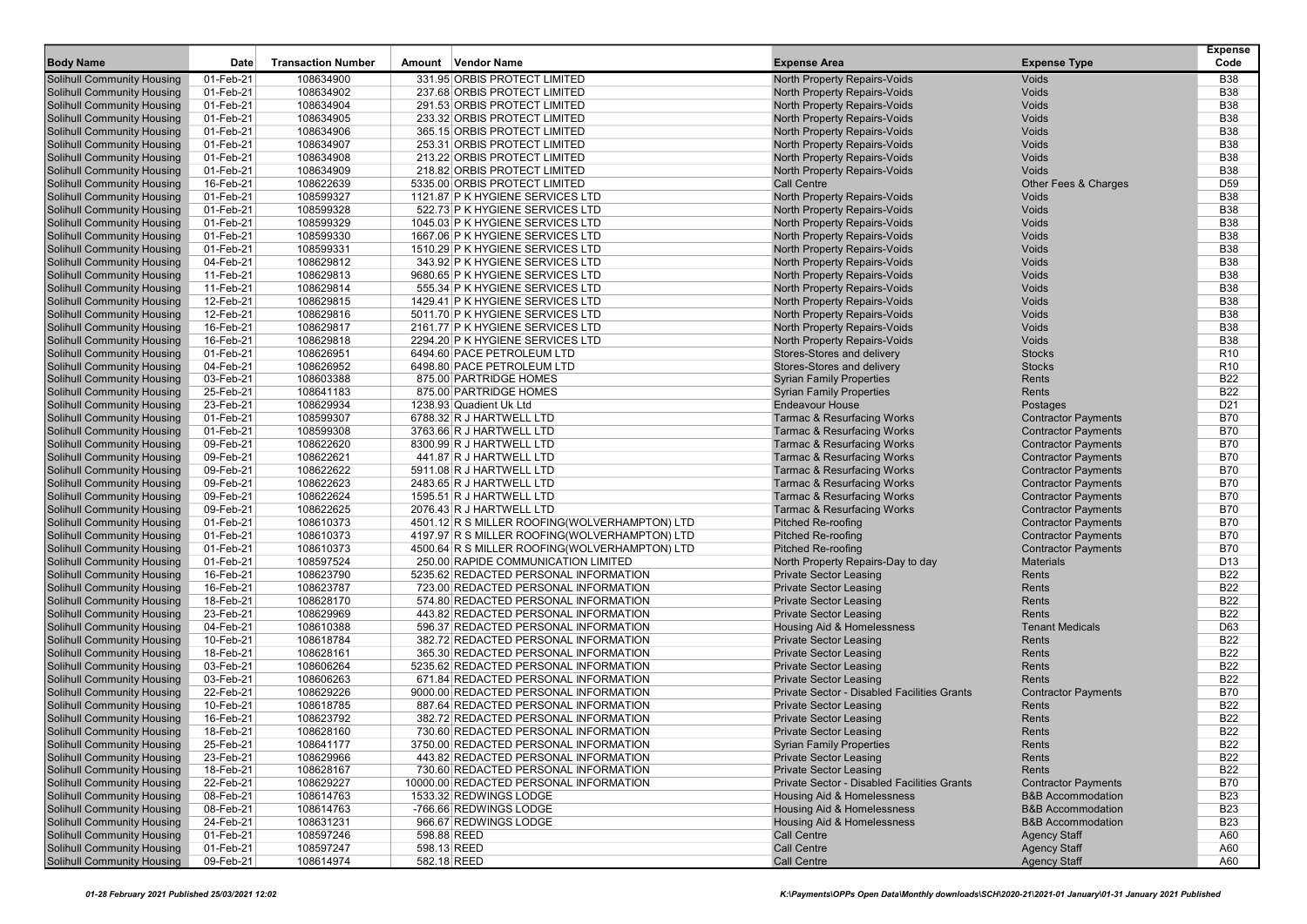|                                                                        |                        |                           |                                                                        |                                                              |                                          | <b>Expense</b>           |
|------------------------------------------------------------------------|------------------------|---------------------------|------------------------------------------------------------------------|--------------------------------------------------------------|------------------------------------------|--------------------------|
| <b>Body Name</b>                                                       | Date                   | <b>Transaction Number</b> | Amount Vendor Name                                                     | <b>Expense Area</b>                                          | <b>Expense Type</b>                      | Code                     |
| Solihull Community Housing                                             | 09-Feb-21              | 108614975                 | 598.88 REED                                                            | <b>Call Centre</b>                                           | <b>Agency Staff</b>                      | A60                      |
| <b>Solihull Community Housing</b>                                      | 16-Feb-21              | 108622635                 | 479.10 REED                                                            | <b>Call Centre</b>                                           | <b>Agency Staff</b>                      | A60                      |
| <b>Solihull Community Housing</b>                                      | 16-Feb-21              | 108622637                 | 598.13 REED                                                            | <b>Call Centre</b>                                           | <b>Agency Staff</b>                      | A60                      |
| <b>Solihull Community Housing</b>                                      | 22-Feb-21              | 108629285                 | 598.88 REED                                                            | <b>Call Centre</b>                                           | <b>Agency Staff</b>                      | A60                      |
| <b>Solihull Community Housing</b>                                      | 22-Feb-21              | 108629287                 | 478.50 REED                                                            | <b>Call Centre</b>                                           | <b>Agency Staff</b>                      | A60                      |
| <b>Solihull Community Housing</b>                                      | 11-Feb-21              | 108619659                 | 395.30 RENEWAL CONFERENCE CENTRE                                       | Housing Aid & Homelessness                                   | <b>Other Supplier/Services Costs</b>     | D90                      |
| <b>Solihull Community Housing</b>                                      | 22-Feb-21              | 108629390                 | 990.00 RESOLVE ANTISOCIAL BEHAVIOUR                                    | <b>Estate Mgmt Team</b>                                      | <b>Professional Fees</b>                 | D <sub>50</sub>          |
| <b>Solihull Community Housing</b>                                      | 23-Feb-21              | 108629910                 | 1562.00 RESOURCE PRINT SOLUTIONS                                       | <b>Endeavour House</b>                                       | Printing                                 | D80                      |
| <b>Solihull Community Housing</b>                                      | 26-Feb-21              | 108644269                 | 300.00 RG+P                                                            | New Build - Brackleys Way                                    | <b>Contractor Payments</b>               | <b>B70</b>               |
| <b>Solihull Community Housing</b>                                      | 01-Feb-21              | 108610163                 | 664.00 ROBELL CONTROL SYSTEMS LTD                                      | <b>Mechanical &amp; Electrical</b>                           | <b>Rev Contractor Payments</b>           | <b>B71</b>               |
| <b>Solihull Community Housing</b>                                      | 19-Feb-21              | 108628929                 | 1305.84 ROYAL MAIL                                                     | <b>Endeavour House</b>                                       | Postages                                 | D <sub>21</sub>          |
| <b>Solihull Community Housing</b>                                      | 18-Feb-21              | 108625870                 | 9250.00 SAVILLS (UK) LTD                                               | <b>Retro fitting Sprinklers</b>                              | <b>Contractor Payments</b>               | <b>B70</b>               |
| <b>Solihull Community Housing</b>                                      | 18-Feb-21              | 108628158                 | 39519.03 SCOTT ACTON                                                   | Net Pay Advance                                              | Debtors: General                         | R <sub>20</sub>          |
| <b>Solihull Community Housing</b>                                      | 16-Feb-21              | 108622757                 | 386.53 SEVERN TRENT WATER LTD                                          | <b>Private Sector Leasing</b>                                | Water                                    | <b>B12</b>               |
| <b>Solihull Community Housing</b>                                      | 01-Feb-21              | 108597220                 | 266.87 SEVERN TRENT WATER LTD                                          | <b>Private Sector Leasing</b>                                | Water                                    | <b>B12</b>               |
| <b>Solihull Community Housing</b>                                      | 01-Feb-21              | 108597220                 | 147.42 SEVERN TRENT WATER LTD                                          | <b>Private Sector Leasing</b>                                | Water                                    | <b>B12</b>               |
| <b>Solihull Community Housing</b>                                      | 18-Feb-21              | 108628169                 | 718.64 SF PROPERTIES                                                   | <b>Private Sector Leasing</b>                                | Rents                                    | <b>B22</b>               |
| <b>Solihull Community Housing</b>                                      | 03-Feb-21              | 108603382                 | 255.00 SOLIHULL COMMUNITY HOUSING                                      | Homelessness                                                 | Electricity                              | <b>B11</b>               |
| <b>Solihull Community Housing</b>                                      | 04-Feb-21              | 108610212                 | 28730.00 SOLIHULL MBC                                                  | Home Improvement Agency                                      | Head Office: Charges                     | H <sub>10</sub>          |
| <b>Solihull Community Housing</b>                                      | 03-Feb-21              | 108603340                 | 684.01 SOLIHULL MBC (COUNCIL TAX)                                      | North Property Repairs-Voids                                 | <b>Council Tax</b>                       | <b>B21</b>               |
| <b>Solihull Community Housing</b>                                      | 03-Feb-21              | 108603341                 | 719.38 SOLIHULL MBC (COUNCIL TAX)                                      | North Property Repairs-Voids                                 | <b>Council Tax</b>                       | <b>B21</b>               |
| <b>Solihull Community Housing</b>                                      | 03-Feb-21              | 108603233                 | 443.98 SOLIHULL MBC (COUNCIL TAX)                                      | North Property Repairs-Voids                                 | <b>Council Tax</b>                       | <b>B21</b>               |
| <b>Solihull Community Housing</b>                                      | 03-Feb-21              | 108603275                 | 614.54 SOLIHULL MBC (COUNCIL TAX)                                      | <b>North Property Repairs-Voids</b>                          | <b>Council Tax</b>                       | <b>B21</b>               |
| <b>Solihull Community Housing</b>                                      | 03-Feb-21              | 108603248                 | 453.07 SOLIHULL MBC (COUNCIL TAX)                                      | <b>North Property Repairs-Voids</b>                          | <b>Council Tax</b>                       | <b>B21</b>               |
| <b>Solihull Community Housing</b>                                      | 03-Feb-21              | 108603310                 | 627.01 SOLIHULL MBC (COUNCIL TAX)                                      | North Property Repairs-Voids                                 | <b>Council Tax</b>                       | <b>B21</b>               |
| <b>Solihull Community Housing</b>                                      | 03-Feb-21              | 108603371<br>108603240    | 902.27 SOLIHULL MBC (COUNCIL TAX)                                      | North Property Repairs-Voids                                 | <b>Council Tax</b><br><b>Council Tax</b> | <b>B21</b><br><b>B21</b> |
| <b>Solihull Community Housing</b><br><b>Solihull Community Housing</b> | 03-Feb-21<br>03-Feb-21 | 108603247                 | 329.85 SOLIHULL MBC (COUNCIL TAX)                                      | North Property Repairs-Voids<br>North Property Repairs-Voids | <b>Council Tax</b>                       | <b>B21</b>               |
| <b>Solihull Community Housing</b>                                      | 03-Feb-21              | 108603329                 | 386.82 SOLIHULL MBC (COUNCIL TAX)                                      | North Property Repairs-Voids                                 | <b>Council Tax</b>                       | <b>B21</b>               |
| <b>Solihull Community Housing</b>                                      | 03-Feb-21              | 108603293                 | 421.01 SOLIHULL MBC (COUNCIL TAX)<br>355.45 SOLIHULL MBC (COUNCIL TAX) | <b>North Property Repairs-Voids</b>                          | <b>Council Tax</b>                       | <b>B21</b>               |
| <b>Solihull Community Housing</b>                                      | 03-Feb-21              | 108603319                 | 414.69 SOLIHULL MBC (COUNCIL TAX)                                      | North Property Repairs-Voids                                 | <b>Council Tax</b>                       | <b>B21</b>               |
| <b>Solihull Community Housing</b>                                      | 03-Feb-21              | 108603309                 | 473.93 SOLIHULL MBC (COUNCIL TAX)                                      | North Property Repairs-Voids                                 | <b>Council Tax</b>                       | <b>B21</b>               |
| <b>Solihull Community Housing</b>                                      | 03-Feb-21              | 108603374                 | 497.48 SOLIHULL MBC (COUNCIL TAX)                                      | <b>North Property Repairs-Voids</b>                          | <b>Council Tax</b>                       | <b>B21</b>               |
| <b>Solihull Community Housing</b>                                      | 03-Feb-21              | 108603286                 | 282.20 SOLIHULL MBC (COUNCIL TAX)                                      | <b>North Property Repairs-Voids</b>                          | <b>Council Tax</b>                       | <b>B21</b>               |
| <b>Solihull Community Housing</b>                                      | 03-Feb-21              | 108603339                 | 346.07 SOLIHULL MBC (COUNCIL TAX)                                      | <b>North Property Repairs-Voids</b>                          | <b>Council Tax</b>                       | <b>B21</b>               |
| <b>Solihull Community Housing</b>                                      | 03-Feb-21              | 108603328                 | 341.51 SOLIHULL MBC (COUNCIL TAX)                                      | North Property Repairs-Voids                                 | <b>Council Tax</b>                       | <b>B21</b>               |
| <b>Solihull Community Housing</b>                                      | 03-Feb-21              | 108603357                 | 418.17 SOLIHULL MBC (COUNCIL TAX)                                      | North Property Repairs-Voids                                 | <b>Council Tax</b>                       | <b>B21</b>               |
| <b>Solihull Community Housing</b>                                      | 03-Feb-21              | 108603318                 | 297.18 SOLIHULL MBC (COUNCIL TAX)                                      | <b>North Property Repairs-Voids</b>                          | <b>Council Tax</b>                       | <b>B21</b>               |
| <b>Solihull Community Housing</b>                                      | 03-Feb-21              | 108603363                 | 365.90 SOLIHULL MBC (COUNCIL TAX)                                      | North Property Repairs-Voids                                 | <b>Council Tax</b>                       | <b>B21</b>               |
| <b>Solihull Community Housing</b>                                      | 03-Feb-21              | 108603370                 | 317.11 SOLIHULL MBC (COUNCIL TAX)                                      | <b>North Property Repairs-Voids</b>                          | <b>Council Tax</b>                       | <b>B21</b>               |
| <b>Solihull Community Housing</b>                                      | 03-Feb-21              | 108603348                 | 278.10 SOLIHULL MBC (COUNCIL TAX)                                      | North Property Repairs-Voids                                 | <b>Council Tax</b>                       | <b>B21</b>               |
| <b>Solihull Community Housing</b>                                      | 03-Feb-21              | 108603294                 | 433.54 SOLIHULL MBC (COUNCIL TAX)                                      | North Property Repairs-Voids                                 | <b>Council Tax</b>                       | <b>B21</b>               |
| <b>Solihull Community Housing</b>                                      | 23-Feb-21              | 108629976                 | 17922.00 SOLIHULL METROPOLITAN BOROUGH COUNCIL                         | <b>Estate Mgmt Team</b>                                      | <b>ICT Software</b>                      | D31                      |
| <b>Solihull Community Housing</b>                                      | 09-Feb-21              | 108615182                 | 775.00 SOLIHULL UNITED REFORMED CHURCH                                 | <b>Syrian Family Properties</b>                              | Rents                                    | <b>B22</b>               |
| <b>Solihull Community Housing</b>                                      | 02-Feb-21              | 108602243                 | 1154.77 SPARK ENERGY SUPPLY LTD                                        | Homelessness                                                 | Electricity                              | <b>B11</b>               |
| <b>Solihull Community Housing</b>                                      | 01-Feb-21              | 108626950                 | 2517.60 SUPRA UK LTD                                                   | Stores-Stores and delivery                                   | <b>Stocks</b>                            | R <sub>10</sub>          |
| <b>Solihull Community Housing</b>                                      | 09-Feb-21              | 108616166                 | 5916.00 THE HOUSING NETWORK                                            | Housing Aid & Homelessness                                   | <b>B&amp;B Accommodation</b>             | <b>B23</b>               |
| <b>Solihull Community Housing</b>                                      | 16-Feb-21              | 108622725                 | 1042.50 THE OYSTER PARTNERSHIP LTD                                     | Housing Aid & Homelessness                                   | <b>Agency Staff</b>                      | A60                      |
| <b>Solihull Community Housing</b>                                      | 16-Feb-21              | 108622770                 | 1104.90 THE OYSTER PARTNERSHIP LTD                                     | <b>Housing Aid &amp; Homelessness</b>                        | <b>Agency Staff</b>                      | A60                      |
| <b>Solihull Community Housing</b>                                      | 10-Feb-21              | 108618783                 | 1102.50 THE OYSTER PARTNERSHIP LTD                                     | Housing Aid & Homelessness                                   | <b>Agency Staff</b>                      | A60                      |
| <b>Solihull Community Housing</b>                                      | 11-Feb-21              | 108619797                 | 780.00 THE OYSTER PARTNERSHIP LTD                                      | Housing Aid & Homelessness                                   | <b>Agency Staff</b>                      | A60                      |
| <b>Solihull Community Housing</b>                                      | 17-Feb-21              | 108625401                 | 1065.00 THE OYSTER PARTNERSHIP LTD                                     | Housing Aid & Homelessness                                   | <b>Agency Staff</b>                      | A60                      |
| <b>Solihull Community Housing</b>                                      | 18-Feb-21              | 108628164                 | 1117.50 THE OYSTER PARTNERSHIP LTD                                     | Housing Aid & Homelessness                                   | <b>Agency Staff</b>                      | A60                      |
| <b>Solihull Community Housing</b>                                      | 01-Feb-21              | 108590220                 | 41679.95 TOTAL GAS & POWER LTD                                         | Low Rise (inc. Safe & Sound)                                 | Electricity                              | <b>B11</b>               |
| <b>Solihull Community Housing</b>                                      | 17-Feb-21              | 108625845                 | 2203.36 TOTAL GAS & POWER LTD                                          | <b>Biomass System</b>                                        | Electricity                              | <b>B11</b>               |
| <b>Solihull Community Housing</b>                                      | 03-Feb-21              | 108605458                 | 5610.97 TOTAL GAS & POWER LTD                                          | Low Rise (inc. Safe & Sound)                                 | Gas                                      | <b>B10</b>               |
| <b>Solihull Community Housing</b>                                      | 03-Feb-21              | 108603385                 | 825.00 TOUCHWOOD LETTINGS                                              | <b>Syrian Family Properties</b>                              | Rents                                    | <b>B22</b>               |
| <b>Solihull Community Housing</b>                                      | 25-Feb-21              | 108641181                 | 825.00 TOUCHWOOD LETTINGS                                              | <b>Syrian Family Properties</b>                              | Rents                                    | B22                      |
| <b>Solihull Community Housing</b>                                      | 01-Feb-21              | 108634962                 | 3893.64 TYRER BUILDING CONTRACTORS                                     | <b>Public Sector - Major Adaptations</b>                     | <b>Contractor Payments</b>               | <b>B70</b>               |
| <b>Solihull Community Housing</b>                                      | 01-Feb-21              | 108610174                 | 15889.40 TYRER BUILDING CONTRACTORS                                    | <b>MST-Structural Works</b>                                  | <b>Contractor Payments</b>               | B70                      |
| <b>Solihull Community Housing</b>                                      | 01-Feb-21              | 108610175                 | 6798.29 TYRER BUILDING CONTRACTORS                                     | Kitchens                                                     | <b>Contractor Payments</b>               | <b>B70</b>               |